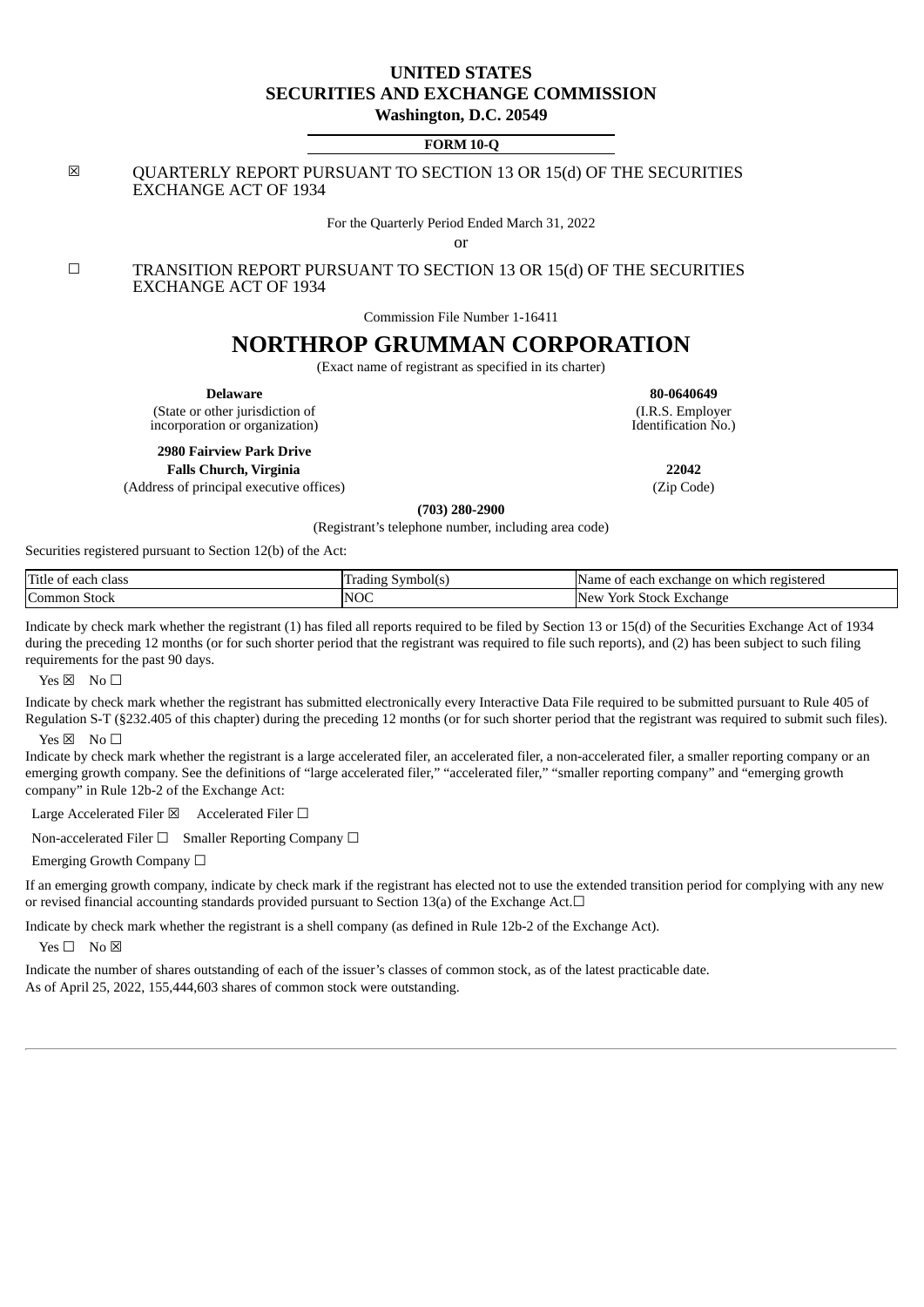## **TABLE OF CONTENTS**

**Page**

## **PART I – FINANCIAL [INFORMATION](#page-1-0)**

<span id="page-1-0"></span>

| Item 1.  | <b>Financial Statements (Unaudited)</b>                                               |                                                                                                     |
|----------|---------------------------------------------------------------------------------------|-----------------------------------------------------------------------------------------------------|
|          | <b>Condensed Consolidated Statements of Earnings and Comprehensive Income</b>         |                                                                                                     |
|          | <b>Condensed Consolidated Statements of Financial Position</b>                        | $\frac{1}{2}$<br>$\frac{2}{3}$                                                                      |
|          | <b>Condensed Consolidated Statements of Cash Flows</b>                                |                                                                                                     |
|          | <b>Condensed Consolidated Statements of Changes in Shareholders' Equity</b>           | $\overline{4}$                                                                                      |
|          | <b>Notes to Condensed Consolidated Financial Statements</b>                           |                                                                                                     |
|          | 1. Basis of Presentation                                                              |                                                                                                     |
|          | 2. Earnings Per Share, Share Repurchases and Dividends on Common Stock                |                                                                                                     |
|          | 3. Income Taxes                                                                       |                                                                                                     |
|          | 4. Fair Value of Financial Instruments                                                |                                                                                                     |
|          | 5. Investigations, Claims and Litigation                                              |                                                                                                     |
|          | <b>6. Commitments and Contingencies</b>                                               |                                                                                                     |
|          | <b>7. Retirement Benefits</b>                                                         |                                                                                                     |
|          | 8. Stock Compensation Plans and Other Compensation Arrangements                       | $\frac{5}{2}$ $\frac{7}{9}$ $\frac{8}{10}$ $\frac{9}{11}$ $\frac{11}{13}$ $\frac{13}{14}$           |
|          | 9. Segment Information                                                                |                                                                                                     |
|          | Report of Independent Registered Public Accounting Firm                               | 18                                                                                                  |
| Item 2.  | Management's Discussion and Analysis of Financial Condition and Results of Operations |                                                                                                     |
|          | <b>Overview</b>                                                                       | <u>19</u>                                                                                           |
|          | <b>Consolidated Operating Results</b>                                                 |                                                                                                     |
|          | <b>Segment Operating Results</b>                                                      | $\frac{21}{24} \frac{24}{29} \frac{29}{29} \frac{21}{21} \frac{31}{21} \frac{31}{21} \frac{33}{23}$ |
|          | <b>Product and Service Analysis</b>                                                   |                                                                                                     |
|          | <b>Backlog</b>                                                                        |                                                                                                     |
|          | <b>Liquidity and Capital Resources</b>                                                |                                                                                                     |
|          | <b>Critical Accounting Policies, Estimates and Judgments</b>                          |                                                                                                     |
|          | <b>Accounting Standards Updates</b>                                                   |                                                                                                     |
|          | <b>Forward-Looking Statements and Projections</b>                                     |                                                                                                     |
| Item 3.  | <b>Quantitative and Qualitative Disclosures About Market Risk</b>                     |                                                                                                     |
| Item 4.  | <b>Controls and Procedures</b>                                                        |                                                                                                     |
|          |                                                                                       |                                                                                                     |
|          | <b>PART II - OTHER INFORMATION</b>                                                    |                                                                                                     |
| Item 1.  | <b>Legal Proceedings</b>                                                              | $\frac{34}{5}$                                                                                      |
| Item 1A. | <b>Risk Factors</b>                                                                   | $\frac{34}{35}$ $\frac{35}{36}$                                                                     |
| Item 2.  | <b>Unregistered Sales of Equity Securities and Use of Proceeds</b>                    |                                                                                                     |
| Item 6.  | <b>Exhibits</b>                                                                       |                                                                                                     |
|          | <b>Signatures</b>                                                                     |                                                                                                     |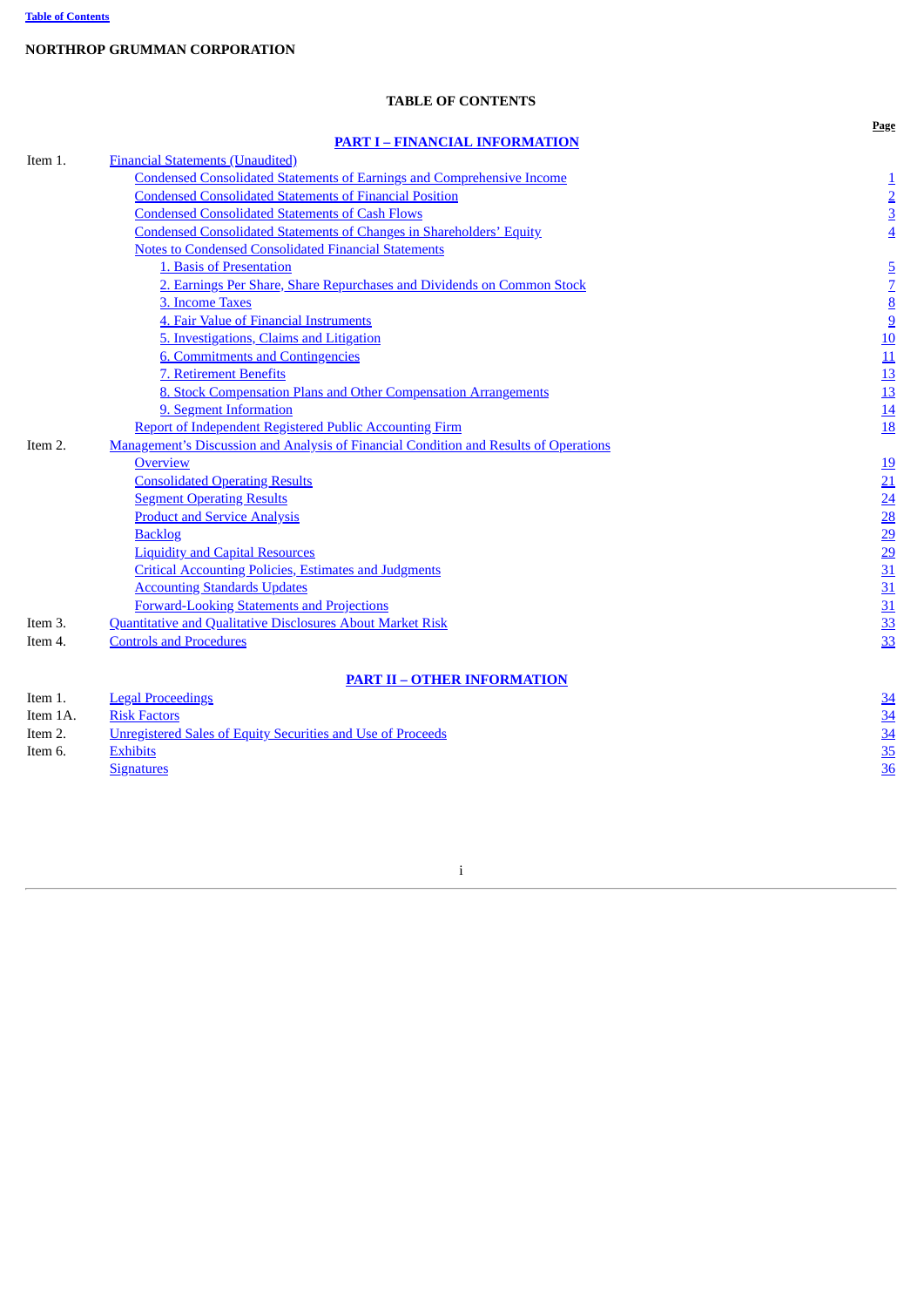## **PART I. FINANCIAL INFORMATION**

## <span id="page-2-0"></span>**Item 1. Financial Statements**

## <span id="page-2-1"></span>**CONDENSED CONSOLIDATED STATEMENTS OF EARNINGS AND COMPREHENSIVE INCOME (Unaudited)**

|                                                            |             | Three Months Ended March 31 |       |  |
|------------------------------------------------------------|-------------|-----------------------------|-------|--|
| \$ in millions, except per share amounts                   | 2022        |                             | 2021  |  |
| <b>Sales</b>                                               |             |                             |       |  |
| Product                                                    | \$<br>6,841 | \$                          | 7,022 |  |
| <b>Service</b>                                             | 1,956       |                             | 2,135 |  |
| <b>Total sales</b>                                         | 8,797       |                             | 9,157 |  |
| <b>Operating costs and expenses</b>                        |             |                             |       |  |
| Product                                                    | 5,380       |                             | 5,690 |  |
| <b>Service</b>                                             | 1,544       |                             | 1,727 |  |
| General and administrative expenses                        | 976         |                             | 898   |  |
| Total operating costs and expenses                         | 7,900       |                             | 8,315 |  |
| Gain on sale of business                                   |             |                             | 1,980 |  |
| <b>Operating income</b>                                    | 897         |                             | 2,822 |  |
| Other (expense) income                                     |             |                             |       |  |
| Interest expense                                           | (133)       |                             | (155) |  |
| Non-operating FAS pension benefit                          | 376         |                             | 367   |  |
| Other, net                                                 | 4           |                             | (18)  |  |
| Earnings before income taxes                               | 1,144       |                             | 3,016 |  |
| Federal and foreign income tax expense                     | 189         |                             | 821   |  |
| <b>Net earnings</b>                                        | \$<br>955   | \$                          | 2,195 |  |
|                                                            |             |                             |       |  |
| <b>Basic earnings per share</b>                            | \$<br>6.12  | \$                          | 13.46 |  |
| Weighted-average common shares outstanding, in millions    | 156.0       |                             | 163.1 |  |
| <b>Diluted earnings per share</b>                          | \$<br>6.10  | \$                          | 13.43 |  |
| Weighted-average diluted shares outstanding, in millions   | 156.6       |                             | 163.5 |  |
| Net earnings (from above)                                  | \$<br>955   | \$                          | 2,195 |  |
| Other comprehensive loss, net of tax                       |             |                             |       |  |
| Change in unamortized prior service credit                 | (1)         |                             | (2)   |  |
| Change in cumulative translation adjustment and other, net | (2)         |                             | (1)   |  |
| Other comprehensive loss, net of tax                       | (3)         |                             | (3)   |  |
| <b>Comprehensive income</b>                                | \$<br>952   | \$                          | 2,192 |  |

<span id="page-2-2"></span>*The accompanying notes are an integral part of these unaudited condensed consolidated financial statements.*

## -1-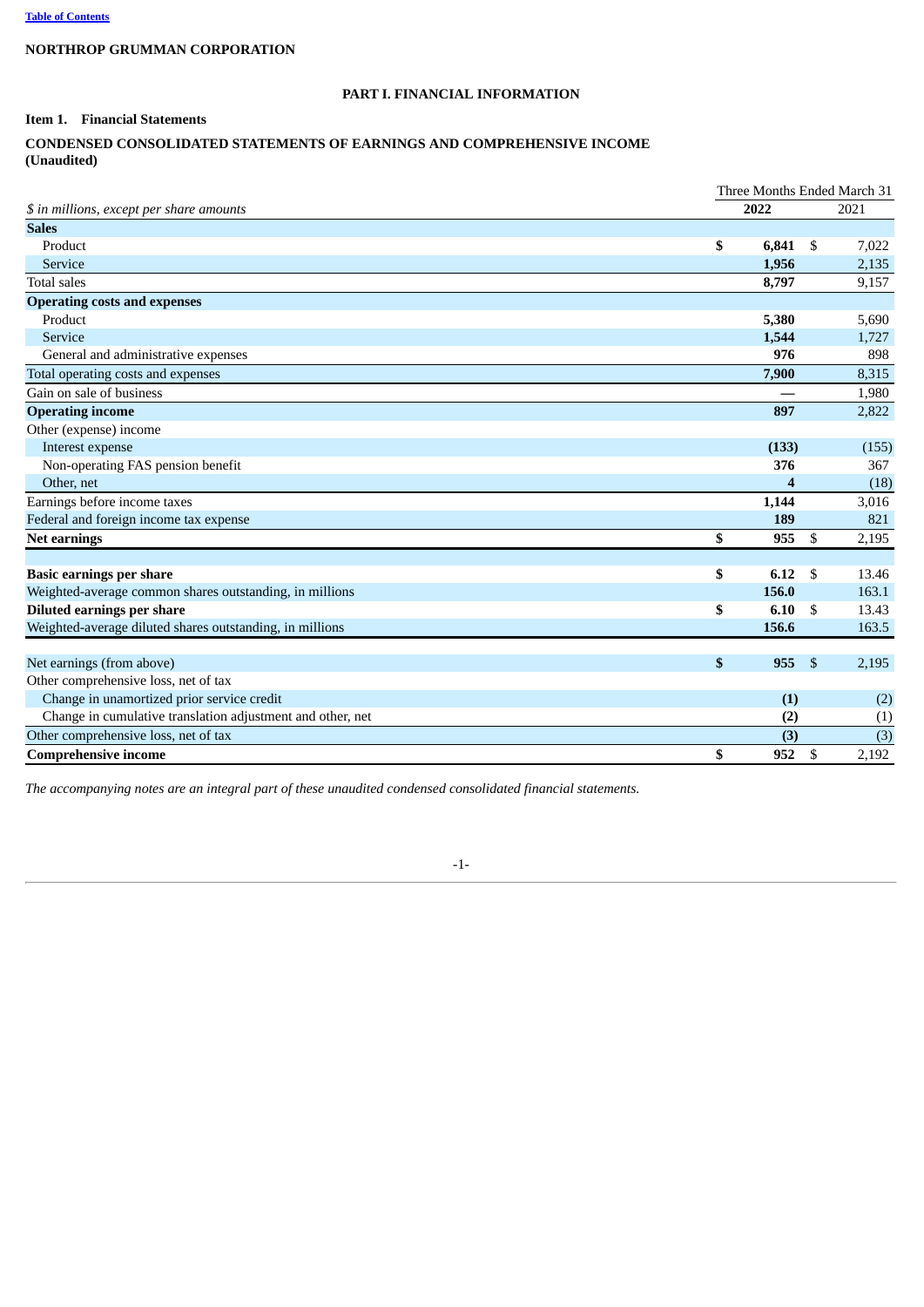## **CONDENSED CONSOLIDATED STATEMENTS OF FINANCIAL POSITION**

## **(Unaudited)**

| \$ in millions, except par value                                                                                             | March 31, 2022 | December 31, 2021 |
|------------------------------------------------------------------------------------------------------------------------------|----------------|-------------------|
| <b>Assets</b>                                                                                                                |                |                   |
| Cash and cash equivalents                                                                                                    | \$<br>2,174    | \$<br>3,530       |
| Accounts receivable, net                                                                                                     | 1,713          | 1,467             |
| Unbilled receivables, net                                                                                                    | 6,118          | 5,492             |
| Inventoried costs, net                                                                                                       | 838            | 811               |
| Prepaid expenses and other current assets                                                                                    | 713            | 1,126             |
| Total current assets                                                                                                         | 11,556         | 12,426            |
| Property, plant and equipment, net of accumulated depreciation of \$6,961 for 2022 and \$6,819 for 2021                      | 8,017          | 7,894             |
| Operating lease right-of-use assets                                                                                          | 1,702          | 1,655             |
| Goodwill                                                                                                                     | 17,523         | 17,515            |
| Intangible assets, net                                                                                                       | 533            | 578               |
| Deferred tax assets                                                                                                          | 220            | 200               |
| Other non-current assets                                                                                                     | 2,352          | 2,311             |
| <b>Total assets</b>                                                                                                          | \$<br>41,903   | \$<br>42,579      |
|                                                                                                                              |                |                   |
| <b>Liabilities</b>                                                                                                           |                |                   |
| Trade accounts payable                                                                                                       | \$<br>2,050    | \$<br>2,197       |
| Accrued employee compensation                                                                                                | 1,532          | 1,993             |
| Advance payments and billings in excess of costs incurred                                                                    | 2,876          | 3,026             |
| Other current liabilities                                                                                                    | 2,392          | 2,314             |
| Total current liabilities                                                                                                    | 8,850          | 9,530             |
| Long-term debt, net of current portion of \$7 for 2022 and \$6 for 2021                                                      | 12,825         | 12,777            |
| Pension and other postretirement benefit plan liabilities                                                                    | 2,979          | 3,269             |
| Operating lease liabilities                                                                                                  | 1,661          | 1,590             |
| Deferred tax liabilities                                                                                                     | 310            | 490               |
| Other non-current liabilities                                                                                                | 1,991          | 1,997             |
| <b>Total liabilities</b>                                                                                                     | 28,616         | 29,653            |
| Commitments and contingencies (Note 6)                                                                                       |                |                   |
| <b>Shareholders' equity</b>                                                                                                  |                |                   |
| Preferred stock, \$1 par value; 10,000,000 shares authorized; no shares issued and outstanding                               |                |                   |
| Common stock, \$1 par value; 800,000,000 shares authorized; issued and outstanding: 2022-155,581,611<br>and 2021-156,284,423 | 156            | 156               |
| Paid-in capital                                                                                                              |                |                   |
| Retained earnings                                                                                                            | 13,277         | 12,913            |
| Accumulated other comprehensive loss                                                                                         | (146)          | (143)             |
| Total shareholders' equity                                                                                                   | 13,287         | 12,926            |
| Total liabilities and shareholders' equity                                                                                   | \$<br>41,903   | \$<br>42,579      |

<span id="page-3-0"></span>*The accompanying notes are an integral part of these unaudited condensed consolidated financial statements.*

## -2-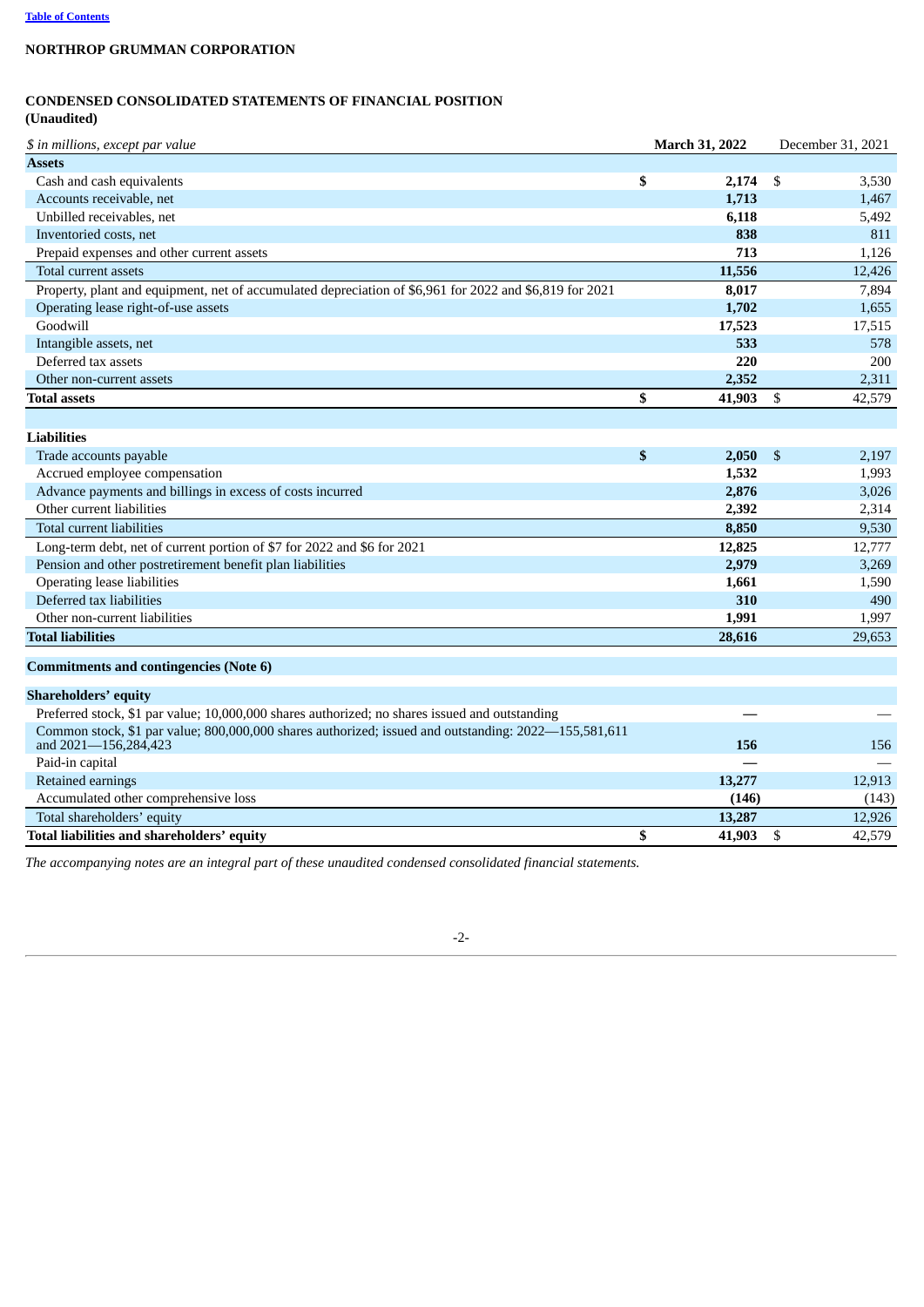## **CONDENSED CONSOLIDATED STATEMENTS OF CASH FLOWS (Unaudited)**

|                                                                    |             | Three Months Ended March 31 |
|--------------------------------------------------------------------|-------------|-----------------------------|
| \$ in millions                                                     |             | 2021                        |
| <b>Operating activities</b>                                        |             |                             |
| Net earnings                                                       | \$<br>955   | \$<br>2,195                 |
| Adjustments to reconcile to net cash used in operating activities: |             |                             |
| Depreciation and amortization                                      | 303         | 294                         |
| Stock-based compensation                                           | 18          | 18                          |
| Deferred income taxes                                              | (201)       | -1                          |
| Gain on sale of business                                           |             | (1,980)                     |
| Net periodic pension and OPB income                                | (298)       | (272)                       |
| Pension and OPB contributions                                      | (36)        | (38)                        |
| Changes in assets and liabilities:                                 |             |                             |
| Accounts receivable, net                                           | (246)       | (253)                       |
| Unbilled receivables, net                                          | (626)       | (357)                       |
| Inventoried costs, net                                             | (27)        | (101)                       |
| Prepaid expenses and other assets                                  | 16          | (38)                        |
| Accounts payable and other liabilities                             | (732)       | (589)                       |
| Income taxes payable, net                                          | 361         | 1,028                       |
| Other, net                                                         | 25          | 26                          |
| Net cash used in operating activities                              | (488)       | (66)                        |
|                                                                    |             |                             |
| <b>Investing activities</b>                                        |             |                             |
| Divestiture of IT services business                                |             | 3,400                       |
| Capital expenditures                                               | (244)       | (205)                       |
| Other, net                                                         | (5)         | 1                           |
| Net cash (used in) provided by investing activities                | (249)       | 3,196                       |
|                                                                    |             |                             |
| <b>Financing activities</b>                                        |             |                             |
| Payments of long-term debt                                         |             | (2,200)                     |
| Common stock repurchases                                           | (318)       | (2,000)                     |
| Cash dividends paid                                                | (251)       | (238)                       |
| Payments of employee taxes withheld from share-based awards        | (48)        | (30)                        |
| Other, net                                                         | (2)         | (52)                        |
| Net cash used in financing activities                              | (619)       | (4,520)                     |
| Decrease in cash and cash equivalents                              | (1, 356)    | (1, 390)                    |
| Cash and cash equivalents, beginning of year                       | 3,530       | 4,907                       |
| Cash and cash equivalents, end of period                           | \$<br>2,174 | \$<br>3,517                 |

<span id="page-4-0"></span>*The accompanying notes are an integral part of these unaudited condensed consolidated financial statements.*

-3-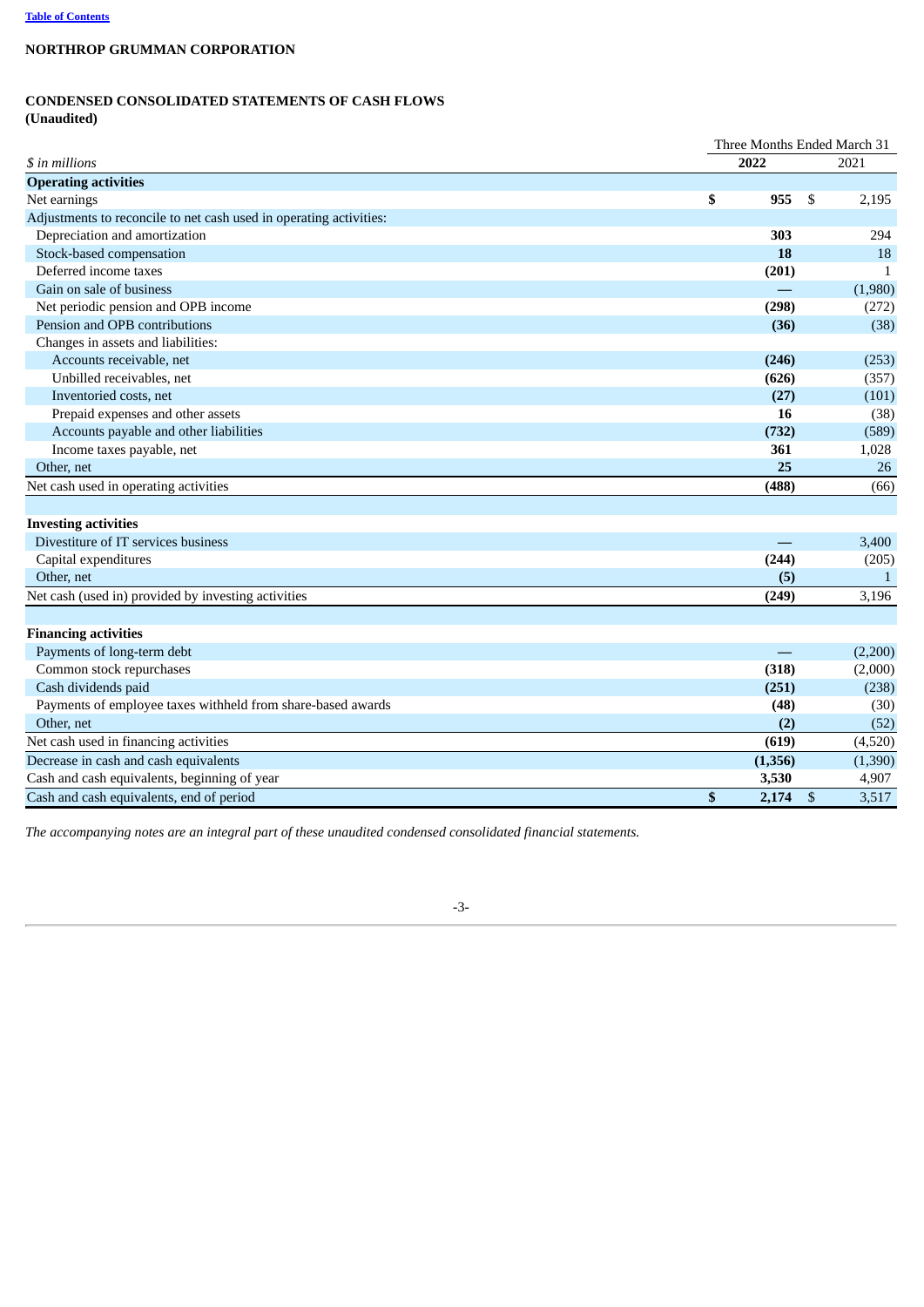## **CONDENSED CONSOLIDATED STATEMENTS OF CHANGES IN SHAREHOLDERS' EQUITY**

**(Unaudited)**

|                                                     |              | Three Months Ended March 31 |         |  |  |  |  |  |  |
|-----------------------------------------------------|--------------|-----------------------------|---------|--|--|--|--|--|--|
| \$ in millions, except per share amounts            | 2022         |                             | 2021    |  |  |  |  |  |  |
| <b>Common stock</b>                                 |              |                             |         |  |  |  |  |  |  |
| Beginning of period                                 | \$<br>156    | \$                          | 167     |  |  |  |  |  |  |
| Common stock repurchased                            | (1)          |                             | (6)     |  |  |  |  |  |  |
| Shares issued for employee stock awards and options |              |                             |         |  |  |  |  |  |  |
| End of period                                       | 156          |                             | 161     |  |  |  |  |  |  |
| Paid-in capital                                     |              |                             |         |  |  |  |  |  |  |
| Beginning of period                                 |              |                             | 58      |  |  |  |  |  |  |
| Common stock repurchased                            |              |                             | (39)    |  |  |  |  |  |  |
| Stock compensation                                  |              |                             | (11)    |  |  |  |  |  |  |
| End of period                                       |              |                             | 8       |  |  |  |  |  |  |
| <b>Retained earnings</b>                            |              |                             |         |  |  |  |  |  |  |
| Beginning of period                                 | 12,913       |                             | 10,482  |  |  |  |  |  |  |
| Common stock repurchased                            | (315)        |                             | (1,955) |  |  |  |  |  |  |
| Net earnings                                        | 955          |                             | 2,195   |  |  |  |  |  |  |
| Dividends declared                                  | (246)        |                             | (235)   |  |  |  |  |  |  |
| Stock compensation                                  | (30)         |                             |         |  |  |  |  |  |  |
| End of period                                       | 13,277       |                             | 10,487  |  |  |  |  |  |  |
| <b>Accumulated other comprehensive loss</b>         |              |                             |         |  |  |  |  |  |  |
| Beginning of period                                 | (143)        |                             | (128)   |  |  |  |  |  |  |
| Other comprehensive loss, net of tax                | (3)          |                             | (3)     |  |  |  |  |  |  |
| End of period                                       | (146)        |                             | (131)   |  |  |  |  |  |  |
| Total shareholders' equity                          | \$<br>13,287 | \$                          | 10,525  |  |  |  |  |  |  |
| Cash dividends declared per share                   | \$<br>1.57   | \$                          | 1.45    |  |  |  |  |  |  |

<span id="page-5-0"></span>*The accompanying notes are an integral part of these unaudited condensed consolidated financial statements.*

-4-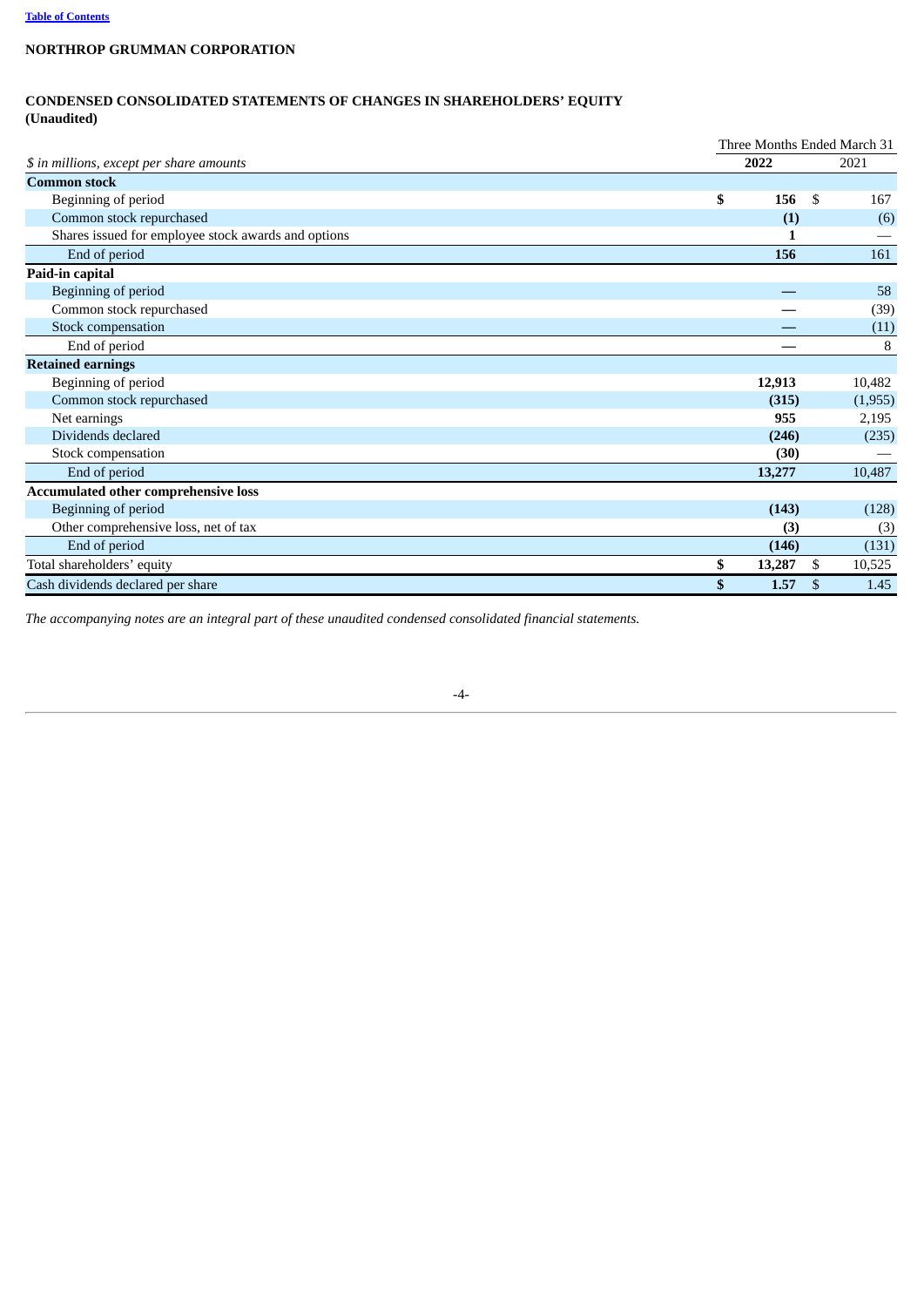## **NOTES TO CONDENSED CONSOLIDATED FINANCIAL STATEMENTS (Unaudited)**

## <span id="page-6-0"></span>**1. BASIS OF PRESENTATION**

## **Principles of Consolidation and Reporting**

These unaudited condensed consolidated financial statements (the "financial statements") include the accounts of Northrop Grumman Corporation and its subsidiaries and joint ventures or other investments for which we consolidate the financial results (herein referred to as "Northrop Grumman," the "company," "we," "us," or "our"). Intercompany accounts, transactions and profits are eliminated in consolidation. Investments in equity securities and joint ventures where the company has significant influence, but not control, are accounted for using the equity method.

Effective January 30, 2021 (the "Divestiture date"), we completed the sale of our IT and mission support services business (the "IT services divestiture") for \$3.4 billion in cash and recorded a pre-tax gain on sale of \$2.0 billion. The IT and mission support services business was comprised of the majority of the former Information Solutions and Services (IS&S) division of Defense Systems (excluding the Vinnell Arabia business); select cyber, intelligence and missions support programs, which were part of the former Cyber and Intelligence Mission Solutions (CIMS) division of Mission Systems; and the former Space Technical Services business unit of Space Systems. Operating results include sales and operating income for the IT and mission support services business prior to the Divestiture date. Sales and pre-tax profit for the IT and mission support services business were \$162 million and \$20 million for the three months ended March 31, 2021, respectively.

These financial statements are prepared in conformity with accounting principles generally accepted in the United States of America ("GAAP" or "FAS") and in accordance with the rules of the Securities and Exchange Commission (SEC) for interim reporting. The financial statements include adjustments of a normal recurring nature considered necessary by management for a fair presentation of the company's unaudited condensed consolidated financial position, results of operations and cash flows.

The results reported in these financial statements are not necessarily indicative of results that may be expected for the entire year. These financial statements should be read in conjunction with the information contained in the company's 2021 Annual Report on Form 10-K. During the second quarter of 2021, we changed the presentation of the retiree benefits components in the operating cash flow section of the unaudited condensed consolidated statement of cash flows. Prior period amounts have been conformed to current period presentation and this change does not impact previously reported cash provided by operating activities.

The quarterly information is labeled using a calendar convention; that is, first quarter is consistently labeled as ending on March 31, second quarter as ending on June 30 and third quarter as ending on September 30. It is the company's long-standing practice to establish actual interim closing dates using a "fiscal" calendar, in which we close our books on a Friday near these quarter-end dates in order to normalize the potentially disruptive effects of quarterly closings on business processes. This practice is only used at interim periods within a reporting year.

## **Accounting Estimates**

Preparation of the financial statements requires management to make estimates and judgments that affect the reported amounts of assets and liabilities and the disclosure of contingencies at the date of the financial statements, as well as the reported amounts of sales and expenses during the reporting period. Estimates have been prepared using the most current and best available information; however, actual results could differ materially from those estimates.

## **Revenue Recognition**

## *Contract Estimates*

We recognize changes in estimated contract sales or costs and the resulting changes in contract profit on a cumulative basis. Cumulative estimate-atcompletion (EAC) adjustments represent the cumulative effect of the changes on current and prior periods; sales and operating margins in future periods are recognized as if the revised estimates had been used since contract inception. If it is determined that a loss is expected to result on an individual performance obligation, the entire amount of the estimable future loss, including an allocation of general and administrative expense, is charged against income in the period the loss is identified.

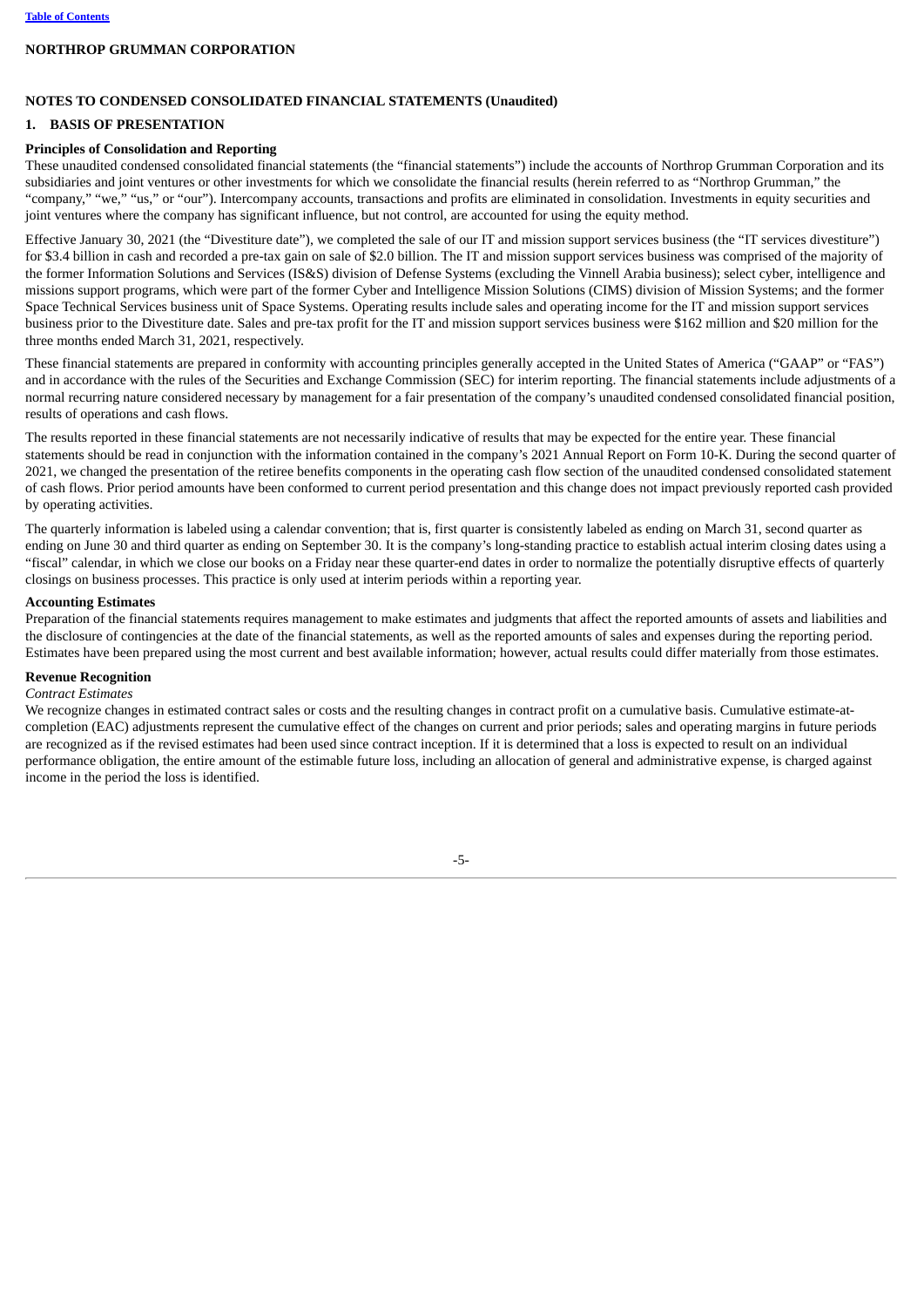The following table presents the effect of aggregate net EAC adjustments:

|                                       |      | Three Months Ended March 31 |  |  |
|---------------------------------------|------|-----------------------------|--|--|
| \$ in millions, except per share data | 2022 | 2021                        |  |  |
| Revenue                               | 209  | 202                         |  |  |
| Operating income                      | 173  | 190                         |  |  |
| Net earnings $(1)$                    | 137  | 150                         |  |  |
| Diluted earnings per share $(1)$      | 0.87 | 0.92                        |  |  |
|                                       |      |                             |  |  |

#### Based on a 21 percent statutory tax rate. **(1)**

EAC adjustments on a single performance obligation can have a significant effect on the company's financial statements. When such adjustments occur, we generally disclose the nature, underlying conditions and financial impact of the adjustments. During the three months ended March 31, 2022, we recorded a \$67 million favorable EAC adjustment on the engineering, manufacturing and development phase of the B-21 program at Aeronautics Systems largely related to performance incentives. No such adjustments were material to the financial statements during the three months ended March 31, 2021.

#### *Backlog*

Backlog represents the future sales we expect to recognize on firm orders received by the company and is equivalent to the company's remaining performance obligations at the end of each period. It comprises both funded backlog (firm orders for which funding is authorized and appropriated) and unfunded backlog. Unexercised contract options and indefinite delivery indefinite quantity (IDIQ) contracts are not included in backlog until the time an option or IDIQ task order is exercised or awarded.

Company backlog as of March 31, 2022 was \$75.8 billion. Of our March 31, 2022 backlog, we expect to recognize approximately 40 percent as revenue over the next 12 months and 60 percent as revenue over the next 24 months, with the remainder to be recognized thereafter.

#### *Contract Assets and Liabilities*

For each of the company's contracts, the timing of revenue recognition, customer billings, and cash collections results in a net contract asset or liability at the end of each reporting period. Contract assets are equivalent to and reflected as Unbilled receivables in the unaudited condensed consolidated statements of financial position and are primarily related to long-term contracts where revenue recognized under the cost-to-cost method exceeds amounts billed to customers. Contract liabilities are equivalent to and reflected as Advance payments and billings in excess of costs incurred in the unaudited condensed consolidated statements of financial position. The amount of revenue recognized for the three months ended March 31, 2022 and 2021 that was included in the contract liability balances at the beginning of each year was \$1.4 billion and \$1.1 billion, respectively.

#### *Disaggregation of Revenue*

See Note 9 for information regarding the company's sales by customer type, contract type and geographic region for each of our segments. We believe those categories best depict how the nature, amount, timing and uncertainty of our revenue and cash flows are affected by economic factors.

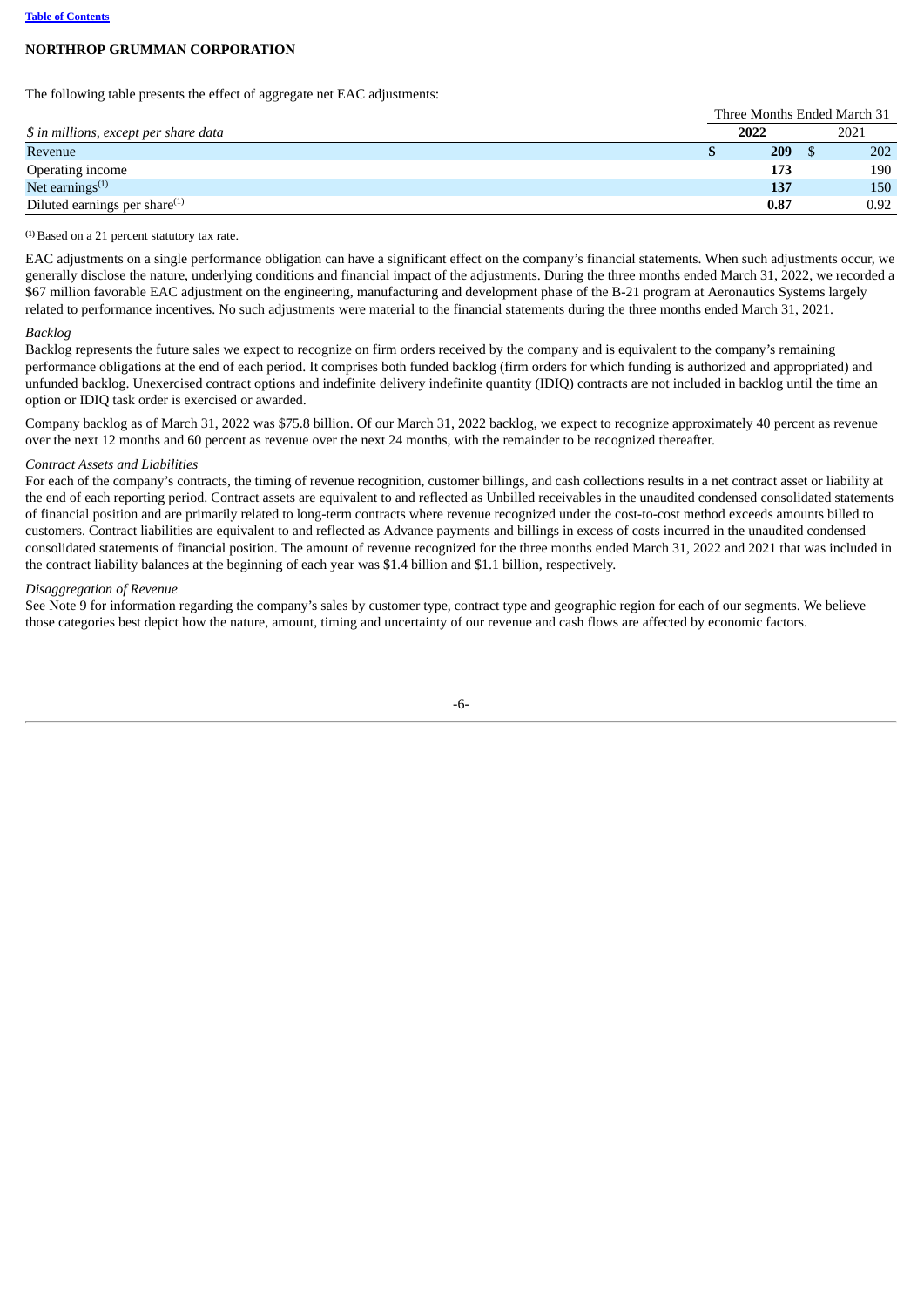#### **Property, Plant, and Equipment**

During the three months ended March 31, 2022, the company acquired \$46 million of internal use software through long-term financing directly with the supplier. The software was recorded in PP&E as a non-cash investing activity and the related liability was recorded in long-term debt as a non-cash financing activity. During the three months ended March 31, 2022, the company received lease incentives for landlord funded leasehold improvements of \$35 million related to a Space Systems real estate lease, which were recorded in PP&E and included in non-cash investing activities. Non-cash investing activities also include capital expenditures incurred but not yet paid of \$56 million and \$58 million as of March 31, 2022 and 2021, respectively.

## **Accumulated Other Comprehensive Loss**

The components of accumulated other comprehensive loss, net of tax, are as follows:

| \$ in millions                                   | <b>March 31, 2022</b> | December 31, 2021 |
|--------------------------------------------------|-----------------------|-------------------|
| Unamortized prior service credit                 |                       |                   |
| Cumulative translation adjustment and other, net | (147                  | (145)             |
| Total accumulated other comprehensive loss       | (146)                 | (143)             |

## **Related Party Transactions**

For all periods presented, the company had no material related party transactions.

#### **Accounting Standards Updates**

Accounting standards updates adopted and/or issued, but not effective until after March 31, 2022, are not expected to have a material effect on the company's unaudited condensed consolidated financial position, annual results of operations and/or cash flows.

## <span id="page-8-0"></span>**2. EARNINGS PER SHARE, SHARE REPURCHASES AND DIVIDENDS ON COMMON STOCK**

#### **Basic Earnings Per Share**

We calculate basic earnings per share by dividing net earnings by the weighted-average number of shares of common stock outstanding during each period.

#### **Diluted Earnings Per Share**

Diluted earnings per share include the dilutive effect of awards granted to employees under stock-based compensation plans. The dilutive effect of these securities totaled 0.6 million shares and 0.4 million shares for the three months ended March 31, 2022 and 2021, respectively.

#### **Share Repurchases**

On December 4, 2018, the company's board of directors authorized a share repurchase program of up to \$3.0 billion of the company's common stock (the "2018 Repurchase Program"). Repurchases under the 2018 Repurchase Program commenced in March 2020 and were completed in October 2021.

On January 25, 2021, the company's board of directors authorized a share repurchase program of up to an additional \$3.0 billion in share repurchases of the company's common stock (the "2021 Repurchase Program"). Repurchases under the 2021 Repurchase Program commenced in October 2021 upon the completion of the 2018 Repurchase Program. As of March 31, 2022, repurchases under the 2021 Repurchase Program totaled \$1.2 billion; \$1.8 billion remained under this share repurchase authorization. By its terms, the 2021 Repurchase Program is set to expire when we have used all authorized funds for repurchases.

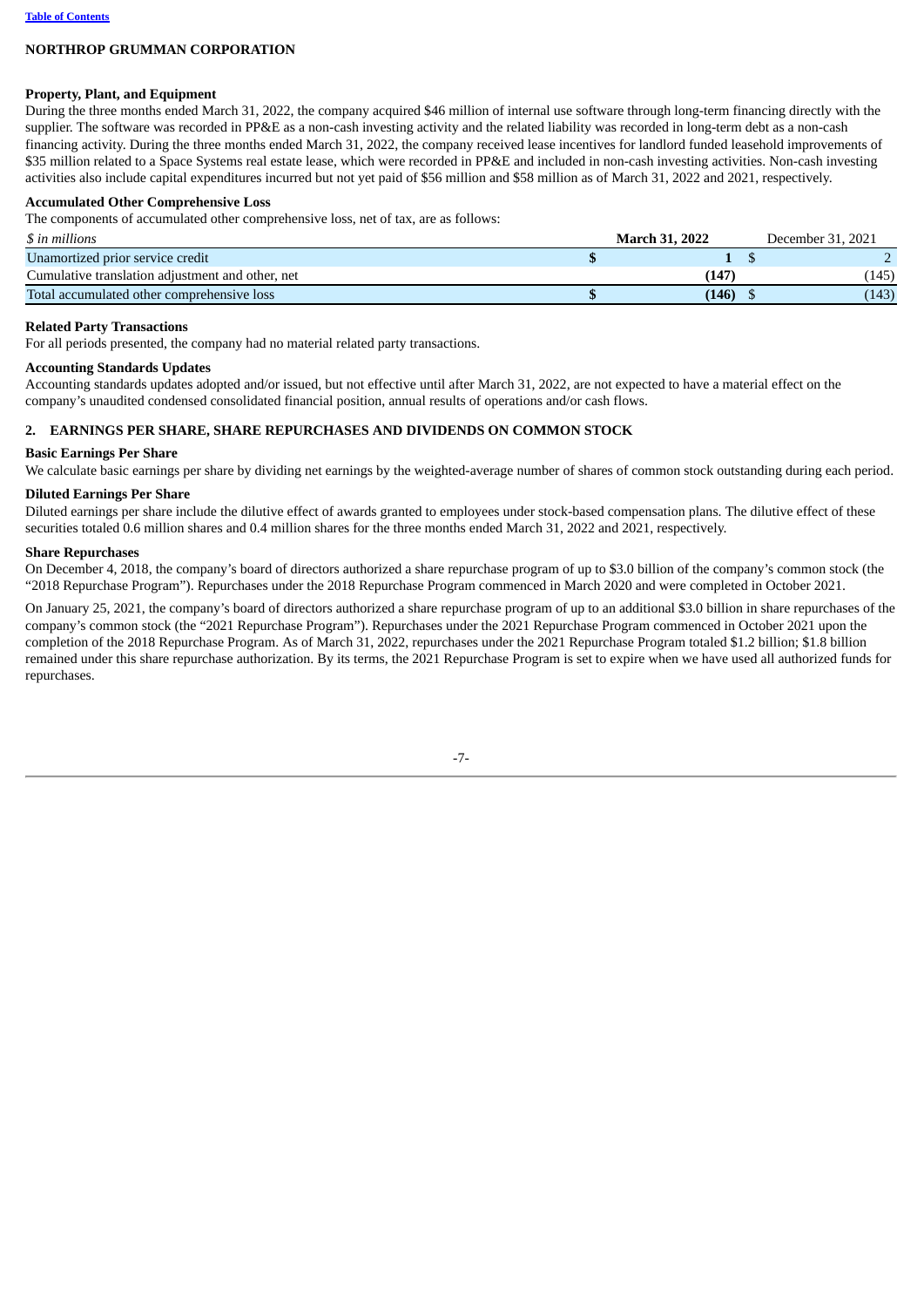On January 24, 2022, the company's board of directors authorized a new share repurchase program of up to an additional \$2.0 billion in share repurchases of the company's common stock (the "2022 Repurchase Program"). By its terms, repurchases under the 2022 Repurchase Program will commence upon completion of the 2021 Repurchase Program and will expire when we have used all authorized funds for repurchases. As of March 31, 2022, the company's total outstanding share repurchase authorization totaled \$3.8 billion.

During the first quarter of 2021, the company entered into an accelerated share repurchase (ASR) agreement with Goldman Sachs & Co. LLC (Goldman Sachs) to repurchase \$2.0 billion of the company's common stock as part of the 2018 Repurchase Program. Under the agreement, we made a payment of \$2.0 billion to Goldman Sachs and received an initial delivery of 5.9 million shares valued at \$1.7 billion that were immediately canceled by the company. The remaining balance of \$300 million was settled on June 1, 2021 with a final delivery of 0.2 million shares from Goldman Sachs. The final average purchase price was \$327.29 per share.

During the fourth quarter of 2021, the company entered into an ASR agreement with Goldman Sachs to repurchase \$500 million of the company's common stock as part of the 2021 Repurchase Program. Under the agreement, we made a payment of \$500 million to Goldman Sachs and received an initial delivery of 1.2 million shares valued at \$425 million that were immediately canceled by the company. The remaining balance of \$75 million was settled on February 1, 2022 with a final delivery of 0.1 million shares from Goldman Sachs. The final average purchase price was \$374.79 per share.

Share repurchases take place from time to time, subject to market conditions and management's discretion, in the open market or in privately negotiated transactions. The company retires its common stock upon repurchase and, in the periods presented, has not made any purchases of common stock other than in connection with these publicly announced repurchase programs.

The table below summarizes the company's share repurchases to date under the authorizations described above:

|                           | <b>Shares Repurchased</b><br>(in millions) |                                |                |                  |                |                             |      |
|---------------------------|--------------------------------------------|--------------------------------|----------------|------------------|----------------|-----------------------------|------|
| Repurchase Program        | Amount<br>Authorized                       | Total<br><b>Shares Retired</b> |                | Average<br>Price |                | Three Months Ended March 31 |      |
| <b>Authorization Date</b> | (in millions)                              | (in millions)                  | Per $Share(1)$ |                  | Date Completed | 2022                        | 2021 |
| December 4, 2018          | 3,000                                      | 8.9                            |                | 337.18           | October 2021   |                             | 5.9  |
| January 25, 2021          | 3.000                                      | 3.1                            |                | 379.06           |                | 0.9                         |      |
| January 24, 2022          | 2.000                                      |                                |                |                  |                |                             |      |

 $<sup>(1)</sup>$  Includes commissions paid.</sup>

## **Dividends on Common Stock**

In May 2021, the company increased the quarterly common stock dividend 8 percent to \$1.57 per share from the previous amount of \$1.45 per share.

#### <span id="page-9-0"></span>**3. INCOME TAXES**

|                                        | Three Months Ended March 31 |  |        |  |  |
|----------------------------------------|-----------------------------|--|--------|--|--|
| \$ in millions                         | 2022                        |  | 2021   |  |  |
| Federal and foreign income tax expense | 189                         |  | 821    |  |  |
| Effective income tax rate              | 16.5%                       |  | 27.2 % |  |  |

The first quarter 2022 effective tax rate (ETR) decreased to 16.5 percent from 27.2 percent primarily due to additional federal income taxes in the prior year resulting from the IT services divestiture. The company's first quarter 2022 ETR includes benefits of \$41 million for research credits and \$15 million for foreign derived intangible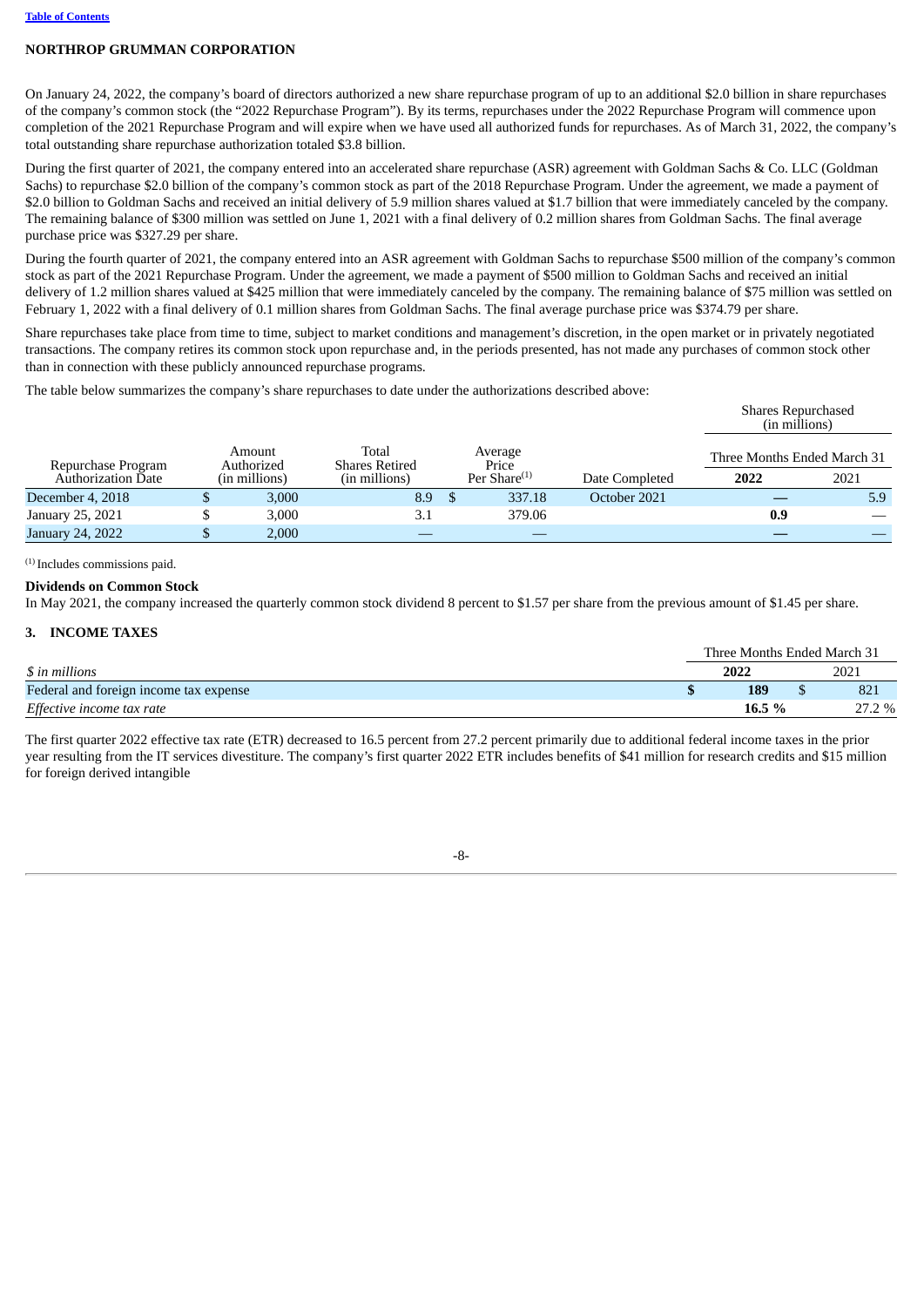income (FDII). The company's first quarter 2021 ETR included benefits of \$52 million for research credits and \$11 million for FDII.

The company has recorded unrecognized tax benefits related to our methods of accounting associated with the timing of revenue recognition and related costs and the 2017 Tax Cuts and Jobs Act, which includes related final revenue recognition regulations issued in December 2020 under IRC Section 451(b) and procedural guidance issued in August 2021. As of March 31, 2022, we have approximately \$1.7 billion in unrecognized tax benefits, including \$428 million related to our position on IRC Section 451(b). If these matters, including our position on IRC Section 451(b), are unfavorably resolved, there could be a material impact on our future cash flows. It is reasonably possible that within the next 12 months our unrecognized tax benefits related to these matters may increase by approximately \$120 million.

Our current unrecognized tax benefits, which are included in Other current liabilities in the unaudited condensed consolidated statements of financial position, were \$623 million and \$590 million as of March 31, 2022 and December 31, 2021, respectively, with the remainder of our unrecognized tax benefits included within Other non-current liabilities.

We file income tax returns in the U.S. federal jurisdiction and in various state and foreign jurisdictions. The Northrop Grumman 2017-2018 federal tax returns are currently under Internal Revenue Service (IRS) examination. The company's 2014-2016 federal income tax returns and refund claims related to its 2007-2016 federal tax returns are currently under review by the IRS Appeals Office. In addition, legacy Orbital ATK (OATK) federal tax returns for the years ended March 31, 2014 and 2015, the nine-month transition period ended December 31, 2015 and calendar years 2016-2017 are currently under review by the IRS Appeals Office. It is reasonably possible that within the next twelve months, unrecognized tax benefits claimed in legacy OATK's 2014 to 2017 tax years may decline by up to \$110 million through administrative resolution with IRS Appeals.

#### <span id="page-10-0"></span>**4. FAIR VALUE OF FINANCIAL INSTRUMENTS**

The company holds a portfolio of marketable securities to partially fund non-qualified employee benefit plans. A portion of these securities are held in common/collective trust funds and are measured at fair value using net asset value (NAV) per share as a practical expedient; and therefore are not required to be categorized in the fair value hierarchy table below. Marketable securities are included in Other non-current assets in the unaudited condensed consolidated statements of financial position.

The company's derivative portfolio consists primarily of foreign currency forward contracts. Where model-derived valuations are appropriate, the company utilizes the income approach to determine the fair value using internal models based on observable market inputs.

The following table presents the financial assets and liabilities the company records at fair value on a recurring basis identified by the level of inputs used to determine fair value:

| <b>March 31, 2022</b>                     |                |     |         |  |                |  | December 31, 2021 |     |         |      |         |         |  |  |  |       |     |
|-------------------------------------------|----------------|-----|---------|--|----------------|--|-------------------|-----|---------|------|---------|---------|--|--|--|-------|-----|
| \$ in millions                            | <b>Level 1</b> |     | Level 2 |  | <b>Level</b> 3 |  | <b>Total</b>      |     | Level 1 |      | Level 2 | Level 3 |  |  |  | Total |     |
| <b>Financial Assets</b>                   |                |     |         |  |                |  |                   |     |         |      |         |         |  |  |  |       |     |
| Marketable securities                     |                | 382 |         |  |                |  |                   | 389 |         | 393S |         |         |  |  |  |       | 401 |
| Marketable securities valued<br>using NAV |                |     |         |  |                |  |                   | 15  |         |      |         |         |  |  |  |       | 17  |
| Total marketable securities               |                | 382 |         |  |                |  |                   | 404 |         | 393  |         |         |  |  |  |       | 418 |
| <b>Derivatives</b>                        |                |     |         |  |                |  |                   | (1) |         |      |         |         |  |  |  |       | (1) |

The notional value of the company's foreign currency forward contracts at March 31, 2022 and December 31, 2021 was \$126 million and \$120 million, respectively. At March 31, 2022 and December 31, 2021, no portion of the notional value was designated as a cash flow hedge.

The derivative fair values and related unrealized gains/losses at March 31, 2022 and December 31, 2021 were not material.

There were no transfers of financial instruments into or out of Level 3 of the fair value hierarchy during the three months ended March 31, 2022.

The carrying value of cash and cash equivalents and commercial paper approximates fair value.

-9-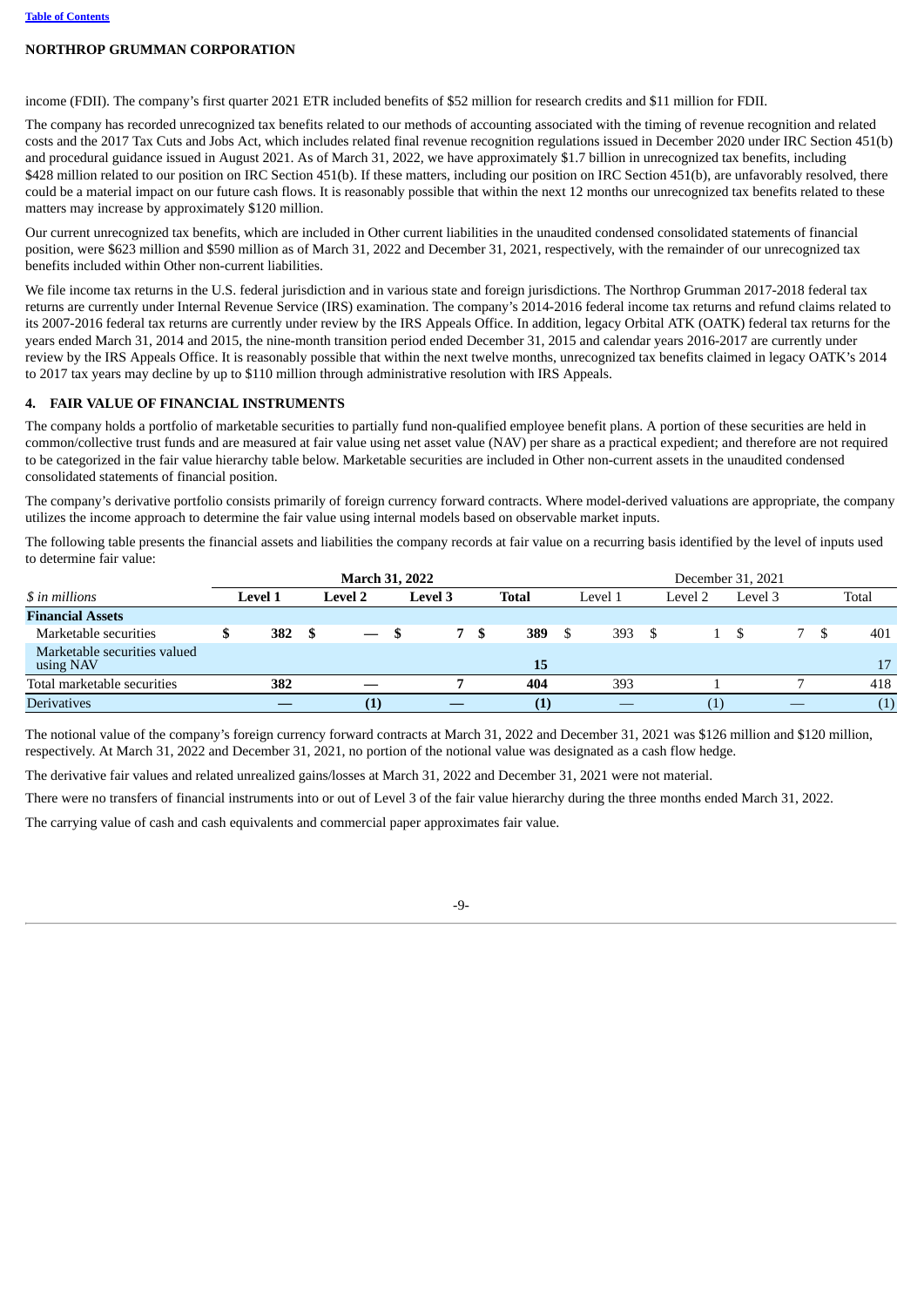#### **Long-term Debt**

The estimated fair value of long-term debt was \$13.8 billion and \$15.1 billion as of March 31, 2022 and December 31, 2021, respectively. We calculated the fair value of long-term debt using Level 2 inputs, based on interest rates available for debt with terms and maturities similar to the company's existing debt arrangements. The current portion of long-term debt is recorded in Other current liabilities in the unaudited condensed consolidated statements of financial position.

On September 2, 2021, the company completed an exchange offer to eligible holders of the outstanding notes of our direct wholly owned subsidiary, Northrop Grumman Systems Corporation ("NGSC") maturing through 2036. An aggregate principal amount of \$422 million of the NGSC notes was exchanged for \$422 million of Northrop Grumman Corporation notes with the same interest rates and maturity dates as the NGSC notes exchanged. Because the debt instruments are not substantially different, the exchange was treated as a debt modification for accounting purposes with no gain or loss recognized.

#### *Repayments of Senior Notes*

In March 2021, the company repaid \$700 million of 3.50 percent unsecured notes upon maturity.

In March 2021, the company redeemed \$1.5 billion of 2.55 percent unsecured notes due October 2022. The company recorded a pre-tax charge of \$54 million principally related to the premium paid on the redemption, which was recorded in Other, net in the unaudited condensed consolidated statements of earnings and comprehensive income.

### <span id="page-11-0"></span>**5. INVESTIGATIONS, CLAIMS AND LITIGATION**

On May 4, 2012, the company commenced an action, *Northrop Grumman Systems Corp. v. United States*, in the U.S. Court of Federal Claims. This lawsuit relates to an approximately \$875 million firm fixed-price contract awarded to the company in 2007 by the U.S. Postal Service (USPS) for the construction and delivery of flats sequencing systems (FSS) as part of the postal automation program. The FSS were delivered. The company's lawsuit seeks approximately \$63 million for unpaid portions of the contract price, and approximately \$115 million based on the company's assertions that, through various acts and omissions over the life of the contract, the USPS adversely affected the cost and schedule of performance and materially altered the company's obligations under the contract. The United States responded to the company's complaint with an answer, denying most of the company's claims, and counterclaims seeking approximately \$410 million, less certain amounts outstanding under the contract. In the course of the litigation, the United States subsequently amended its counterclaim, reducing it to seek approximately \$193 million. The principal counterclaim alleges that the company delayed its performance and caused damages to the USPS because USPS did not realize certain costs savings as early as it had expected. On February 3, 2020, after extensive discovery and motions practice, the parties commenced what was expected to be a seven-week trial. After COVID-19-related interruptions, trial concluded on March 5, 2021. On October 12, 2021, the parties completed post-trial briefing, and on December 8, 2021 the court held a post-trial oral argument. Although the ultimate outcome of this matter cannot be predicted or reasonably estimated at this time, the company intends to continue vigorously to pursue and defend the matter.

The company is engaged in remediation activities relating to environmental conditions allegedly resulting from historic operations at the former United States Navy and Grumman facilities in Bethpage, New York. For over 20 years, the company has worked closely with the United States Navy, the United States Environmental Protection Agency, the New York State Department of Environmental Conservation (NYSDEC), the New York State Department of Health and other federal, state and local governmental authorities, to address legacy environmental conditions in Bethpage. In December 2019, the State of New York issued an Amended Record of Decision seeking to impose additional remedial requirements beyond measures the company previously had been taking; the State also communicated that it was assessing potential natural resource damages. In December 2020, the parties reached a tentative agreement regarding the steps the company will take to implement the State's Amended Record of Decision and to resolve certain potential other claims, including for natural resource damages. On September 22, 2021, the State of New York issued for public comment a new consent decree reflecting the agreement. On December 7, 2021, the public comment period closed. We understand that the State will soon seek court approval of the consent decree. Subject to court approval, we have also reached agreements with the Department of Defense and the Bethpage Water District to resolve claims involving these parties. We are in discussions with the South Farmingdale Water District to explore whether we can also resolve their claims at this stage.

We have incurred, and expect to continue to incur, as included in Note 6, substantial remediation costs related to the legacy Bethpage environmental conditions. It is also possible that applicable remediation, allocation and allowability

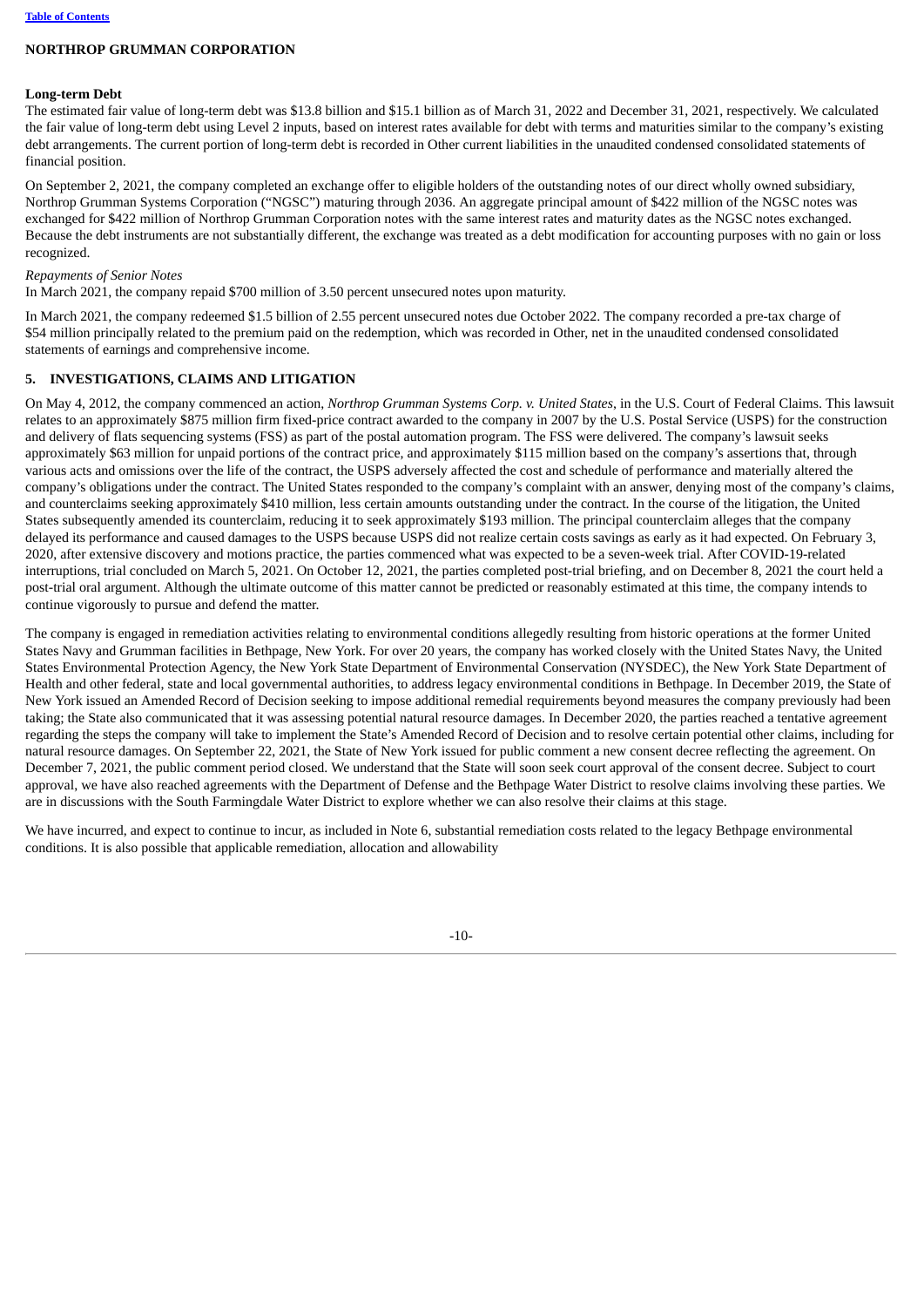standards and other requirements to which we are subject may continue to change, and our costs may increase materially. In addition to disputes and legal proceedings related to environmental conditions at the site (including remediation, allocation and allowability), we are a party to various, and may become a party to additional disputes and legal proceedings with individual and class action plaintiffs alleging personal injury and property damage, with insurance carriers and with other parties. We cannot at this time predict or reasonably estimate the potential cumulative outcomes or ranges of possible liability of these aggregate Bethpage matters.

In June 2018, the FTC issued a Decision and Order enabling the company's acquisition of OATK to proceed and providing generally for the company to continue to make solid rocket motors available to competing missile primes on a non-discriminatory basis. The company has taken and continues to take robust actions to help ensure compliance with the terms of the Order. Similarly, the Compliance Officer, appointed under the Order, and the FTC have taken and continue to take various actions to oversee compliance. In October 2019, the company received a civil investigative demand from the FTC requesting certain information relating to a potential issue regarding the company's compliance with the Order in connection with a then pending missile competition. The company promptly provided information in response to the request. The company has resumed discussions with staff at the FTC regarding our response and their views on compliance issues. We cannot predict the outcome of those discussions, but we do not believe they are likely to have a material adverse effect on the company's unaudited condensed consolidated financial position as of March 31, 2022, or its annual results of operations and/or cash flows. We believe the company has been and continues to be in compliance with the Order.

The company is a party to various other investigations, lawsuits, arbitration, claims, enforcement actions and other legal proceedings, including government investigations and claims, that arise in the ordinary course of our business. The nature of legal proceedings is such that we cannot assure the outcome of any particular matter. However, based on information available to the company to date, the company does not believe that the outcome of any of these other matters pending against the company is likely to have a material adverse effect on the company's unaudited condensed consolidated financial position as of March 31, 2022, or its annual results of operations and/or cash flows.

## <span id="page-12-0"></span>**6. COMMITMENTS AND CONTINGENCIES**

#### **U.S. Government Cost Claims and Contingencies**

From time to time, the company is advised of claims by the U.S. government concerning certain potential disallowed costs, plus, at times, penalties and interest. When such findings are presented, the company and U.S. government representatives engage in discussions to enable the company to evaluate the merits of these claims, as well as to assess the amounts being claimed. Where appropriate, provisions are made to reflect the company's estimated exposure for such potential disallowed costs. Such provisions are reviewed periodically using the most recent information available. The company believes it has adequately reserved for disputed amounts that are probable and reasonably estimable, and that the outcome of any such matters would not have a material adverse effect on its unaudited condensed consolidated financial position as of March 31, 2022, or its annual results of operations and/or cash flows.

The U.S. government has raised questions about an interest rate assumption used by the company to determine our CAS pension expense. On June 1, 2020, the government provided written notice that the assumptions the company used during the period 2013-2019 were potentially noncompliant with CAS. We submitted a formal response on July 31, 2020, which we believe demonstrates the appropriateness of the assumptions used. On November 24, 2020, the government replied to the company's response, disagreeing with our position and requesting additional input, which we provided on February 22, 2021 and further discussed with the government. We continue to exchange correspondence and engage with the government on this matter. The sensitivity to changes in interest rate assumptions makes it reasonably possible the outcome of this matter could have a material adverse effect on our financial position, results of operations and/or cash flows, although we are not currently able to estimate a range of any potential loss.

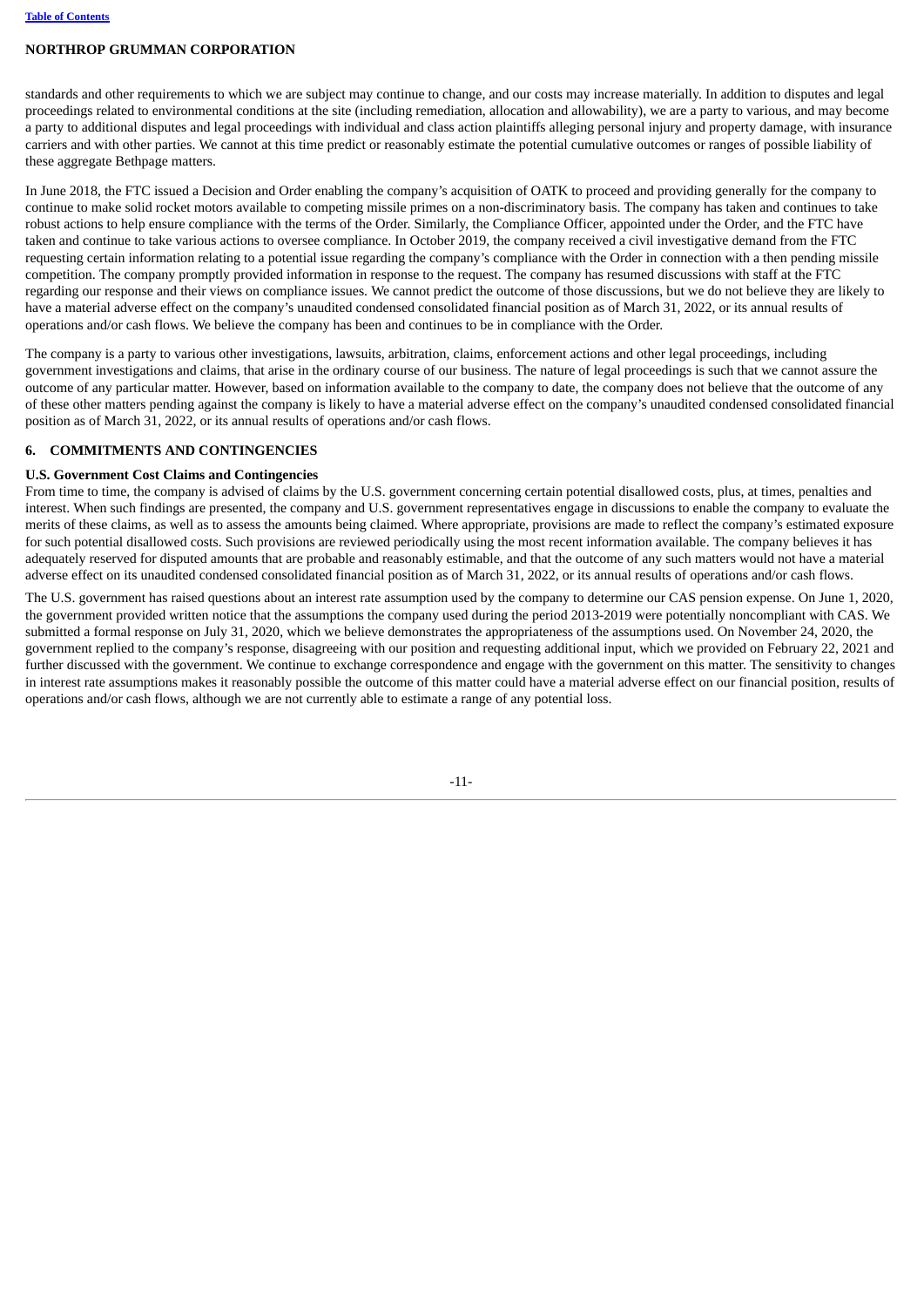#### **Environmental Matters**

The table below summarizes the amount accrued for environmental remediation costs, management's estimate of the amount of reasonably possible future costs in excess of accrued costs and the deferred costs expected to be recoverable through overhead charges on U.S. government contracts as of March 31, 2022 and December 31, 2021:

| \$ in millions        | Accrued Costs $(1)(2)$ | Reasonably Possible Future Costs<br>in Excess of Accrued Costs <sup>(2)</sup> | Deferred Costs <sup>(3)</sup> |
|-----------------------|------------------------|-------------------------------------------------------------------------------|-------------------------------|
| <b>March 31, 2022</b> | 582                    | 361                                                                           | 494                           |
| December 31, 2021     |                        | 363                                                                           | 486                           |

 $^{(1)}$  As of March 31, 2022, \$181 million is recorded in Other current liabilities and \$401 million is recorded in Other non-current liabilities.

 $^{(2)}$  Estimated remediation costs are not discounted to present value. The reasonably possible future costs in excess of accrued costs do not take into consideration amounts expected to be recoverable through overhead charges on U.S. government contracts.

 $^{(3)}$  As of March 31, 2022, \$156 million is deferred in Prepaid expenses and other current assets and \$338 million is deferred in Other non-current assets. These amounts are evaluated for recoverability on a routine basis.

Although management cannot predict whether new information gained as our environmental remediation projects progress, or as changes in facts and circumstances occur, will materially affect the estimated liability accrued, except with respect to Bethpage, we do not anticipate that future remediation expenditures associated with our currently identified projects will have a material adverse effect on the company's unaudited condensed consolidated financial position as of March 31, 2022, or its annual results of operations and/or cash flows.

With respect to Bethpage, as discussed in Note 5, in December 2019, the State of New York issued an Amended Record of Decision, seeking to impose additional remedial requirements beyond those the company previously had been taking; the State also communicated that it was assessing potential natural resource damages. In December 2020, the parties reached a tentative agreement regarding the steps the company will take to implement the State's Amended Record of Decision and to resolve certain potential other claims, including for natural resource damages. On September 22, 2021, the State of New York issued for public comment a new consent decree reflecting the agreement. On December 7, 2021, the public comment period closed. We understand that the State will soon seek court approval of the consent decree. As discussed in Note 5, the applicable remediation standards and other requirements to which we are subject may continue to change, our costs may increase materially, and those costs may not be fully recoverable.

#### **Financial Arrangements**

In the ordinary course of business, the company uses standby letters of credit and guarantees issued by commercial banks and surety bonds issued principally by insurance companies to guarantee the performance on certain obligations. At March 31, 2022, there were \$382 million of stand-by letters of credit and guarantees and \$71 million of surety bonds outstanding.

#### **Commercial Paper**

The company maintains a commercial paper program that serves as a source of short-term financing with capacity to issue unsecured commercial paper notes up to \$2.0 billion. At March 31, 2022, there were no commercial paper borrowings outstanding.

## **Credit Facilities**

The company maintains a five-year senior unsecured credit facility in an aggregate principal amount of \$2.0 billion (the "2018 Credit Agreement") that matures in August 2024 and is intended to support the company's commercial paper program and other general corporate purposes. Commercial paper borrowings reduce the amount available for borrowing under the 2018 Credit Agreement. At March 31, 2022, there was no balance outstanding under this facility.

<span id="page-13-0"></span>At March 31, 2022, the company was in compliance with all covenants under its credit agreements.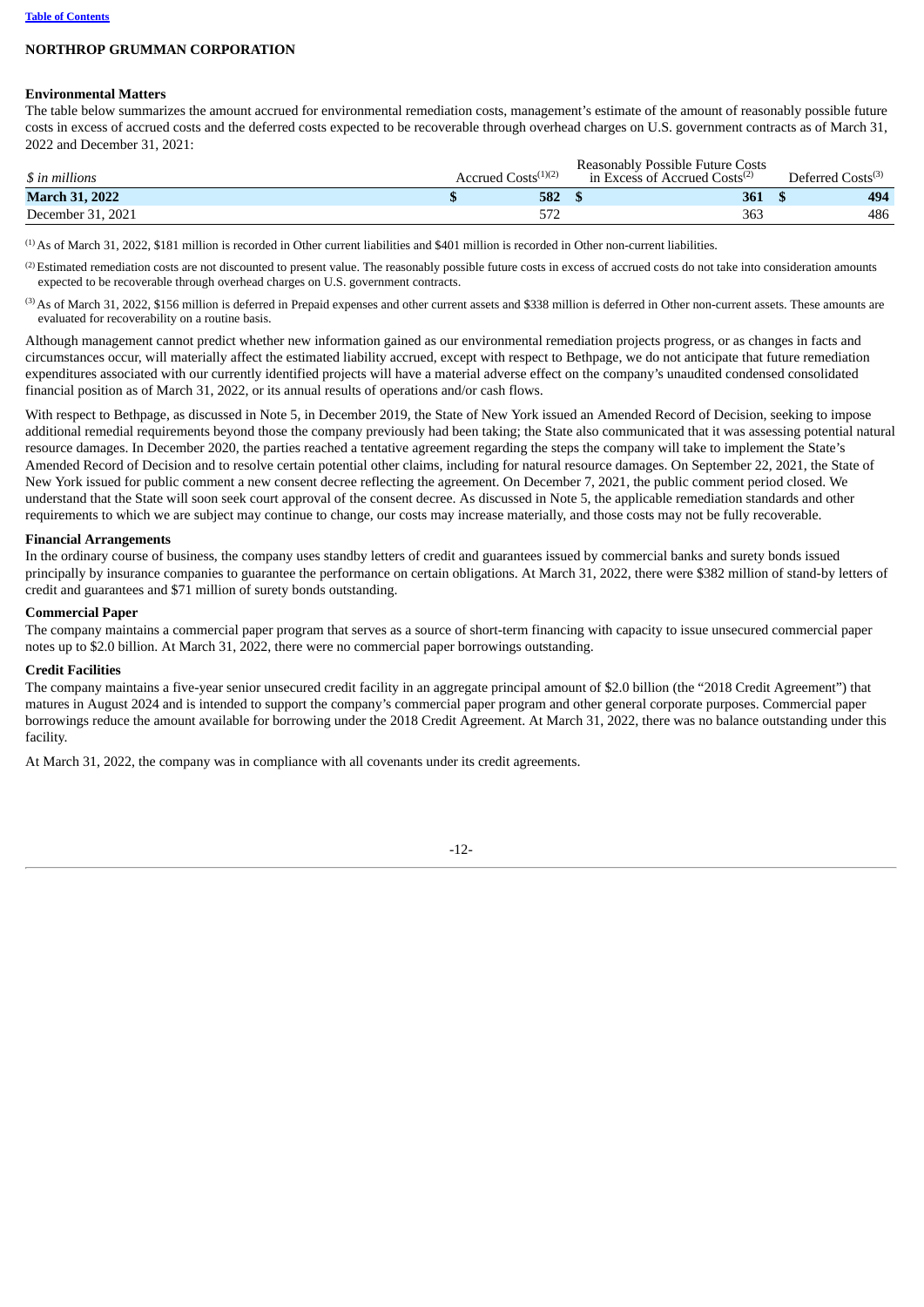## **7. RETIREMENT BENEFITS**

The cost to the company of its pension and other postretirement benefit (OPB) plans is shown in the following table:

|                                                   | Three Months Ended March 31 |              |  |                            |            |              |    |      |
|---------------------------------------------------|-----------------------------|--------------|--|----------------------------|------------|--------------|----|------|
|                                                   |                             |              |  | Pension<br><b>Benefits</b> | <b>OPB</b> |              |    |      |
| \$ in millions                                    |                             | 2022<br>2021 |  |                            | 2022       |              |    | 2021 |
| Components of net periodic benefit cost (benefit) |                             |              |  |                            |            |              |    |      |
| Service cost                                      |                             | 92           |  | 104                        | - 56       | $\mathbf{2}$ | -8 | 4    |
| Interest cost                                     |                             | 284          |  | 263                        |            | 12           |    | 13   |
| Expected return on plan assets                    |                             | (660)        |  | (628)                      |            | (28)         |    | (26) |
| Amortization of prior service (credit) cost       |                             |              |  | (2)                        |            |              |    |      |
| Net periodic benefit cost (benefit)               |                             | (284)        |  | (263)                      |            | (14)         |    | (9)  |

#### **Employer Contributions**

The company sponsors defined benefit pension and OPB plans, as well as defined contribution plans. We fund our defined benefit pension plans annually in a manner consistent with the Employee Retirement Income Security Act of 1974, as amended by the Pension Protection Act of 2006.

Contributions made by the company to its retirement plans are as follows:

|                               |      | Three Months Ended March<br>31 |      |  |
|-------------------------------|------|--------------------------------|------|--|
| \$ in millions                | 2022 |                                | 2021 |  |
| Defined benefit pension plans | 26   |                                | 27   |  |
| OPB plans                     | 10   |                                |      |  |
| Defined contribution plans    | 199  |                                | 266  |  |

#### <span id="page-14-0"></span>**8. STOCK COMPENSATION PLANS AND OTHER COMPENSATION ARRANGEMENTS**

#### **Stock Awards**

The following table presents the number of restricted stock rights (RSRs) and restricted performance stock rights (RPSRs) granted to employees under the company's long-term incentive stock plan and the grant date aggregate fair value of those stock awards for the periods presented:

|                                 |      | Three Months Ended March 31 |      |  |
|---------------------------------|------|-----------------------------|------|--|
| in millions                     | 2022 |                             | 2021 |  |
| <b>RSRs</b> granted             | 0.1  |                             | 0.1  |  |
| RPSRs granted                   | 0.2  |                             | 0.2  |  |
| Grant date aggregate fair value | 88   |                             | 88   |  |

RSRs typically vest on the third anniversary of the grant date, while RPSRs generally vest and pay out based on the achievement of certain performance metrics over a three-year period.

## **Cash Awards**

The following table presents the minimum and maximum aggregate payout amounts related to cash units (CUs) and cash performance units (CPUs) granted to employees in the periods presented:

|                                 |      |     | Three Months Ended March 31 |
|---------------------------------|------|-----|-----------------------------|
| \$ in millions                  | 2022 |     | 2021                        |
| Minimum aggregate payout amount |      | 32  |                             |
| Maximum aggregate payout amount |      | 182 | 177                         |

<span id="page-14-1"></span>CUs typically vest and settle in cash on the third anniversary of the grant date, while CPUs generally vest and pay out in cash based on the achievement of certain performance metrics over a three-year period.

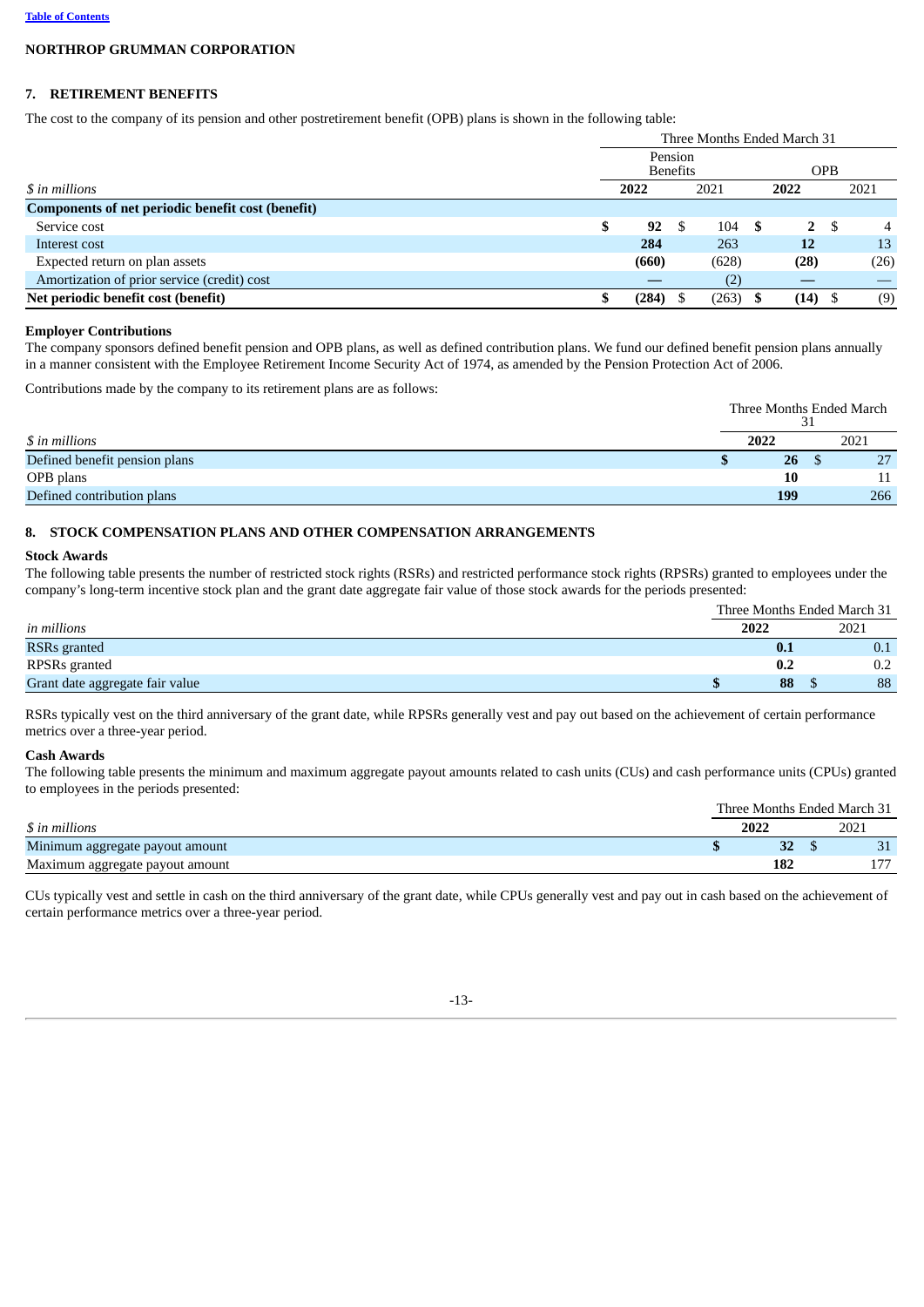## **9. SEGMENT INFORMATION**

The following table presents sales and operating income by segment:

|                                        |    |                     | Three Months Ended March 31 |  |  |
|----------------------------------------|----|---------------------|-----------------------------|--|--|
| \$ in millions                         |    | 2022                | 2021                        |  |  |
| <b>Sales</b>                           |    |                     |                             |  |  |
| <b>Aeronautics Systems</b>             | \$ | \$<br>2,703         | 2,990                       |  |  |
| <b>Defense Systems</b>                 |    | 1,283               | 1,562                       |  |  |
| <b>Mission Systems</b>                 |    | 2,497               | 2,589                       |  |  |
| <b>Space Systems</b>                   |    | 2,855               | 2,521                       |  |  |
| Intersegment eliminations              |    | (541)               | (505)                       |  |  |
| Total sales                            |    | 8,797               | 9,157                       |  |  |
| <b>Operating income</b>                |    |                     |                             |  |  |
| <b>Aeronautics Systems</b>             |    | 307                 | 308                         |  |  |
| Defense Systems                        |    | 155                 | 177                         |  |  |
| <b>Mission Systems</b>                 |    | 385                 | 397                         |  |  |
| <b>Space Systems</b>                   |    | 261                 | 276                         |  |  |
| Intersegment eliminations              |    | (71)                | (63)                        |  |  |
| <b>Total segment operating income</b>  |    | 1,037               | 1,095                       |  |  |
| FAS/CAS operating adjustment           |    | (46)                | 19                          |  |  |
| Unallocated corporate (expense) income |    | (94)                | 1,708                       |  |  |
| Total operating income                 | \$ | $\mathbb{S}$<br>897 | 2,822                       |  |  |

## **FAS/CAS Operating Adjustment**

For financial statement purposes, we account for our employee pension plans in accordance with FAS. However, the cost of these plans is charged to our contracts in accordance with applicable Federal Acquisition Regulation (FAR) and U.S. Government Cost Accounting Standards (CAS) requirements. The FAS/CAS operating adjustment reflects the difference between CAS pension expense included as cost in segment operating income and the service cost component of FAS expense included in total operating income.

## **Unallocated Corporate (Expense) Income**

Unallocated corporate (expense) income includes the portion of corporate costs not considered allowable or allocable under the applicable FAR and CAS requirements, and therefore not allocated to the segments, such as changes in deferred state income taxes and a portion of management and administration, legal, environmental, compensation, retiree benefits, advertising and other corporate unallowable costs. Unallocated corporate (expense) income also includes costs not considered part of management's evaluation of segment operating performance, such as amortization of purchased intangible assets and the additional depreciation expense related to the step-up in fair value of property, plant and equipment acquired through business combinations, as well as certain compensation and other costs.

During the first quarter of 2021, the \$2.0 billion pre-tax gain on the sale of our IT services business and \$192 million of unallowable state taxes and transaction costs associated with the divestiture were recorded in Unallocated corporate (expense) income.

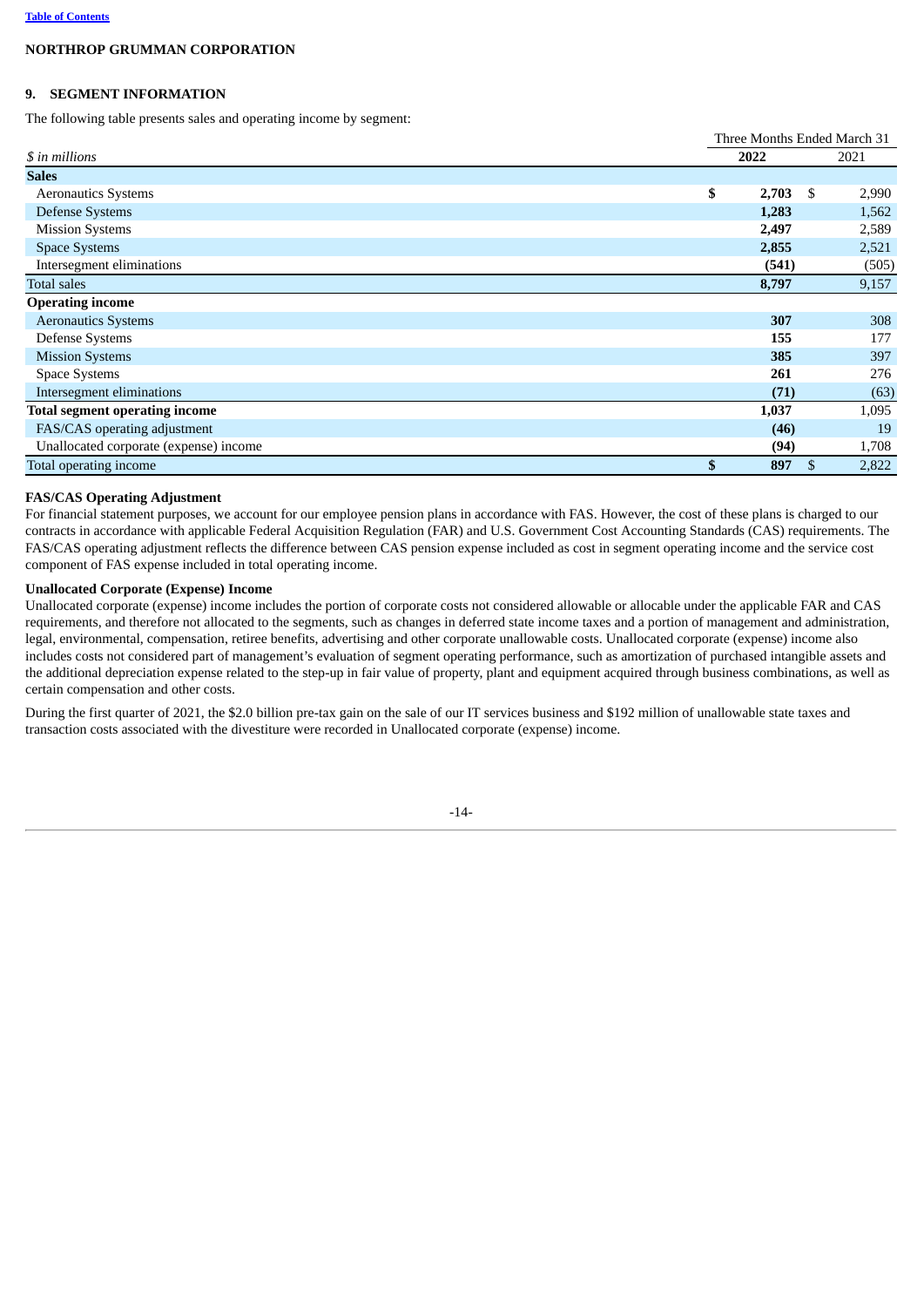## **Disaggregation of Revenue**

| Sales by Customer Type           | Three Months Ended March 31 |       |                          |       |                         |  |  |  |  |
|----------------------------------|-----------------------------|-------|--------------------------|-------|-------------------------|--|--|--|--|
|                                  |                             | 2022  |                          | 2021  |                         |  |  |  |  |
| \$ in millions                   |                             | \$    | $\frac{0}{0}$ (3)        | \$    | $\frac{9}{6}$ (3)       |  |  |  |  |
| <b>Aeronautics Systems</b>       |                             |       |                          |       |                         |  |  |  |  |
| U.S. government $^{(1)}$         | \$                          | 2,292 | 8%\$                     | 2,541 | 8%                      |  |  |  |  |
| International <sup>(2)</sup>     |                             | 343   | 1%                       | 399   | 1%                      |  |  |  |  |
| Other customers                  |                             | 3     | $-\frac{9}{6}$           | 6     | $-\frac{0}{0}$          |  |  |  |  |
| Intersegment sales               |                             | 65    | $\mathbf{\mathcal{Z}}_0$ | 44    | $\%$                    |  |  |  |  |
| <b>Aeronautics Systems sales</b> |                             | 2,703 | 10%                      | 2,990 | 10%                     |  |  |  |  |
| <b>Defense Systems</b>           |                             |       |                          |       |                         |  |  |  |  |
| U.S. government <sup>(1)</sup>   |                             | 775   | 6%                       | 993   | 6%                      |  |  |  |  |
| International <sup>(2)</sup>     |                             | 293   | 2%                       | 351   | 2%                      |  |  |  |  |
| Other customers                  |                             | 16    | $\mathbf{q}_{0}$         | 33    | $\mathfrak{D}$          |  |  |  |  |
| Intersegment sales               |                             | 199   | 1%                       | 185   | 1%                      |  |  |  |  |
| Defense Systems sales            |                             | 1,283 | 10%                      | 1,562 | 10%                     |  |  |  |  |
| <b>Mission Systems</b>           |                             |       |                          |       |                         |  |  |  |  |
| U.S. government $(1)$            |                             | 1,794 | 7%                       | 1,834 | 7%                      |  |  |  |  |
| International <sup>(2)</sup>     |                             | 433   | $1\%$                    | 502   | 1%                      |  |  |  |  |
| Other customers                  |                             | 24    | $\mathbf{q}_{0}$         | 16    | $\frac{q}{6}$           |  |  |  |  |
| Intersegment sales               |                             | 246   | 1%                       | 237   | $\%$                    |  |  |  |  |
| <b>Mission Systems sales</b>     |                             | 2,497 | 10%                      | 2,589 | 10%                     |  |  |  |  |
| <b>Space Systems</b>             |                             |       |                          |       |                         |  |  |  |  |
| U.S. government $(1)$            |                             | 2,708 | 9%                       | 2,326 | 9%                      |  |  |  |  |
| International <sup>(2)</sup>     |                             | 72    | $\mathfrak{B}$           | 105   | $\mathbf{q}_{0}$        |  |  |  |  |
| Other customers                  |                             | 44    | $\mathbf{\mathscr{D}}$   | 51    | $\frac{9}{6}$           |  |  |  |  |
| Intersegment sales               |                             | 31    | $\mathbf{q}_0$           | 39    | $\pmb{\mathsf{2\!\!Z}}$ |  |  |  |  |
| Space Systems sales              |                             | 2,855 | 10%                      | 2,521 | 10%                     |  |  |  |  |
| <b>Total</b>                     |                             |       |                          |       |                         |  |  |  |  |
| U.S. government <sup>(1)</sup>   |                             | 7,569 | 8%                       | 7,694 | 8%                      |  |  |  |  |
| International <sup>(2)</sup>     |                             | 1,141 | 1%                       | 1,357 | 1%                      |  |  |  |  |
| Other customers                  |                             | 87    | K,                       | 106   | $\%$                    |  |  |  |  |
| <b>Total Sales</b>               | \$                          | 8,797 | 100%\$                   | 9,157 | 10%                     |  |  |  |  |

Sales to the U.S. government include sales from contracts for which we are the prime contractor, as well as those for which we are a subcontractor and the ultimate customer is the U.S. government. Each of the company's segments derives substantial revenue from the U.S. government. (1)

 International sales include sales from contracts for which we are the prime contractor, as well as those for which we are a subcontractor and the ultimate customer is an international customer. These sales include foreign military sales contracted through the U.S. government. (2)

 $(3)$  Percentages calculated based on total segment sales.

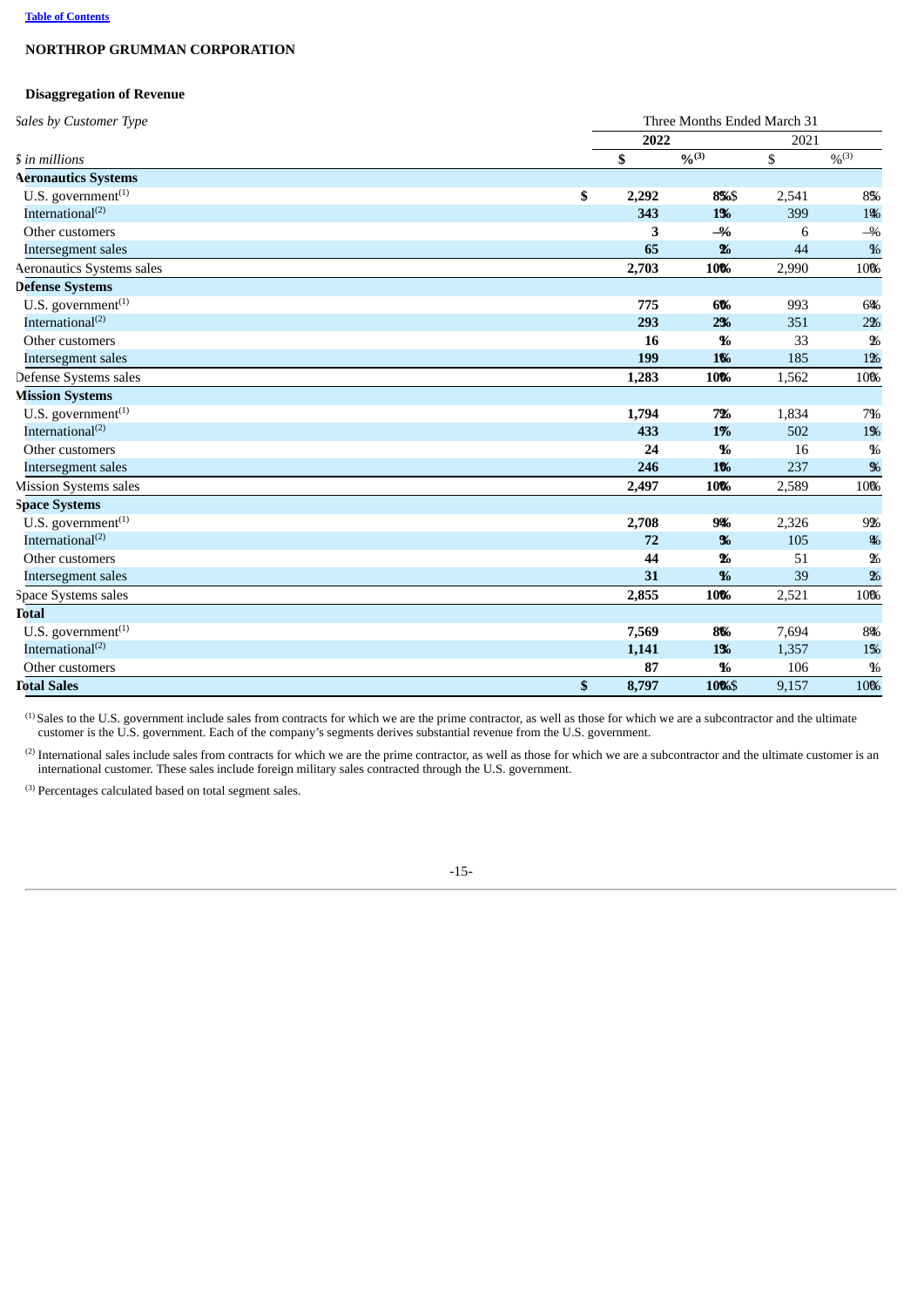| Sales by Contract Type<br>Three Months Ended March 31 |    |       |             |    |       |                   |  |
|-------------------------------------------------------|----|-------|-------------|----|-------|-------------------|--|
|                                                       |    | 2022  |             |    | 2021  |                   |  |
| \$ in millions                                        |    | \$    | $0/0^{(1)}$ |    | \$    | $\frac{9}{6}$ (1) |  |
| <b>Aeronautics Systems</b>                            |    |       |             |    |       |                   |  |
| Cost-type                                             | \$ | 1,276 | 48 % \$     |    | 1,411 | 48 %              |  |
| Fixed-price                                           |    | 1,362 | 52 %        |    | 1,535 | 52 %              |  |
| Intersegment sales                                    |    | 65    |             |    | 44    |                   |  |
| Aeronautics Systems sales                             |    | 2,703 |             |    | 2,990 |                   |  |
| <b>Defense Systems</b>                                |    |       |             |    |       |                   |  |
| Cost-type                                             |    | 336   | 31 %        |    | 509   | 37 %              |  |
| Fixed-price                                           |    | 748   | 69 %        |    | 868   | 63 %              |  |
| Intersegment sales                                    |    | 199   |             |    | 185   |                   |  |
| Defense Systems sales                                 |    | 1,283 |             |    | 1,562 |                   |  |
| <b>Mission Systems</b>                                |    |       |             |    |       |                   |  |
| Cost-type                                             |    | 835   | 37 %        |    | 865   | 37 %              |  |
| Fixed-price                                           |    | 1,416 | 63 %        |    | 1,487 | 63 %              |  |
| Intersegment sales                                    |    | 246   |             |    | 237   |                   |  |
| <b>Mission Systems sales</b>                          |    | 2,497 |             |    | 2,589 |                   |  |
| <b>Space Systems</b>                                  |    |       |             |    |       |                   |  |
| Cost-type                                             |    | 1,983 | 70 %        |    | 1,844 | 74 %              |  |
| Fixed-price                                           |    | 841   | 30 %        |    | 638   | 26 %              |  |
| Intersegment sales                                    |    | 31    |             |    | 39    |                   |  |
| Space Systems sales                                   |    | 2,855 |             |    | 2,521 |                   |  |
| <b>Total</b>                                          |    |       |             |    |       |                   |  |
| Cost-type                                             |    | 4,430 | 50 %        |    | 4,629 | 51 %              |  |
| Fixed-price                                           |    | 4,367 | 50 %        |    | 4,528 | 49 %              |  |
| <b>Total Sales</b>                                    | \$ | 8,797 |             | \$ | 9,157 |                   |  |

 $<sup>(1)</sup>$  Percentages calculated based on external customer sales.</sup>

-16-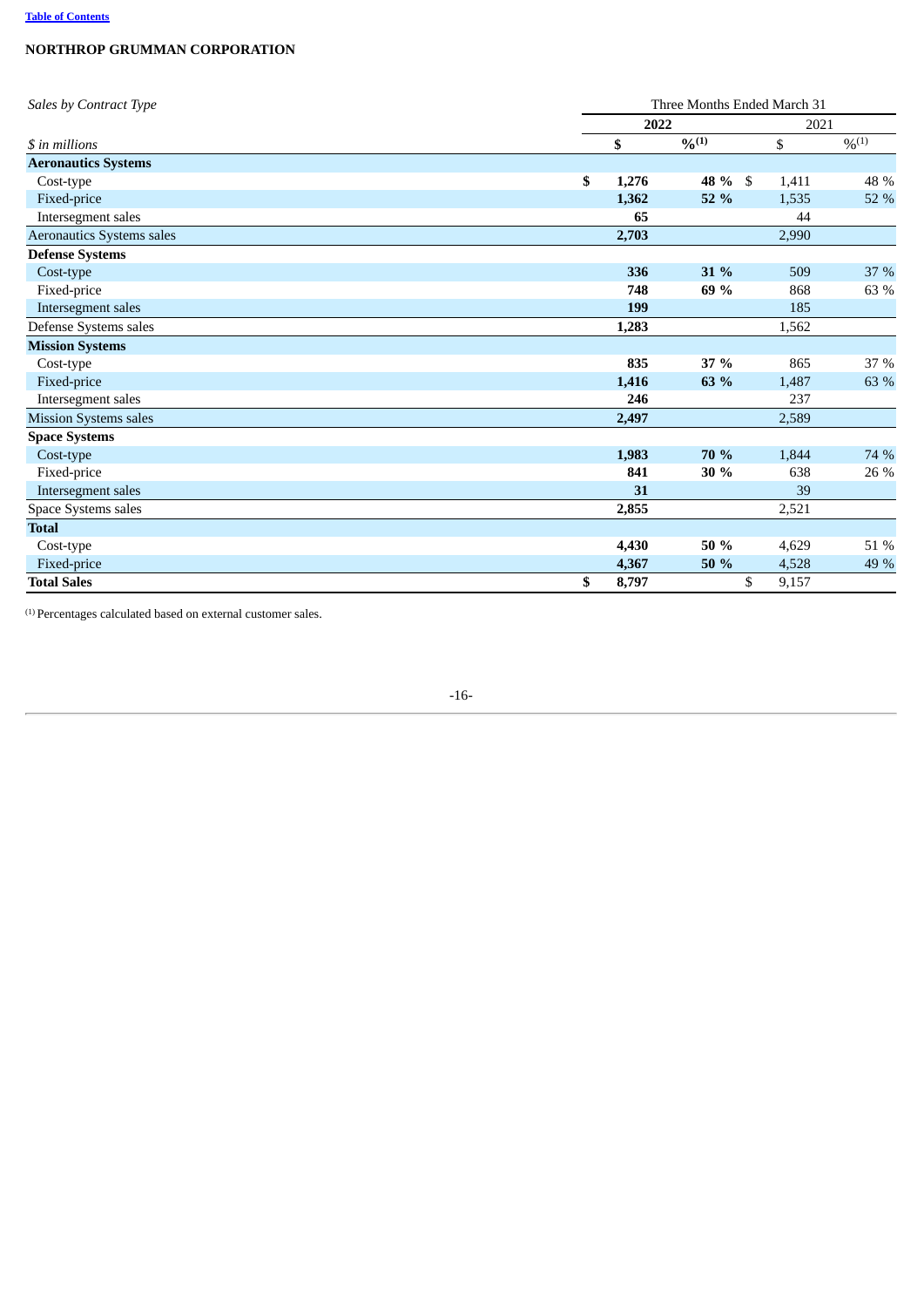| Sales by Geographic Region       | Three Months Ended March 31 |         |                |             |  |  |  |  |  |  |
|----------------------------------|-----------------------------|---------|----------------|-------------|--|--|--|--|--|--|
|                                  | 2022                        |         | 2021           |             |  |  |  |  |  |  |
| \$ in millions                   | \$                          | O(2)    | \$             | $0/0^{(2)}$ |  |  |  |  |  |  |
| <b>Aeronautics Systems</b>       |                             |         |                |             |  |  |  |  |  |  |
| <b>United States</b>             | \$<br>2,295                 | 87 % \$ | 2,547          | 87 %        |  |  |  |  |  |  |
| Asia/Pacific                     | 190                         | 7%      | 279            | 9 %         |  |  |  |  |  |  |
| Europe                           | 137                         | 5 %     | 100            | 3 %         |  |  |  |  |  |  |
| All other $(1)$                  | 16                          | $1\%$   | 20             | $1\%$       |  |  |  |  |  |  |
| Intersegment sales               | 65                          |         | 44             |             |  |  |  |  |  |  |
| <b>Aeronautics Systems sales</b> | 2,703                       |         | 2,990          |             |  |  |  |  |  |  |
| <b>Defense Systems</b>           |                             |         |                |             |  |  |  |  |  |  |
| <b>United States</b>             | 791                         | 73 %    | 1,026          | 75 %        |  |  |  |  |  |  |
| Asia/Pacific                     | 105                         | 10 %    | 103            | 7 %         |  |  |  |  |  |  |
| Europe                           | 101                         | 9%      | 76             | 6 %         |  |  |  |  |  |  |
| All other $(1)$                  | 87                          | 8 %     | 172            | 12 %        |  |  |  |  |  |  |
| Intersegment sales               | 199                         |         | 185            |             |  |  |  |  |  |  |
| Defense Systems sales            | 1,283                       |         | 1,562          |             |  |  |  |  |  |  |
| <b>Mission Systems</b>           |                             |         |                |             |  |  |  |  |  |  |
| <b>United States</b>             | 1,818                       | 81 %    | 1,850          | 79 %        |  |  |  |  |  |  |
| Asia/Pacific                     | 139                         | 6 %     | 160            | 7 %         |  |  |  |  |  |  |
| Europe                           | 225                         | 10 %    | 269            | 11 %        |  |  |  |  |  |  |
| All other $(1)$                  | 69                          | 3 %     | 73             | 3 %         |  |  |  |  |  |  |
| Intersegment sales               | 246                         |         | 237            |             |  |  |  |  |  |  |
| <b>Mission Systems sales</b>     | 2,497                       |         | 2,589          |             |  |  |  |  |  |  |
| <b>Space Systems</b>             |                             |         |                |             |  |  |  |  |  |  |
| <b>United States</b>             | 2,752                       | 98 %    | 2,376          | 95 %        |  |  |  |  |  |  |
| Asia/Pacific                     | 29                          | $1\%$   | 16             | 1 %         |  |  |  |  |  |  |
| Europe                           | 40                          | $1\%$   | 88             | 4 %         |  |  |  |  |  |  |
| All other $(1)$                  | 3                           | $-$ %   | $\overline{2}$ | $-$ %       |  |  |  |  |  |  |
| Intersegment sales               | 31                          |         | 39             |             |  |  |  |  |  |  |
| Space Systems sales              | 2,855                       |         | 2,521          |             |  |  |  |  |  |  |
| <b>Total</b>                     |                             |         |                |             |  |  |  |  |  |  |
| <b>United States</b>             | 7,656                       | 87 %    | 7,799          | 85 %        |  |  |  |  |  |  |
| Asia/Pacific                     | 463                         | 5 %     | 558            | 6 %         |  |  |  |  |  |  |
| Europe                           | 503                         | 6 %     | 533            | 6 %         |  |  |  |  |  |  |
| All other $(1)$                  | 175                         | 2%      | 267            | 3 %         |  |  |  |  |  |  |
| <b>Total Sales</b>               | \$<br>8,797                 |         | \$<br>9,157    |             |  |  |  |  |  |  |

 $<sup>(1)</sup>$  All other is principally comprised of the Middle East.</sup>

<span id="page-18-0"></span> $(2)$  Percentages calculated based on external customer sales.

-17-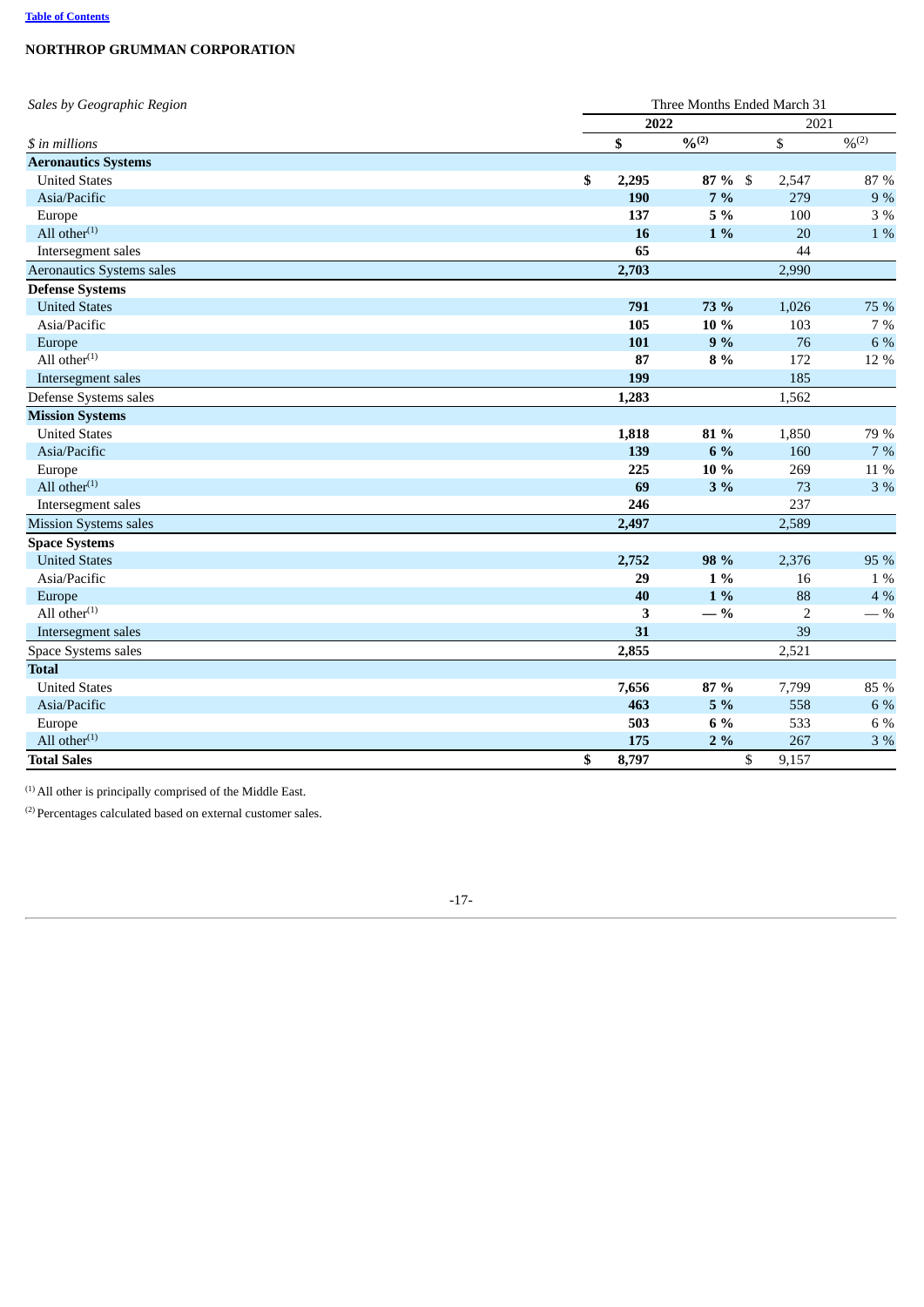## **REPORT OF INDEPENDENT REGISTERED PUBLIC ACCOUNTING FIRM**

To the Board of Directors and Shareholders of Northrop Grumman Corporation Falls Church, Virginia

## **Results of Review of Interim Financial Information**

We have reviewed the accompanying condensed consolidated statement of financial position of Northrop Grumman Corporation and subsidiaries (the "Company") as of March 31, 2022, and the related condensed consolidated statements of earnings and comprehensive income, cash flows and changes in shareholders' equity for the three-month periods ended March 31, 2022 and 2021, and the related notes (collectively referred to as the "interim financial information"). Based on our review, we are not aware of any material modifications that should be made to the accompanying interim financial information for it to be in conformity with accounting principles generally accepted in the United States of America.

We have previously audited, in accordance with the standards of the Public Company Accounting Oversight Board (United States) (PCAOB), the consolidated statement of financial position of Northrop Grumman Corporation and subsidiaries as of December 31, 2021, and the related consolidated statements of earnings and comprehensive income, changes in shareholders' equity, and cash flows for the year then ended (not presented herein); and in our report dated January 26, 2022, we expressed an unqualified opinion on those consolidated financial statements. In our opinion, the information set forth in the accompanying condensed consolidated statement of financial position as of December 31, 2021, is fairly stated, in all material respects, in relation to the audited consolidated statement of financial position from which it has been derived.

## **Basis for Review Results**

This interim financial information is the responsibility of the Company's management. We are a public accounting firm registered with the PCAOB and are required to be independent with respect to the Company in accordance with the U.S. federal securities laws and the applicable rules and regulations of the Securities and Exchange Commission and the PCAOB.

We conducted our reviews in accordance with standards of the PCAOB. A review of interim financial information consists principally of applying analytical procedures and making inquiries of persons responsible for financial and accounting matters. It is substantially less in scope than an audit conducted in accordance with the standards of the PCAOB, the objective of which is the expression of an opinion regarding the financial statements taken as a whole. Accordingly, we do not express such an opinion.

<span id="page-19-0"></span>/s/ Deloitte & Touche LLP McLean, Virginia April 27, 2022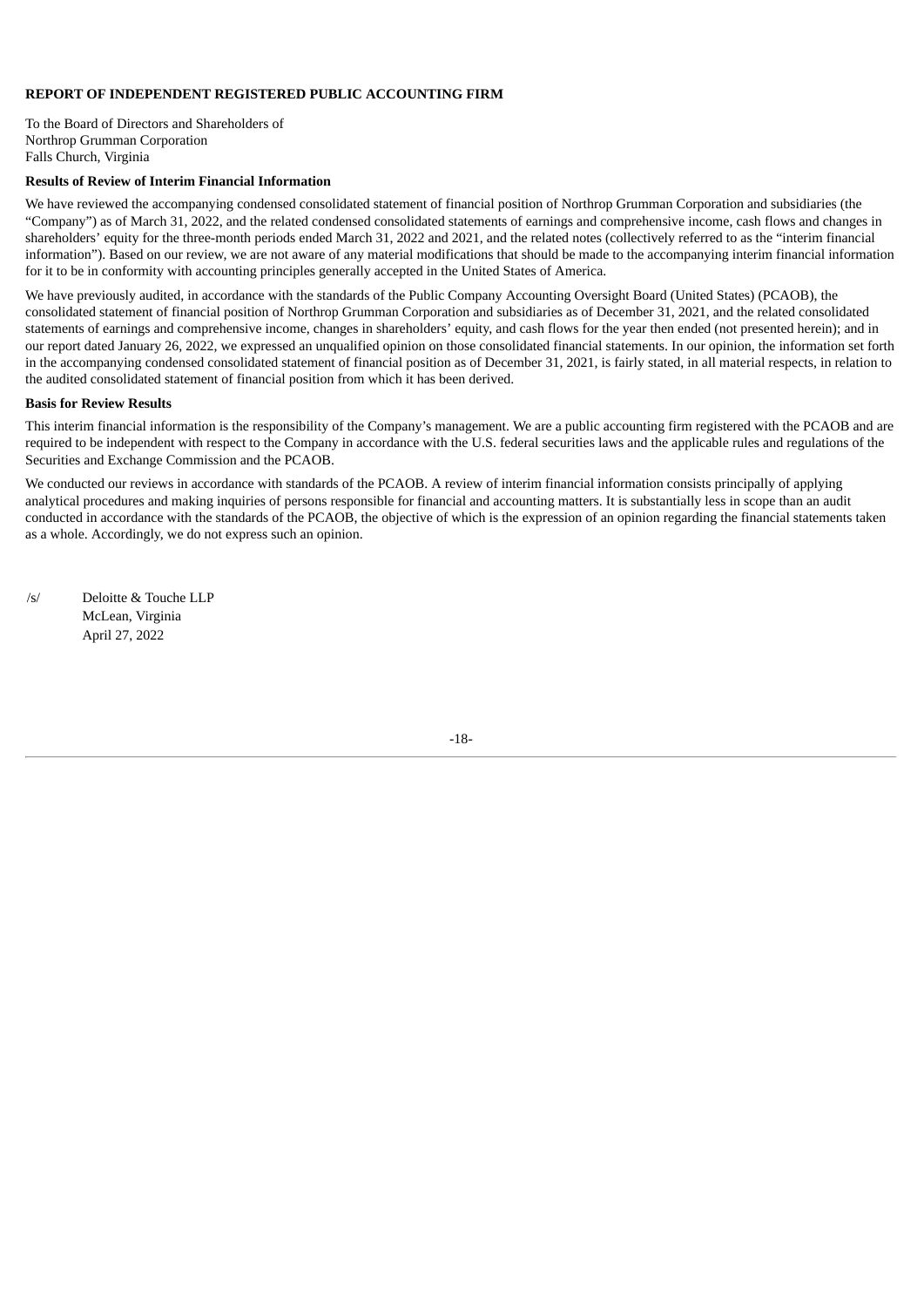#### **Item 2. Management's Discussion and Analysis of Financial Condition and Results of Operations**

#### <span id="page-20-0"></span>**OVERVIEW**

Northrop Grumman Corporation (herein referred to as "Northrop Grumman," the "company," "we," "us," or "our") is a leading global aerospace and defense company. We deliver a broad range of products, services and solutions to United States (U.S.) and international customers, and principally to the U.S Department of Defense (DoD) and intelligence community. Our broad portfolio is aligned to support national security priorities and our solutions equip our customers with capabilities they need to connect, protect and advance humanity.

The company is a leading provider of space systems, advanced aircraft, missile defense, advanced weapons and long-range fires capabilities, mission systems, networking and communications, strategic deterrence systems, and breakthrough technologies, such as artificial intelligence, advanced computing and cyber. We are focused on competing and winning programs that enable continued growth, performing on our commitments and affordably delivering capability our customers need. With the investments we've made in advanced technologies, combined with our talented workforce and digital transformation capabilities, Northrop Grumman is well positioned to meet our customers' needs today and in the future.

The following discussion should be read along with the financial statements included in this Form 10-Q, as well as our 2021 Annual Report on Form 10-K, which provides additional information on our business and the environment in which we operate and our operating results.

#### **Disposition of IT and Mission Support Services Business**

Effective January 30, 2021 (the "Divestiture date"), we completed the sale of our IT and mission support services business (the "IT services divestiture") for \$3.4 billion in cash and recorded a pre-tax gain of \$2.0 billion. The IT and mission support services business was comprised of the majority of the former IS&S division of Defense Systems (excluding the Vinnell Arabia business); select cyber, intelligence and missions support programs, which were part of the former CIMS division of Mission Systems; and the former Space Technical Services business unit of Space Systems. Operating results include sales and operating income for the IT and mission support services business prior to the Divestiture date.

#### **COVID-19**

In March 2020, the World Health Organization characterized COVID-19 as a global pandemic, and the President declared a national emergency concerning the COVID-19 outbreak. In the more than two years since then, the pandemic (including the first and subsequent variants of COVID-19) has dramatically impacted the global health and economic environment, including millions of confirmed cases and deaths, business slowdowns or shutdowns, labor shortfalls, supply chain challenges, regulatory challenges, and market volatility. We discussed in some detail in our Annual Report on Form 10-K for the fiscal years ended December 31, 2020 and 2021, as well as interim Form 10-Qs, the pandemic, its impacts and risks, and actions taken up to the time of each filing. In this Form 10-Q, we provide a further update.

At a macro level, the number of hospitalizations and deaths, in the U.S. in particular, have eased recently, as more people are fully vaccinated, and communities have continued to open up. It, of course, remains unclear whether that trajectory will continue, but there is some reason for optimism. The company continues to work to monitor and address the pandemic and related developments, including the impact on our company, our employees, our customers, our suppliers and our communities. Our goals have been, and continue to be, to lessen the potential adverse impacts, both health and economic, and to continue to position the company for long-term success. Like the communities in which we operate, our actions have varied, and will continue to vary, depending on the spread of COVID-19 and applicable government requirements, and the needs of our stakeholders.

During the first quarter of 2022, COVID-19 case rates and the health and economic impacts of the pandemic fluctuated in different communities in the U.S. and globally, particularly with the spread of new variants. We continued to see a prolonged impact on the economy, our industry, and our company, with ongoing labor shortages, supply chain challenges, and inflation, among other impacts.

The company's first quarter 2022 revenue and operating income were modestly reduced by the impact of the COVID-19 pandemic on the company earlier in the quarter, including through elevated levels of employee leave and supply chain challenges. While we cannot predict the future course of the pandemic, or its impact on us, we are not currently assuming significant additional impacts to our 2022 financial results. For further information on the pandemic and the potential impact to the company of COVID-19, see "Management's Discussion and Analysis of Financial Condition and Results of Operations" and "Liquidity and Capital Resources" below and "Risk Factors" and "Management's Discussion and Analysis of Financial Condition and Results of Operations" in our 2021 Annual Report on Form 10-K.

-19-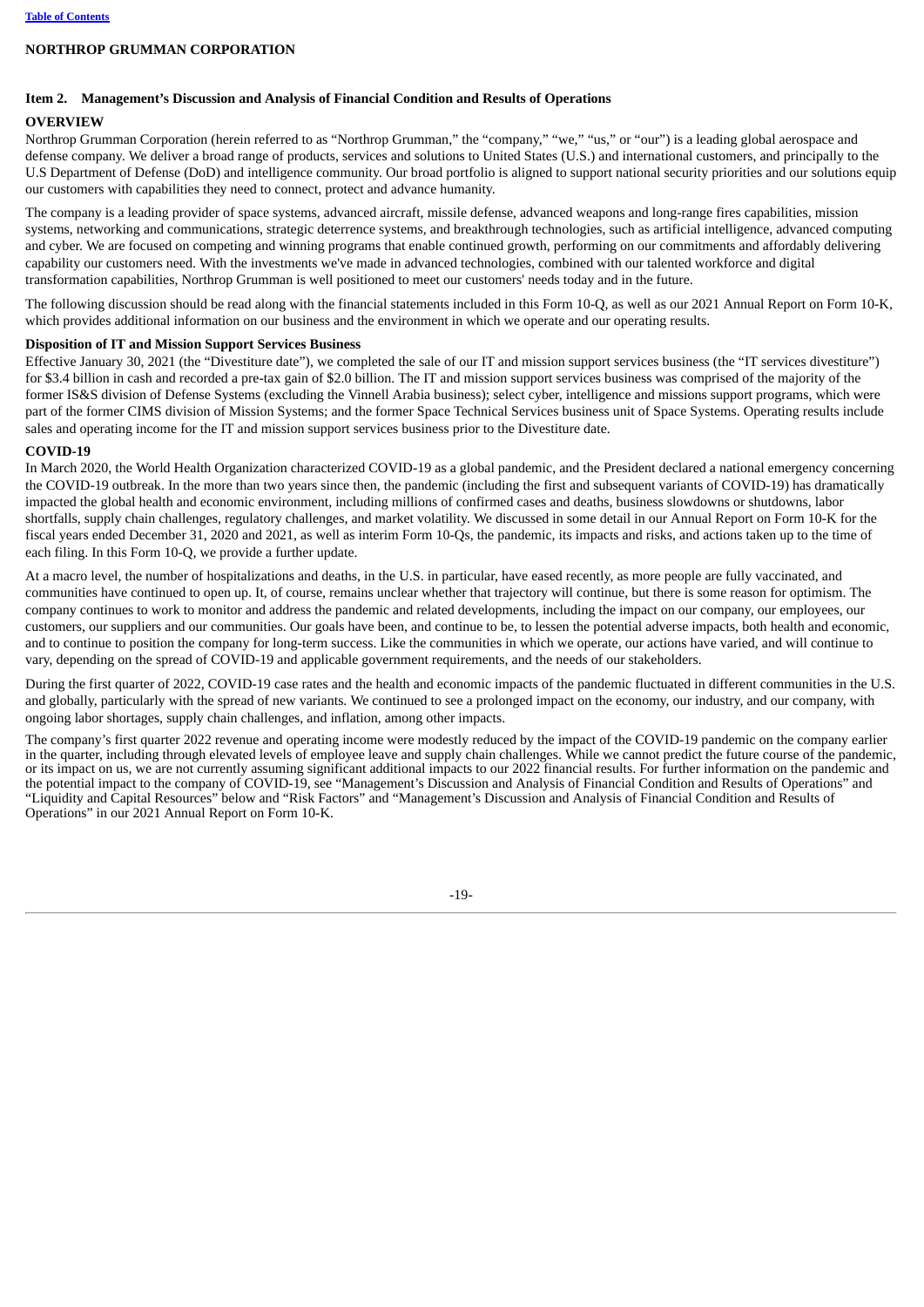## **Global Security and Economic Environment**

The U.S. and its allies continue to face a global security environment of heightened tensions and instability, threats from state and non-state actors, including major global powers, as well as terrorist organizations, emerging nuclear tensions, diverse regional security concerns and political instability. The conflict in Ukraine has increased those tensions and instability, and highlighted threats. The market for defense products, services and solutions globally is driven by these complex and evolving security challenges, considered in the broader context of political and socioeconomic circumstances and priorities.

Our operations and financial performance, as well as demand for our products and services, are impacted by global events, including violence and unrest. The same is true for our suppliers and other business partners. We have begun to experience an increased demand for certain of our goods and services related to the conflict in the Ukraine, in particular, but we have not seen a significant increase to date. Although we are not currently experiencing significant disruption to our operations or our supply chain, or unanticipated costs as a result of the conflict, any or all of these may occur in the future. While we do not have sizeable business dealings in Russia or Ukraine, we do sell and procure some products and services in the region, including procuring engines and cores for the Antares rocket used in our Commercial Resupply Services contract. We are actively monitoring the situation and are exploring potential measures to mitigate the risk of future disruption and costs to our programs.

The global geopolitical and economic environments also continue to be impacted by uncertainty and stress. Geopolitical relationships have changed and are continuing to change. Global economic growth is expected to remain in the low single digits in 2022, reflecting, among other things, the continued impact of and uncertainty surrounding geopolitical tensions globally, financial market volatility, inflation and the COVID-19 pandemic. We expect still further impacts related to the conflict in Ukraine and economic sanctions imposed on Russia. The global economy may also be affected by the residual legal, regulatory and economic impacts of Britain's exit from the European Union, the full impacts of which are complex and gradually becoming evident. Rising inflation has led to higher costs of various commodities and supplier products. It has also increased interest rates, raising the cost of borrowing for the federal government, which could impact other spending priorities. Additionally, and more broadly, economic tensions and changes in international trade policies, including higher tariffs on imported goods and materials and renegotiation of free trade agreements, could impact the global market for defense products, services and solutions.

## **U.S. Political and Economic Environment**

On May 28, 2021, the Administration released its budget request for fiscal year (FY) 2022. The budget proposed \$753 billion for national defense programs and \$770 billion in non-defense discretionary funding. The Administration's budget request included funding for an infrastructure and economic recovery plan as well as an education and economic support plan. On November 15, 2021, the President signed into law the \$1.2 trillion Infrastructure and Investment and Jobs Act. Enactment of the infrastructure plan and any future spending plans, as well as the costs of the pandemic may have broader implications for the defense industry, our customers' budgets and priorities, and the overall economic environment, including the national debt. It is difficult to predict the specific course of future defense budgets. However, we believe the ongoing conflict in Ukraine has highlighted some of the national security threats to our nation and our allies, and the need for strong deterrence and a robust defense capability, as well as impacting our political and economic environment. More generally, the threat to U.S. national security remains very substantial and we believe that our capabilities, particularly in space, missiles, missile defense, hypersonics, counter-hypersonics, survivable aircraft and mission systems should help our customers defend against current and future threats and, as a result, continue to allow for long-term profitable business growth.

On March 15, 2022, the President signed into law the consolidated appropriations act for FY 2022, which provides full-year funding through September 30, including \$782 billion for national defense. This represents nearly \$30 billion more than the Administration initially requested for FY 2022, and approximately 6%, or \$42 billion higher than it was in FY 2021. The Pentagon's portion of the overall national defense budget is \$743 billion. Congress also approved \$14 billion in emergency aid to support security, economic, and humanitarian assistance for Ukraine and Central European partners.

The Bipartisan Budget Act of 2019 suspended the debt ceiling through July 31, 2021. In October 2021, the statutory debt limit was increased by \$480 billion and, in December 2021, was further increased by \$2.5 trillion, which is currently expected to allow the Treasury Department to finance the government into 2023.

The political environment, federal budget and debt ceiling are expected to continue to be the subject of considerable debate, especially in light of the ongoing conflict in Ukraine and its potential long-term impacts, which could have material impacts on defense spending broadly and the company's programs in particular.

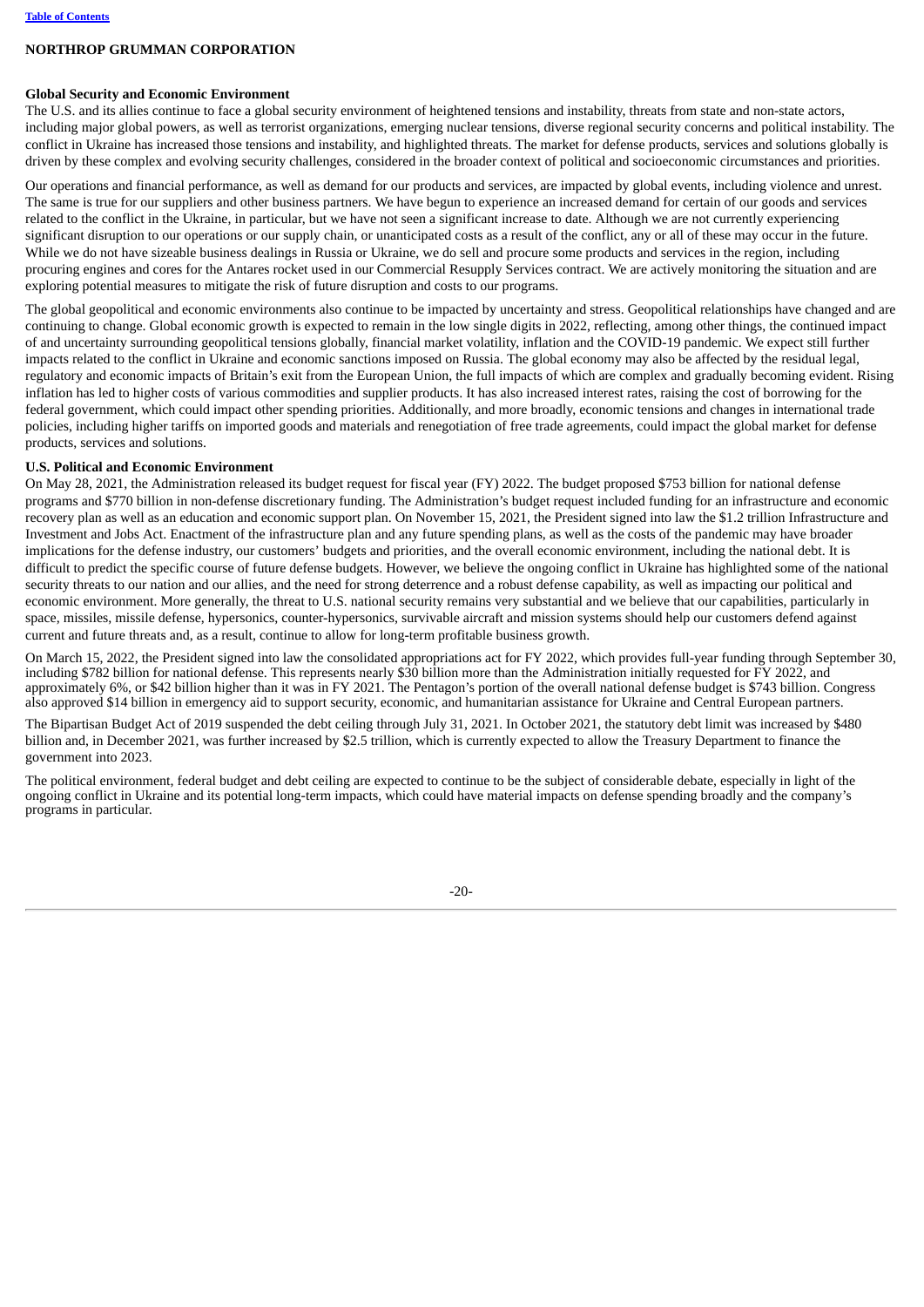For further information on the risks we face from the current political and economic environment, see "Risk Factors" in our 2021 Annual Report on Form  $10-K$ .

## <span id="page-22-0"></span>**CONSOLIDATED OPERATING RESULTS**

For purposes of the operating results discussion below, we assess our performance using certain financial measures that are not calculated in accordance with GAAP. Organic sales is defined as total sales excluding sales attributable to the company's IT services divestiture. This measure may be useful to investors and other users of our financial statements as a supplemental measure in evaluating the company's underlying sales growth as well as in providing an understanding of our ongoing business and future sales trends by presenting the company's sales before the impact of divestiture activity.

Transaction-adjusted net earnings and transaction-adjusted earnings per share (transaction-adjusted EPS) exclude impacts related to the IT services divestiture, including the gain on sale of the business, associated federal and state income tax expenses, transaction costs, and the make-whole premium for early debt redemption. They also exclude the impact of mark-to-market pension and OPB ("MTM") benefit/(expense) and related tax impacts, which are generally only recognized during the fourth quarter. These non-GAAP measures may be useful to investors and other users of our financial statements as supplemental measures in evaluating the company's underlying financial performance by presenting the company's operating results before the nonoperational impact of divestiture activity and pension and OPB actuarial gains and losses. These measures are also consistent with how management views the underlying performance of the business as the impact of the IT services divestiture and MTM accounting are not considered in management's assessment of the company's operating performance or in its determination of incentive compensation awards.

We reconcile these non-GAAP financial measures to their most directly comparable GAAP financial measures below. These non-GAAP measures may not be defined and calculated by other companies in the same manner and should not be considered in isolation or as an alternative to operating results presented in accordance with GAAP.

Selected financial highlights are presented in the table below:

|                                              |   | Three Months Ended March 31 |             | $\%$      |
|----------------------------------------------|---|-----------------------------|-------------|-----------|
| \$ in millions, except per share amounts     |   | 2022                        | 2021        | Change    |
| <b>Sales</b>                                 | D | 8,797                       | \$<br>9,157 | $(4)\%$   |
| Operating costs and expenses                 |   | 7,900                       | 8,315       | $(5)\%$   |
| Operating costs and expenses as a % of sales |   | 89.8%                       | 90.8%       |           |
| Gain on sale of business                     |   |                             | 1,980       | <b>NM</b> |
| Operating income                             |   | 897                         | 2.822       | NM        |
| Operating margin rate                        |   | 10.2 %                      | 30.8%       |           |
| Federal and foreign income tax expense       |   | 189                         | 821         | (77)%     |
| Effective income tax rate                    |   | 16.5 %                      | 27.2 %      |           |
| Net earnings                                 |   | 955                         | 2,195       | $(56)\%$  |
| Diluted earnings per share                   |   | 6.10                        | 13.43       | (55)%     |

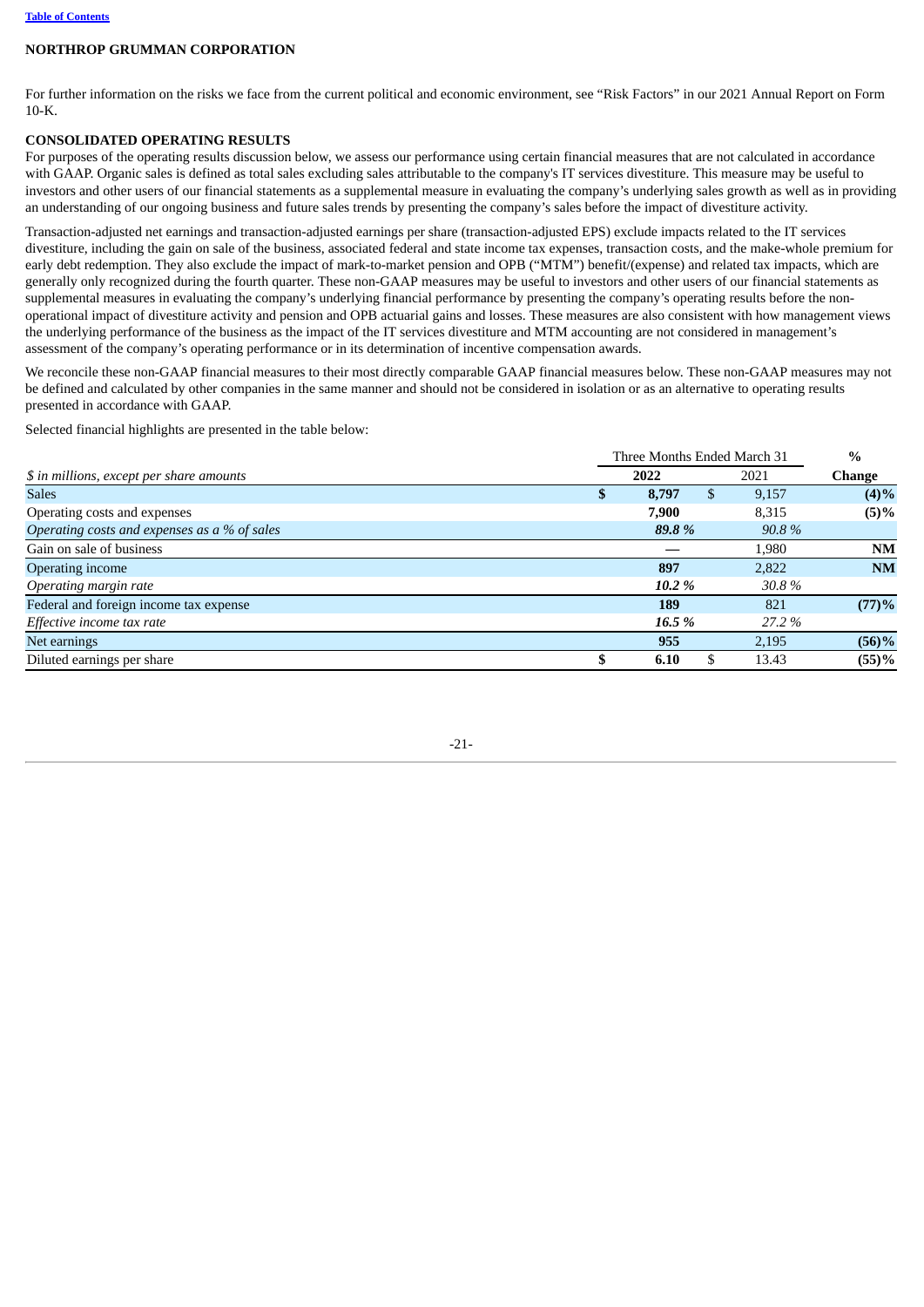#### **Sales**

The table below reconciles sales to organic sales:

|                            | Three Months Ended March 31 |              |                                 |                  |     |              |                               |                  |                           |  |  |
|----------------------------|-----------------------------|--------------|---------------------------------|------------------|-----|--------------|-------------------------------|------------------|---------------------------|--|--|
|                            |                             |              | 2022                            |                  |     |              | 2021                          |                  |                           |  |  |
| \$ in millions             |                             | <b>Sales</b> | <b>IT</b> services<br>sales     | Organic<br>sales |     | <b>Sales</b> | IT services<br>sales          | Organic<br>sales | Organic sales %<br>change |  |  |
| <b>Aeronautics Systems</b> | D                           | $2,703$ \$   | - 5<br>$\overline{\phantom{m}}$ | 2,703            | - S | $2,990$ \$   | $\overline{\phantom{m}}$<br>ാ | 2,990            | $(10)\%$                  |  |  |
| <b>Defense Systems</b>     |                             | 1,283        |                                 | 1,283            |     | 1,562        | (106)                         | 1,456            | $(12)\%$                  |  |  |
| <b>Mission Systems</b>     |                             | 2,497        |                                 | 2,497            |     | 2,589        | (42)                          | 2,547            | $(2)\%$                   |  |  |
| Space Systems              |                             | 2,855        |                                 | 2,855            |     | 2,521        | (16)                          | 2,505            | 14 %                      |  |  |
| Intersegment eliminations  |                             | (541)        |                                 | (541)            |     | (505)        | ∠                             | (503)            |                           |  |  |
| Total                      |                             | 8,797 \$     | $-$ \$                          | 8,797            |     | $9,157$ \$   | $(162)$ \$                    | 8,995            | $(2)\%$                   |  |  |

First quarter 2022 sales decreased \$360 million due, in part, to a \$162 million reduction in sales related to the IT services divestiture. First quarter 2022 organic sales decreased \$198 million, or 2 percent, primarily due to lower sales at Aeronautics Systems and Defense Systems, partially offset by higher sales at Space Systems. First quarter 2022 organic sales reflect the continuation from 2021 of a tightened labor market as well as some temporal COVID-19-related headwinds early in the quarter related to supply chain and labor disruption.

See "Segment Operating Results" below for further information by segment and "Product and Service Analysis" for product and service detail. See Note 9 to the financial statements for information regarding the company's sales by customer type, contract type and geographic region for each of our segments.

#### **Operating Income and Margin Rate**

First quarter 2022 operating income decreased \$1.9 billion, or 68 percent, primarily due to a \$2.0 billion pre-tax gain on sale and \$192 million of unallocated corporate expenses recognized in the prior year associated with the IT services divestiture. Operating income also decreased due to a \$65 million reduction in the FAS/CAS operating adjustment and \$58 million of lower segment operating income. First quarter 2022 operating margin rate declined to 10.2 percent reflecting the items above.

First quarter 2022 general and administrative (G&A) costs as a percentage of sales increased to 11.1 percent from 9.8 percent in the prior year period primarily due to an increase in investments for future business opportunities as well as the timing of indirect cost recognition during the year.

See "Segment Operating Results" below for further information by segment. For information regarding product and service operating costs and expenses, see "Product and Service Analysis" below.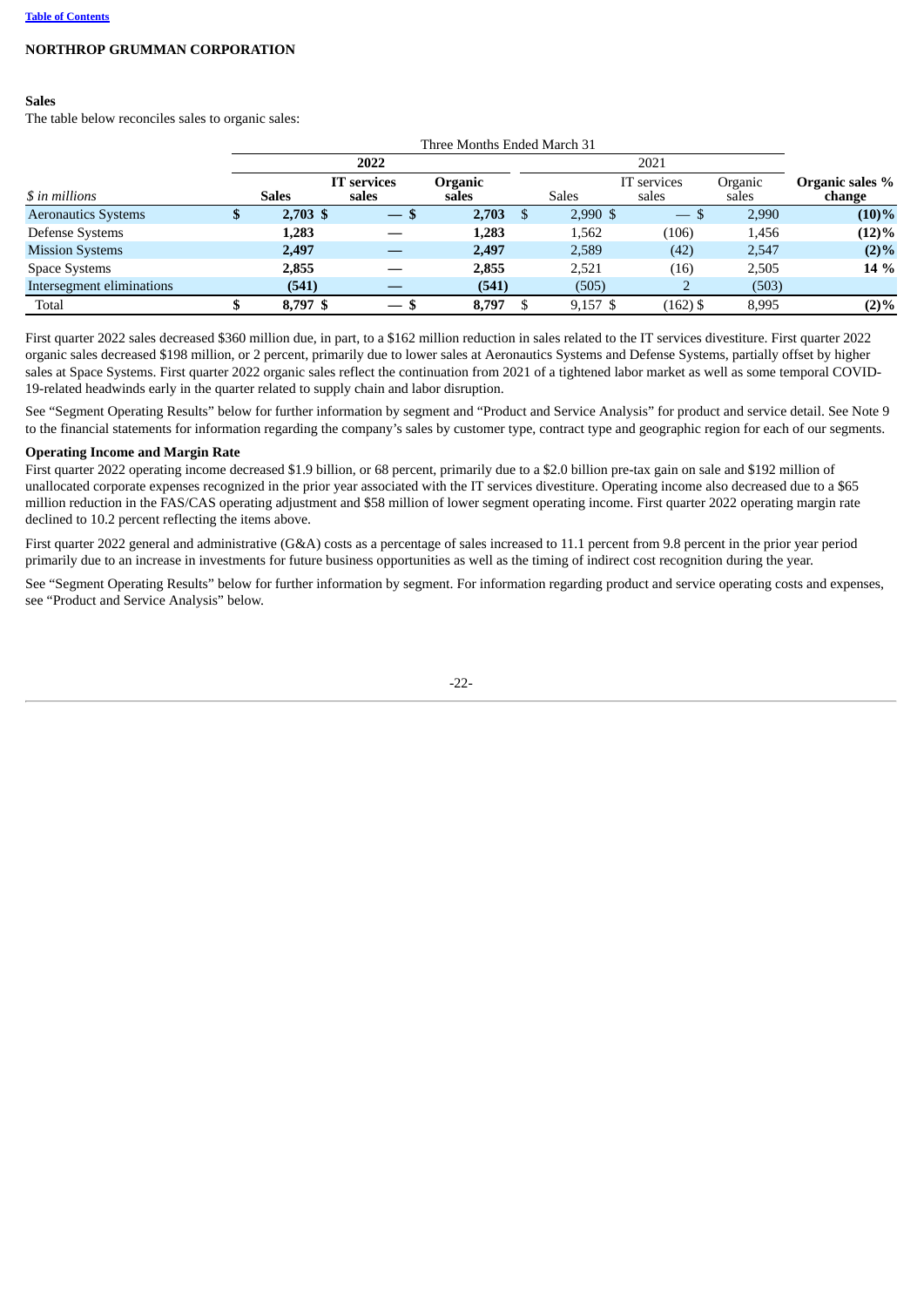#### **Federal and Foreign Income Taxes**

The first quarter 2022 effective tax rate (ETR) decreased to 16.5 percent from 27.2 percent primarily due to additional federal income taxes in the prior year resulting from the IT services divestiture. See Note 3 to the financial statements for additional information.

#### **Net Earnings**

The table below reconciles net earnings to transaction-adjusted net earnings:

|                                                |                          | Three Months Ended March 31 | $\frac{0}{0}$ |
|------------------------------------------------|--------------------------|-----------------------------|---------------|
| \$ in millions                                 | 2022                     | 2021                        | Change        |
| Net earnings                                   | 955                      | 2,195                       | $(56)\%$      |
| Gain on sale of business                       |                          | (1,980)                     | <b>NM</b>     |
| State tax impact <sup>1</sup>                  |                          | 160                         | <b>NM</b>     |
| <b>Transaction costs</b>                       |                          | 32                          | NM            |
| Make-whole premium                             |                          | 54                          | NM            |
| Federal tax impact of items above <sup>2</sup> |                          | 614                         | NM            |
| Transaction adjustment, net of tax             | $\overline{\phantom{0}}$ | (1,120)                     | <b>NM</b>     |
| Transaction-adjusted net earnings              | 955                      | 1.075                       | $(11)\%$      |

The state tax impact includes \$62 million of incremental tax expense related to \$1.2 billion of nondeductible goodwill in the divested business. **(1)**

The federal tax impact was calculated by applying the 21 percent federal statutory rate to the adjustment items and also includes \$250 million of incremental tax expense **(2)** related to \$1.2 billion of nondeductible goodwill in the divested business.

First quarter 2022 net earnings decreased \$1.2 billion, or 56 percent, primarily due to a \$1.1 billion after-tax decline associated with the IT services divestiture. Transaction-adjusted net earnings decreased \$120 million, or 11 percent, primarily due to the lower operating income described above.

## **Diluted Earnings Per Share**

The table below reconciles diluted earnings per share to transaction-adjusted EPS:

|                                                               | Three Months Ended March 31 | $\%$                     |         |           |
|---------------------------------------------------------------|-----------------------------|--------------------------|---------|-----------|
|                                                               |                             | 2022                     | 2021    | Change    |
| <b>Diluted EPS</b>                                            | D                           | 6.10                     | 13.43   | (55)%     |
| Gain on sale of business per share                            |                             |                          | (12.11) | NM        |
| State tax impact per share <sup>1</sup>                       |                             |                          | 0.98    | <b>NM</b> |
| Transaction costs per share                                   |                             |                          | 0.19    | <b>NM</b> |
| Make-whole premium per share                                  |                             |                          | 0.33    | NM        |
| Federal tax impact of line items above per share <sup>2</sup> |                             |                          | 3.75    | <b>NM</b> |
| Transaction adjustment per share, net of tax                  |                             | $\overline{\phantom{0}}$ | (6.86)  | <b>NM</b> |
| Transaction-adjusted EPS                                      |                             | 6.10                     | 6.57    | $(7)$ %   |

The state tax impact includes \$62 million of incremental tax expense related to \$1.2 billion of nondeductible goodwill in the divested business. **(1)**

The federal tax impact was calculated by applying the 21 percent federal statutory rate to the adjustment items and also includes \$250 million of incremental tax expense **(2)** related to \$1.2 billion of nondeductible goodwill in the divested business.

<span id="page-24-0"></span>First quarter 2022 diluted earnings per share decreased 55 percent, principally due to a \$6.86 after-tax decline associated with the IT services divestiture. Transaction-adjusted earnings per share decreased \$0.47, or 7 percent, reflecting an 11 percent decrease in transaction-adjusted net earnings and a 4 percent reduction in weighted-average diluted shares outstanding.

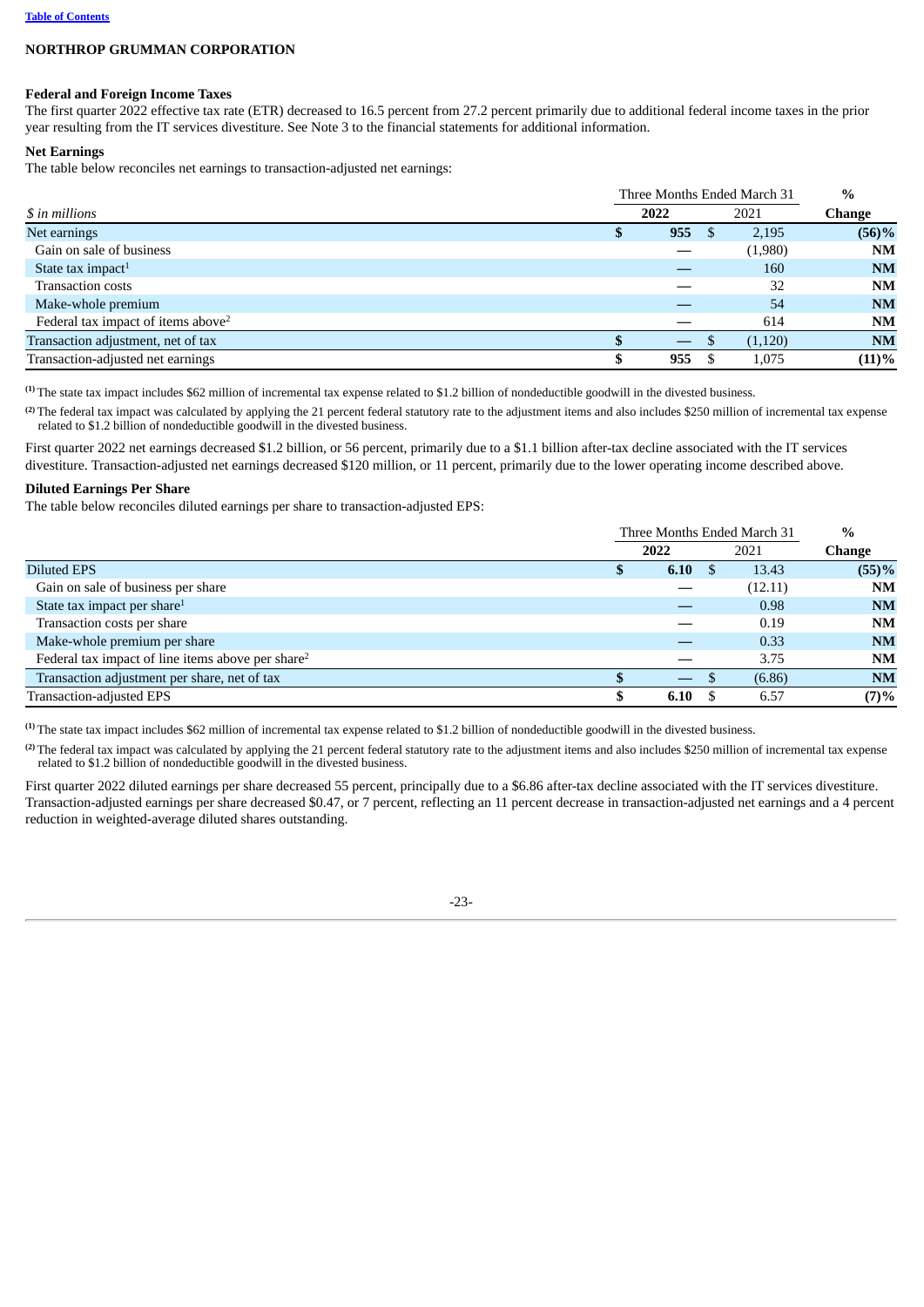## **SEGMENT OPERATING RESULTS**

## **Basis of Presentation**

The company is aligned in four operating sectors, which also comprise our reportable segments: Aeronautics Systems, Defense Systems, Mission Systems and Space Systems. We present our sectors in the following business areas, which are reported in a manner reflecting core capabilities:

| Battle Management & Missile                                                           | <b>Space Systems</b>        |
|---------------------------------------------------------------------------------------|-----------------------------|
| <b>Airborne Multifunction Sensors</b><br><b>Autonomous Systems</b><br><b>Systems</b>  | Launch & Strategic Missiles |
| <b>Manned Aircraft</b><br><b>Mission Readiness</b><br>Maritime/Land Systems & Sensors | <b>Space</b>                |
| Navigation, Targeting &<br><b>Survivability</b>                                       |                             |
| Networked Information Solutions                                                       |                             |

This section discusses segment sales, operating income and operating margin rates. In evaluating segment operating performance, we look primarily at changes in sales and operating income. Where applicable, significant fluctuations in operating performance attributable to individual contracts or programs, or changes in a specific cost element across multiple contracts, are described in our analysis. Based on this approach and the nature of our operations, the discussion of results of operations below first focuses on our four segments before distinguishing between products and services. Changes in sales are generally described in terms of volume, while changes in margin rates are generally described in terms of performance and/or contract mix. For purposes of this discussion, volume generally refers to increases or decreases in sales or cost from production/service activity levels and performance generally refers to non-volume related changes in profitability. Contract mix generally refers to changes in the ratio of contract type and/or lifecycle (e.g., cost-type, fixedprice, development, production, and/or sustainment).

## **Segment Operating Income and Margin Rate**

Segment operating income, as reconciled in the table below, and segment operating margin rate (segment operating income divided by sales) are non-GAAP measures that reflect the combined operating income of our four segments less the operating income associated with intersegment sales. Segment operating income includes pension expense allocated to our sectors under FAR and CAS and excludes FAS pension service expense and unallocated corporate items (certain corporate-level expenses, which are not considered allowable or allocable under applicable FAR and CAS requirements, and costs not considered part of management's evaluation of segment operating performance). These non-GAAP measures may be useful to investors and other users of our financial statements as supplemental measures in evaluating the financial performance and operational trends of our sectors. These measures may not be defined and calculated by other companies in the same manner and should not be considered in isolation or as alternatives to operating results presented in accordance with GAAP.

|                                                                         | Three Months Ended March 31 | $\%$   |     |         |               |
|-------------------------------------------------------------------------|-----------------------------|--------|-----|---------|---------------|
| \$ in millions                                                          |                             | 2022   |     | 2021    | <b>Change</b> |
| Operating income                                                        |                             | 897    | \$  | 2,822   | <b>NM</b>     |
| Reconciliation to segment operating income:                             |                             |        |     |         |               |
| CAS pension expense                                                     | \$                          | (46)   | \$  | (123)   | $(63)$ %      |
| FAS pension service expense                                             |                             | 92     |     | 104     | $(12)\%$      |
| FAS/CAS operating adjustment                                            |                             | 46     |     | (19)    | $(342)\%$     |
| Gain on sale of business                                                |                             |        |     | (1,980) | NM            |
| IT services divestiture – unallowable state taxes and transaction costs |                             |        |     | 192     | <b>NM</b>     |
| Intangible asset amortization and PP&E step-up depreciation             |                             | 60     |     | 65      | $(8)\%$       |
| Other unallocated corporate expense                                     |                             | 34     |     | 15      | 127 %         |
| Unallocated corporate expense (income)                                  |                             | 94     |     | (1,708) | <b>NM</b>     |
| Segment operating income                                                |                             | 1.037  | \$. | 1,095   | $(5)\%$       |
| Segment operating margin rate                                           |                             | 11.8 % |     | 12.0 %  |               |

-24-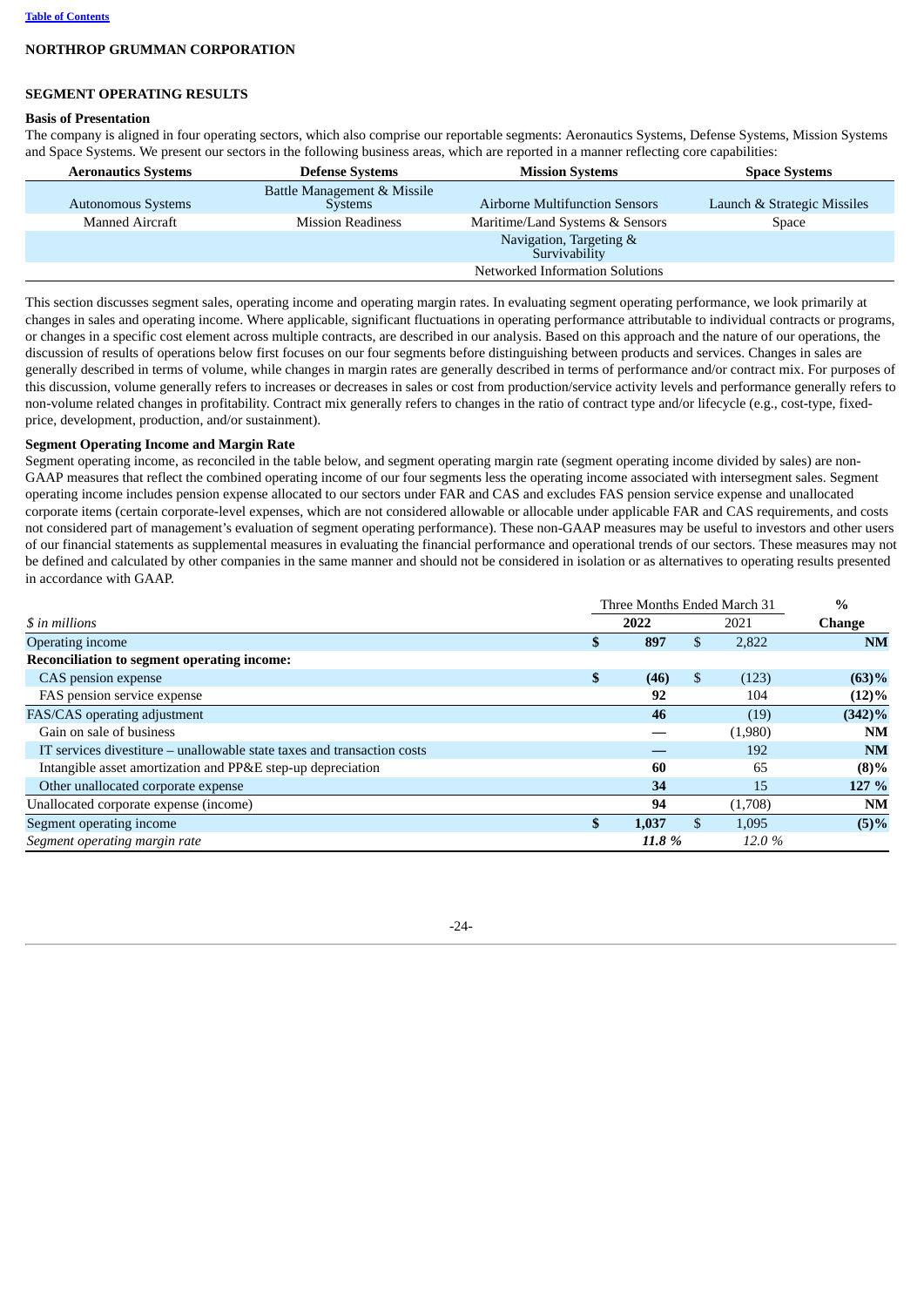First quarter 2022 segment operating income decreased \$58 million, or 5 percent. First quarter 2021 segment operating income included \$20 million from the IT services business, as well as a benefit of approximately \$100 million due to the impact of lower overhead rates on the company's fixed price contracts. Segment operating margin rate decreased to 11.8 percent from 12.0 percent and reflects a lower operating margin rate at Space Systems, partially offset by higher operating margin rates at Aeronautics Systems and Defense Systems.

## FAS/CAS Operating Adjustment

First quarter 2022 FAS/CAS operating adjustment decreased primarily due to lower CAS pension expense resulting from favorable plan asset returns in 2021 and changes in certain CAS actuarial assumptions as of December 31, 2021.

## Unallocated Corporate Expense (Income)

The change in unallocated corporate expense (income) is primarily due to the \$2.0 billion pre-tax gain on sale and \$192 million of unallowable state taxes and transaction costs recognized in the prior year associated with the IT services divestiture.

*Net EAC Adjustments* - We record changes in estimated contract earnings at completion (net EAC adjustments) using the cumulative catch-up method of accounting. Net EAC adjustments can have a significant effect on reported sales and operating income and the aggregate amounts are presented in the table below:

|                             |   |       | Three Months Ended March |       |  |
|-----------------------------|---|-------|--------------------------|-------|--|
| \$ in millions              |   | 2022  |                          | 2021  |  |
| Favorable EAC adjustments   | Φ | 357   |                          | 348   |  |
| Unfavorable EAC adjustments |   | (184) |                          | (158) |  |
| Net EAC adjustments         |   | 173   |                          | 190   |  |

Net EAC adjustments by segment are presented in the table below:

|                            | Three Months Ended March<br>31 |      |  |      |  |  |  |
|----------------------------|--------------------------------|------|--|------|--|--|--|
| \$ in millions             |                                | 2022 |  | 2021 |  |  |  |
| <b>Aeronautics Systems</b> |                                | 103  |  | 37   |  |  |  |
| Defense Systems            |                                | 25   |  | 30   |  |  |  |
| <b>Mission Systems</b>     |                                | 57   |  | 88   |  |  |  |
| <b>Space Systems</b>       |                                | (8)  |  | 37   |  |  |  |
| Eliminations               |                                | (4)  |  | (2)  |  |  |  |
| Net EAC adjustments        |                                | 173  |  | 190  |  |  |  |

For purposes of the discussion in the remainder of this Segment Operating Results section, references to operating income and operating margin rate reflect segment operating income and segment operating margin rate, respectively.

# **AERONAUTICS SYSTEMS** Three Months Ended March <sup>31</sup> **%**

| \$ in millions        | 2022   | 2021  | <b>Change</b> |
|-----------------------|--------|-------|---------------|
| <b>Sales</b>          | 2.703  | 2,990 | $(10)\%$      |
| Operating income      | 307    | 308   | $\%$          |
| Operating margin rate | 11.4 % | 10.3% |               |

#### **Sales**

First quarter 2022 sales decreased \$287 million, or 10 percent, due to lower volume in both Manned Aircraft and Autonomous Systems, including restricted programs and the E-2, Triton and F/A-18 production programs.

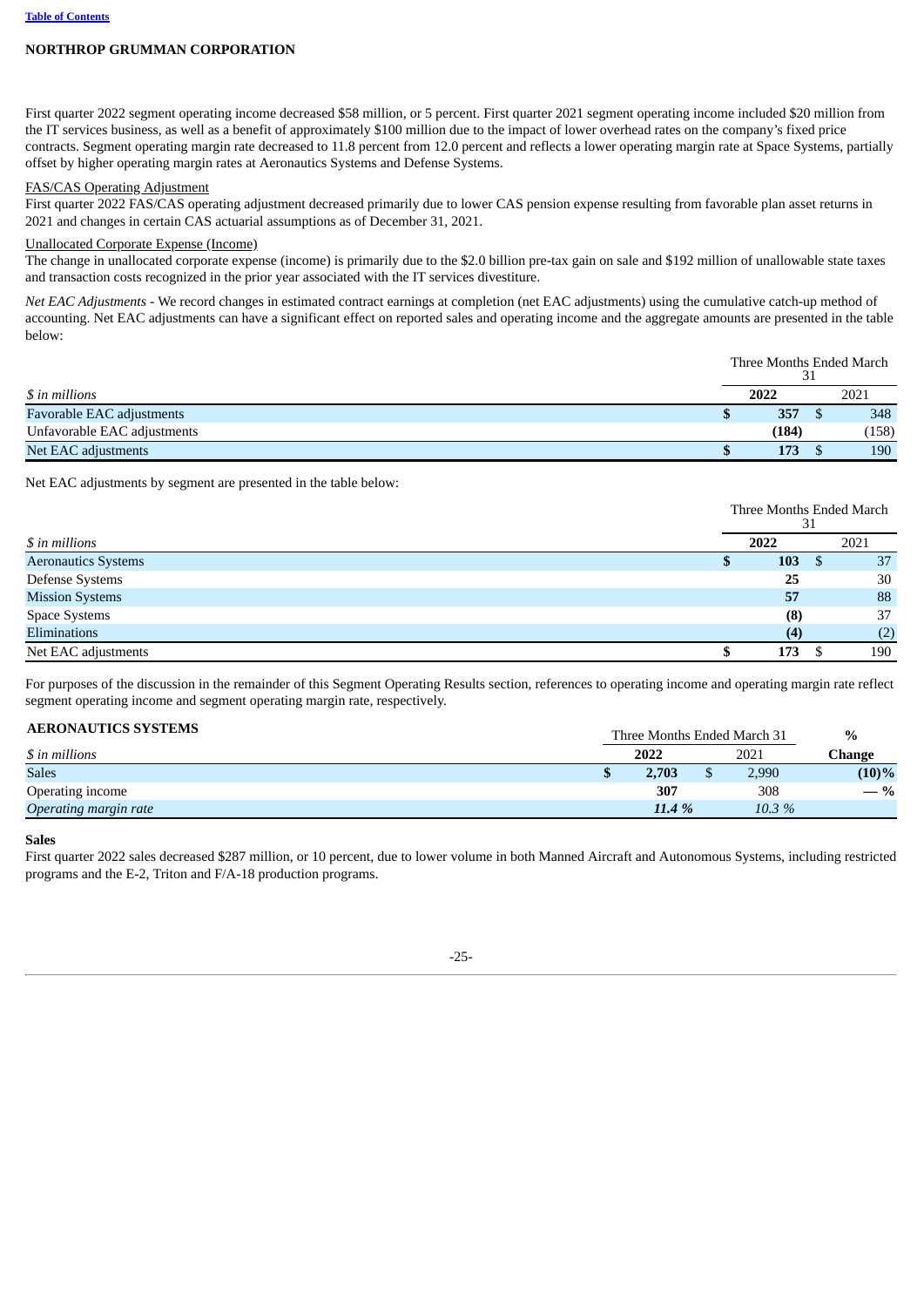#### **Operating Income**

First quarter 2022 operating income was comparable to the prior year period. Operating margin rate increased to 11.4 percent from 10.3 percent primarily due to a \$67 million favorable EAC adjustment on the engineering, manufacturing and development phase of the B-21 program largely related to performance incentives, partially offset by the previously described overhead rate benefit to fixed price contracts in the prior year.

| <b>DEFENSE SYSTEMS</b> | Three Months Ended March 31 | $\%$     |          |
|------------------------|-----------------------------|----------|----------|
| \$ in millions         | 2022                        | 2021     | Change   |
| <b>Sales</b>           | 1,283                       | 1,562    | $(18)\%$ |
| Operating income       | 155                         | 177      | $(12)\%$ |
| Operating margin rate  | <b>12.1</b> %               | $11.3\%$ |          |

#### **Sales**

First quarter 2022 sales decreased \$279 million due, in part, to a \$106 million reduction in sales related to the IT services divestiture. First quarter 2022 organic sales decreased \$173 million, or 12 percent, principally due to lower scope on an international training program as well as lower volume on the Advanced Anti-Radiation Guided Missile (AARGM) and Precision Guided Kit (PGK) programs due to timing of ramp-up on follow-on production lots. These reductions were partially offset by higher volume on an international weapons program.

#### **Operating Income**

First quarter 2022 operating income decreased \$22 million, or 12 percent, due, in part, to a \$14 million reduction in operating income related to the IT services divestiture. Lower organic sales volume was partially offset by a higher operating margin rate, which increased to 12.1 percent from 11.3 percent primarily due to improved performance at Battle Management and Missile Systems.

| <b>MISSION SYSTEMS</b>       | Three Months Ended March 31 | $\%$   |         |  |
|------------------------------|-----------------------------|--------|---------|--|
| \$ in millions               | 2022                        | 2021   | Change  |  |
| <b>Sales</b>                 | 2.497                       | 2,589  | $(4)\%$ |  |
| Operating income             | 385                         | 397    | $(3)\%$ |  |
| <b>Operating margin rate</b> | 15.4 %                      | 15.3 % |         |  |

#### **Sales**

First quarter 2022 sales decreased \$92 million due, in part, to a \$42 million reduction in sales related to the IT services divestiture. First quarter 2022 organic sales decreased \$50 million, or 2 percent, primarily due to lower volume on Navigation, Targeting and Survivability programs, as well as lower volume on airborne radar and electronic warfare programs. These decreases were partially offset by an increase in restricted sales, higher volume on the Ground/Air Task-Oriented Radar program, as well as higher intercompany volume largely related to ramp-up on the Ground Based Strategic Deterrent (GBSD) program.

## **Operating Income**

First quarter 2022 operating income decreased \$12 million, or 3 percent, principally due to lower sales. Operating margin rate was comparable to the prior year period and reflects improved performance on Maritime/Land Systems and Sensors and Navigation, Targeting and Survivability programs, partially offset by the previously described overhead rate benefit to fixed price contracts in the prior year.

$$
-26-
$$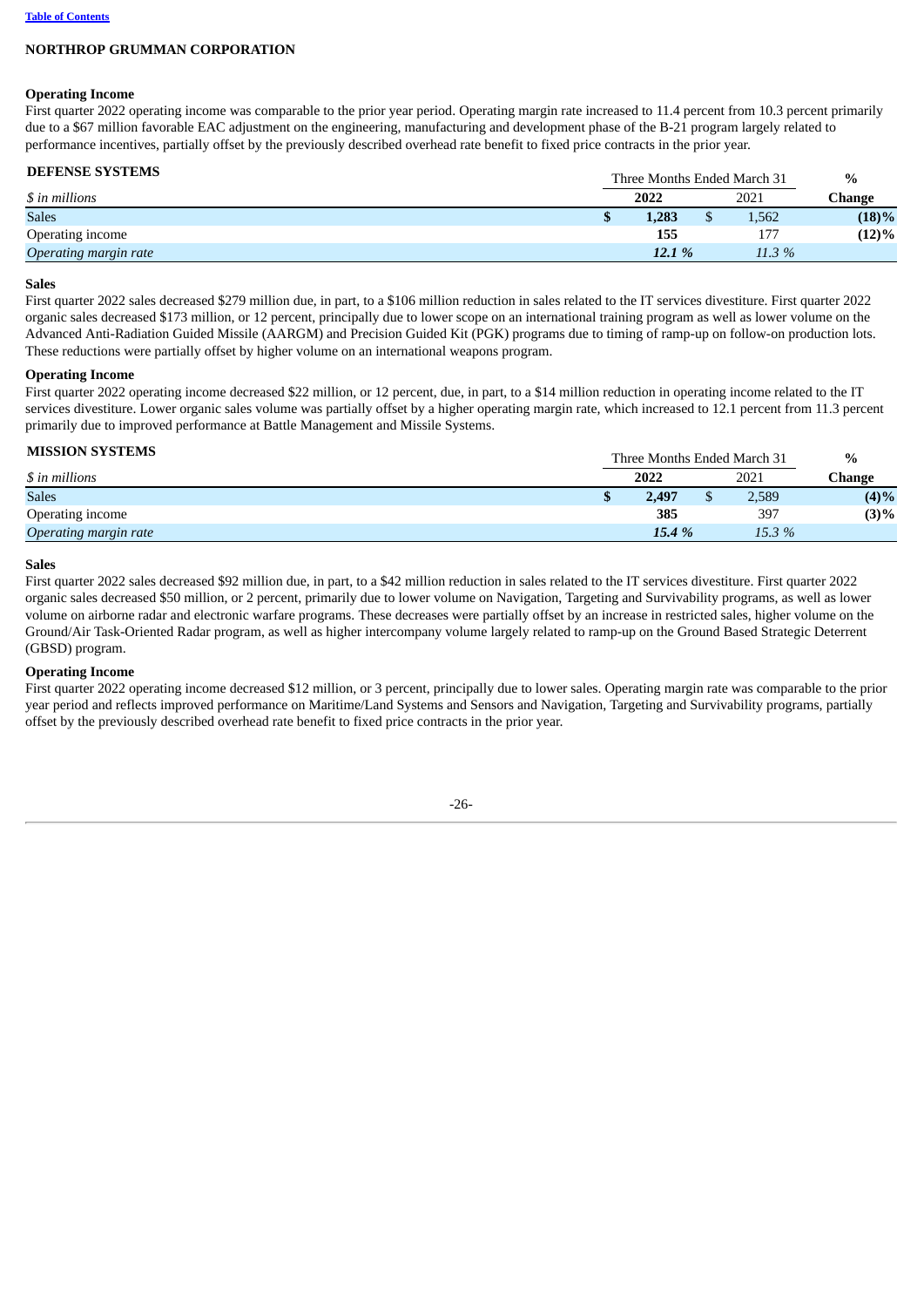| <b>SPACE SYSTEMS</b>  | Three Months Ended March 31 |       | $\%$    |
|-----------------------|-----------------------------|-------|---------|
| \$ in millions        | 2022                        | 2021  | Change  |
| <b>Sales</b>          | 2.855                       | 2,521 | 13 %    |
| Operating income      | 261                         | 276   | $(5)\%$ |
| Operating margin rate | 9.1%                        | 10.9% |         |

## **Sales**

First quarter 2022 sales increased \$334 million, or 13 percent, and includes a \$16 million reduction in sales related to the IT services divestiture. First quarter 2022 organic sales increased \$350 million, or 14 percent, due to higher sales in both the Launch & Strategic Missiles and Space business areas. Launch & Strategic Missiles sales increased primarily due to ramp-up on development programs, including a \$130 million increase on the Next Generation Interceptor program and a \$117 million increase on GBSD. Space sales were driven by higher volume on CRS and restricted programs, partially offset by lower volume on the James Webb Space Telescope after its successful launch in December 2021.

#### **Operating Income**

<span id="page-28-0"></span>First quarter 2022 operating income decreased \$15 million, or 5 percent, due to a lower operating margin rate, partially offset by higher sales volume. Operating margin rate decreased to 9.1 percent from 10.9 percent primarily due to lower net EAC adjustments on commercial space programs as well as the previously described overhead rate benefit to fixed price contracts in the prior year.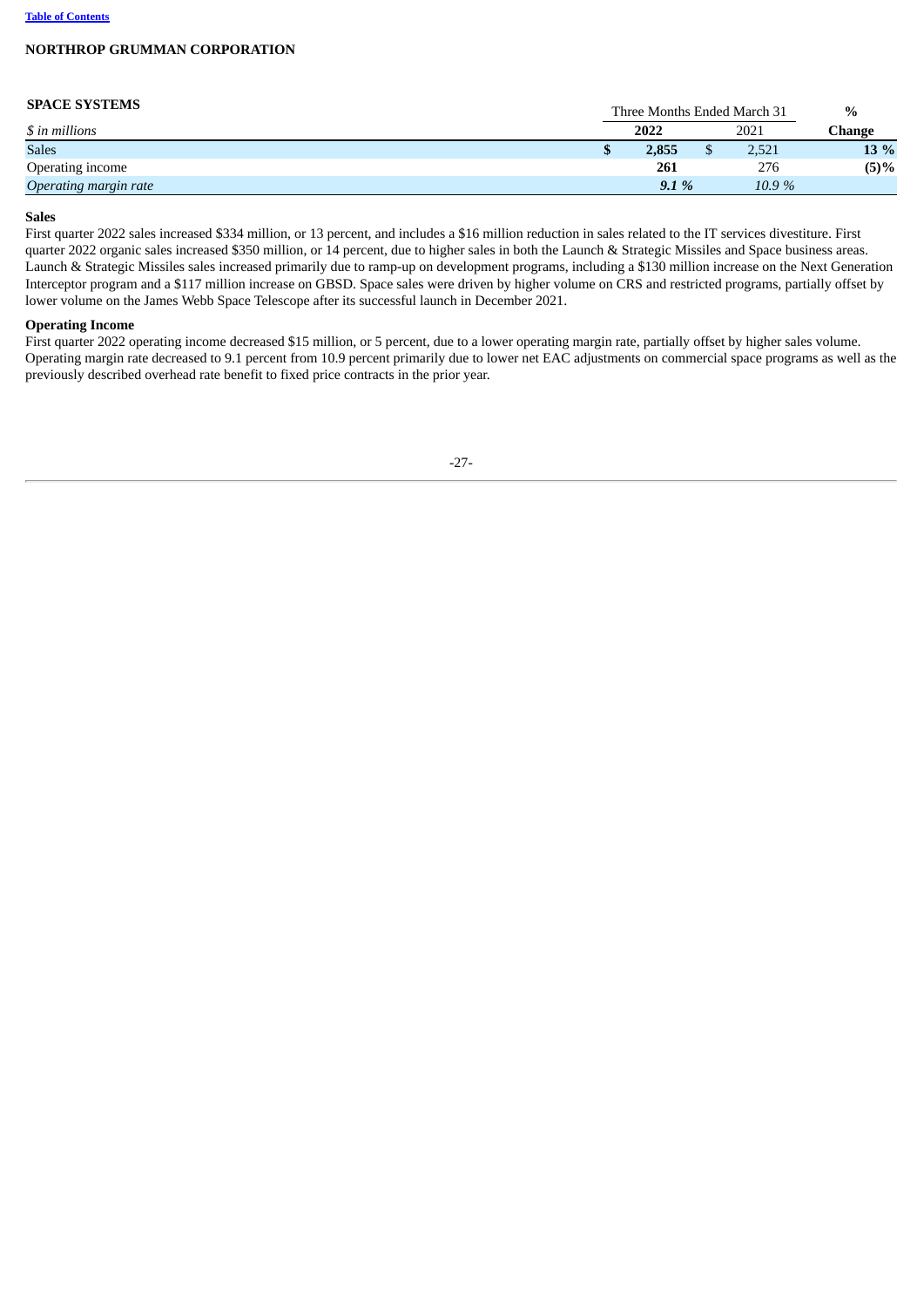## **PRODUCT AND SERVICE ANALYSIS**

The following table presents product and service sales and operating costs and expenses by segment:

|                                  |              | Three Months Ended March 31 |                                                         |              |                                           |  |  |  |  |  |
|----------------------------------|--------------|-----------------------------|---------------------------------------------------------|--------------|-------------------------------------------|--|--|--|--|--|
| \$ in millions                   |              | 2022                        |                                                         |              |                                           |  |  |  |  |  |
| <b>Segment Information:</b>      | <b>Sales</b> |                             | <b>Operating</b><br><b>Costs and</b><br><b>Expenses</b> | <b>Sales</b> | Operating<br>Costs and<br><b>Expenses</b> |  |  |  |  |  |
| <b>Aeronautics Systems</b>       |              |                             |                                                         |              |                                           |  |  |  |  |  |
| Product                          | \$           | $2,045$ \$                  | $1,804$ \$                                              | 2,524 \$     | 2,274                                     |  |  |  |  |  |
| <b>Service</b>                   |              | 593                         | 533                                                     | 422          | 369                                       |  |  |  |  |  |
| Intersegment eliminations        |              | 65                          | 59                                                      | 44           | 39                                        |  |  |  |  |  |
| <b>Total Aeronautics Systems</b> |              | 2,703                       | 2,396                                                   | 2,990        | 2,682                                     |  |  |  |  |  |
| <b>Defense Systems</b>           |              |                             |                                                         |              |                                           |  |  |  |  |  |
| Product                          |              | 610                         | 527                                                     | 680          | 595                                       |  |  |  |  |  |
| Service                          |              | 474                         | 425                                                     | 697          | 624                                       |  |  |  |  |  |
| Intersegment eliminations        |              | 199                         | 176                                                     | 185          | 166                                       |  |  |  |  |  |
| <b>Total Defense Systems</b>     |              | 1,283                       | 1,128                                                   | 1,562        | 1,385                                     |  |  |  |  |  |
| <b>Mission Systems</b>           |              |                             |                                                         |              |                                           |  |  |  |  |  |
| Product                          |              | 1,762                       | 1,509                                                   | 1,760        | 1,493                                     |  |  |  |  |  |
| Service                          |              | 489                         | 396                                                     | 592          | 497                                       |  |  |  |  |  |
| Intersegment eliminations        |              | 246                         | 207                                                     | 237          | 202                                       |  |  |  |  |  |
| <b>Total Mission Systems</b>     |              | 2,497                       | 2,112                                                   | 2,589        | 2,192                                     |  |  |  |  |  |
| <b>Space Systems</b>             |              |                             |                                                         |              |                                           |  |  |  |  |  |
| Product                          |              | 2,424                       | 2,195                                                   | 2,058        | 1,829                                     |  |  |  |  |  |
| Service                          |              | 400                         | 371                                                     | 424          | 381                                       |  |  |  |  |  |
| Intersegment eliminations        |              | 31                          | 28                                                      | 39           | 35                                        |  |  |  |  |  |
| <b>Total Space Systems</b>       |              | 2,855                       | 2,594                                                   | 2,521        | 2,245                                     |  |  |  |  |  |
| <b>Segment Totals</b>            |              |                             |                                                         |              |                                           |  |  |  |  |  |
| <b>Total Product</b>             | \$           | 6,841 \$                    | $6,035$ \$                                              | $7,022$ \$   | 6,191                                     |  |  |  |  |  |
| <b>Total Service</b>             |              | 1,956                       | 1,725                                                   | 2,135        | 1,871                                     |  |  |  |  |  |
| Total Segment <sup>(1)</sup>     | \$           | 8,797 \$                    | 7,760 \$                                                | $9,157$ \$   | 8,062                                     |  |  |  |  |  |

 $(1)$  A reconciliation of segment operating income to total operating income is included in "Segment Operating Results."

## **Product Sales and Costs**

First quarter 2022 product sales decreased \$181 million, or 3 percent, primarily due to decreases in product sales at Aeronautics Systems and Defense Systems, partially offset by increases in product sales at Space Systems. The decrease at Aeronautics Systems was principally due to lower volume on restricted programs, as well as the E-2 and F/A-18 production programs. The decrease at Defense Systems was driven by lower volume on the AARGM and PGK programs. The increase at Space Systems is principally related to ramp-up on development programs including NGI and GBSD.

First quarter 2022 product costs decreased \$156 million, or 3 percent, consistent with the lower product sales.

#### **Service Sales and Costs**

First quarter 2022 service sales decreased \$179 million, or 8 percent, primarily due to the IT services divestiture and lower volume on an international training program at Defense Systems. Sales from the divested IT services business, which were largely included in service sales, were \$162 million in the prior year period. The decreases were partially offset by higher service volume on restricted programs at Aeronautics Systems.

<span id="page-29-0"></span>First quarter 2022 service costs decreased \$146 million, or 8 percent, consistent with the lower service sales.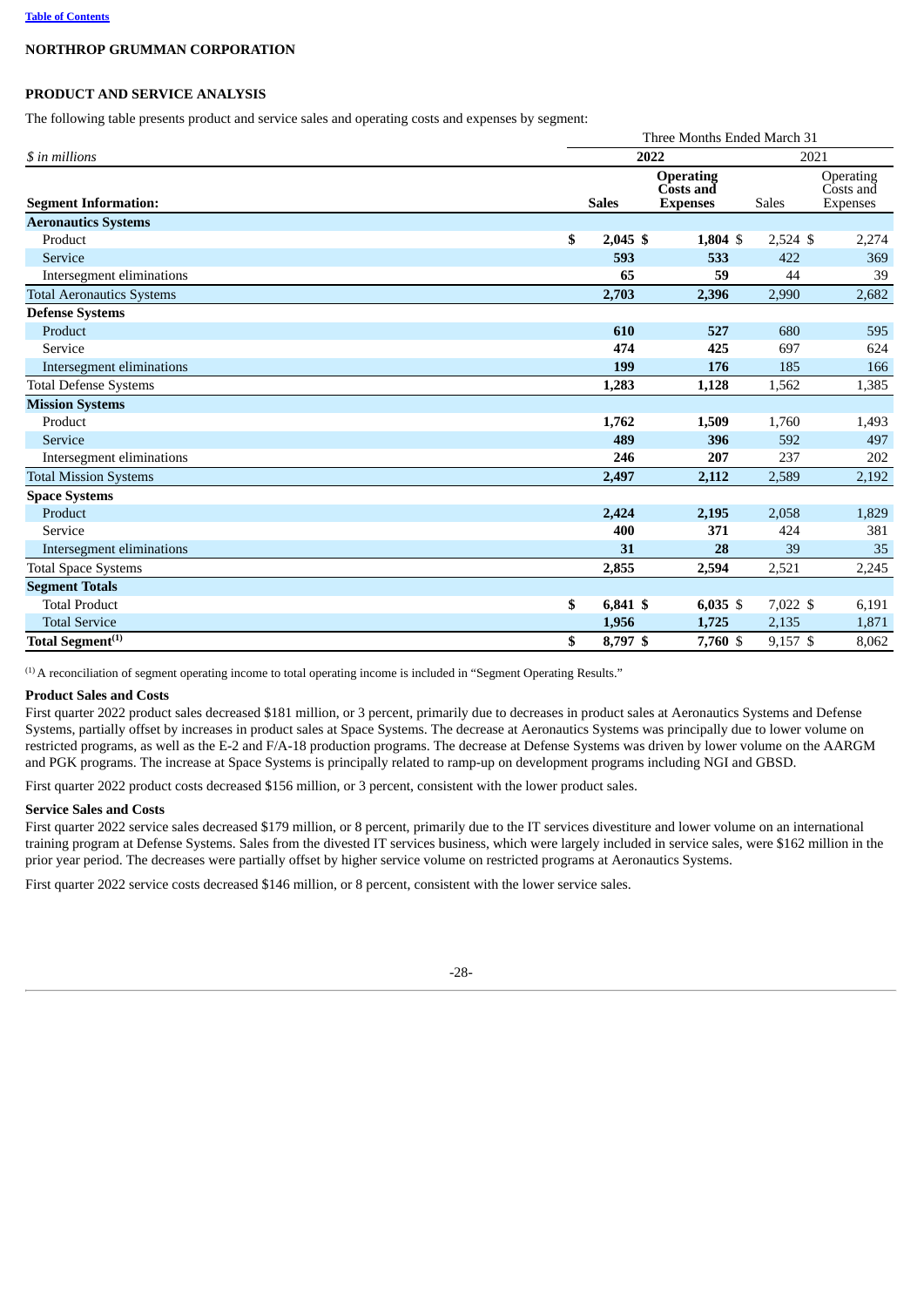#### **BACKLOG**

Backlog represents the future sales we expect to recognize on firm orders received by the company and is equivalent to the company's remaining performance obligations at the end of each period. It comprises both funded backlog (firm orders for which funding is authorized and appropriated) and unfunded backlog. Unexercised contract options and indefinite delivery indefinite quantity (IDIQ) contracts are not included in backlog until the time an option or IDIQ task order is exercised or awarded. Backlog is converted into sales as costs are incurred or deliveries are made.

Backlog consisted of the following as of March 31, 2022 and December 31, 2021:

|                            | <b>March 31, 2022</b> |  |          |  | December 31, 2021              |                  |                     |
|----------------------------|-----------------------|--|----------|--|--------------------------------|------------------|---------------------|
| \$ in millions             | <b>Funded</b>         |  | Unfunded |  | <b>Total</b><br><b>Backlog</b> | Total<br>Backlog | % Change in<br>2022 |
| <b>Aeronautics Systems</b> | 8,906                 |  | 8,735    |  | 17,641                         | 18,277           | $(3)\%$             |
| Defense Systems            | 5,404                 |  | 737      |  | 6,141                          | 6,349            | $(3)\%$             |
| <b>Mission Systems</b>     | 9,960                 |  | 4,055    |  | 14,015                         | 14,306           | $(2)\%$             |
| <b>Space Systems</b>       | 6.828                 |  | 31,168   |  | 37,996                         | 37,114           | 2%                  |
| Total backlog              | 31,098                |  | 44,695   |  | 75,793                         | 76.046           | $-$ %               |

#### **New Awards**

First quarter 2022 net awards totaled \$8.5 billion and backlog totaled \$75.8 billion. Significant first quarter new awards include \$2.5 billion for restricted programs (primarily at Aeronautics Systems and Mission Systems), \$1.3 billion for Commercial Resupply Service Missions, \$0.7 billion for the Space Development Agency Tranche 1 Transport Layer and \$0.6 billion for F-35 at Aeronautics Systems.

## <span id="page-30-0"></span>**LIQUIDITY AND CAPITAL RESOURCES**

We are focused on the efficient conversion of operating income into cash and to provide for the company's material cash requirements, including working capital needs, satisfaction of contractual commitments, funding of our pension and OPB plans, investment in our business through capital expenditures, and shareholder return through dividend payments and share repurchases.

At March 31, 2022, we had \$2.2 billion in cash and cash equivalents. We expect cash and cash equivalents and cash generated from operating activities, supplemented by borrowings under credit facilities, commercial paper and/or in the capital markets through our shelf registration with the SEC, if needed, to be sufficient to provide liquidity to the company in the short-term and long-term. The company has a five-year senior unsecured credit facility in an aggregate principal amount of \$2.0 billion, and in April 2022, we renewed our one-year \$500 million uncommitted credit facility. At March 31, 2022, there was no balance outstanding under these credit facilities.

Effective January 30, 2021, we completed the IT services divestiture for \$3.4 billion cash. Proceeds were primarily used in the first quarter of 2021 for a \$2.0 billion accelerated share repurchase and to fund redemption of \$1.5 billion of the company's 2.55 percent unsecured notes due October 2022.

#### **COVID-19 and the CARES Act**

The Coronavirus Aid, Relief, and Economic Security Act (the "CARES Act") established a program with provisions to allow U.S. companies to defer the employer's portion of social security taxes between March 27, 2020 and December 31, 2020 and pay such taxes in two installments in 2021 and 2022. Our first installment of deferred social security taxes of \$200 million was paid in the fourth quarter of 2021 and the second installment of \$200 million is due in the fourth quarter of 2022. Under Section 3610, the CARES Act also authorized the government to reimburse qualifying contractors for certain costs of providing paid leave to employees as a result of COVID-19. The company continues to seek, and anticipates continuing to seek, recovery for certain COVID-19-related costs under Section 3610 of the CARES Act and through our contract provisions, though it is unclear how much we will be able to recover. In addition, the U.S. Department of Defense (DoD) has, to date, taken steps to increase the rate for certain progress payments from 80 percent to 90 percent for costs incurred and work performed on relevant contracts; it is unclear what steps the DoD will continue to take.

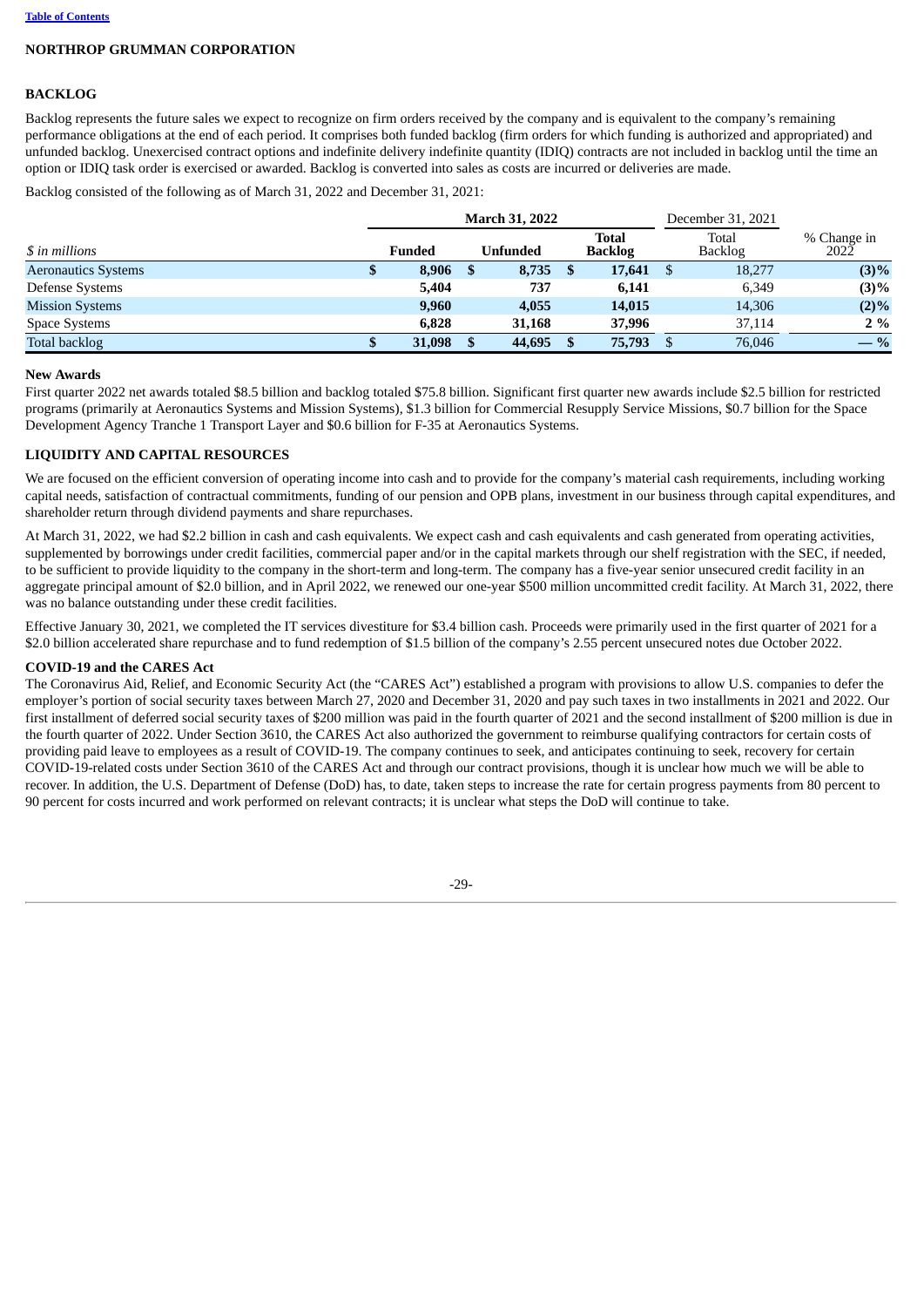## **Internal Revenue Code (IRC) Section 174**

Beginning in 2022, the Tax Cuts and Jobs Act of 2017 ("TCJA") eliminates the option to deduct research and development expenditures currently and requires taxpayers to amortize them over five years pursuant to IRC Section 174. Congress is considering, but has not passed, legislation that would defer the amortization requirement to later years. Although first quarter 2022 cash from operations was not impacted, if legislation is not passed and made effective retroactively to January 1, 2022, we estimate the provisions currently in effect will reduce cash from operations for the year ended December 31, 2022 by approximately \$1 billion. The actual impact on 2022 cash from operations will depend on if and when Congress passes additional legislation, whether such legislation is made effective retroactively, the amount of research and development expenditures incurred and paid by the company during 2022, and whether the IRS issues guidance on the provision which differs from our current interpretation.

#### **Cash Flow Measures**

In addition to our cash position, we consider various cash flow measures in capital deployment decision-making, including cash provided by operating activities and adjusted free cash flow, a non-GAAP measure described in more detail below.

## **Operating Cash Flow**

The table below summarizes key components of cash flow used in operating activities:

|                                       |   | Three Months Ended March<br>31 | $\%$     |         |               |
|---------------------------------------|---|--------------------------------|----------|---------|---------------|
| \$ in millions                        |   | 2022                           |          | 2021    | <b>Change</b> |
| Net earnings                          | D | 955                            | <b>S</b> | 2,195   | $(56)\%$      |
| Gain on sale of business              |   |                                |          | (1,980) | <b>NM</b>     |
| Non-cash items $^{(1)}$               |   | (178)                          |          | 41      | $(534)\%$     |
| Pension and OPB contributions         |   | (36)                           |          | (38)    | $(5)\%$       |
| Changes in trade working capital      |   | (1,254)                        |          | (310)   | 305 %         |
| Other, net                            |   | 25                             |          | 26      | $(4)\%$       |
| Net cash used in operating activities |   | (488)                          |          | (66)    | 639 %         |

 $<sup>(1)</sup>$  Includes depreciation and amortization, non-cash lease expense, stock based compensation expense, deferred income taxes and net periodic pension and OPB income.</sup>

First quarter 2022 cash used in operating activities increased \$422 million, as compared with the same period in 2021, principally due to increases in trade working capital. The net use of cash during the first quarter is consistent with the company's historical timing of operating cash flows, which are generally more heavily weighted towards the second half of the year.

## **Adjusted Free Cash Flow**

Adjusted free cash flow, as reconciled in the table below, is a non-GAAP measure defined as net cash provided by or used in operating activities, less capital expenditures, plus proceeds from the sale of equipment to a customer (not otherwise included in net cash provided by or used in operating activities) and the after-tax impact of discretionary pension contributions. Adjusted free cash flow includes proceeds from the sale of equipment to a customer as such proceeds were generated in a customer sales transaction. It also includes the after-tax impact of discretionary pension contributions for consistency and comparability of financial performance. This measure may not be defined and calculated by other companies in the same manner. We use adjusted free cash flow as a key factor in our planning for, and consideration of, acquisitions, the payment of dividends and stock repurchases. This non-GAAP measure may be useful to investors and other users of our financial statements as a supplemental measure of our cash performance, but should not be considered in isolation, as a measure of residual cash flow available for discretionary purposes, or as an alternative to operating cash flows presented in accordance with **GAAP** 

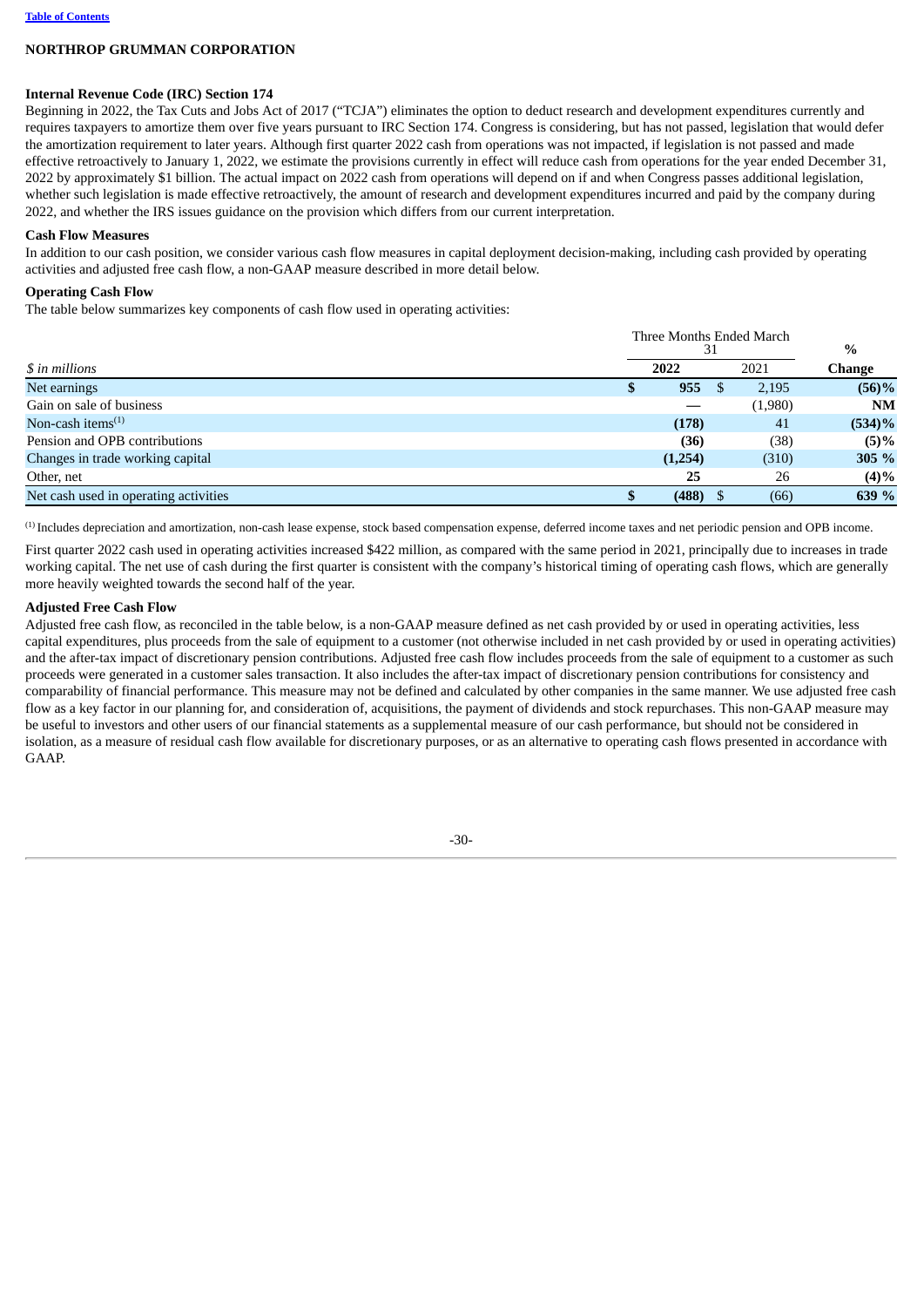The table below reconciles net cash used in operating activities to adjusted free cash flow:

|                                       | Three Months Ended March<br>31 |       |  |       | $\frac{0}{0}$ |
|---------------------------------------|--------------------------------|-------|--|-------|---------------|
| \$ in millions                        |                                | 2022  |  | 2021  | Change        |
| Net cash used in operating activities |                                | (488) |  | (66)  | 639 %         |
| Capital expenditures                  |                                | (244) |  | (205) | 19 %          |
| Adjusted free cash flow               |                                | (732) |  | (271) | 170 %         |

First quarter 2022 adjusted free cash flow decreased \$461 million, as compared with the same period in 2021, due to higher net cash used in operating activities and an increase in capital expenditures.

## **Investing Cash Flow**

First quarter 2022 net cash used in investing activities was \$249 million compared to net cash provided by investing activities of \$3.2 billion in the prior year period, principally due to \$3.4 billion in cash received from the sale of our IT services business during the first quarter of 2021.

## **Financing Cash Flow**

First quarter 2022 net cash used in financing activities decreased \$3.9 billion, as compared with the same period in 2021, principally due to a \$2.2 billion decrease in debt repayments and a \$1.7 billion reduction in share repurchases.

*Credit Facilities, Commercial Paper and Financial Arrangements -* See Note 6 to the financial statements for further information on our credit facilities, commercial paper and our use of standby letters of credit and guarantees.

*Share Repurchases* - See Note 2 to the financial statements for further information on our share repurchase programs.

*Long-term Debt* - See Note 4 to the financial statements for further information.

## <span id="page-32-0"></span>**CRITICAL ACCOUNTING POLICIES, ESTIMATES AND JUDGMENTS**

There have been no material changes to our critical accounting policies, estimates or judgments from those discussed in our 2021 Annual Report on Form  $10-K$ .

## **ACCOUNTING STANDARDS UPDATES**

See Note 1 to our financial statements for further information on accounting standards updates.

## <span id="page-32-1"></span>**FORWARD-LOOKING STATEMENTS AND PROJECTIONS**

This Form 10-Q and the information we are incorporating by reference contain statements that constitute "forward-looking statements" within the meaning of the Private Securities Litigation Reform Act of 1995. Words such as "will," "expect," "anticipate," "intend," "may," "could," "should," "plan," "project," "forecast," "believe," "estimate," "outlook," "trends," "goals" and similar expressions generally identify these forward-looking statements. Forward-looking statements include, among other things, statements relating to our future financial condition, results of operations and/or cash flows. Forward-looking statements are based upon assumptions, expectations, plans and projections that we believe to be reasonable when made, but which may change over time. These statements are not guarantees of future performance and inherently involve a wide range of risks and uncertainties that are difficult to predict. Specific risks that could cause actual results to differ materially from those expressed or implied in these forward-looking statements include, but are not limited to, those identified and discussed more fully in the section entitled "Risk Factors" in our 2021 Annual Report on Form 10-K and from time to time in our other filings with the Securities and Exchange Commission (SEC). These risks and uncertainties are amplified by the global COVID-19 pandemic and the related effects on the broader economic environment, which have caused and will continue to cause significant challenges, instability and uncertainty. They include:

Industry and Economic Risks

- our dependence on the U.S. government for a substantial portion of our business
- significant delays or reductions in appropriations for our programs, and U.S. government funding and program support more broadly, including related to hostilities and other global events
- the use of estimates when accounting for our contracts and the effect of contract cost growth and/or changes in estimated contract revenues and costs

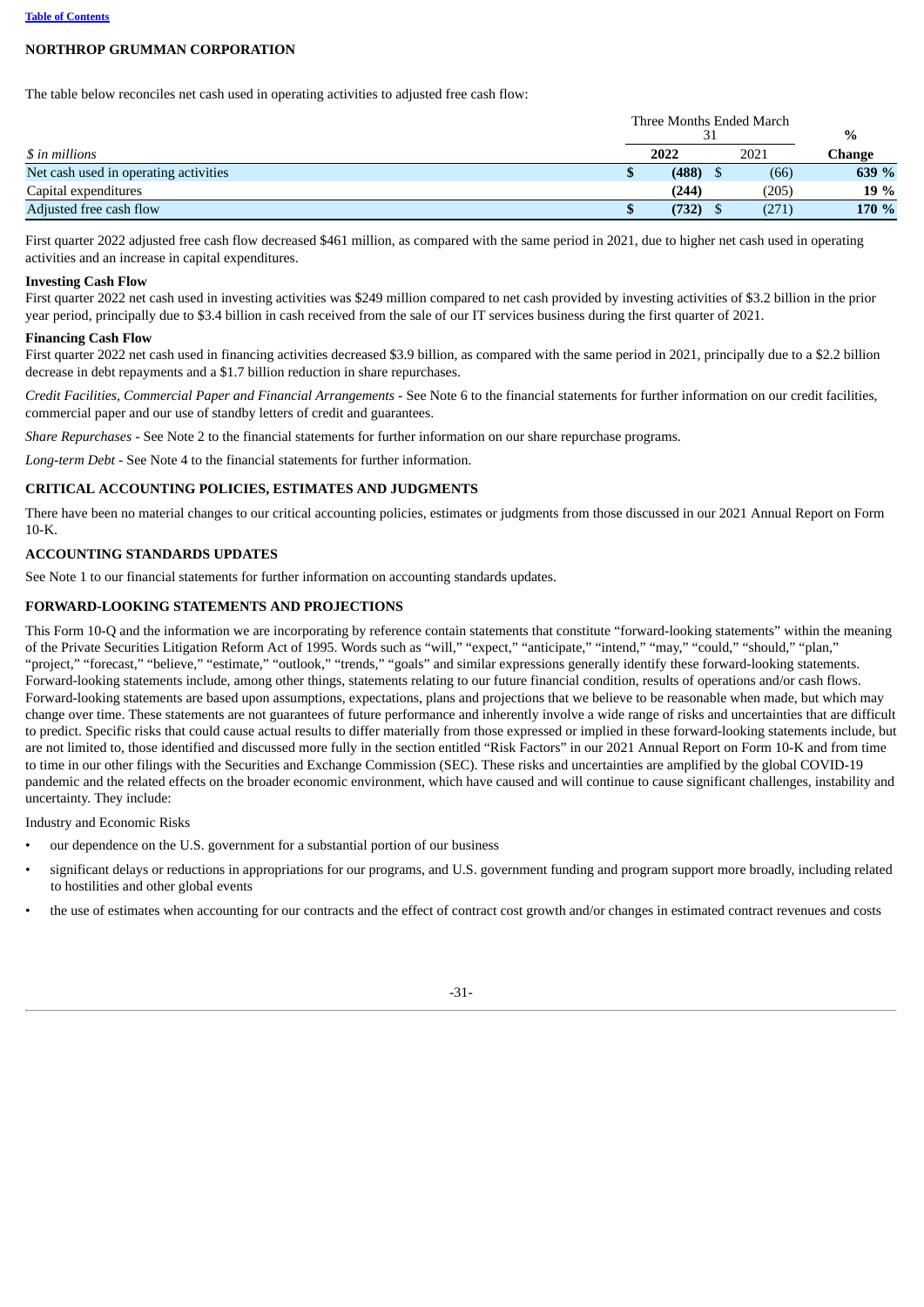increased competition within our markets and bid protests

Legal and Regulatory Risks

- investigations, claims, disputes, enforcement actions, litigation and/or other legal proceedings
- the improper conduct of employees, agents, subcontractors, suppliers, business partners or joint ventures in which we participate and the impact on our reputation and our ability to do business
- changes in procurement and other laws, SEC and other regulations, contract terms and practices applicable to our industry, findings by the U.S. government as to our compliance with such requirements, and changes in our customers' business practices globally
- environmental matters, including unforeseen environmental costs and government and third party claims
- unanticipated changes in our tax provisions or exposure to additional tax liabilities

## Business and Operational Risks

- impacts of the COVID-19 pandemic (or future health epidemics, pandemics or similar outbreaks), including potential new variants, case surges or prolonged recovery periods, their effects on the broader environment, and varying related government requirements, on: our business, our ability to maintain a qualified and productive workforce, work slowdowns or stoppages, labor shortages, supply chain and logistics challenges, costs we cannot recover and liabilities for which we are not compensated, performance challenges (including cost and schedule), government funding, changes in government acquisition priorities and processes, government payment rules and practices, insurance challenges, and potential impacts on access to capital, the markets and the fair value of our assets
- cyber and other security threats or disruptions faced by us, our customers or our suppliers and other partners, and changes in related regulations
- the ability to maintain a qualified workforce with the required security clearances and requisite skills
- the performance and viability of our subcontractors and suppliers and the availability and pricing of raw materials and components
- climate change, its impacts on our company, our operations and our stakeholders (employees, suppliers, customers, shareholders and regulators), and changes in laws, regulations and priorities related to greenhouse gas emissions and other climate change related concerns
- our exposure to additional risks as a result of our international business, including risks related to geopolitical and economic factors, suppliers, laws and regulations
- our ability to meet performance obligations under our contracts, including obligations that require innovative design capabilities, are technologically complex, require certain manufacturing expertise or are dependent on factors not wholly within our control
- natural disasters
- products and services we provide related to hazardous and high risk operations, including the production and use of such products, which subject us to various environmental, regulatory, financial, reputational and other risks
- our ability appropriately to exploit and/or protect intellectual property rights
- our ability to develop new products and technologies and maintain technologies, facilities, and equipment to win new competitions and meet the needs of our customers

## General and Other Risk Factors

- the adequacy and availability of our insurance coverage, customer indemnifications or other liability protections
- the future investment performance of plan assets, changes in actuarial assumptions associated with our pension and other postretirement benefit plans and legislative or other regulatory actions impacting our pension and postretirement benefit obligations
- changes in business conditions that could impact business investments and/or recorded goodwill or the value of other long-lived assets

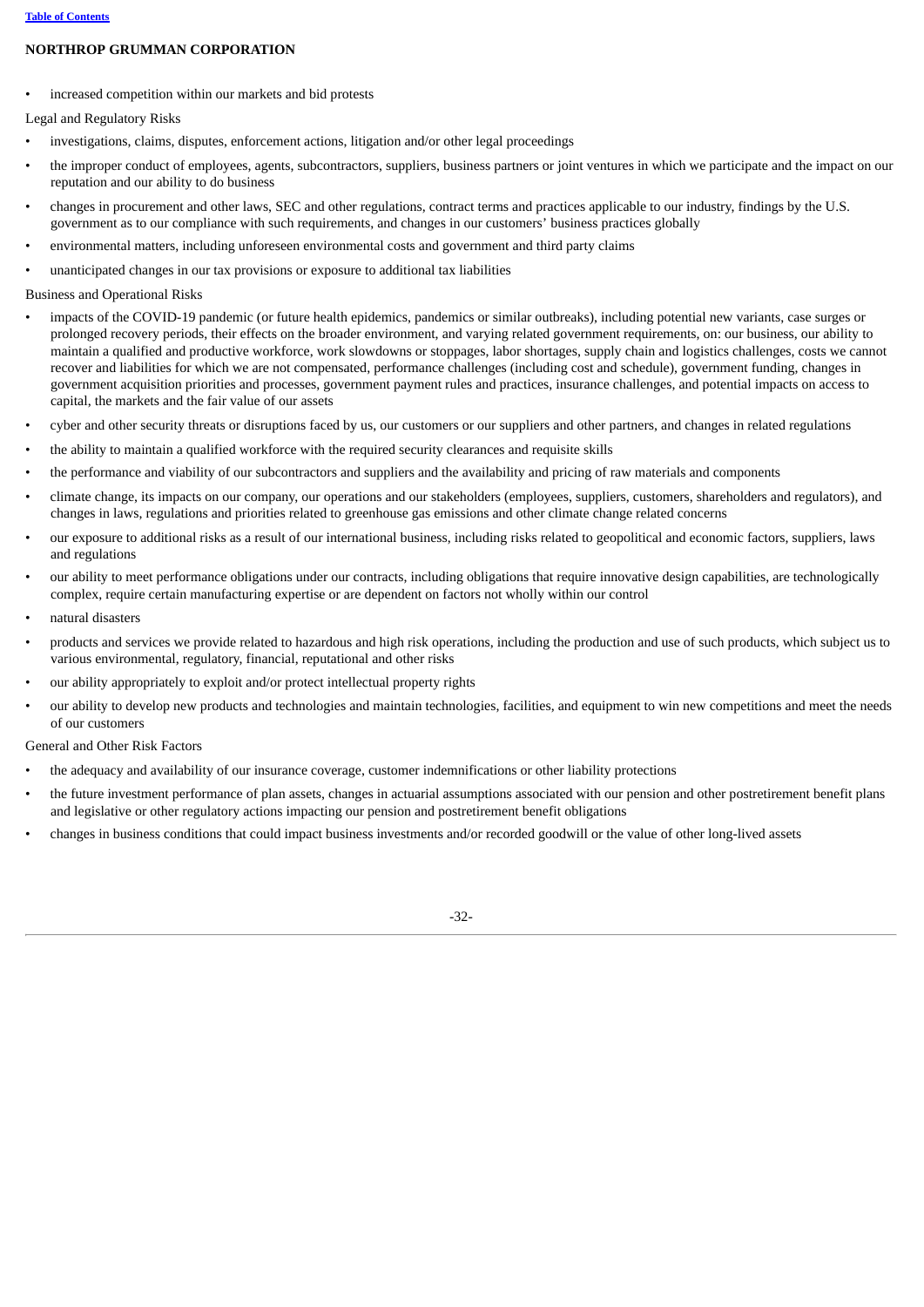We urge you to consider the limitations on, and risks associated with, forward-looking statements and not unduly rely on the accuracy of forward-looking statements. These forward-looking statements speak only as of the date this report is first filed or, in the case of any document incorporated by reference, the date of that document. We undertake no obligation to publicly update or revise any forward-looking statements, whether as a result of new information, future events or otherwise, except as required by applicable law.

#### <span id="page-34-0"></span>**Item 3. Quantitative and Qualitative Disclosures About Market Risk**

There have been no material changes to our market risks from those discussed in our 2021 Annual Report on Form 10-K.

#### <span id="page-34-1"></span>**Item 4. Controls and Procedures**

## **DISCLOSURE CONTROLS AND PROCEDURES**

Our principal executive officer (Chair, Chief Executive Officer and President) and principal financial officer (Corporate Vice President and Chief Financial Officer) have evaluated the company's disclosure controls and procedures (as defined in Rule 13a-15(e) and Rule 15d-15(e) of the Securities Exchange Act of 1934 (the Exchange Act)) as of March 31, 2022, and have concluded that these controls and procedures are effective to ensure that information required to be disclosed by us in the reports that we file or submit under the Exchange Act is recorded, processed, summarized and reported within the time periods specified in the SEC's rules and forms. These disclosure controls and procedures include, without limitation, controls and procedures designed to ensure that information required to be disclosed in the reports that we file or submit is accumulated and communicated to management, including the principal executive officer and the principal financial officer, as appropriate to allow timely decisions regarding required disclosure.

## **CHANGES IN INTERNAL CONTROL OVER FINANCIAL REPORTING**

<span id="page-34-2"></span>During the three months ended March 31, 2022, no changes occurred in our internal control over financial reporting that materially affected, or are reasonably likely to materially affect, our internal control over financial reporting.

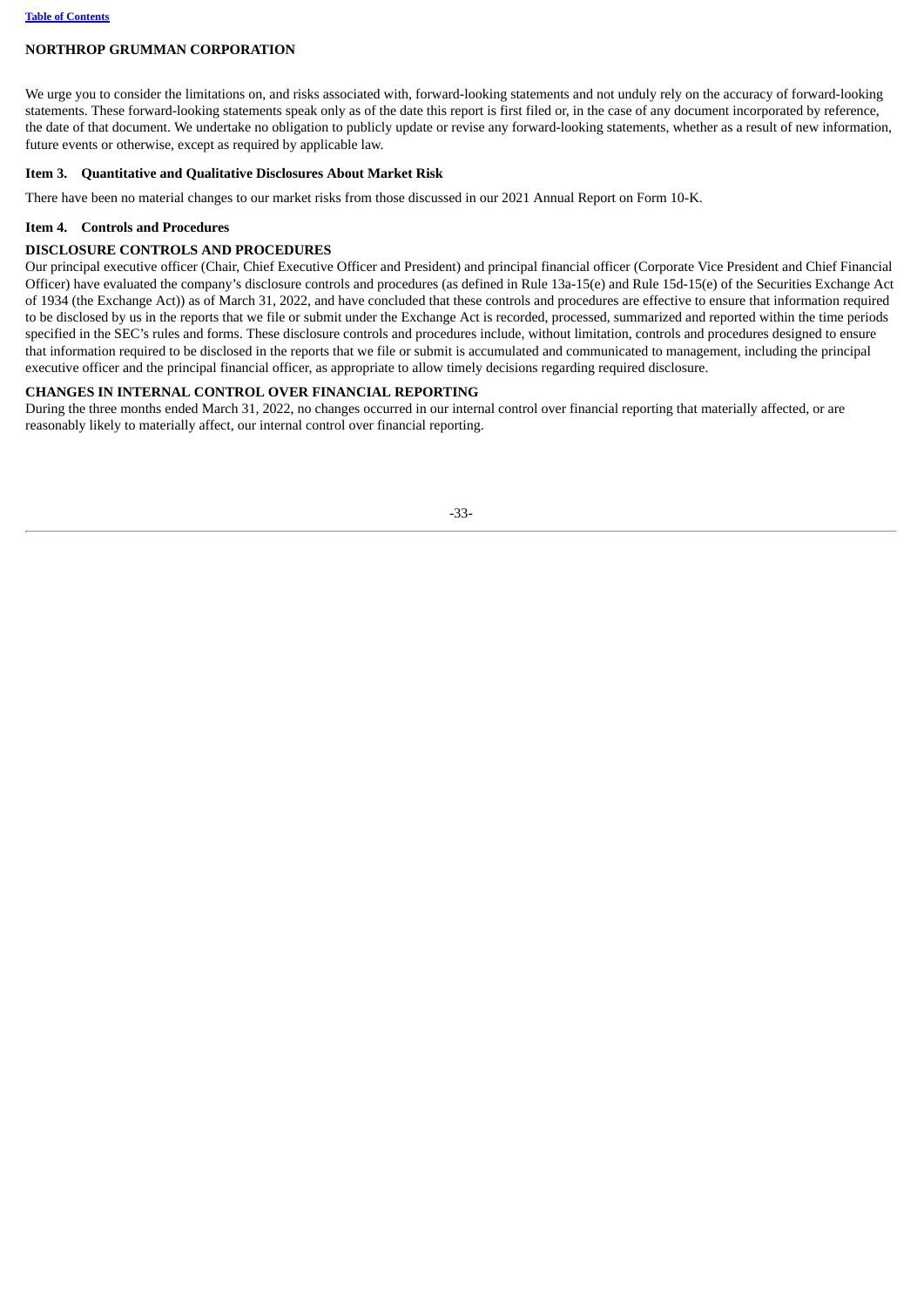#### **PART II. OTHER INFORMATION**

## <span id="page-35-0"></span>**Item 1. Legal Proceedings**

We have provided information about certain legal proceedings in which we are involved in Notes 5 and 6 to the financial statements.

We are a party to various investigations, lawsuits, arbitration, claims, enforcement actions and other legal proceedings, including government investigations and claims, that arise in the ordinary course of our business. These types of matters could result in administrative, civil or criminal fines, penalties or other sanctions (which terms include judgments or convictions and consent or other voluntary decrees or agreements); compensatory, treble or other damages; non-monetary relief or actions; or other liabilities. Government regulations provide that certain allegations against a contractor may lead to suspension or debarment from future government contracts or suspension of export privileges for the company or one or more of its components. The nature of legal proceedings is such that we cannot assure the outcome of any particular matter. For additional information on pending matters, please see Notes 5 and 6 to the financial statements, and for further information on the risks we face from existing and future investigations, lawsuits, arbitration, claims, enforcement actions and other legal proceedings, please see "Risk Factors" in our 2021 Annual Report on Form 10-K.

Consistent with SEC Regulation S-K Item 103, we have elected to disclose those environmental proceedings with a governmental entity as a party where the company reasonably believes such proceeding would result in monetary sanctions, exclusive of interest and costs, of \$1.0 million or more.

#### <span id="page-35-1"></span>**Item 1A. Risk Factors**

For a discussion of our risk factors please see the section entitled "Risk Factors" in our 2021 Annual Report on Form 10-K.

#### <span id="page-35-2"></span>**Item 2. Unregistered Sales of Equity Securities and Use of Proceeds**

The table below summarizes our repurchases of common stock during the three months ended March 31, 2022.

| Period                               | <b>Total Number</b><br>of Shares<br>Purchased |      | <b>Total Number</b><br>of Shares<br><b>Purchased as</b><br><b>Part of Publicly</b><br><b>Average Price</b><br>Announced<br>Paid per<br>Plans or<br>Share $(1)(3)$<br>Programs |         | Approximate<br><b>Dollar Value of</b><br><b>Shares that May</b><br><b>Yet Be Purchased</b><br>under the<br><b>Plans or Programs</b><br>$($$ in millions) <sup>(2)</sup> |       |
|--------------------------------------|-----------------------------------------------|------|-------------------------------------------------------------------------------------------------------------------------------------------------------------------------------|---------|-------------------------------------------------------------------------------------------------------------------------------------------------------------------------|-------|
| January 1, 2022 - January 28, 2022   | 255,824                                       | - \$ | 396.46                                                                                                                                                                        | 255,824 | S                                                                                                                                                                       | 4,107 |
| January 29, 2022 - February 25, 2022 | 404.647                                       |      | NM <sup>(3)</sup>                                                                                                                                                             | 404,647 |                                                                                                                                                                         | 3,930 |
| February 26, 2022 - April 1, 2022    | 251,153                                       |      | 447.04                                                                                                                                                                        | 251,153 |                                                                                                                                                                         | 3,818 |
| Total                                | 911.624                                       |      | $NM^{(3)}$                                                                                                                                                                    | 911.624 |                                                                                                                                                                         | 3,818 |

 $<sup>(1)</sup>$  Includes commissions paid.</sup>

(2) The value remaining includes an additional \$2.0 billion share repurchase authorization approved by the company's board of directors on January 24, 2022.

(3) During the fourth quarter of 2021, the company entered into an accelerated share repurchase (ASR) agreement with Goldman Sachs & Co. LLC, which was completed on February 1, 2022. Pursuant to the terms of the ASR, a total of approximately 0.1 million shares of our common stock were repurchased with an average final purchase price of \$374.79

Share repurchases take place from time to time, subject to market conditions and management's discretion, in the open market or in privately negotiated transactions. The company retires its common stock upon repurchase and, in the periods presented, has not made any purchases of common stock other than in connection with these publicly announced repurchase programs.

<span id="page-35-3"></span>See Note 2 to the financial statements for further information on our share repurchase programs.

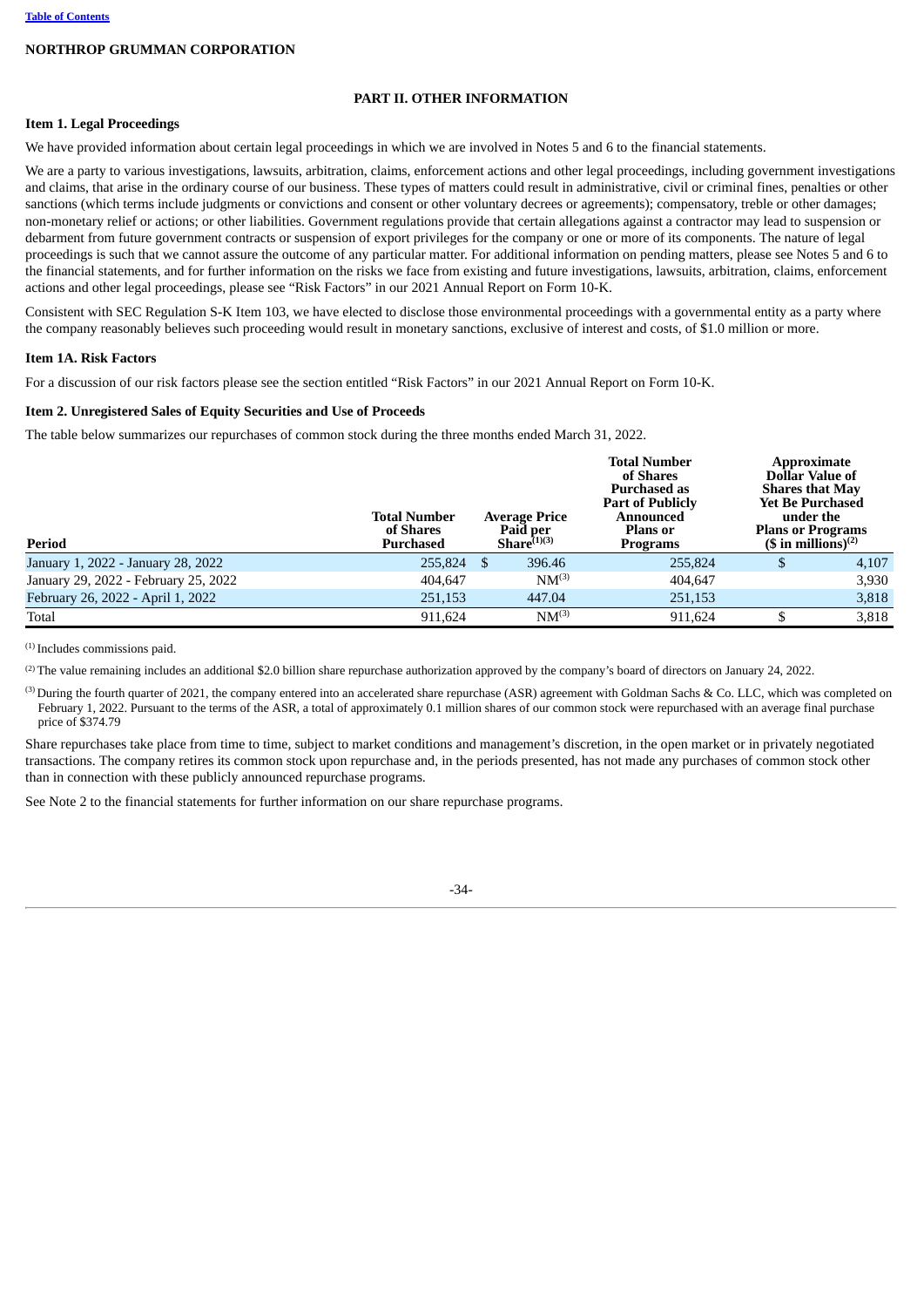# **NORTHROP GRUMMAN CORPORATION**

### **Item 6. Exhibits**

- \*+10.1 Group Personal Excess Liability Policy [effective](#page-38-0) January 1, 2022
- \*+10.2 2022 Restricted Stock Rights Grant Agreement Specifying Terms and Conditions Applicable to 2022 Restricted Stock Rights Granted under the 2011 [Long-Term](#page-53-0) Incentive Stock Plan
- \*+10.3 2022 Restricted Performance Stock Rights Grant Agreement Specifying Terms and Conditions Applicable to 2022 Restricted [Performance](#page-61-0) Stock Rights Granted under the 2011 Long-Term Incentive Stock Plan
	- \*15 Letter from [Independent](#page-70-0) Registered Public Accounting Firm
- \*31.1 Certification of Kathy J. Warden pursuant to Section 302 of the [Sarbanes-Oxley](#page-71-0) Act of 2002
- \*31.2 Certification of David F. Keffer pursuant to Section 302 of the [Sarbanes-Oxley](#page-72-0) Act of 2002
- \*\*32.1 Certification of Kathy J. Warden pursuant to Section 906 of the [Sarbanes-Oxley](#page-73-0) Act of 2002
- \*\*32.2 Certification of David F. Keffer pursuant to Section 906 of the [Sarbanes-Oxley](#page-74-0) Act of 2002
	- \*101 Northrop Grumman Corporation Quarterly Report on Form 10-Q for the quarter ended March 31, 2022, formatted as inline XBRL (Extensible Business Reporting Language): (i) the Cover Page, (ii) Condensed Consolidated Statements of Earnings and Comprehensive Income, (iii) Condensed Consolidated Statements of Financial Position, (iv) Condensed Consolidated Statements of Cash Flows, (v) Condensed Consolidated Statements of Changes in Shareholders' Equity, and (vi) Notes to Condensed Consolidated Financial Statements. The instance document does not appear in the Interactive Data File because its XBRL tags are embedded within the Inline XBRL document.
- \*104 Cover Page Interactive Data File (formatted as Inline XBRL and contained in Exhibit 101)
- + Management contract or compensatory plan or arrangement
- Filed with this report
- \*\* Furnished with this report

#### -35-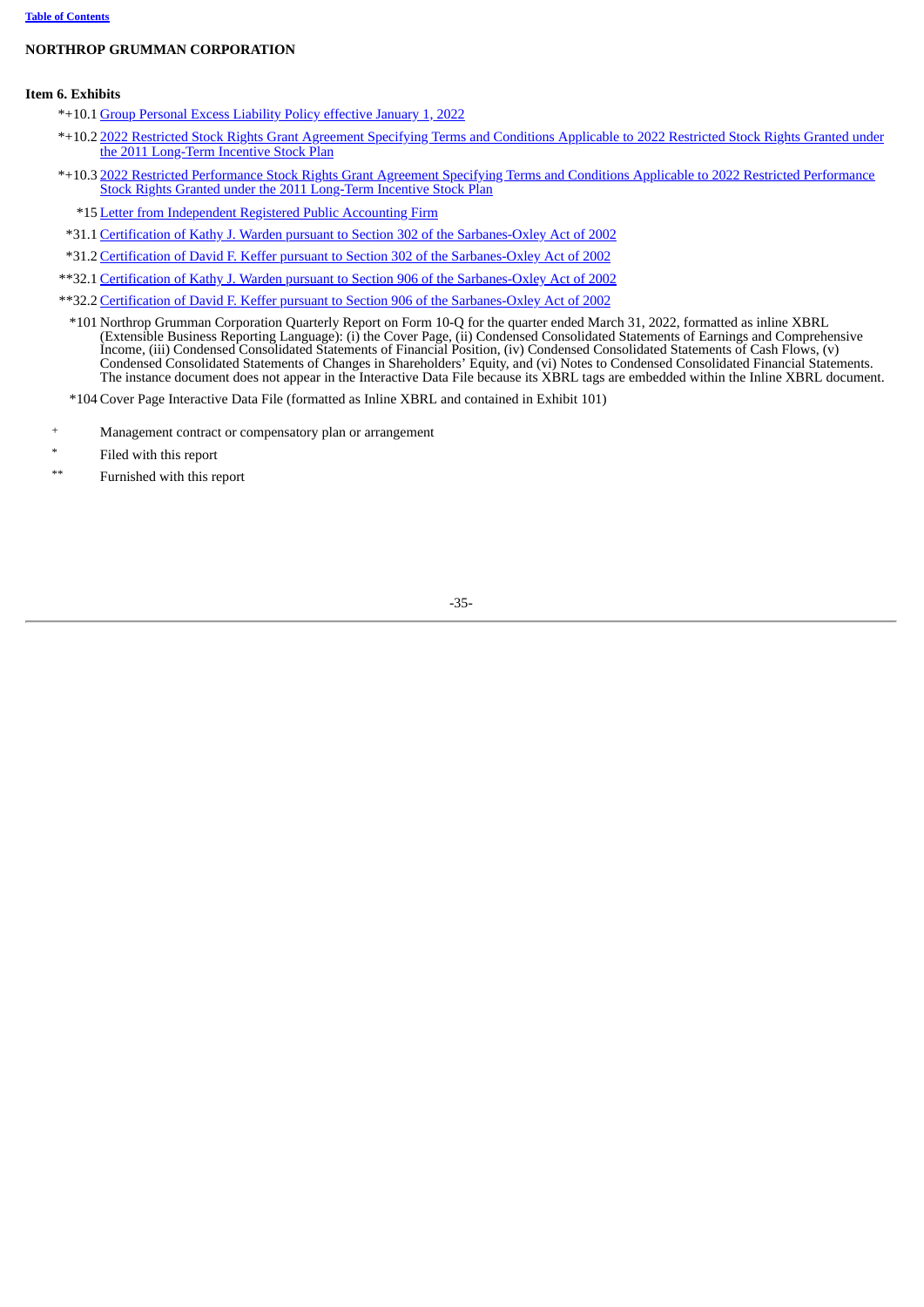# **NORTHROP GRUMMAN CORPORATION**

# **SIGNATURES**

Pursuant to the requirements of the Securities Exchange Act of 1934, the registrant has duly caused this report to be signed on its behalf by the undersigned thereunto duly authorized.

> NORTHROP GRUMMAN CORPORATION (Registrant) By:

**/s/ Michael A. Hardesty**

Michael A. Hardesty Corporate Vice President, Controller and Chief Accounting Officer (Principal Accounting Officer)

Date: April 27, 2022

-36-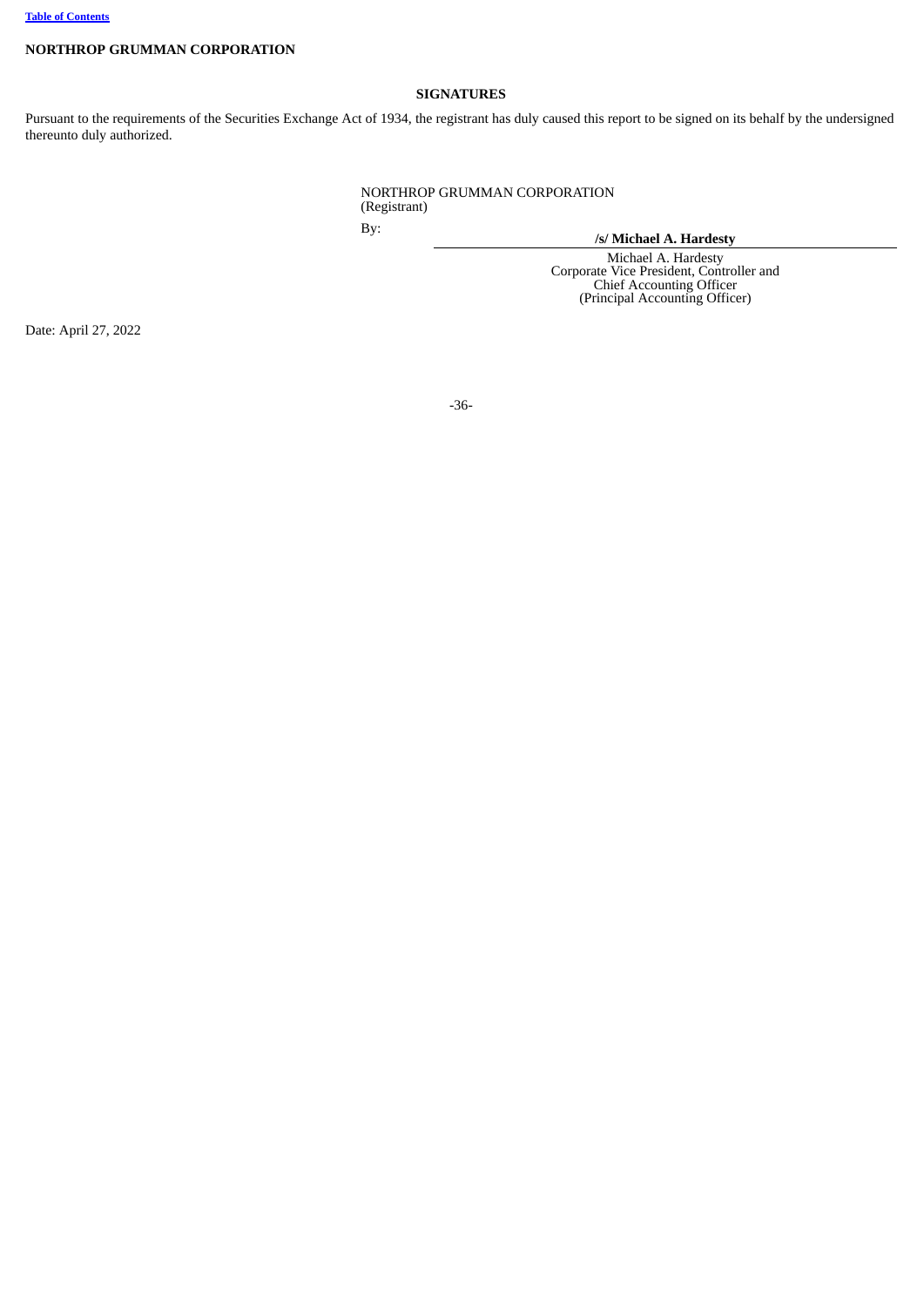# **GROUP PERSONAL EXCESS LIABILITY POLICY**

# **INTRODUCTION**

<span id="page-38-0"></span>This is your Chubb Group Personal Excess Liability Policy. Together with your Coverage Summary, it explains your coverages and other conditions of your insurance in detail.

This policy is a contract between you and us. READ YOUR POLICY CAREFULLY and keep it in a safe place.

#### *Agreement*

We agree to provide the insurance described in this policy in return for the premium paid by you or the Sponsoring Organization and your compliance with the policy conditions.

#### *Definitions*

In this policy, we use words in their plain English meaning. Words with special meanings are defined in the part of the policy where they are used. The few defined terms used throughout the policy are defined here:

**You** means the individual who is a member of the Defined Group shown as the Insured named in the Coverage Summary.

**Spouse** means a partner in marriage or a partner in a civil union recognized under state law and who lives with you.

**We and us** mean the insurance company named in the Coverage Summary.

**Family member** means your spouse or domestic partner or other relative who lives with you, or any other person under 25 in your care or your relative's care who lives with you.

**Domestic partner** means a person in a legal or personal relationship with you, who lives with you and shares a common domestic life with you, and meeting all of the benefits eligibility criteria as defined by the Sponsoring Organization.

**Sponsoring Organization** means the entity, corporation, partnership or sole proprietorship sponsoring and defining the criteria for qualification as an Insured.

**Policy** means your entire Group Personal Excess Liability Policy, including the Coverage Summary.

**Coverage Summary** means the most recent Coverage Summary we issued to you, including any endorsements.

**Occurrence** means an accident or offense to which this insurance applies and which begins within the policy period. Continuous or repeated exposure to substantially the same general conditions unless excluded is considered to be one occurrence.

**Business** means any employment, trade, occupation, profession, or farm operation including the raising or care of animals or any activities intended to realize a benefit or financial gain engaged in on a full-time, part-time or occasional basis.

**Defmed Group** means those individuals meeting the criteria for qualification as an Insured as defined by the Sponsoring Organization and accepted by us.

**Follow form** means we cover damages to the extent they are both covered under the Required Primary Underlying Insurance and, not excluded under this policy. Also, the amount of coverage, defense coverages, cancellation and "other insurance" provisions of this policy supersede and replace the similar provisions contained in such other policies. When this policy is called upon to pay losses in excess of required primary underlying policies exhausted by payment of claims, we do not provide broader coverage than provided by such policies. When no primary underlying coverage exists, the extent of coverage provided on a follow form basis will be determined as if the required primary underlying insurance had been purchased from us.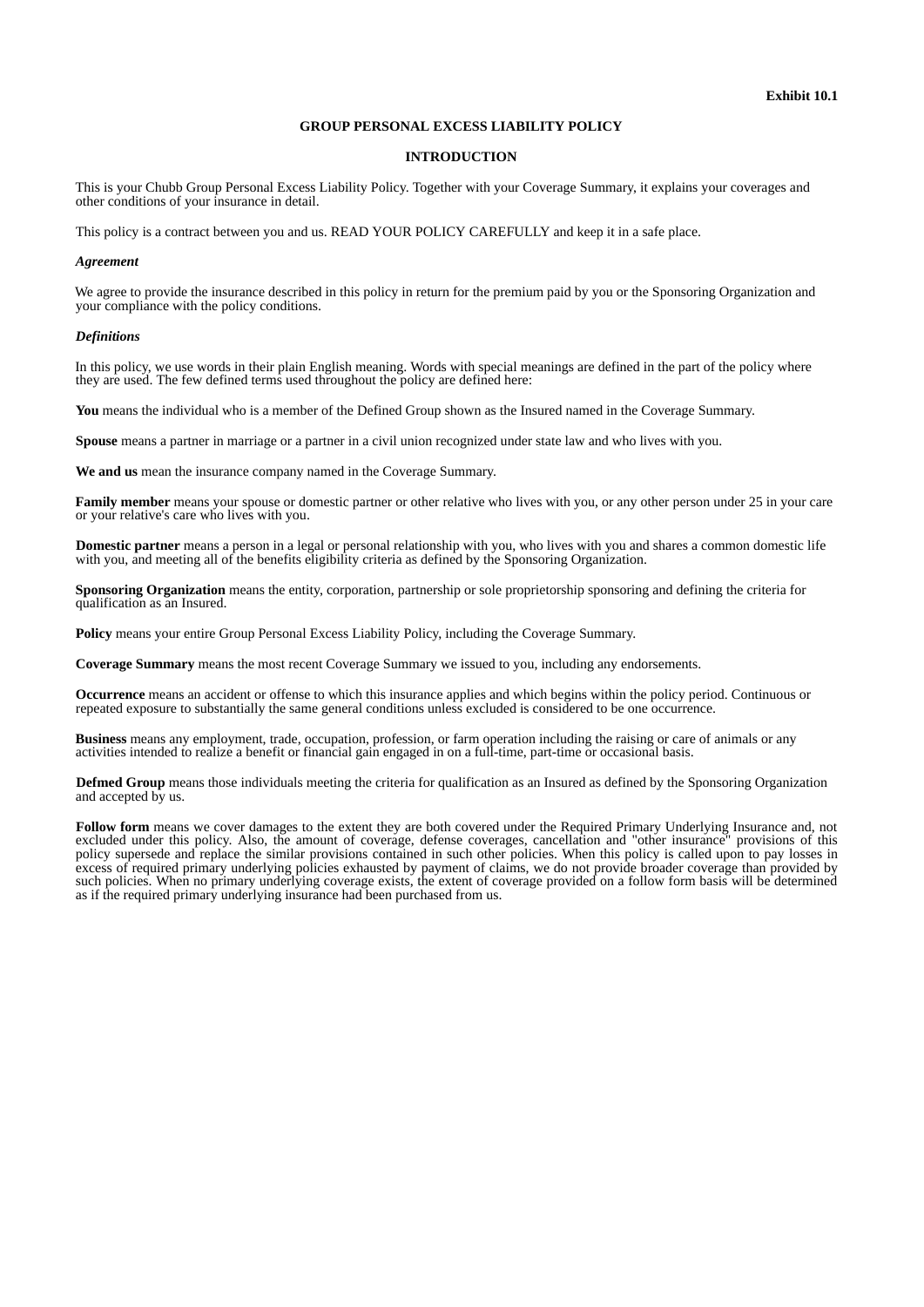# **Covered person** means:

- you or a family member;
- any person using a vehicle or watercraft covered under this policy with permission from you or a family member with respect to their legal responsibility arising out of its use;
- any other person who is a covered person under your Required Primary Underlying Insurance;
- any person or organization with respect to their legal responsibility for covered acts or omissions of you or a family member; or
- any combination of the above.

**Damages** mean the sum that is paid or is payable to satisfy a claim settled by us or resolved by judicial procedure or by a compromise we agree to in writing.

**Personal injury** means the following injuries, and resulting death:

- bodily injury;
- shock, mental anguish, or mental injury;
- false arrest, false imprisonment, or wrongful detention;
- wrongful entry or eviction;
- malicious prosecution or humiliation; and
- libel, slander, defamation of character, or invasion of privacy.

**Bodily injury** means physical bodily harm, including sickness or disease that results from it, and required care, loss of services and resulting death.

**Property damage** means physical injury to or destruction of tangible property and the resulting loss of its use. Tangible property includes the cost of recreating or replacing stocks, bonds, deeds, mortgages, bank deposits, and similar instruments, but does not include the value represented by such instruments. Tangible property does not include the cost of recreating or replacing any software, data or other information that is in electronic form.

**Registered vehicle** means any motorized land vehicle not desc ribed in "unregistered vehicle."

### **Unregistered vehicle** means:

- any motorized land vehicle not designed for or required to be registered for use on public roads;
- any motorized land vehicle which is in dead storage at your residence;
- any motorized land vehicle used solely on and to service your residence premises;
- any motorized land vehicle used to assist the disabled that is not designed for or required to be registered for use on public roads; or
- golf carts.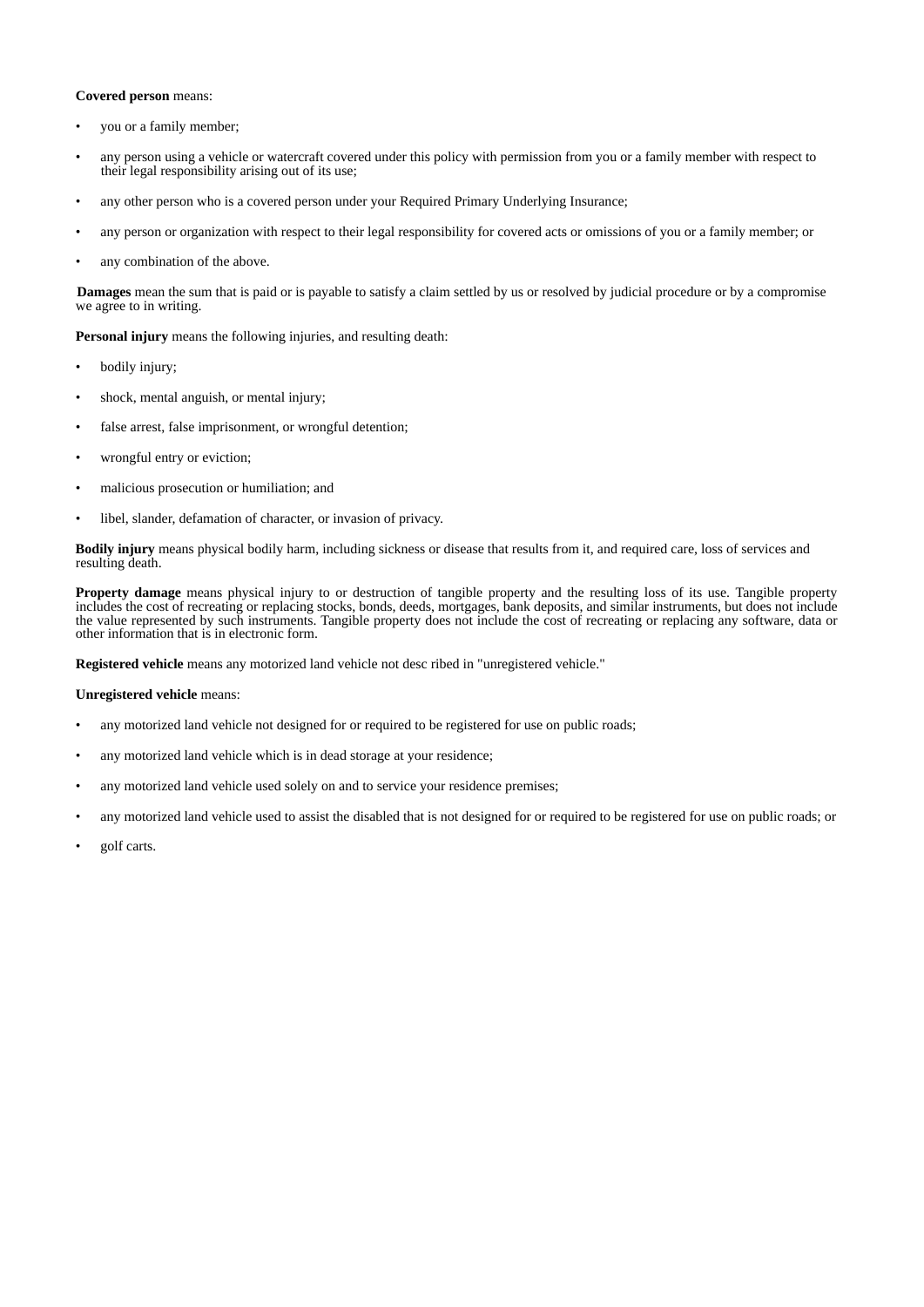#### **GROUP PERSONAL EXCESS COVERAGE**

This part of your Group Personal Excess Liability Policy provides you or a family member with liability coverage in excess of your underlying insurance anywhere in the world unless stated otherwise or an exclusion applies.

#### *Payment for a Loss*

#### **Amount of coverage**

The amount of coverage for liability is shown in the Coverage Summary. We will pay on your behalf up to that amount for covered damages from any one occurrence, regardless of how many claims, homes, vehicles, watercraft, or people are involved in the occurrence.

Any costs we pay for legal expenses (see **Defense coverages)** are in addition to the amount of coverage.

#### **Underlying Insurance**

We will pay only for covered damages in excess of all underlying insurance covering those damages, even if the underlying coverage is for more than the minimum amount.

"Underlying insurance" includes all liability coverage that applies to the covered damages, except for other insurance purchased in excess of this policy.

#### **Required primary underlying insurance**

Regardless of whatever other primary underlying insurance may be available in the event of a claim or loss, it is a condition of your policy that you and your family members must maintain in full effect primary underlying liability insurance of the types and in at least the amounts set forth below unless a different amount is shown in your Coverage Summary, covering your personal liability and to the extent you or a family member have such liability exposures, all vehicles and watercraft you or your family members own, or rent for longer than 60 days, or have furnished for longer than 60 days, as follows:

Personal liability(homeowners) for personal injury and property damage in the minimum amount of \$300,000 each occurrence.

We cover damages for bodily injury and property damage a covered person is legally entitled to receive from the owner or operator of an uninsured motorized/underinsured motorized land vehicle. We cover these damages in excess of the underlying insurance or the Required Primary Underlying Insurance, whichever is greater, if they are caused by an occurrence during the policy period, unless otherwise stated.

**Amount of coverage.** The maximum amount of excess uninsured motorists/underinsure d motorists protection available for any one occurrence is the excess uninsured motorists/underinsure d motorists protection amount shown in the Coverage Summary regardless of the number of vehicles covered by the Required Primary Underlying Insurance. We will not pay more than this amount in any one occurrence for covered damages regardless of how many claims, vehicles or people are involved in the occurrence. This coverage will follow form.

#### **Uninsured motorists/underinsured motorists protection arbitration**

If we and a covered person disagree whether that person is legally entitled to recover damages from the owner or operator of an uninsured motor vehicle/underinsured motor vehicle, or do not agree as to the amount of damages, either party may make a written demand for arbitration. In this event, each party will select an arbitrator. The two arbitrators will select a third. If they cannot agree on a third arbitrator within 45 days, either may request that the arbitration be submitted to the American Arbitration Association. When the covered person's recovery exceeds the minimum limit specified in the applicable jurisdiction's financial responsibility law, each party will pay the expenses it incurs, and bear the expenses of the third arbitrator equally. Otherwise, we will bear all the expenses of the arbitration.

Unless both parties agree otherwise, arbitration will take place in the county and state in which the covered person lives. Local rules of law as to procedure and evidence will apply. A decision agreed to by two arbitrators will be binding unless the recovery amount for bodily injury exceeds the minimum limit specified by the applicable jurisdiction's financial responsibility law. If the amount exceeds that limit, either party may demand the right to a trial. This demand must be made within 60 days of the arbitrator's decision. If this demand is not made, the amount of damages agreed to by the arbitrators will be binding.

#### **Uninsured/underinsured liability coverage**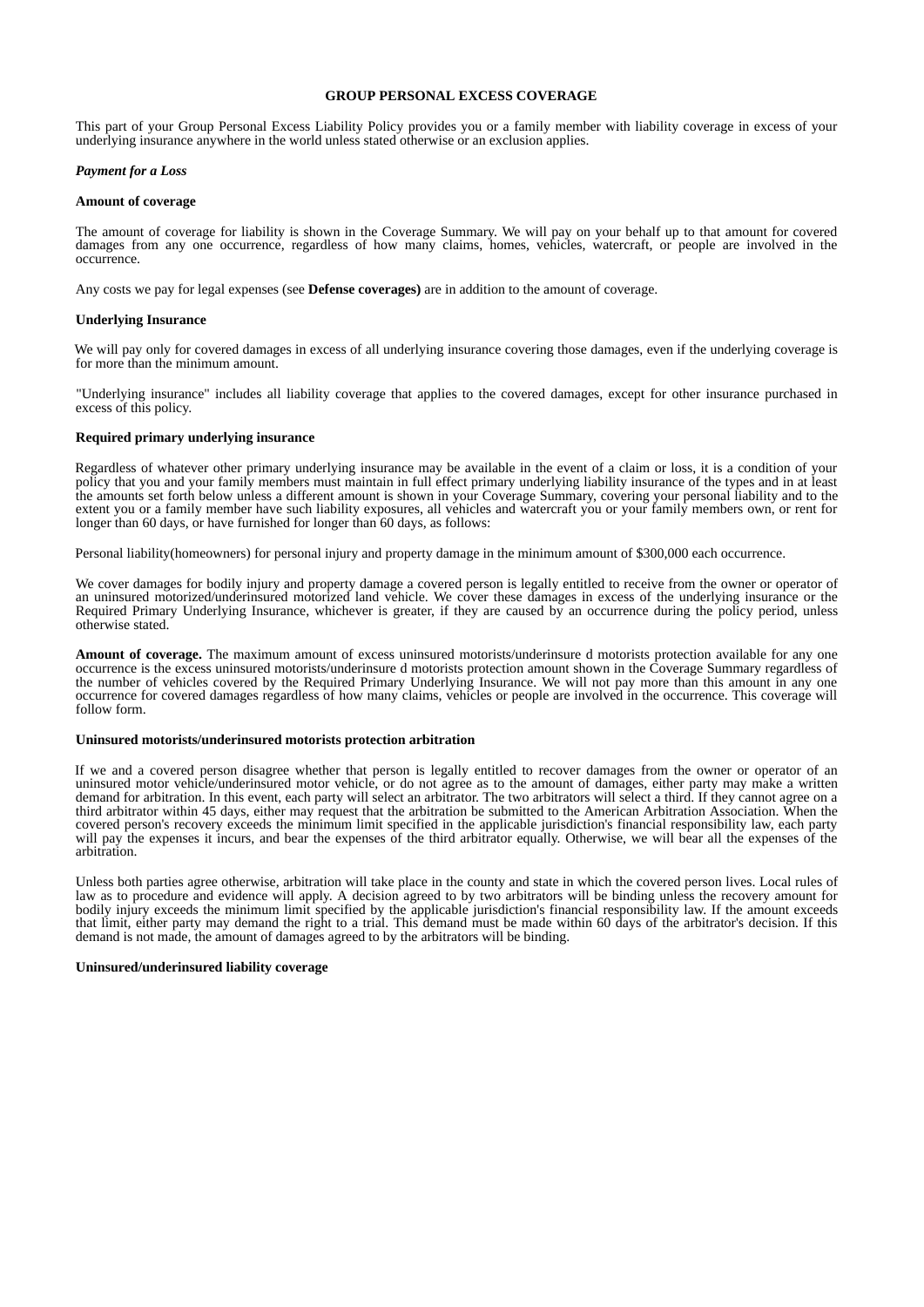This coverage is in effect only if excess uninsured motorists/underinsured motorists protection is shown in the Coverage Summary.

We cover up to a maximum of \$1 million for bodily injury and personal injury you or a family member are legally entitled to receive from an uninsured or underinsured negligent person caused by an occurrence, unless stated otherwise or an exclusion applies. We will not pay more than this amount for covered damages from any one occurrence, regardless of how many claims or people are involved in the occurrence. This coverage is excess over the total of any other collectible insurance that covers damages from the occurrence.

All the exclusions under the Group Personal Excess Liability Coverage are applicable to this Uninsured/underinsured liability coverage, and where used, the definition of you or a family member is extended to include negligent person. This coverage also does not apply to damages from an occurrence arising out of any business activities; any activities involving business property or the sale or transfer of property; or the ownership, maintenance, use, loading, unloading, or towing of any motor vehicle, watercraft, or aircraft. In addition, this coverage does not apply to damages from an occurrence arising from any employment related harassment, termination, demotion, breach of an oral or written employment contract or agreement or violation of any state or federal wrongful employment practices act or similar law.

**We** also do not cover any fines, penalties, taxes, punitive, exemplary or multiplied damages, or any claim or suit seeking non monetary relief, including but not limited to, injunctive relief, declaratory relief or other equitable remedies.

"Negligent person" means an identifiable natural person by legal name who is not a family member, and who is legally responsible for damages sustained by you or a family member caused by an occurrence.

**Duplication of coverage.** We will not make a duplicate payment for any portion of damages for which payment has been made by or on behalf of persons who may be legally responsible, or otherwise covered by any other collectible insurance. Nor will we pay for any portion of damages if you or a family member is entitled to receive payment for the same portion of damages under any workers' compensation law, disability benefits law or similar law.

#### **Defense coverages**

We will defend a covered person against any suit seeking covered damages for personal injury or property damage that is either:

- not covered by any underlying insurance; or
- covered by an underlying policy. This will apply to each Defense Coverage as it has been exhausted by payment of claims.

We provide this defense at our expense, with counsel of our choice, even if the suit is groundless, false, or fraudulent. We may investigate, negotiate, and settle any such claim or suit at our discretion.

As part of our investigation, defense, negotiation, or settlement, we will pay:

- all premiums on appeal bonds required in any suit we defend;
- all premiums on bonds to release attachments for any amount up to the amount of coverage (but we are not obligated to apply for or furnish any bond);
- all expenses incurred by us;
- all costs taxed against a covered person;
- all interest accruing after a judgment is entered in a suit we defend on only that part of the judgment we are responsible for paying.<br>We will not pay interest accruing after we have paid the judgment up to the amount of c
- all prejudgment interest awarded against a covered person on that part of the judgment we pay or offer to pay.
	- We will not pay any prejudgment interest based on that period of time after we make an offer to pay the amount of coverage;
- all earnings lost by each covered person at our request, up to \$25,000;
- other reasonable expenses incurred by a covered person at our request; and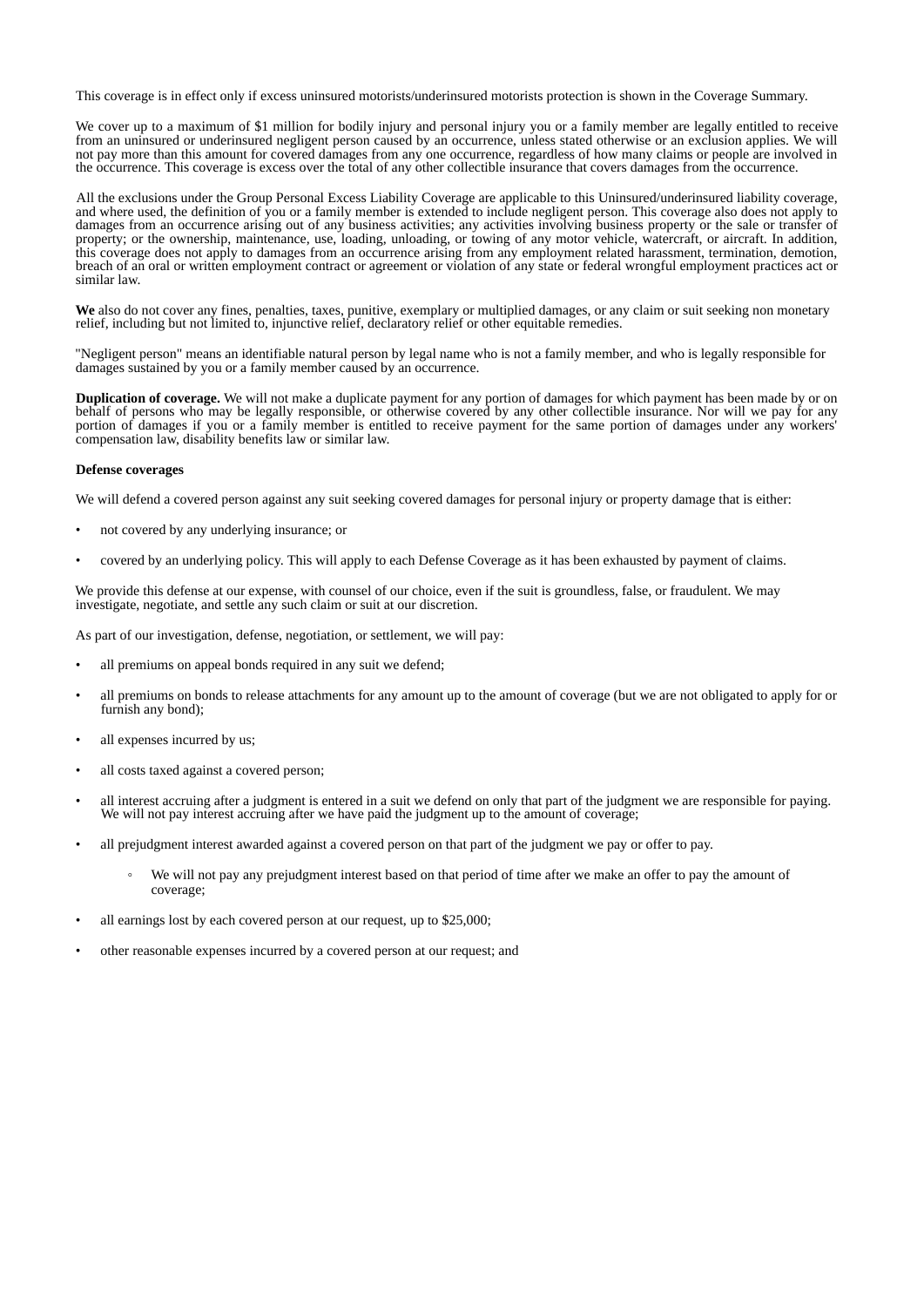• the cost of bail bonds required of a covered person because of a covered loss.

In jurisdictions where we may be prevented by local law from carrying out these Defense Coverages, we will pay only those defense expenses that we agree in writing to pay and that are incurred by you.

# *Extra Coverages*

In addition to covering damages and defense costs, we also provide other related coverages. These coverages are in addition to the amount of coverage for damages and defense costs unless stated otherwise.

#### **Shadow defense coverage**

If we are defending you or a family member in a suit seeking covered damages, we will pay reasonable expenses you or a family member incur up to \$10,000 or the amount shown in the Coverage Summary for a law firm of your choice to review and monitor the defense. However any recommendation by your personal attorney is not binding on us. We will pay these costs provided that you obtain prior approval from us before incurring any fees or expenses.

### **Identity fraud**

We will pay for your or a family member's identity fraud expenses, up to a maximum of \$25,000, for each identity fraud occurrence.

"Identity fraud" means the act of knowingly transferring or using, without lawful authority, your or a family member's means of identity which constitutes a violation of federal law or a crime under any applicable state or local law.

"Identity fraud occurrence" means any act or series of acts of identity fraud by a person or group commencing in the policy period.

"Identity fraud expenses" means:

- the costs for notarizing affidavits or similar documents for law enforcement agencies, financial institutions or similar credit grantors, and credit agencies;
- the costs for sending certified mail to law enforcement agencies, financial institutions or similar credit grantors, and credit agencies;
- the loan application fees for reapplying for loan(s) due to the rejection of the original application because the lender received incorrect credit information;
- the telephone expenses for calls to businesses, law enforcement agencies, financial institutions or similar credit grantors, and credit agencies;
- earnings lost by you or a family member as a result of time off from work to complete fraud affidavits, meet with law enforcement agencies, credit agencies, merchants, or legal counsel;
- the reasonable attorney fees incurred with prior notice to us for:
- the defense of you or a family member against any suit(s) by businesses or their collection agencies;
- the removal of any criminal or civil judgements wrongly entered against you or a family member;
- any challenge to the information in your or a family member's consumer credit report; and
- the reasonable fees incurred with prior notice to us by an identity fraud mitigation entity to:
- provide services for the activities described above;
- restore accounts or credit standing with financial institutions or similar credit grantors and credit agencies; and
- monitor for up to one year the effectiveness of the fraud mitigation and to detect additional identity fraud activity after the first identify fraud occurrence.

However, such monitoring must begin no later than one year after you or a family member first report an identity fraud occurrence to us.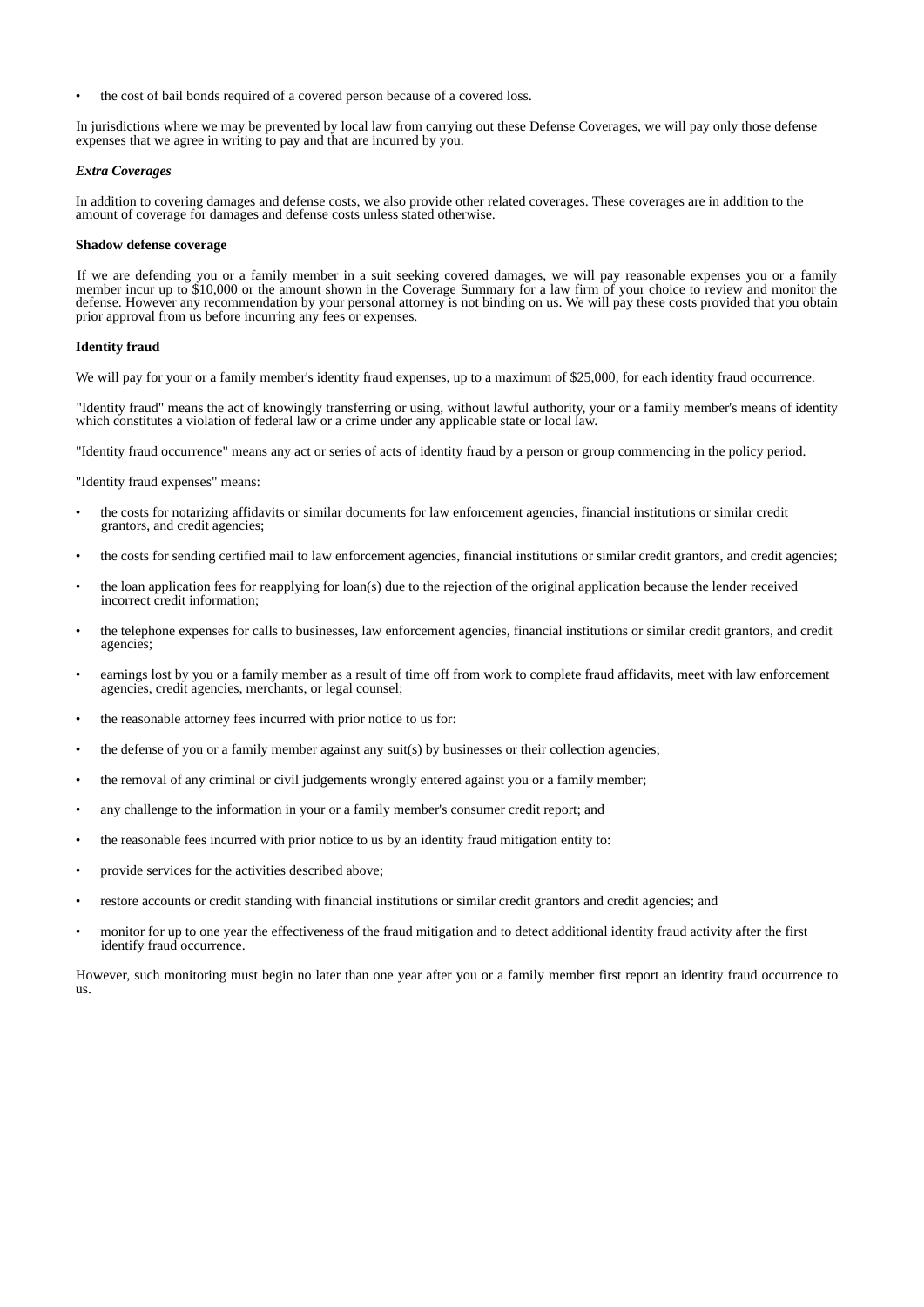However, "identity fraud expenses" does not include expenses incurred due to any fraudulent, dishonest or criminal act by a covered person or any person acting with a covered person, or by any authorized representative of a covered person, whether acting alone or in collusion with others.

"Identity fraud mitigation entity" means a company that principally provides professional, specialized services to counter identity fraud for individuals or groups of individuals, or a financial institution that provides similar services.

In addition to the duties described in Policy Terms, Liability Conditions, Your duties after a loss, you shall notify an applicable law enforcement agency.

### **Kidnap expenses**

We will pay up to a maximum of \$100,000 for kidnap expenses you or a family member incurs solely and directly as a result of a kidnap and ransom occurrence. In addition, we also will pay up to \$25,000 to any person for information not otherwise available leading to the arrest and conviction of any person(s) who kidnaps you, a family member or a covered relative. The following are not eligible to receive this reward payment:

- you or a family member; or
- a covered relative who witnessed the occurrence.

"Kidnap and ransom occurrence" means the actual or alleged wrongful taking of:

- you;
- one or more family members; or
- one or more covered relatives while visiting or legally traveling with you or a family member;
- from anywhere in the world except those places listed on the United States State Department Bureau of Consular Affairs Travel Warnings list at the time of the occurrence. The occurrence must include a demand for ransom payment which would be paid by you or a family member in exchange for the release of the kidnapped person(s).

"Kidnap expenses" means the reasonable costs for:

- a professional negotiator;
- a professional security consultant;
- professional security guard services;
- a professional public relations consultant;
- travel, meals, lodging and phone expenses incurred by you or a family member;
- advertising, communications and recording equipment;
- related medical, cosmetic, psychiatric and dental expenses incurred by a kidnapped person within 12 months from that person's release;
- attorneys fees;
- a professional forensic analyst;
- earnings lost by you or a family member, up to \$25,000.

However, "kidnap expenses" does not include expenses incurred due to any kidnap and ransom occurrence caused by:

- you or a family member;
- a covered relative;
- any guardian, or former guardian of you, a family member or covered relative;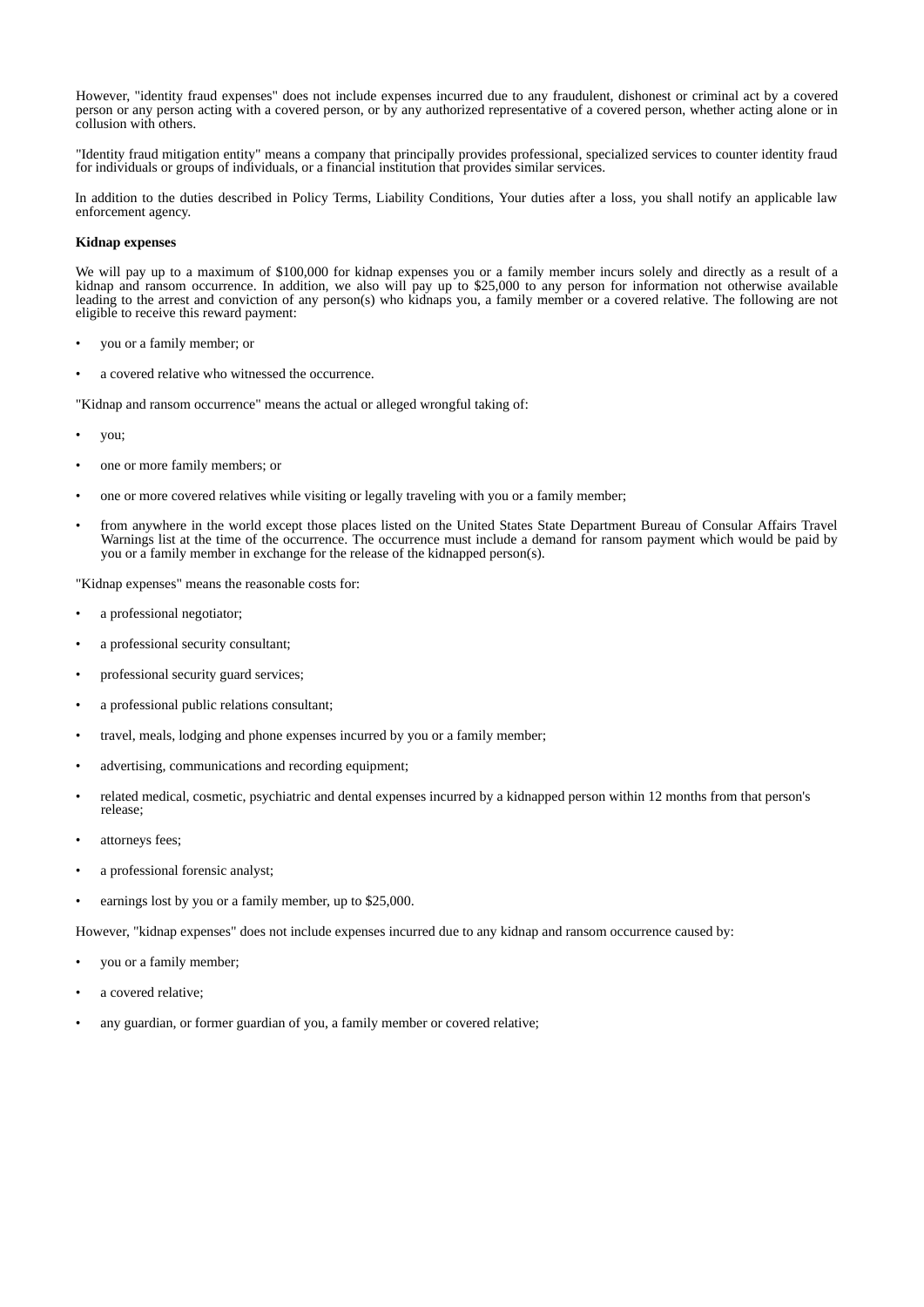- any estranged spouse or domestic partner, or former spouse or domestic partner of you or a family member;
- any person unrelated to you or a family member who lives with you or a family member or has ever lived with you or a family member for 6 or more months, other than a domestic employee, residential staff, or a person employed by you or a family member for farm work; or
- a civil authority.
	- or any person acting on behalf of any of the above, whether acting alone or in collusion with others.

"Covered relative" means the following relatives of you, or a spouse or domestic partner who lives with you, or any family member:

- children, their children or other descendents of theirs;
- parents, grandparents or other ancestors of theirs; or
- siblings, their children or other descendents of theirs;

who do not live with you, including spouses or domestic partners of all of the above. Parents, grandparents and other ancestors include adoptive parents, stepparents and stepgrandparents.

**Reputational injury.** If we are defending you or a family member in a suit seeking covered damages, we will pay reasonable and necessary fees or expenses that you or a family member incur for services provided by a reputation management firm to minimize potential injury to the reputation of you or a family member solely as a result of personal injury or property damage, caused by an occurrence if:

- the reputational injury is reported to us as soon as reasonably possible but not later than 30 days after the personal injury or property damage occurrence; and
- you obtain approval of the reputation management firm from us before incurring any fees or expenses, unless stated otherwise or an exclusion applies. There is no deductible for this coverage.

A Reputation management firm means a professional public relations consulting firm, a professional security consulting firm or a professional media management consulting firm.

The maximum amount of coverage for Reputational injury available for any one occurrence is \$25,000 or the amount shown in the Coverage Summary. We will not pay more than this amount in any one occurrence for covered damages regardless of how many claims or people are involved in the occurrence.

The maximum annual amount of coverage for Reputational injury shown in the Coverage Summary is the most we will pay for the sum of all covered damages you or a family member inrur during the policy period regardless of the number of claims, people, or occurrences.

This coverage does not apply to loss caused by a wrongful employment act covered by Employment Practices Liability Insurance.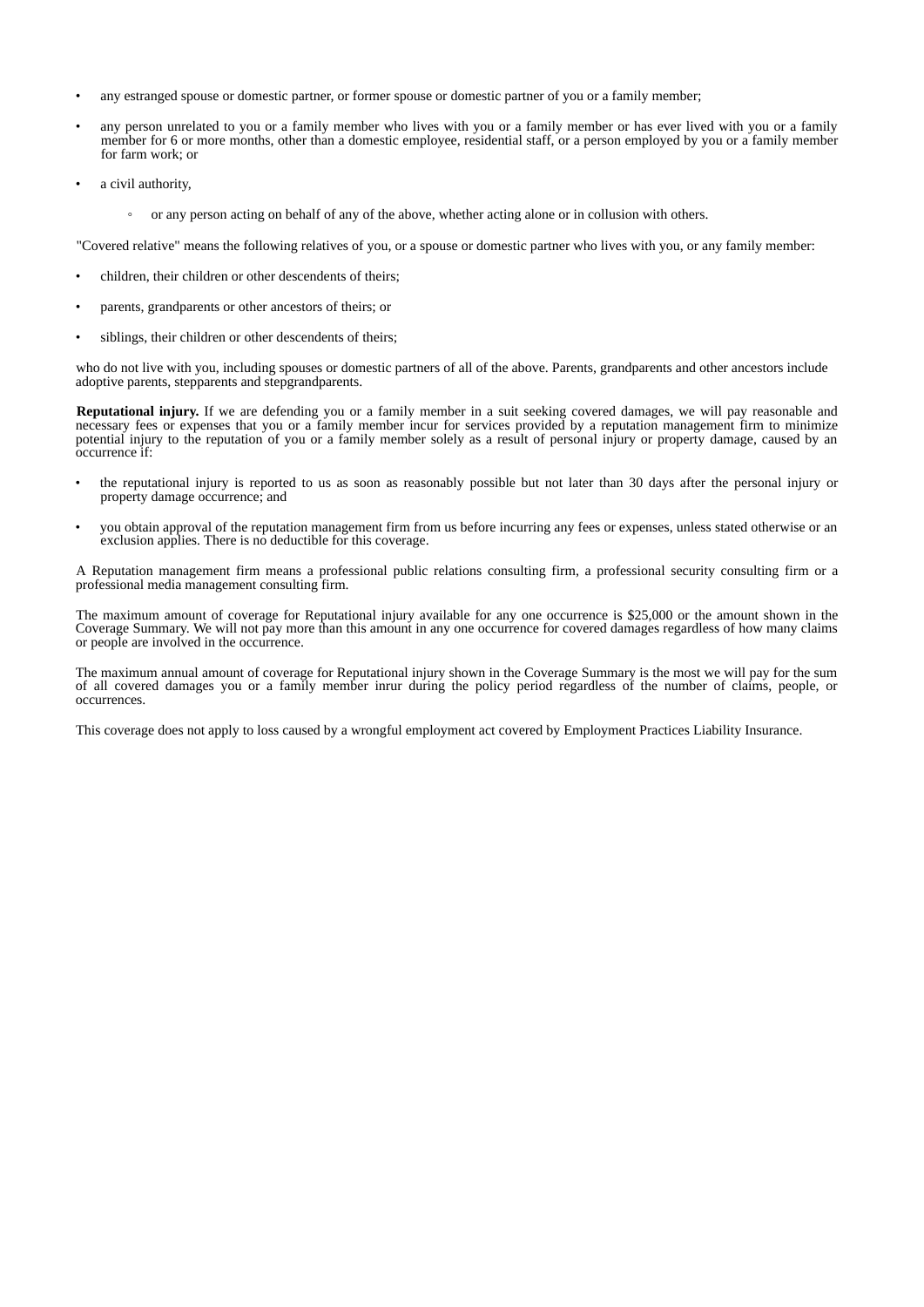## *Exclusions*

These exclusions apply to your Group Personal Excess Liability Coverage, unless stated otherwise.

**Aircraft.** We do not cover any damages arising out of the ownership, maintenance, use, loading, unloading, or towing of any aircraft, except aircraft chartered with crew by you. We do not cover any property damages to aircraft rented to, owned by, or in the care, custody or control of a covered person.

**Hovercraft.** We do not cover any damages arising out of the ownership, maintenance, use, loading, unloading or towing of any hovercraft. We do not cover any property damages to hovercraft rented to, owned by, or in the care, custody or control of a covered person.

**Motorized land vehicle racing or track usage.** We do not cover any damages arising out of the ownership, maintenance or use of any motorized land vehicle:

- during any instruction, practice, preparation for, or participation in, any competitive, prearranged or organized racing, speed contest, rally, gymkhana, sports event, stunting activity, or timed event of any kind; or
- on a racetrack, test track or other course of any kind.

**Watercraft and aircraft racing or track usage.** We do not cover any damages arising out of the ownership, maintenance or use of any watercraft or aircraft during any instruction, practice, preparation for, or participation in, any competitive, prearranged or organized racing, speed contest, rally, sports event, stunting activity or timed event of any kind. This exclusion does not apply to you or a family member for sailboatracing even if the sailboat is equippw with an auxiliary motor.

**Motorized land vehicle-related jobs.** We do not cover any damages arising out of the ownership, maintenance, or use of a motorized land vehicle by any person who is employed or otherwise engaged in the business of selling, repairing, servicing, storing, parking, testing, or delivering motorized land vehicles. This exclusion does not apply to you, a family member, or your employee or an employee of a family member for damages arising out of the ownership, maintenance or use of a motorized land vehicle owned by, rented to, or furnished to you or a family member.

**Watercraft related jobs.** We do not cover any damages arising out of the ownership, maintenance, or use of a watercraft by any person who is engaged by or employed by, or is operating a marina, boat repair yard, shipyard, yacht club, boat sales agency, boat service station, or other similar organization. This exclusion does not apply to damages arising out of the ownership, maintenance, or use of a watercraft by you, a family member, or your or a family member's captain or full time paid crew member maintaining or using this watercraft with permission from you or a family member.

**Motorized land vehicle and watercraft loading.** We do not cover any person or organization, other than you or a family member or your or a family member's employees, with respect to the loading or unloading of motorized land vehicles or watercraft.

**Workers' compensation or disability.** We do not cover any damages a covered person is legally:

- required to provide; or
	- voluntarily provides under any:
- workers' compensation;
- disability benefits;
- unemployment compensation; or
- other similar laws.

But we do provide coverage in excess over any other insurance for damages you or a family member is legally required to pay for bodily injury to a domestic employee of a residence covered under the Required Primary Underlying Insurance which are not compensable under workers' compensation, unless another exclusion applies.

**Director's liability,** We do not cover any damages for any covered person's actions or failure to act as an officer or member of a board of directors of any corporation or organization. However, we do cover such damages if you are or a family member is an officer or member of a board of directors of a:

• homeowner, condominium or cooperative association; or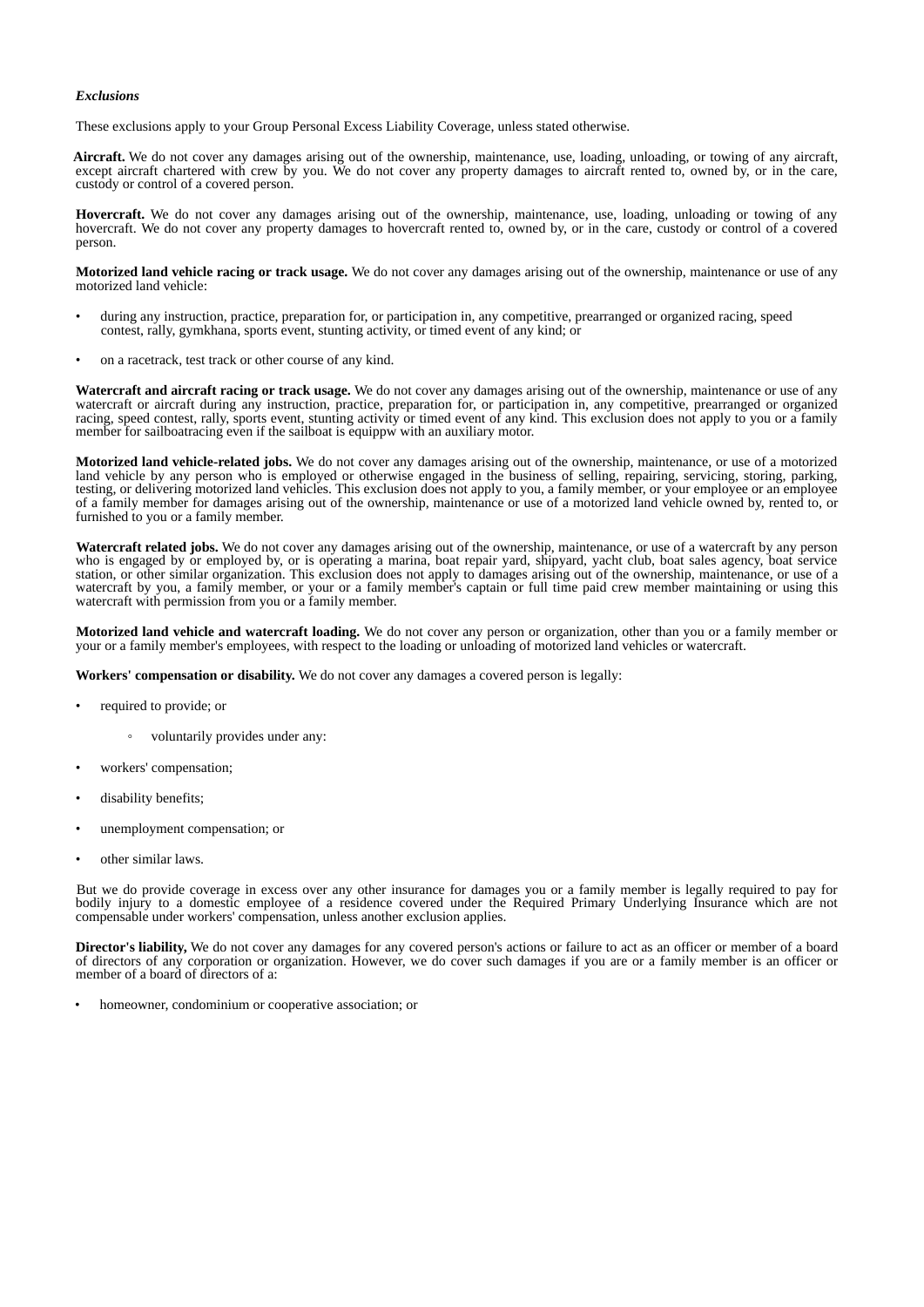• not for profit corporation or organization for which he or she is not compensated; unless another exclusion applies.

**Damage to covered person's property.** We do not cover any person for property damage to property owned by any covered person.

**Damage to property** in **your care.** We do not cover any person for property damage to property rented to, occupied by, used by, or in the care of any covered person, to the extent that the covered person is required by contract to provide insurance. But we do cover such damages for loss caused by fire, smoke, or explosion unless another exclusion applies.

**Wrongful employment act.** We do not cover any damages arising out of a wrongful employment act. A wrongful employment act means any employment discrimination, sexual harassment, or wrongful termination of any residential staff actually or allegedly committed or attempted by a covered person while acting in the capacity as an employer, that violates applicable employment law of any federal, state, or local statute, regulation, ordinance, or common law of the United States of America, its territories or possessions, or Puerto Rico.

**Employment discrimination** as it relates solely to a wrongful employment act means a violation of applicable employment discrimination law protecting any residen tial staff based on his or her race, color, religion, creed, age, sex, disability, national origin or other status according to any federal, state, or local statute, regulation, ordinance, or common law of the United States of America, its territories or possessions, or Puerto Rico.

**Sexual harassment** as it relates solely to a wrongful employment act means unwelcome sexual advances, requests for sexual favors, or other conduct of a sexual nature that:

- is made a condition of employment of any residential staff;
- is used as a basis for employment decisions;
- interferes with performance of any residential staffs duties; or
- creates an intimidating, hostile, or offensive working environment.

**Wrongful termination** as it relates solely to a wrongful employment act means:

- the actual or constructive termination of employment of any residential staff by you or a family member in violation of applicable employment law; or
- breach of duty and care when you or a family member terminates an employment relationship with any residential staff.

**Residential staff** as it relates solely to a wrongful employment act means your or a family member's employee who is:

- employed by you or a family member, or through a firm under an agreement with you or a family member, to perform duties related only to a covered person's domestic, personal, or business pursuits covered under this part of your policy;
- compensated for labor or services directed by you or a family member; and
- employed regularly to work 15 or more hours per week.

Residential staff includes a temporary worker. Residential staff does not include an independent contractor or any covered person.

**Temporary worker** as it relates solely to a wrongful employment act means your or a family member's employee who is:

- employed by you or a family member, or through a firm under an agreement with you or a family member, to perform duties related only to a covered person's domestic, personal, or business pursuits covered under this part of your policy;
- compensated for labor or services directed by you or a family member; and
- employed to work 15 or more hours per week to substitute for any residential staff on leave or to meet seasonal or short- term workload demands for 30 consecutive days or longer during a 6 month period.

Temporary worker does not include an independent contractor or any covered person.

**Discrimination.** We do not cover any damages arising out of discriminatio n due to age, race, color, sex, creed, national origin, or any other discrimination.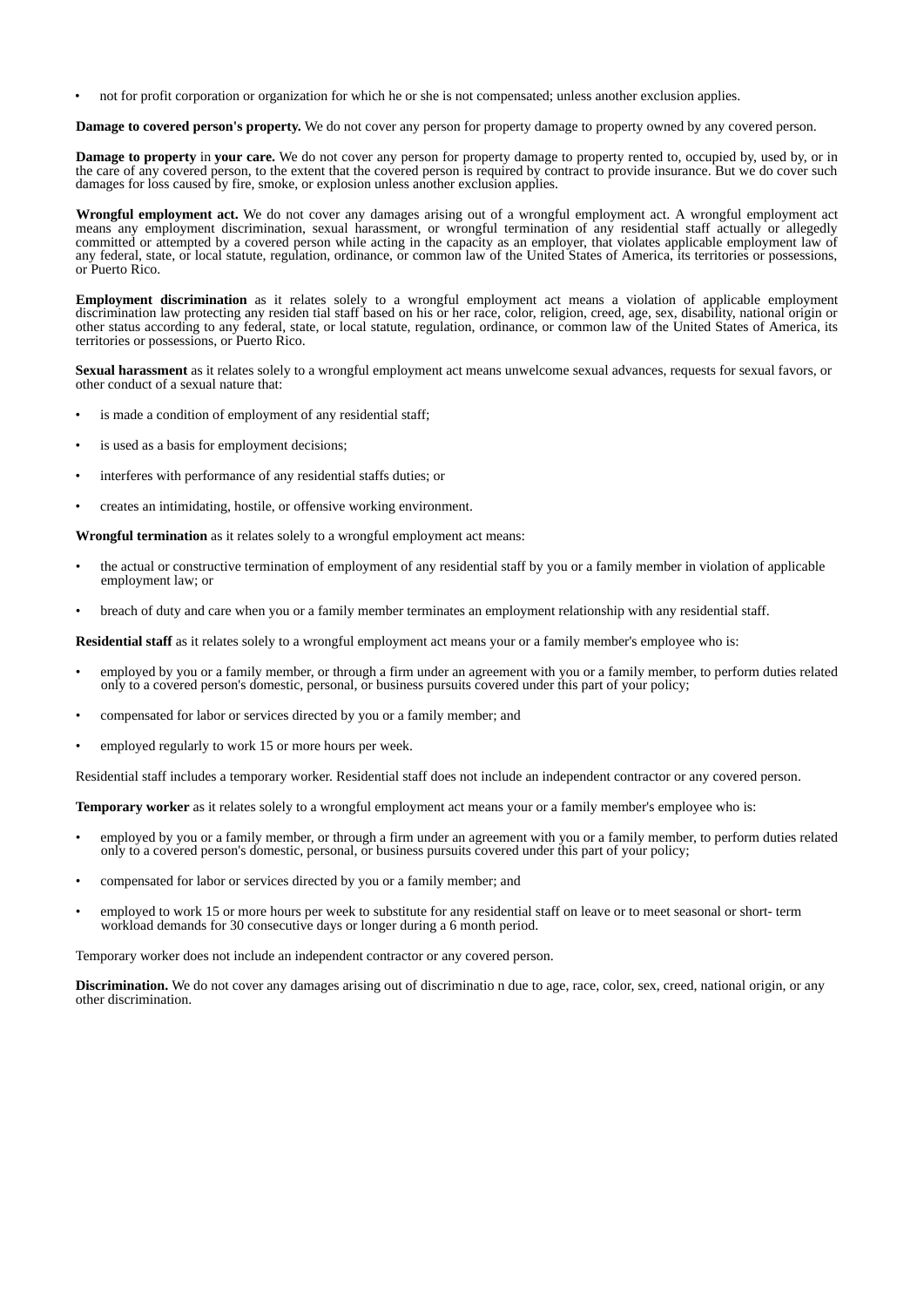**Intentional acts.** We do not cover any damages arising out of a willful, malicious, fraudulent or dishonest act or any act intended by any covered person to cause personal injury or property damage, even if the injury or damage is of a different degree or type than actually intended or expected. But we do cover such damages if the act was intended to protect people or property unless another exclusion applies. An intentional act is one whose consequences could have been foreseen by a reasonable person.

**Molestation, misconduct or abuse.** We do not cover any damages arising out of any actual, alleged or threatened:

- sexual molestation:
- sexual misconduct or harassment; or
- abuse.

**Nonpermissive use.** We do not cover any person who uses a motorized land vehicle or watercraft without permission from you or a family member.

**Business pursuits.** We do not cover any damages arising out of a covered person's business pursuits, investment or other for-profit activities, for the account of a covered person or others, or busi ness property except on a follow form basis.

But we do cover damages arising out of volunteer work for an organized charitable, religious or community group, an incidental business away from home, incidental business at home, incidental business property, incidental farming, or residence premises conditional business liability unless another exclusion applies. We also cover damages arising out of your or a family member's ownership, maintenance, or use of a private passenger motor vehicle in business activ ities other than selling, repairing, servicing, storing, parking, testing, or delivering motorized land vehicles.

Unless stated otherwise in your Coverage Summary:

"Incidental business away from home" is a self-employed sales activity, or a self-employed business activity normally undertaken by person under the age of 18 such as newspaper delivery, babysitting, caddying, and lawn care. Either of these activities must:

- not yield gross revenues in excess of \$15,000 in any year;
- have no employees subject to worker's compensation or other similar disability laws;
- conform to local, state, and federal laws.

"Incidental business at home" is a business activity,other than farming, conducted on your residence premises which must:

- not yield gross revenues in excess of \$15,000, in any year, except for the business activity of managing one's own personal investments;
- have no employees subject to worker's compensation or other similar disability laws;
- conform to local, state, and federal laws.

"Incidental business property" is limited to the rental or holding for rental, to be used as a residence, of a condominium or cooperative unit owned by you or a family member, an apartment unit rented to you or a family member, a one or two family dwelling owned by you or a family member, or a three or four family dwelling owned and occupied by you or a family member. We provide this coverage only for premises covered under the Required Primary Underlying Insurance unless the rental or holding for rental is for:

- a residence of yours or a family member's that is occasionally rented and that is used exclusively as a residence; or
- part of a residence of yours or a family member's by one or two roomers or boarders; or
- part of a residence of yours or a family member's as an office, school, studio, or private garage.

"Incidental farming" is a farming activity which meets all of the following requirements:

- is incidental to your or a family member's use of the premises as a residence;
- does not involve employment of others for more than 1,500 hours of farm work during the policy period;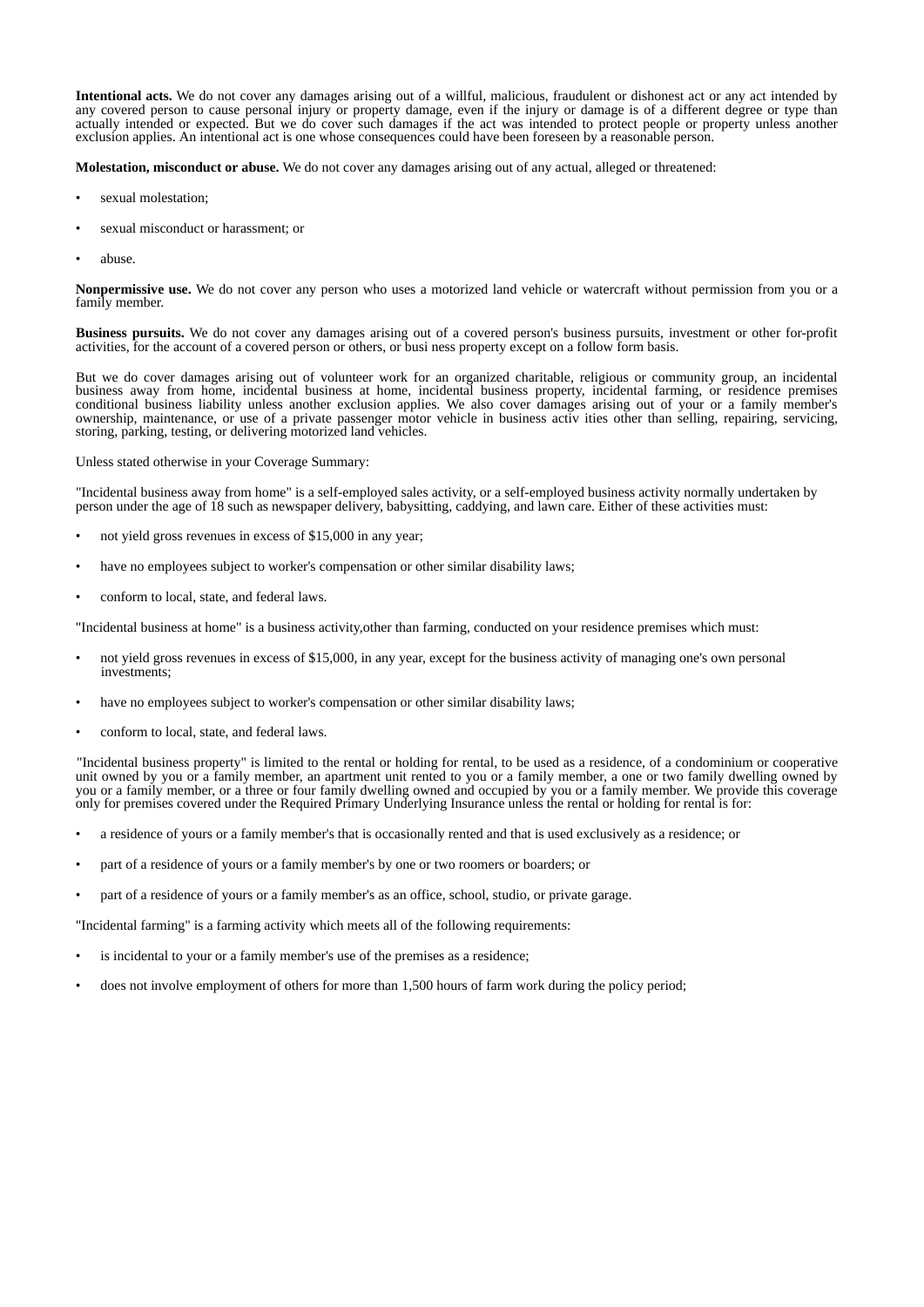- does not produce more than \$25,000 in gross annual revenue from agricultural operations;
- and with respect to the raising or care of animals:
- does not produce more than \$50,000 in gross annual revenues;
- does not involve more than 25 sales transactions during the policy period;
- does not involve the sale of more than 50 animals during the policy period.

"Residence premises conditional business liability" is limited to business or professional activities when legally conducted by you or a family member at your residence. We provide coverage only for personal injury or property damage arising out of the physical condition of that residence if:

- you or a family member do not have any employees involved in your business or professional activities who are subject to workers' compensation or other similar disability laws; or, if you or a family member are a doctor or dentist, you do not have more than two employees subject to such laws;
- you or a family member do not earn annual gross revenues in excess of \$5,000, if you or a family member are a home day care provider.

We do not cover damages or consequences resulting from business or professional care or services performed or not performed.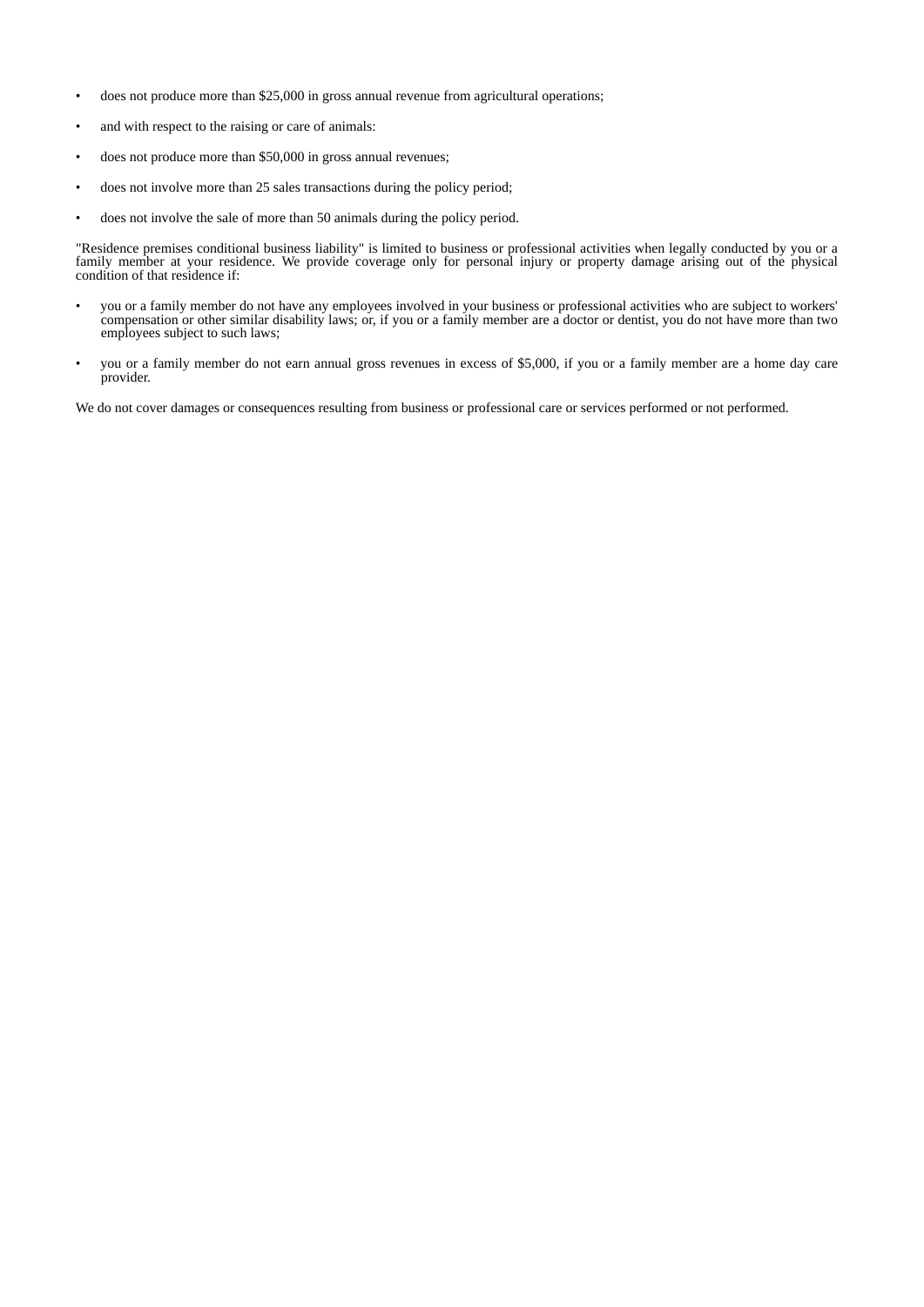# The following additional exclusion applies only to "incidental farming" as described under the exclusion, Business pursuits.

**Contamination.** We do not cover any actual or alleged damages arising out of the discharge, dispersal, seepage, migration or release or escape of pollutants. Nor do we cover any cost or expense arising out of any request, demand or order to:

extract pollutants from land or water;

- remove, restore or replace polluted or contaminated land or water; or
- test for, monitor, clean up, remove, contain, treat, detoxify or neutralize pollutants, or in any way respond to or assess the effects of pollutants.

However, this exclusion does not apply if the discharge, dispersal, seepage, migration, release or escape is sudden and accidental. A "pollutant" is any solid, liquid, gaseous or thermal irritant or contaminant, including smoke (except smoke from a hostile fire), vapor, soot, fumes, acids, alkalis, chemicals and waste. A "contaminant" is an impurity resulting from the mixture of or contact of a substance with a foreign substance. "Waste" includes materials to be disposed of, recycled, reconditioned or reclaimed.

**Financial guarantees.** We do not cover any damages for any covered person's financial guarantee of the financial performance of any covered person, other individual or organization.

**Professional services.** We do not cover any damages for any covered person's performing or failure to perform professional services, or for professional services for which any covered person is legally responsible or licensed.

**Acts of war.** We do not cover any damages caused directly or indirectly by war, undeclared war, civil war, insurrection, rebellion, revolution, warlike acts by military forces or personnel, the destruction or seizure of property for a military purpose, or the consequences of any of these actions.

**Contractual liability.** We do not cover any assessments charged against a covered person as a member of a homeowners, condominium or cooperative association. We also do not cover any damages arising from contracts or agreements made in connection with any covered person's business. Nor do we cover any liability for unwritten contracts, or contracts in which the liability of others is assumed after a covered loss.

**Covered person's or dependent's personal injury.** We do not cover any damages for personal injury for any covered person or their dependents where the ultimate beneficiary is the offending party or defendant. We also do not cover any damages for personal injury for which you can be held legally liable, in any way, to a family member, your spouse or domestic partner or for which a family member, your spouse or domestic partner can be held legally liable, in any way, to you.

However, we do cover damages for bodily injury arising out of the use of a motorized land vehicle for which you can be held legally liable to a family member, your spouse or domestic partner or for which a family member, your spouse or domestic partner can be held legally liable to you to the extent that coverage is provided under this policy. This coverage applies only to the extent such damages are covered by primary underlying insurance and exceed the limits of insurance required for that motorized land vehicle under the Required Primary Underlying Insurance provisions of this policy.

**Liability for dependent care.** We do not cover any damages for personal injury for which a covered person's only legal liability is by virtue of a contract or other responsibility for a dependent's care.

**IDness.** We do not cover personal injury or property damage resulting from any illness, sickness or disease transmitted intentionally or unintentionally by a covered person to anyone, or any consequence resulting from that illness, sickness or disease. We also do not cover any damages for personal injury resulting from the fear of contracting any illness, sickness or disease, or any consequence resulting from the fear of contracting any illness, sickness or disease.

**Fungi and mold.** We do not cover any actual or alleged damages or medical expenses arising out of mold, the fear of mold, or any consequences resulting from mold or the fear of mold. "Mold" means fungi, mold, mold spores, mycotoxins, and the scents and other byproducts of any of these.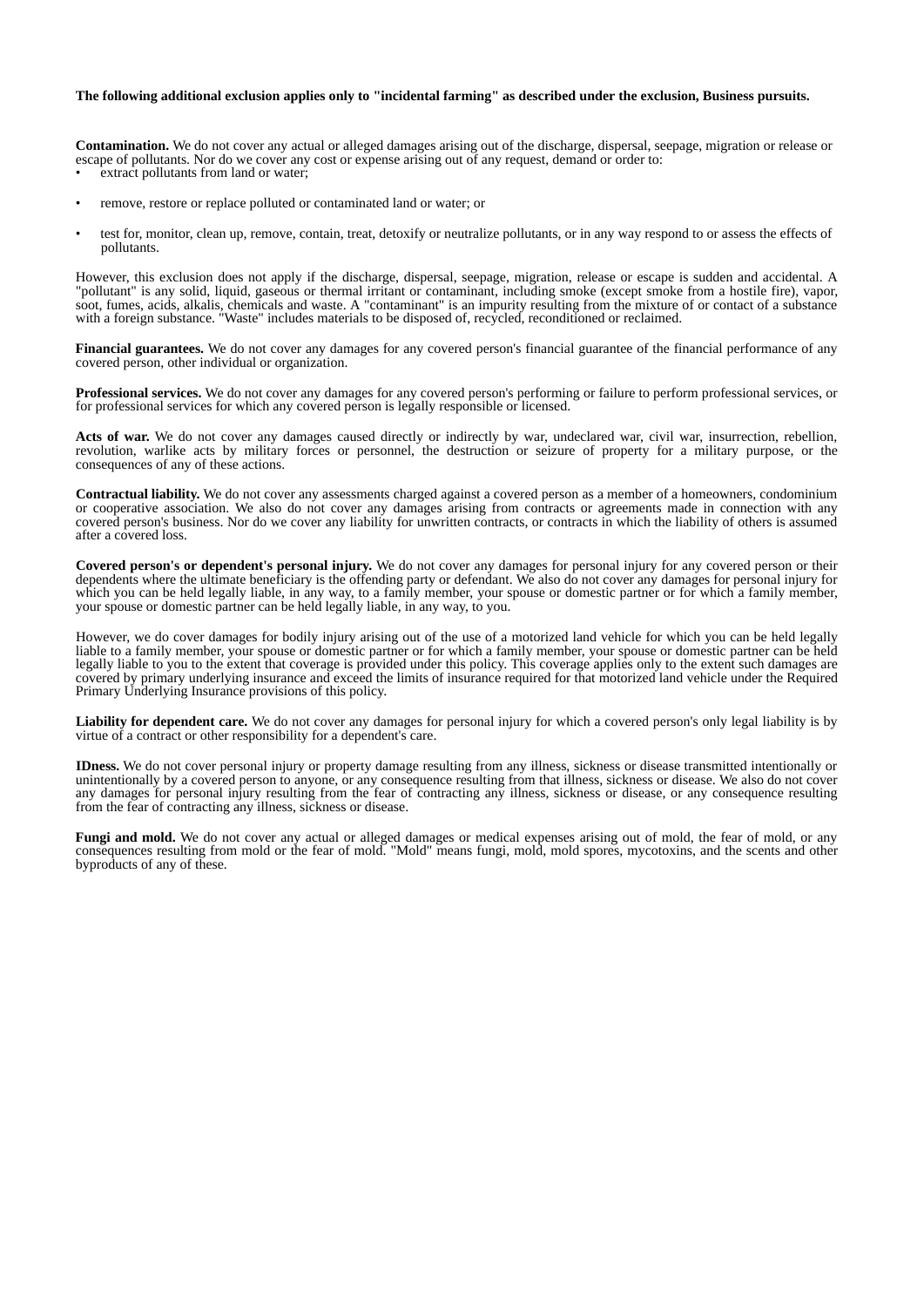**Nuclear or radiation hazard.** We do not cover any damages caused directly or indirectly by nuclear reaction, radiation, or radioactive contamination, regardless of how it was caused.

# **POLICY TERMS**

This part of your Group Personal Excess Liability Policy explains the conditions that apply to your policy.

# *General Conditions*

These conditions apply to your policy in general, and to each coverage provided in the policy.

# **Policy period**

The effective dates of your policy are shown in the Coverage Summary. Those dates begin at 12:01 a.m. standard time at the mailing address shown.

All coverages on this policy apply only to occurrences that take place while this policy is in effect.

### **Transfer of rights**

If we make a payment under this policy, we will assume any recovery rights a covered person has in connection with that loss, to the extent we have paid for the loss.

All of your rights of recovery will become our rights to the extent of any payment we make under this policy. A covered person will do everything necessary to secure such rights; and do nothing after a loss to prejudice such rights. However, you may waive any rights of recovery from another person or organization for a covered loss in writing before the loss occurs.

### **Concealment or fraud**

We do not provide coverage if you or any covered person has intentionally concealed or misrepresented any material fact relating to this policy before or after a loss.

# **Application of coverage**

Coverage applies separately to each covered person. However, this provision does not increase the amount of coverage for any one occurrence.

# **Assignment**

You cannot transfer your interest in this policy to anyone else unless we agree in writing to the transfer.

### **Policy changes**

This policy can be changed only by a written amendment we issue.

# **Bankruptcy or insolvency**

We will meet all our obligations under this policy regardless of whether you, your estate, or anyone else or their estate becomes bankrupt or insolvent.

# **In case of death**

In the event of your death, coverage will be provided until the end of the policy period or policy anniversary date, whichever occurs first, for any surviving member of your household who is a covered person at the time of death. We will also cover your legal representative or any person having proper temporary custody of your property.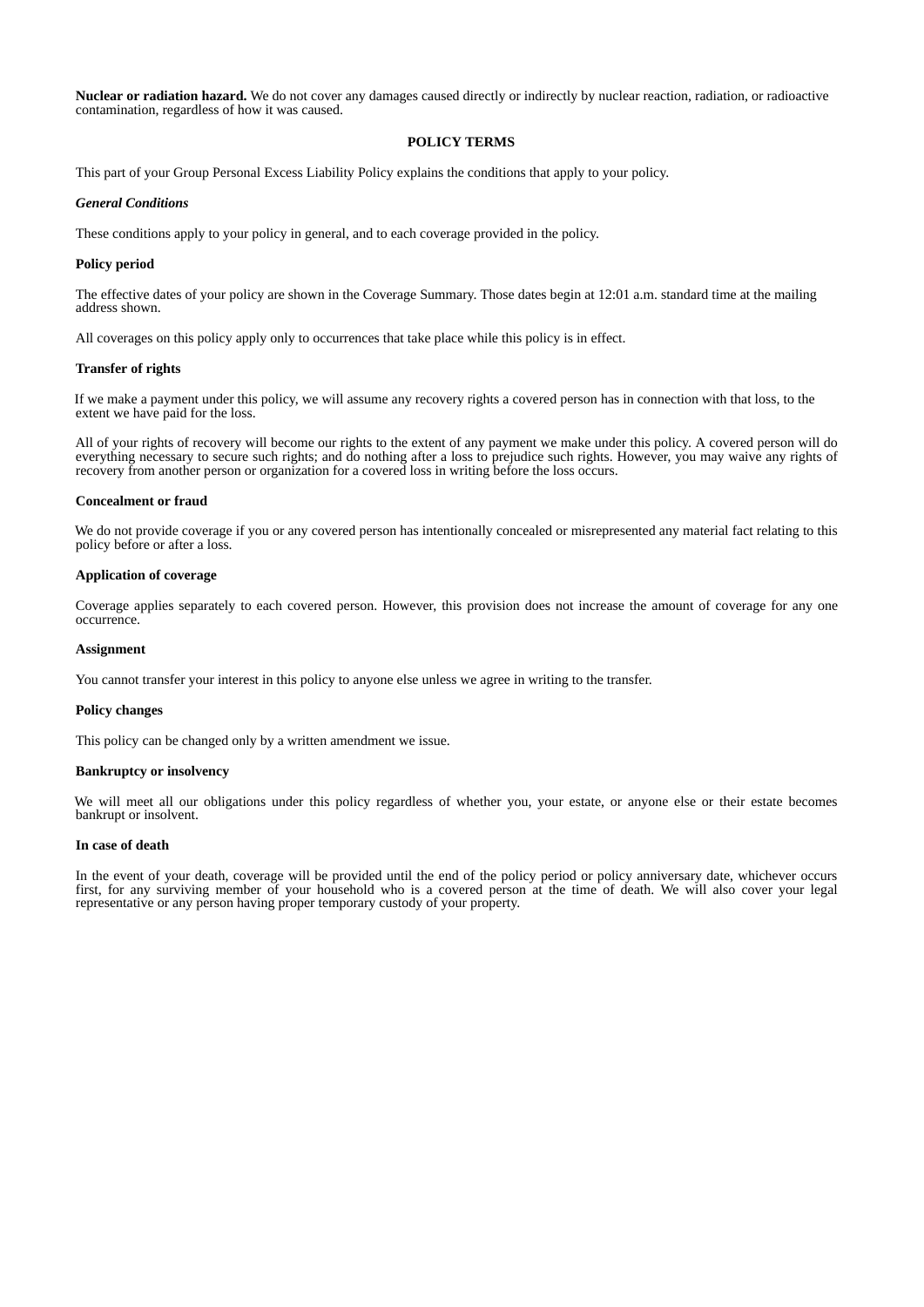Liberalization<br>We may extend or broaden the coverage provided by this policy. If we do this during the policy period or within 60 days before it begins, without increasing the premium, then the extended or broadened coverage will apply to occurrences after the effective date of the extended or broadened coverage.

## **Conforming to state law**

If any provision of this policy conflict<; with any applicable laws of the state you live in, this policy is amended to conform to those laws.

# **Conforming to trade sanction laws**

This policy does not apply to the extent that trade or economic sanctions or other laws or regulations prohibit us from providing insurance.

# *Liability Conditions*

These conditions apply to all liability coverages in this policy.

### **Other Insurance**

This insurance is excess over any other insurance except for those policies that

- are written specifically to cover excess over the amount of coverage that applies in this policy; and
- schedule this policy as underlying insurance.

# **Your duties after a loss**

In case of an accident or occurrence, the covered person shall perform the following duties that apply:

**Notification.** You must notify us or your agent or broker as soon as possible.

**Assistance.** You must provide us with all available information. This includes any suit papers or other documents which help us in the event that we defend you.

**Cooperation.** You must cooperate with us fully in any legal defense. This may include any association by us with the covered person in defense of a claim reasonably likely to involve us.

**Examination.** A person making a claim under this policy must submit as often as we reasonably require:

- to physical exams by physicians we select, which we will pay for; and
- to examination under oath and subscribe the same; and authorize us to obtain:
	- medical reports; and
	- other pertinent records.

### **Appeals**

If a covered person, or any primary insurer, does not appeal a judgment for covered damages, we may choose to do so. We will then become responsible for all expenses, taxable costs, and interest arising out of the appeal. However, the amount of coverage for damages will not be increased.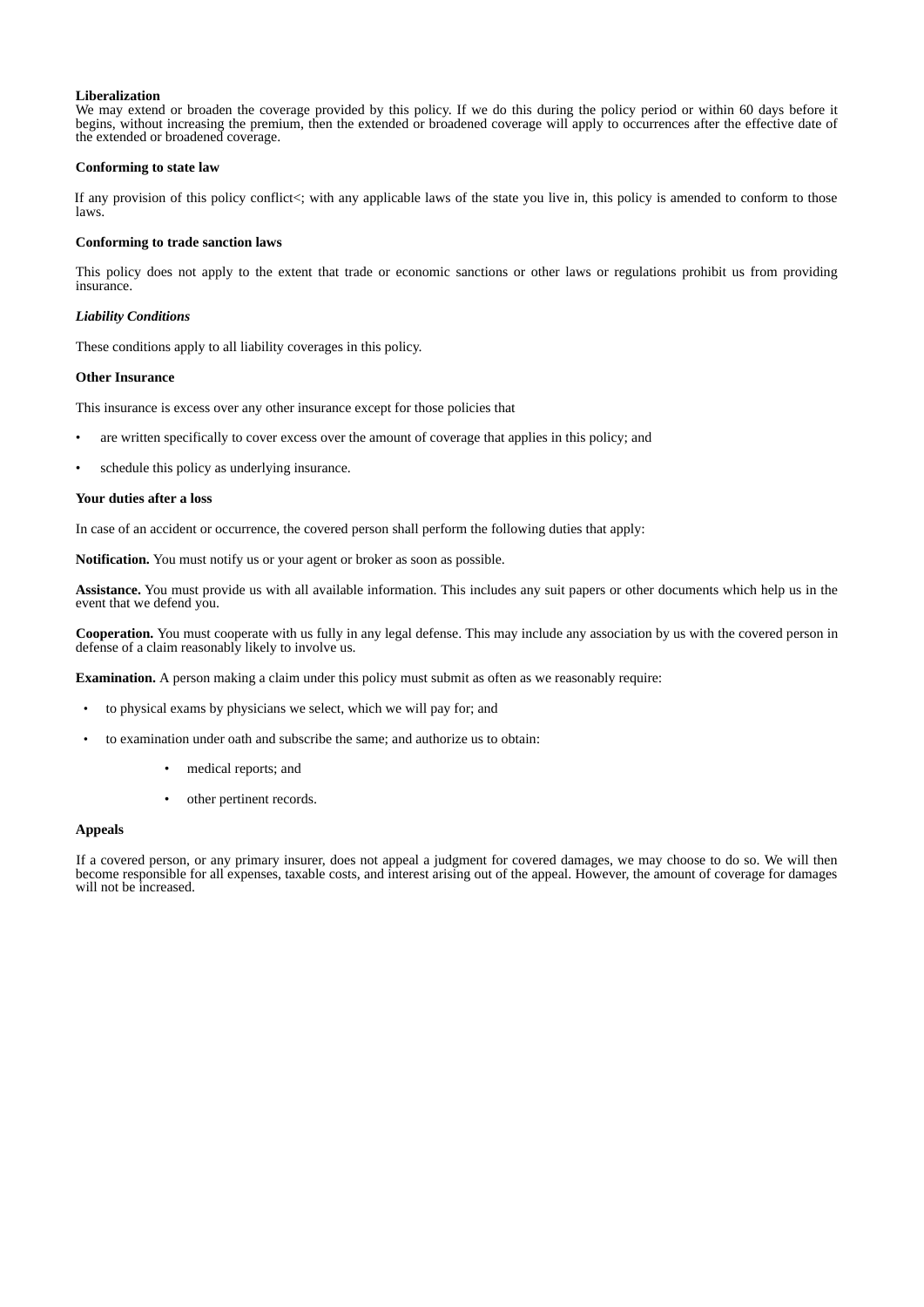# *Special Conditions*

In the event of conflict with any other conditions of your policy, these conditions supersede.

### **Legal action against us**

You agree not to bring action against us unless you have first complied with all conditions of this policy.

You also agree not to bring any action against us until the amount of damages you are legally obligated to pay has been finally determined after an actual trial or appeal, if any, or by a written agreement between you, us and the claimant. No person or organization has any right under this policy to bring us into any action to determine the liability of a covered person.

#### **Notice of cancellation and coverage termination conditions**

The Sponsoring Organization may cancel this policy by returning it to us or notifying us in writing at any time subject to the following:

- the Sponsoring Organization must notify us in advance of the requested cancellation date; and
- the Sponsoring Organization must provide proof of notification to each member of the Defined Group covered under this policy.

**We** may cancel this policy or any part of it subject to the following conditions. Our right to cancel applies to each coverage or limit in this policy. In the event we cancel this policy, we are under no obligation to provide you with an opportunity to purchase equivalent coverage.

**Within 60 days.** When this policy or any part of it has been in effect for less than 60 days, we may cancel with 30 days notice for any reason.

**Non payment of premium.** We may cancel this policy or any part of it with 10 days notice if the Sponsoring Organization or you fail to pay the premium by the due date, regardless of whether the premium is payable to us, to our agent, or under any financial credit.

**Misrepresentation.** We may cancel this policy or any part of it with 30 days notice if the coverage was obtained through misrepresentation, fraudulent statements, or omissions or concealment of a fact that is relevant to the acceptance of the risk or to the hazard we assumed.

**Increase in hazard.** We may cancel this policy or any part of it with 30 days notice if there has been a substantial change in the risk which increases the chance of loss after insurance coverage has been issued or renewed, including but not limited to an increase in exposure due to rules, legislation, or court decision.

**Procedure.** To cancel this policy or any part of it, we must notify you in writing. This notice will be mailed to the Sponsoring Organization at the mailing address shown in the Coverage Summary and we will obtain a certificate of mailing. This notice will include the date the cancellation is to take effect.

**Termination.** Should an individual for any reason no longer qualify as a member of the Defined Group, coverage will cease sixty (60) days from the date that individual no longer qualifies as a member of the Defined Group, or the policy expiration or cancellation date, whichever comes first.

**Refund.** In the event of cancellation by the Sponsoring Organization or us, we will refund any unearned premium on the effective date of cancellation, or as soon as possible afterwards to the Sponsoring Organization. The unearned premium will be computed short rate for the unexpired term of the policy.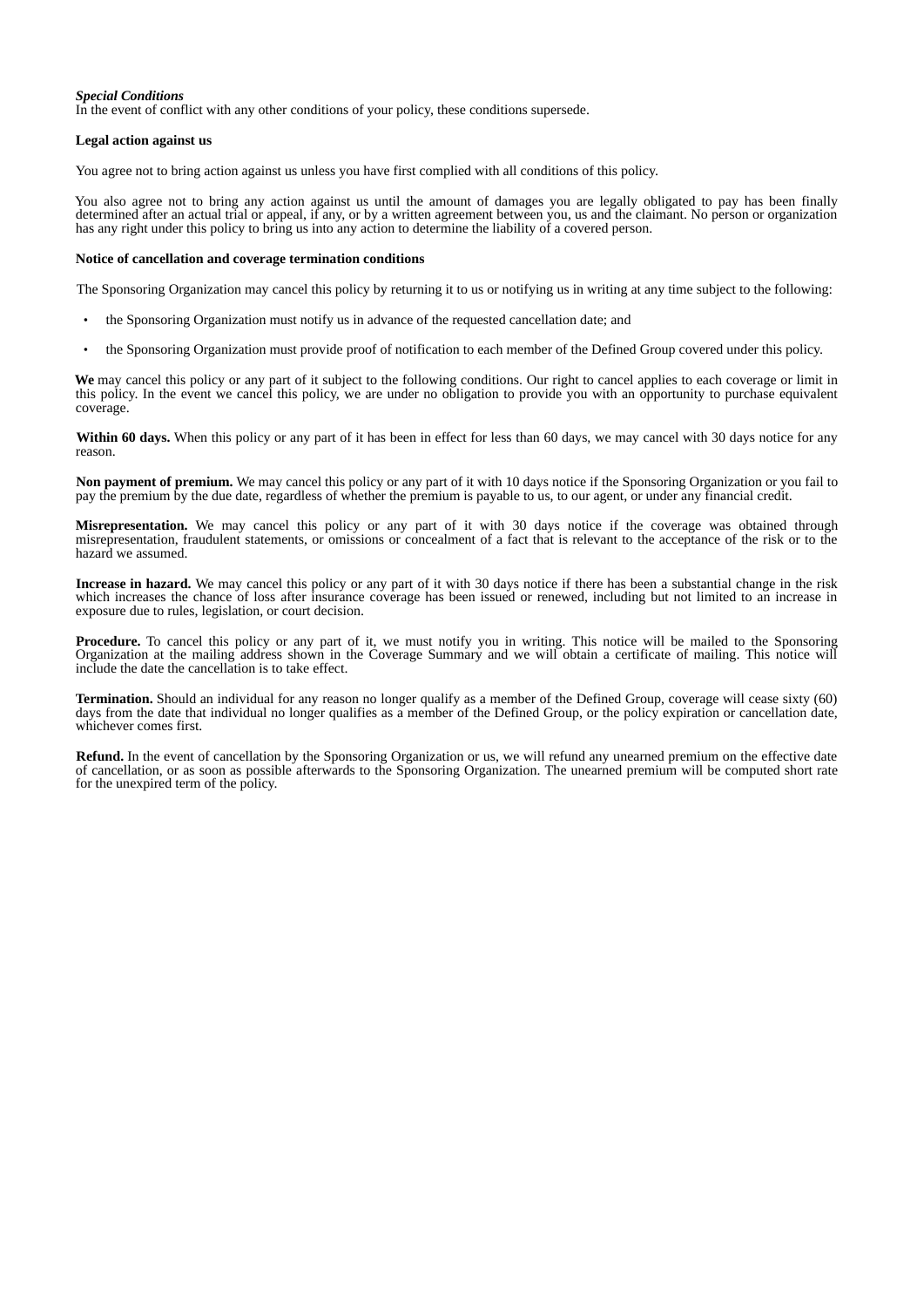# **NORTHROP GRUMMAN CORPORATION 2022 RESTRICTED STOCK RIGHTS GRANT AGREEMENT**

<span id="page-53-0"></span>This 2022 Restricted Stock Rights Grant Agreement ("Agreement") applies to certain "Restricted Stock Rights" ("RSRs") granted by Northrop Grumman Corporation (the "Company") in 2022 under its 2011 Long-Term Incentive Stock Plan. If you were granted an RSR award by the Company in 2022, the date of grant of your RSR award (the "Grant Date") and the number of RSRs applicable to your award are set forth in the letter from the Company announcing your RSR award (your "Grant Letter") and are also reflected in the electronic stock plan award recordkeeping system ("Stock Plan System") maintained by the Company or its designee. This Agreement applies only with respect to the 2022 RSR award, and you are subject to this Agreement upon accepting your grant. If you were granted an RSR award, you are referred to as the "Grantee" with respect to your award. Capitalized terms are generally defined in Section 12 below if not otherwise defined herein.

Each RSR represents a right to receive one share of the Company's Common Stock, or cash of equivalent value as provided herein, subject to vesting as provided herein. The number of RSRs subject to your award is subject to adjustment as provided herein. The RSR award is subject to all of the terms and conditions set forth in this Agreement, and is further subject to all of the terms and conditions of the Plan, as it may be amended from time to time, and any rules adopted by the Committee, as such rules are in effect from time to time. If you do not formally accept your RSR award by entering into this Agreement in accordance with the instructions and time limit set forth in your Grant Letter, you will be deemed to have forfeited your RSR award.

#### **1. Vesting; Issuance of Shares**.

Subject to Sections 2, 3, 4 and 6 below, one hundred percent (100%) of the number of RSRs (and any Dividend Equivalents (as defined below)) subject to your award (subject to adjustment as provided in Section 6.1) shall vest upon the third anniversary of the Grant Date, provided that if the third anniversary of the Grant Date falls on a weekend or holiday, then the award shall vest on the next business day.

**1.1** *Payment of RSRs*. Except as otherwise provided below, the Company shall pay an RSR subject to the award that vests ("Vested RSR") (and related Dividend Equivalents) within 60 days following the vesting of the RSR on the third anniversary of the Grant Date. The Company shall pay such Vested RSRs in either an equivalent number of shares of Common Stock, or, in the discretion of the Committee, in cash or in a combination of shares of Common Stock and cash. In the event of a cash payment, the amount of the payment for each Vested RSR to be paid in cash will equal the Fair Market Value (as defined below) of a share of Common Stock as of the date that such RSR became vested.

**1.2** *Dividend Equivalents*. The Grantee shall be entitled to payment for Dividend Equivalents (if any) with respect to any Vested RSRs. For purposes of this Agreement, "Dividend Equivalents" means the aggregate amount of dividends paid by the Company on a number of shares of Common Stock equivalent to the number of Vested RSRs during the period from the Grant date until the date the Vested RSRs are paid (without interest or other adjustments to reflect the time value of money). Dividend Equivalents (if any) will be paid at the same time as the Vested RSRs to which they relate are paid. Dividend Equivalents will be paid in cash.

# **2. Early Termination of Award; Termination of Employment**.

**2.1** *General*. The RSRs (and related Dividend Equivalents) subject to the award, to the extent not previously vested, shall terminate and become null and void if and when (a) the award terminates in connection with a Change in Control pursuant to Section 6 below, or (b) except as provided in Sections 2.6 and 2.7, and in Section 6, the Grantee ceases for any reason to be an employee of the Company or one of its subsidiaries.

**2.2** *Leave of Absence*. Unless the Committee otherwise provides (at the time of the leave or otherwise), if the Grantee is granted a leave of absence by the Company, the Grantee (a) shall not be deemed to have incurred a termination of employment at the time such leave commences for purposes of the award, and (b) shall be deemed to be employed by the Company for the duration of such approved leave of absence for purposes of the award. A termination of employment shall be deemed to have occurred if the Grantee does not timely return to active employment upon the expiration of such approved leave or if the Grantee commences a leave that is not approved by the Company.

**2.3** *Salary Continuation*. Subject to Section 2.2 above, the term "employment" as used herein means active employment by the Company and salary continuation without active employment (other than a leave of absence approved by the Company that is covered by Section 2.2) will not, in and of itself, constitute "employment" for purposes hereof (in the case of salary continuation without active employment, the Grantee's cessation of active employee status shall, subject to Section 2.2, be deemed to be a termination of "employment" for purposes hereof). Furthermore, salary continuation will not, in and of itself, constitute a leave of absence approved by the Company for purposes of the award.

ELT (2022 RSR Agreement) 1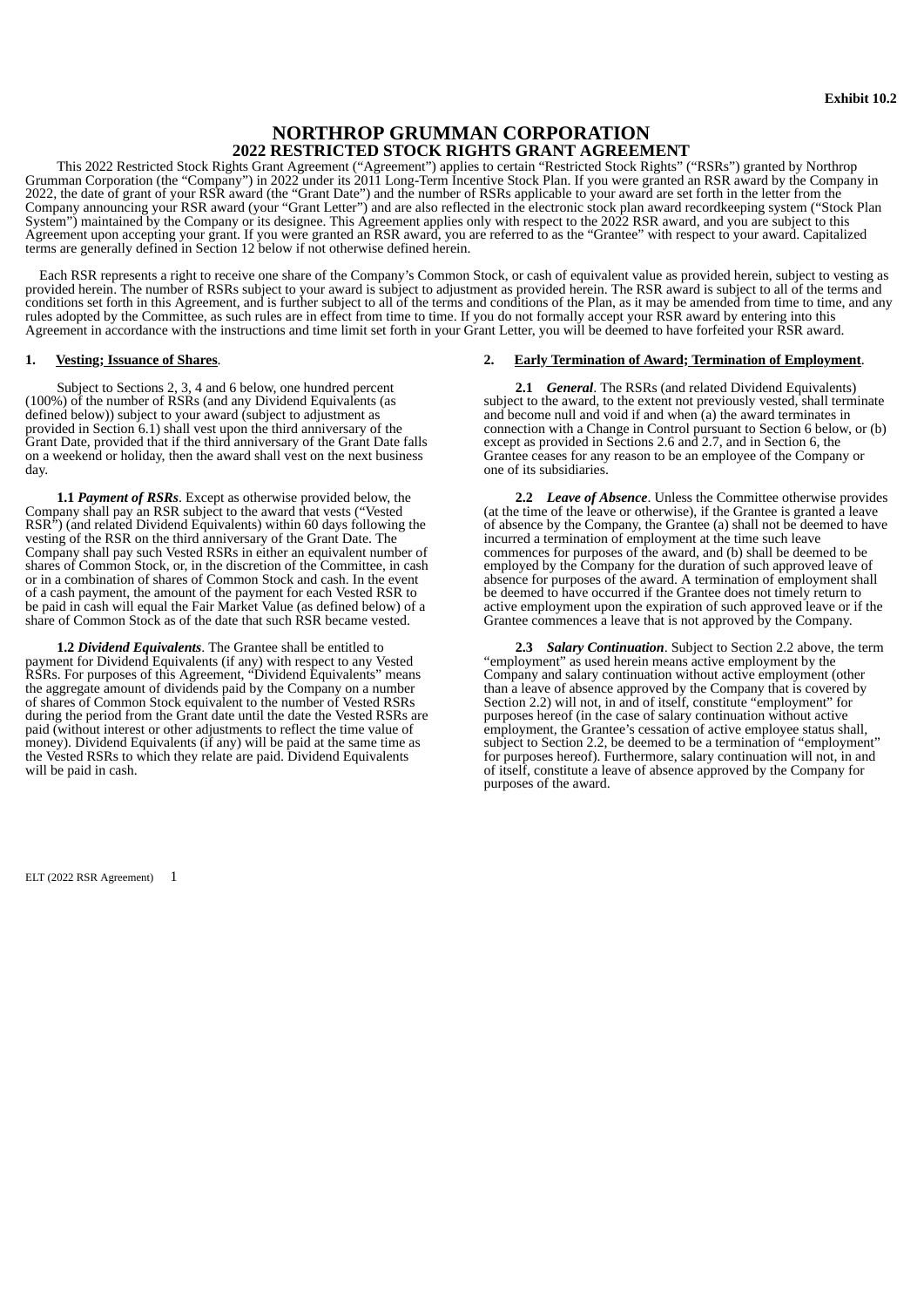**2.4** *Sale or Spinoff of Subsidiary or Business Unit*. For purposes of the RSRs (and related Dividend Equivalents) subject to the award, a termination of employment of the Grantee shall be deemed to have occurred if the Grantee is employed by a subsidiary or business unit and that subsidiary or business unit is sold, spun off, or otherwise divested, the Grantee does not otherwise continue to be employed by the Company or one of its subsidiaries after such event, and the divested entity or business (or its successor or a parent company) does not assume the award in connection with such transaction. In the event of such a termination of employment, the termination shall be deemed to be an Early Retirement unless the Grantee was otherwise eligible at the time of termination for Normal Retirement (in which case, the termination shall be considered a Normal Retirement) treated as provided for in Section 2.7 (subject to Section 6).

**2.5** *Continuance of Employment Required*. Except as expressly provided in Section 2.6, Section 2.7 and in Section 6, the vesting of the RSRs (and related Dividend Equivalents) subject to the award requires continued employment through the third anniversary of the Grant Date as a condition to the vesting of any portion of the award. Employment for only a portion of the vesting period, even if a substantial portion, will not entitle the Grantee to any proportionate vesting or avoid or mitigate a termination of rights and benefits upon or following a termination of employment. Nothing contained in this Agreement, the Stock Plan System, or the Plan constitutes an employment commitment by the Company or any subsidiary, affects the Grantee's status (if the Grantee is otherwise an at-will employee) as an employee at will who is subject to termination without cause, confers upon the Grantee any right to continue in the employ of the Company or any subsidiary, or interferes in any way with the right of the Company or of any subsidiary to terminate such employment at any time.

**2.6** *Death or Disability*. If the Grantee dies or incurs a Disability while employed by the Company or a subsidiary and such death or Disability occurs more than six months after the Grant Date, the outstanding and previously unvested RSRs (and related Dividend Equivalents) subject to the award shall vest as of the date of the Grantee's death or Disability, as applicable. RSRs (and related Dividend Equivalents) vesting under this Section shall be paid within 60 days following the earlier of (a) Grantee's death or (b) Grantee's Disability. In the event of the Grantee's death prior to the delivery of shares or other payment with respect to any vested RSRs (and related Dividend Equivalents), the Grantee's Successor shall be entitled to any payments to which the Grantee would have been entitled under this Agreement with respect to such vested and unpaid RSRs (and related Dividend Equivalents).

**2.7** *Termination of Employment Due to Retirement*. If the Grantee ceases to be employed by the Company or one of its subsidiaries due to the Grantee's Early Retirement and such Early Retirement occurs more than six months after the Grant Date, the RSRs (and related Dividend Equivalents) subject to the award shall vest on a prorated basis. Such prorating of RSRs (and related Dividend Equivalents) shall be determined based

on the number of days the Grantee was employed by the Company or a subsidiary in the period commencing with the Grant Date through and including the date on which the Grantee is last employed by the Company or a subsidiary, over the number of calendar days in the period commencing with the Grant Date through and including the third anniversary of the Grant Date. Any remaining unvested RSRs (and related Dividend Equivalents), after giving effect to the foregoing acceleration of vesting, shall terminate immediately upon the Grantee's Early Retirement. If the Grantee ceases to be employed by the Company or one of its subsidiaries due to the Grantee's Normal Retirement and such Normal Retirement occurs more than six months after the Grant Date, the RSRs (and related Dividend Equivalents) subject to the award shall vest in full.

Subject to the following provisions of this paragraph, RSRs (and related Dividend Equivalents) vesting under this Section shall be paid within 60 days following the Grantee's Separation from Service. However, in the case of a Governmental Service Retirement by the Grantee, payment of the vested RSRs (and related Dividend Equivalents) will be made within 20 days after the Grantee's Early or Normal Retirement. If the Grantee is a Key Employee as of the date of the Grantee's Separation from Service, the Grantee shall not be entitled to payment of his or her vested RSRs (and related Dividend Equivalents) pursuant to this Section until the earlier of (and payment shall be made upon or promptly after, and in all events within thirty (30) days after, the first to occur of) (a) the date which is six (6) months and one day after the Grantee's Separation from Service, or (b) the date of the Grantee's death. The provisions of the preceding sentence shall only apply if, and to the extent, required to avoid the imputation of any tax, penalty or interest pursuant to Section 409A of the Code.

In determining the Grantee's eligibility for Early or Normal Retirement, service is measured by dividing (a) the number of days the Grantee was employed by the Company or a subsidiary in the period commencing with his or her last date of hire by the Company or a subsidiary through and including the date on which the Grantee is last employed by the Company or a subsidiary, by (b) 365. If the Grantee ceased to be employed by the Company or a subsidiary and was later rehired by the Company or a subsidiary, the Grantee's service prior to the break in service shall be disregarded in determining service for such purposes; provided that, if the Grantee's employment with the Company or a subsidiary had terminated due to the Grantee's Early Retirement, Normal Retirement, or by the Company or a subsidiary as part of a reduction in force (in each case, other than a termination by the Company or a subsidiary for Cause) and, within the two-year period following such termination of employment (the "break in service") the Grantee was subsequently rehired by the Company or a subsidiary, then the Grantee's period of service with the Company or a subsidiary prior to and ending with the break in service will be included in determining service for such purposes. In the event the Grantee is employed by a business that is acquired by the Company or a subsidiary, the Company shall have discretion to determine whether the Grantee's service prior to the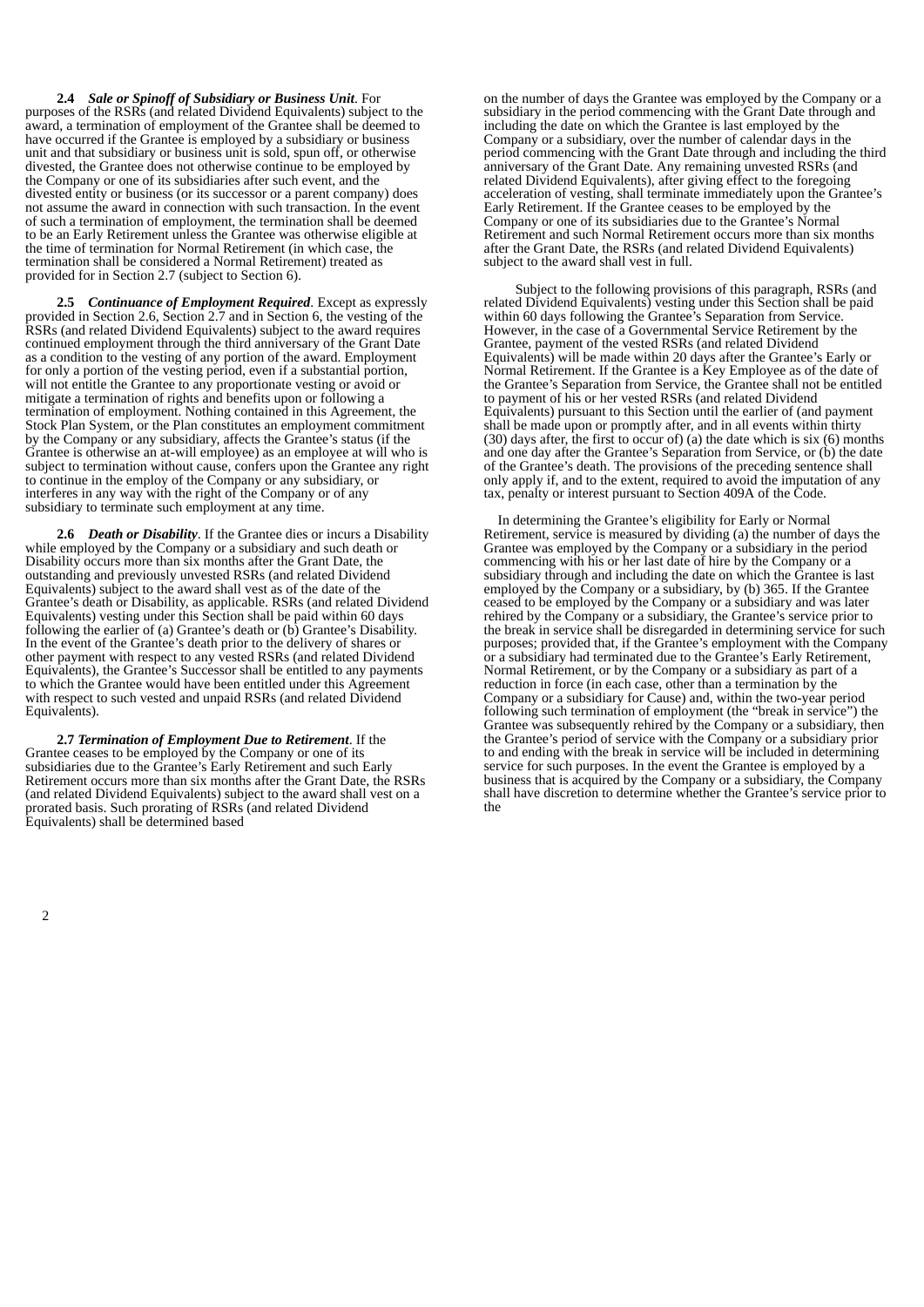acquisition will be included in determining service for such purposes.

# **3. Non-Transferability and Other Restrictions**.

**3.1** *Non-Transferability*. The award, as well as the RSRs (and related Dividend Equivalents) subject to the award, are non-transferable and shall not be subject in any manner to sale, transfer, anticipation, alienation, assignment, pledge, encumbrance or charge. The foregoing transfer restrictions shall not apply to transfers to the Company. Notwithstanding the foregoing, the Company may honor any transfer required pursuant to the terms of a court order in a divorce or similar domestic relations matter to the extent that such transfer does not adversely affect the Company's ability to register the offer and sale of the underlying shares on a Form S-8 Registration Statement and such transfer is otherwise in compliance with all applicable legal, regulatory and listing requirements.

**3.2** *Forfeiture or Recoupment of Awards*. If, prior to payment or issuance of shares with respect to the award, Grantee's employment is terminated for Cause (or Grantee has engaged in misconduct that could have resulted in Grantee's termination of employment for Cause if Grantee had remained an employee), the Company may reduce or eliminate any payments or issuances of shares with respect to the award. Further, any payments or issuances of shares with respect to the award are subject to recoupment pursuant to the Company's Policy Regarding the Recoupment of Certain Performance-Based Compensation Payments as in effect from time to time, as well as any recoupment or similar provisions of applicable law, and the Grantee shall promptly make any reimbursement requested by the Board or Committee pursuant to such policy or applicable law with respect to the award. The Grantee agrees, by accepting the award, that the Company and its affiliates may deduct from any amounts it may owe the Grantee from time to time (such as wages or other compensation) to the extent of any amounts the Grantee is required to reimburse the Company pursuant to such policy or applicable law with respect to the award.

# **4. Post-Employment Conduct**.

**4.1***Executive Leadership Team Contribution.* You acknowledge and agree that as a member of the Executive Leadership Team ("ELT"), you are involved in managing the global operations of the Company, incorporated in Delaware and headquartered in Virginia. You are involved in the most sensitive and proprietary matters affecting the Company, its subsidiaries, predecessors, and/or affiliates (collectively, "Northrop Grumman"), including from a technical, strategic and financial perspective, and are widely exposed to confidential, sensitive and proprietary information concerning Northrop Grumman's global operations, at the headquarters and each of the operating sectors, including in the areas of autonomous systems, cyber, C4ISR, space, strike, sensors, electronics, and logistics and modernization. Your job responsibilities require that you have a primary office location in Virginia and/or you spend substantial time at the corporate headquarters in Virginia, among other things, attending ELT and other leadership meetings, and managing operations and

employees in Virginia. You occupy one of the most senior executive positions in the Company and have far-reaching access to highly confidential, valuable and sensitive information, customer, vendor and employee relationships, intellectual property, strategic and tactical plans, and financial information and plans. The Company has a legitimate business interest in restricting your ability to compete in the specific manner set forth below. The Company has provided you this grant, subject to this Agreement and as consideration for the restrictive covenants set forth in this Section 4.

**4.2** *Non-Competition*. For a period of twelve (12) months from the date of the termination of Grantee's employment for any reason (other than a Reduction-in-Force as determined at the Company's sole discretion) ("Termination"), you will not, directly or indirectly, oversee, control, participate in, or support the design, operation, research, manufacture, marketing, sale, or distribution of "Competitive Products and Services". For the purpose of this section, "Competitive Products and Services" shall mean products or services that compete for resources with, or are an alternative or potential alternative to, the products sold or services provided by Northrop Grumman, including without limitation products and services in the areas of autonomous systems, cyber, C4ISR, space, strike, sensors, electronics, and logistics and modernization.

**4.3***Non-Solicitation of Customers***.** For a period of eighteen (18) months from your Termination, you shall not, directly or indirectly, solicit any customer, supplier, or teammate of Northrop Grumman with whom you engaged, or about whom you received confidential, sensitive, or proprietary information, in the course of your employment with Northrop Grumman, for purposes of providing products or services in competition with Northrop Grumman. In the case of a governmental, regulatory or administrative agency, commission, department or other governmental authority, the customer is determined by reference to the specific program offices or activities for which Northrop Grumman provides goods or services.

**4.4***Non-Solicitation of Employees***.** For a period of twenty-four (24) months from your Termination, you shall not, directly or indirectly, solicit or offer to hire, any person who was, within a period of six months prior to your Termination, employed by Northrop Grumman, with whom you worked or about whom you received information in the course of your employment with Northrop Grumman.

**4.5***Non-Disparagement.* You will not issue or communicate any statement, whether verbal or written, or take any other action that disparages or may be interpreted to disparage the Company, its products, services, officers, directors, or employees; provided that the foregoing shall not apply to any truthful statements made in connection with a legal process, including government investigation, or as otherwise provided by law.

**4.6***Exceptions.* You may request an exception to the covenants in Sections 4.2, 4.3, or 4.4 by making a written request to the Company's Chief Human Resources Officer, with such exceptions being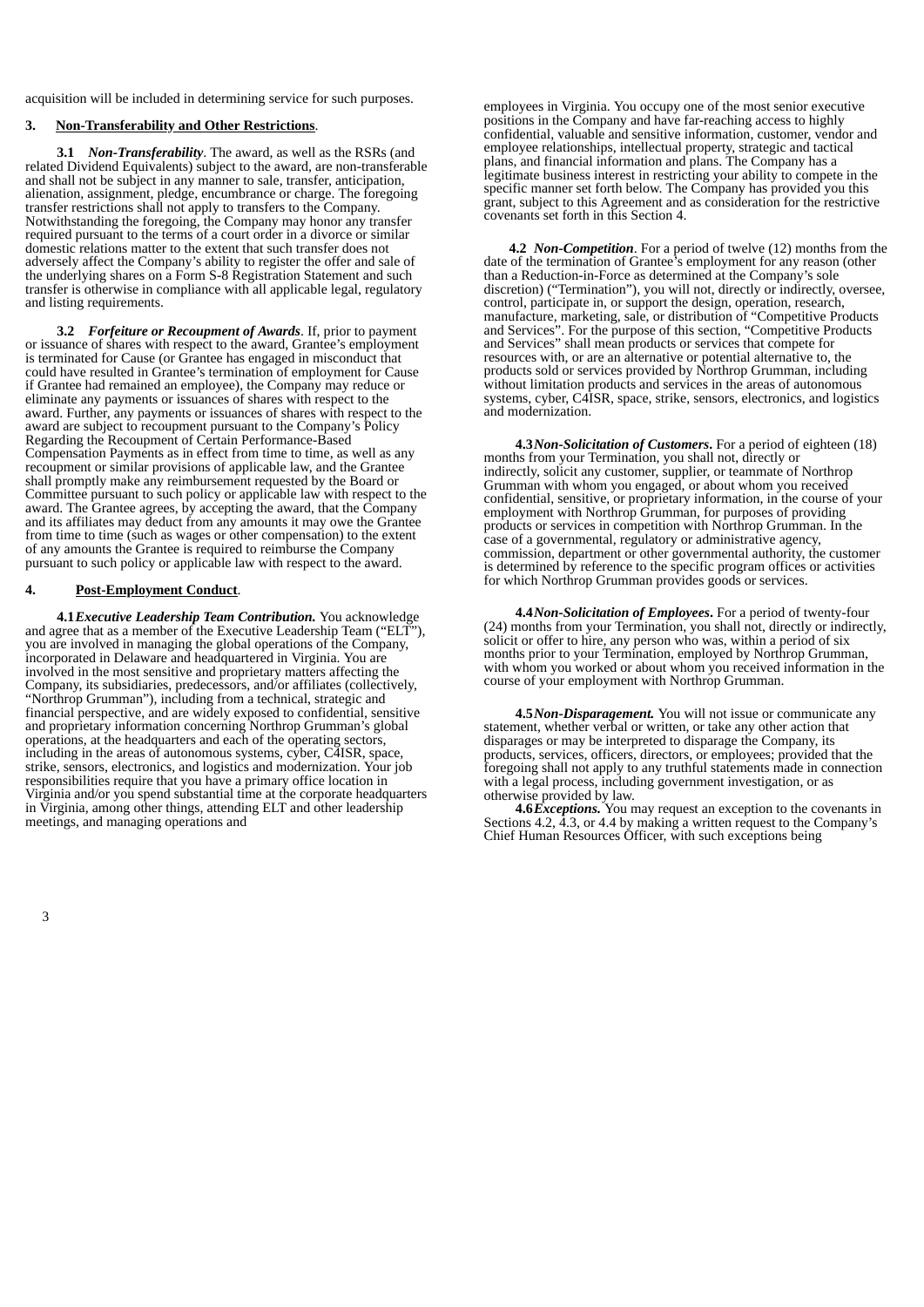considered at the sole discretion of the Company and communicated in writing to you.

**4.7***Reasonableness.* You agree that the restrictions set forth in Sections 4.2, 4.3, and 4.4 are (i) reasonable and necessary in all respects, including duration, territory and scope of activity, in order to protect the Company's legitimate business interests, (ii) that the parties have attempted to limit your right to compete only to the extent necessary to protect the Company's legitimate business interests, and (iii) that you will be able to earn a livelihood without violating the restrictions in this section. It is the intent of the parties that the provisions of this section shall be enforced to the fullest extent permissible under applicable law. However, if any portion of Sections 4.2, 4.3, or 4.4 is deemed unenforceable, the parties agree that a court or arbitrator may revise the portion deemed unenforceable to the maximum extent possible to achieve the objective of the parties, and the remainder of the section shall remain in full force and affect.

**4.8***Remedies*. If you violate any provision in Section 4.2, 4.3, 4.4 and/or 4.5 of this section, the Company shall have the right to terminate without payment to you any unvested and/or unpaid RSRs (and associated Dividend Equivalents) and require that you immediately Market Value, determined as of the vesting and/or payment date of all RSRs already received, including any Dividend Equivalents, within one year prior to the breach. Further, you acknowledge and agree that a breach of any of the provisions of this section will result in immediate, irreparable, and continuing damage to the Company for which there is no adequate remedy at law, and the Company will be entitled to injunctive relief, a decree of specific performance, and other relief as may be proper, including monetary damages, to the maximum extent available.

#### **5. Compliance with Laws; No Stockholder Rights Prior to Issuance**.

The Company's obligation to make any payments or issue any shares with respect to the award is subject to full compliance with all then applicable requirements of law, the Securities and Exchange Commission, or other regulatory agencies having jurisdiction over the Company and its shares, and of any exchange upon which stock of the Company may be listed. The Grantee shall not have the rights and privileges of a stockholder, including without limitation the right to vote or receive dividends (except as expressly provided in this Agreement with respect to Dividend Equivalents), with respect to any shares which may be issued in respect of the RSRs until the date appearing on the certificate(s) for such shares (or, in the case of shares entered in book entricate *of sign* state that the shares are actually recorded in such form for the benefit of the Grantee), if such shares become deliverable.

### **6. Adjustments; Change in Control**.

6.1. *Adjustments*. The RSRs, Dividend Equivalents, and the shares subject to the award are subject to adjustment upon the occurrence of events such as stock

splits, stock dividends and other changes in capitalization in accordance with Section 6(a) of the Plan.

6.2. *Possible Acceleration on Change in Control*. Notwithstanding the provisions of Section 2 hereof, and further subject to the Company's ability to terminate the award as provided in Section 6.3 below, the outstanding and previously unvested RSRs (and related Dividend Equivalents) subject to the award shall become fully vested as of the date of the Grantee's termination of employment if the termination occurs either within the Protected Period corresponding to a Change in Control of the Company or within twenty-four (24) calendar months following the date of a Change in Control of the Company, the Grantee's employment by the Company and its subsidiaries is involuntarily terminated by the Company and its subsidiaries for reasons other than Cause or by the Grantee for Good Reason.

Notwithstanding anything else contained herein to the contrary, the termination of the Grantee's employment (or other events giving rise to Good Reason) shall not entitle the Grantee to any accelerated vesting pursuant to this Section 6.2 if there is objective evidence that, as of the commencement of the Protected Period, the Grantee had specifically been identified by the Company as an employee whose employment would be terminated as part of a corporate restructuring or downsizing program that commenced prior to the Protected Period and such termination of employment was expected at that time to occur within six  $(6)$  months.

Payment of any RSRs (and related Dividend Equivalents) that vest under this Section will be made at the time provided for in Section 2.7 as though the termination of the Grantee's employment was due to a Normal Retirement.

6.3. *Automatic Acceleration; Early Termination***.** If the Company undergoes a Change in Control triggered by clause (iii) or (iv) of the definition thereof and the Company is not the surviving entity and the successor to the Company (if any) (or a Parent thereof) does not agree in writing prior to the occurrence of the Change in Control to continue and assume the award following the Change in Control, or if for any other reason the award would not continue after the Change in Control, then upon the Change in Control the outstanding and previously unvested RSRs (and related Dividend Equivalents) subject to the award shall vest fully and completely. Unless the Committee expressly provides otherwise in the circumstances, no acceleration of vesting of the award shall occur pursuant to this Section 6.3 in connection with a Change in Control if either (a) the Company is the surviving entity, or (b) the successor to the Company (if any) (or a Parent thereof) agrees in writing prior to the Change in Control to assume the award. The Committee may make adjustments pursuant to Section 6(a) of the Plan and/or deem an acceleration of vesting of the award pursuant to this Section 6.3 to occur sufficiently prior to an event if necessary or deemed appropriate to permit the Grantee to realize the benefits intended to be conveyed with respect to the shares underlying the RSRs (and related Dividend Equivalents); provided, however, that, the Committee may reinstate the original terms of the award if the related event does not actually occur.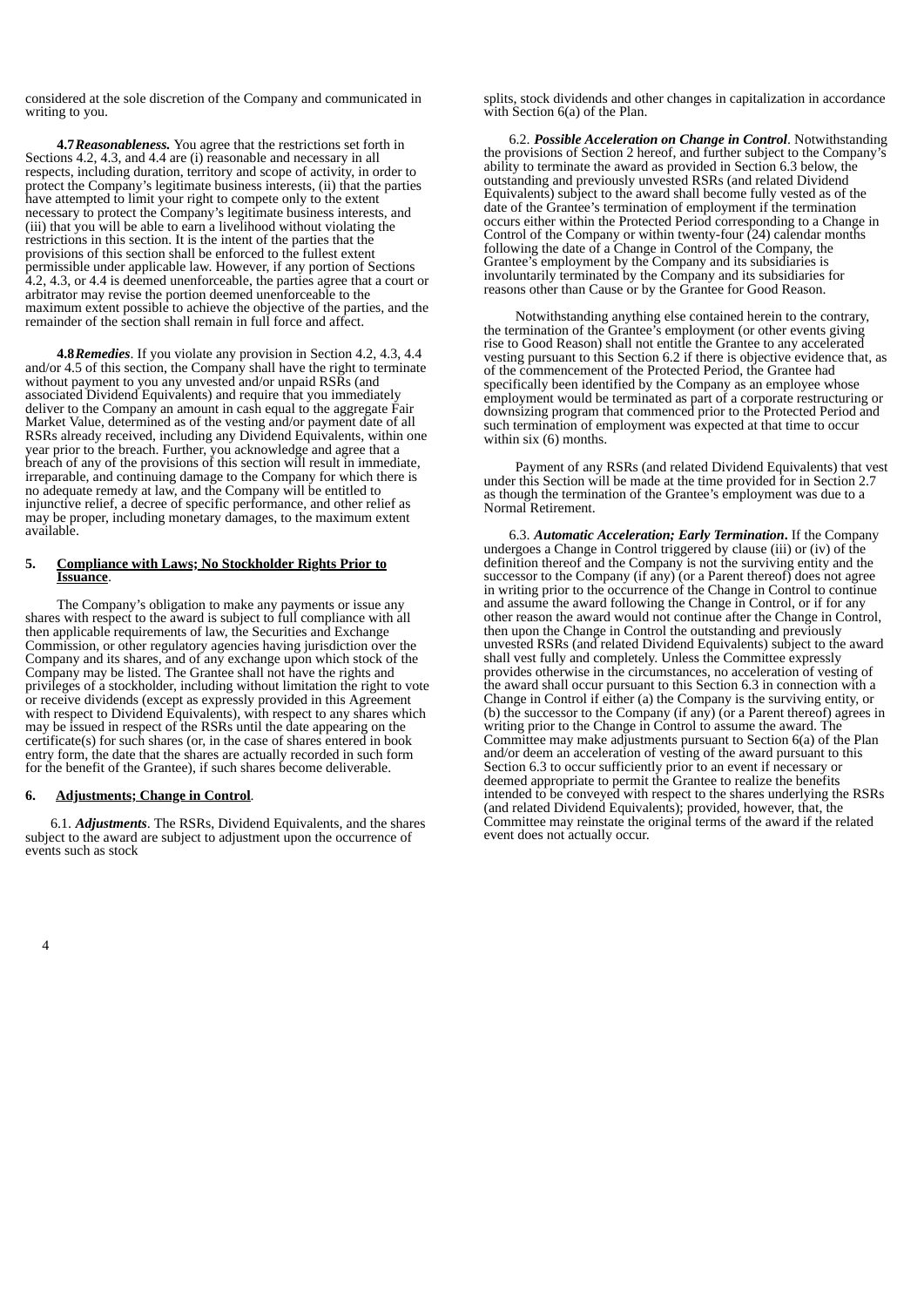Payment of any RSRs (and related Dividend Equivalents) that vest under this Section 6.3 will be made within 60 days of the third anniversary of the Grant Date unless, prior to such date: (i) the Grantee dies or has a Disability, in which case such payment will be made within 60 days of the Grantee's death or Disability, as the case may be, or (ii) the Grantee has a Separation from Service, in which case such payment will be made at the time provided for in Section 2.7 as though the termination of the Grantee's employment was due to a Normal Retirement.

# **7. Tax Matters**.

**7.1.** *Tax Withholding*. The Company or the subsidiary which employs the Grantee shall be entitled to require, as a condition of making any payments or issuing any shares upon vesting of the RSRs (and related Dividend Equivalents), that the Grantee or other person entitled to such shares or other payment pay the minimum sums required to be withheld by federal, state, local or other applicable tax law with respect to such vesting or payment. Alternatively, the Company or such subsidiary, in its discretion, may make such provisions for the withholding of taxes as it deems appropriate (including, without limitation, withholding the taxes due from compensation otherwise payable to the Grantee or reducing the number of shares otherwise deliverable with respect to the award (valued at their then Fair Market Value) by the amount necessary to satisfy such statutory minimum withholding obligations).

7.2. *Transfer Taxes*. The Company will pay all federal and state transfer taxes, if any, and other fees and expenses in connection with the issuance of shares in connection with the vesting of the RSRs.

7.3. *Compliance with Code*. The Committee shall administer and construe the award in a manner designed to comply with the Code and to avoid adverse tax consequences under Code Section 409A.

7.4. *Unfunded Arrangement*. The right of the Grantee to receive payment under the award shall be an unsecured contractual claim against the Company. As such, neither the Grantee nor any Successor shall have any rights in or against any specific assets of the Company based on the award. Awards shall at all times be considered entirely unfunded for tax purposes.

*7.5 Code Section 280G***.** Notwithstanding any other provision of this Agreement to the contrary, in the event that any amounts payable to you as a result of Section 6.2 or 6.3 hereof, either alone or together with amounts payable pursuant to any other plan, program or arrangement (a) constitute "parachute payments" within the meaning of Section 280G of the Code, and (b) but for this Section 7.5 would be subject to the excise tax imposed by Section 4999 of the Code or any comparable successor provisions (the "Excise Tax"), then the vesting acceleration provided in Section 6.2 or 6.3, as applicable, shall be either (a) provided to you in full, or (b) provided to you to such lesser extent that would result in no portion of the payments so accelerated being subject to the Excise Tax, whichever of the foregoing amounts, when taking into account applicable federal, state, local and foreign income and employment taxes, the Excise

Tax, and any other applicable taxes, results in the receipt by you, on an after-tax basis, of the greatest amount of benefits, notwithstanding that all or some portion of such benefits may be subject to the Excise Tax. All determinations required to be made under this Section 7.5 shall be made by a registered public accounting firm selected by the Company, which shall provide supporting calculations both to the Company and you no later than the date of the applicable Change in Control. In the event that the Payments are to be reduced pursuant to this Section 7.5, such Payments shall be reduced such that the reduction of compensation to be provided to the Executive as a result of this Section 7.5 is minimized. In applying this principle, the reduction shall be made in a manner consistent with the requirements of Section 409A and where two economically equivalent amounts are subject to reduction but payable at different times, such amounts shall be reduced on a pro rata basis but not below zero.

### **8. Choice of Law; Venue; Arbitration.**

This agreement shall be governed by the laws of the State of Delaware. Any cause of action or claim arising out of or related to the terms and conditions applicable to this grant will be determined through final and binding arbitration, in accordance with Northrop Grumman Manual USHR 2-32, provided that the prevailing party in the arbitration shall be entitled to receive from the losing party reasonably incurred attorneys' fees and costs. You and the Company agree that any arbitration hearing and related proceedings shall be convened and conducted in Falls Church, VA. If you or the Company believes they require immediate relief to enforce or challenge this Agreement, before arbitration is commenced or concluded, either party may seek injunctive or other provisional equitable relief from a state or federal court in the Commonwealth of Virginia. All court actions or proceedings arising under this Agreement shall be heard in a state or federal court in the Commonwealth of Virginia. The Company and you hereby agree to the jurisdiction of the state and federal courts in the Commonwealth of Virginia and waive any right to object to such actions on grounds of venue, jurisdiction or convenience.

### **9. Committee Authority**.

The Committee has the discretionary authority to determine any questions as to the date when the Grantee's employment terminated and the cause of such termination and to interpret any provision of this Agreement, the Grant Letter, the Stock Plan System, the Plan, and any other applicable rules. Any action taken by, or inaction of, the Committee relating to or pursuant to this Agreement, the Grant Letter, the Stock Plan System, the Plan, or any other applicable rules shall be within the absolute discretion of the Committee and shall be conclusive and binding on all persons.

### **10. Plan; Amendment**.

The RSRs (and related Dividend Equivalents) subject to the award are governed by, and the Grantee's rights are subject to, all of the terms and conditions of the Plan and any other rules adopted by the Committee, as the foregoing may be amended from time to time. The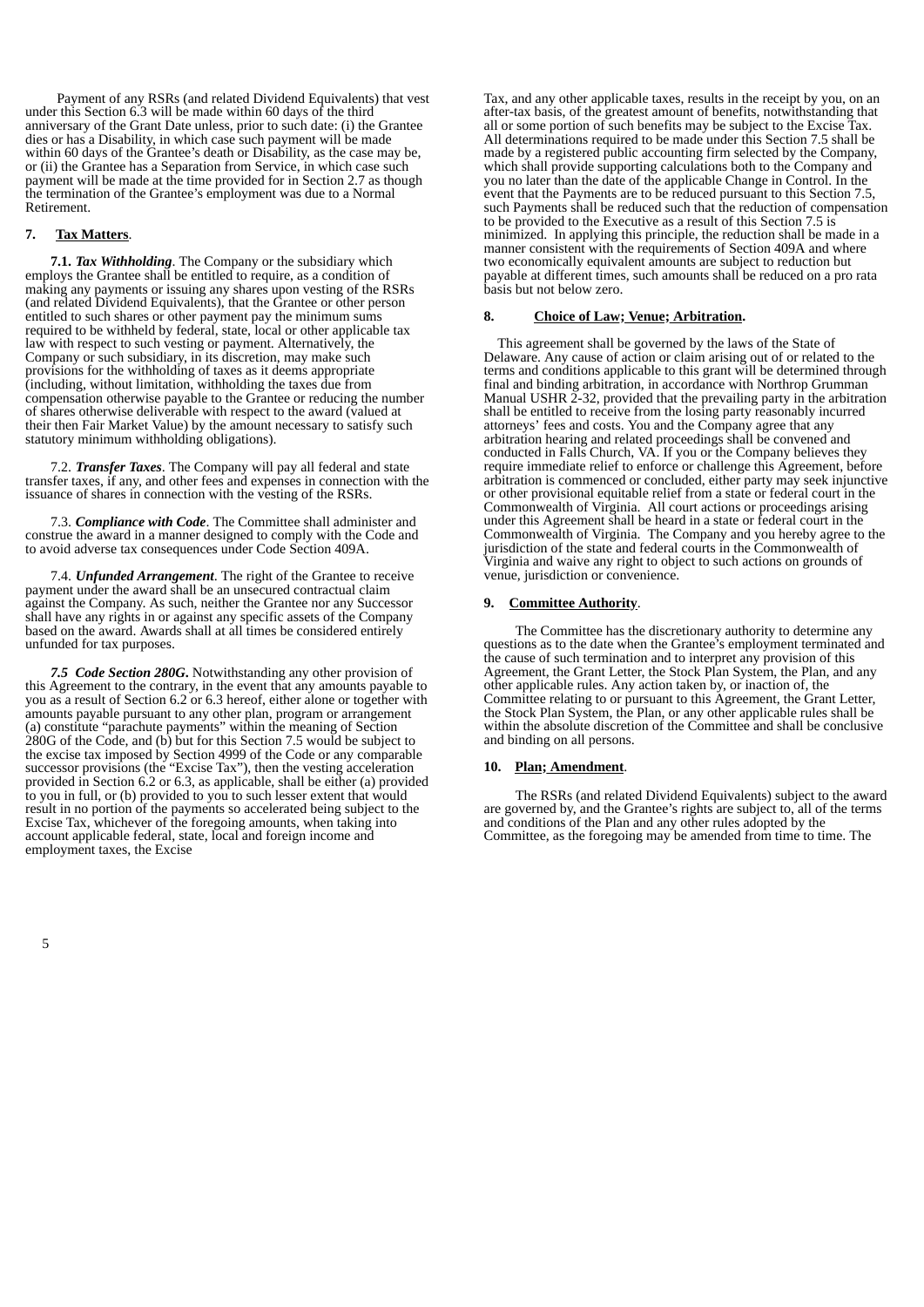Grantee shall have no rights with respect to any amendment of this Agreement or the Plan unless such amendment is in writing and signed by a duly authorized officer of the Company. In the event of a conflict between the provisions of the Grant Letter and/or the Stock Plan System and the provisions of this Agreement and/or the Plan, the provisions of this Agreement and/or the Plan, as applicable, shall control.

### **11. Required Holding Period.**

The holding requirements of this Section 11 shall apply to any Grantee who is an elected or appointed officer of the Company on the date Vested RSRs are paid (or, if earlier, on the date the Grantee's employment by the Company and its subsidiaries terminates for any reason). Any Grantee subject to this Section 11 shall not be permitted to sell, transfer, anticipate, alienate, assign, pledge, encumber or charge the number of shares equal to 50% of the total payout of Vested RSRs(net of taxes withheld) until the earlier of  $(A)$  the third anniversary of the date such shares of Common Stock are paid to the Grantee, (B) the date the Grantee's employment by the Company and its subsidiaries terminates due to the Grantee's death or Disability, (C) the occurrence of a Change in Control that results in termination and payment under Section 6.2 or 6.3 above, or (D) with respected to Grantee's entering a U.S. federal government position only, the latest of (i) the date the Grantee's employment with the Company terminates, or (ii) the date the Grantee formally accepts the government position in writing, or (iii) the date the government confirms the Grantee (for positions requiring nomination and confirmation). For purposes of this Section 11, the total payout of Vested RSRs shall be determined on a net basis after taking into account any shares otherwise deliverable with respect to the award that the Company withholds to satisfy tax obligations pursuant to Section 7.1. If Grantee is paid less than 50% of the total payout of Vested RSRs (net of taxes) in shares, then all of the shares received will be subject to the holding period requirements in this Section 11. Any shares of Common Stock received in respect of shares that are covered by the holding period requirements of this Section 11 (such as shares received in respect of a stock split or stock dividend) shall be subject to the same holding period requirements as the shares to which they relate.

### **12. Definitions**.

Whenever used in this Agreement, the following terms shall have the meanings set forth below and, when the meaning is intended, the initial letter of the word is capitalized:

"**Board**" means the Board of Directors of the Company.

"**Cause**" means the occurrence of either or both of the following:

(i) The Grantee's conviction for committing an act of fraud, embezzlement, theft, or other act constituting a felony (other than traffic related offenses, as a result of vicarious liability, or as a result of good faith actions as an officer of the Company); or

(ii) Willful misconduct by the Grantee that causes financial or reputational harm to the Company. However, no act, or failure to act, on the Grantee's part shall be considered "willful" unless done, or omitted to be done, by the Grantee not in good faith and without reasonable belief that his or her action or omission was in the best interest of the Company.

# "**Change in Control**" is used as defined in the Plan.

"**Code**" means the United States Internal Revenue Code of 1986, as amended.

"**Committee**" means the Company's Compensation Committee or any successor committee appointed by the Board to administer the Plan.

"**Common Stock**" means the Company's common stock.

"**Disability**" means, with respect to a Grantee, that the Grantee: (i) is unable to engage in any substantial gainful activity by reason of any medically determinable physical or mental impairment which can be expected to result in death or can be expected to last for a continuous period of not less than twelve months; or (ii) is, by reason of any medically determinable physical or mental impairment which can be expected to result in death or can be expected to last for a continuous period of not less than twelve months, receiving income replacement benefits for a period of not less than three months under an accident and health plan covering employees of the Grantee's employer; all construed and interpreted consistent with the definition of "Disability" set forth in Code Section 409A(a)(2)(C).

"**Early Retirement**" means that the Grantee's employment terminates in any of the following circumstances, and other than a termination of employment that constitutes a Normal Retirement or occurs in connection with a termination by the Company or a subsidiary for Cause:

- (i) a termination of employment after the Grantee has attained age 55 with at least 10 years of service.
- (ii) a termination of employment by the Company or a subsidiary as part of a reduction in force and, at the time of such termination, the Grantee has attained age 53 with at least 10 years of service.
- (iii) a termination of employment by the Company or a subsidiary as part of a reduction in force and, at the time of such termination, the sum of the Grantee's age and years of service is at least 75.

"**Fair Market Value**" is used as defined in the Plan; provided, however, the Committee in determining such Fair Market Value for purposes of the award may utilize such other exchange, market, or listing as it deems appropriate.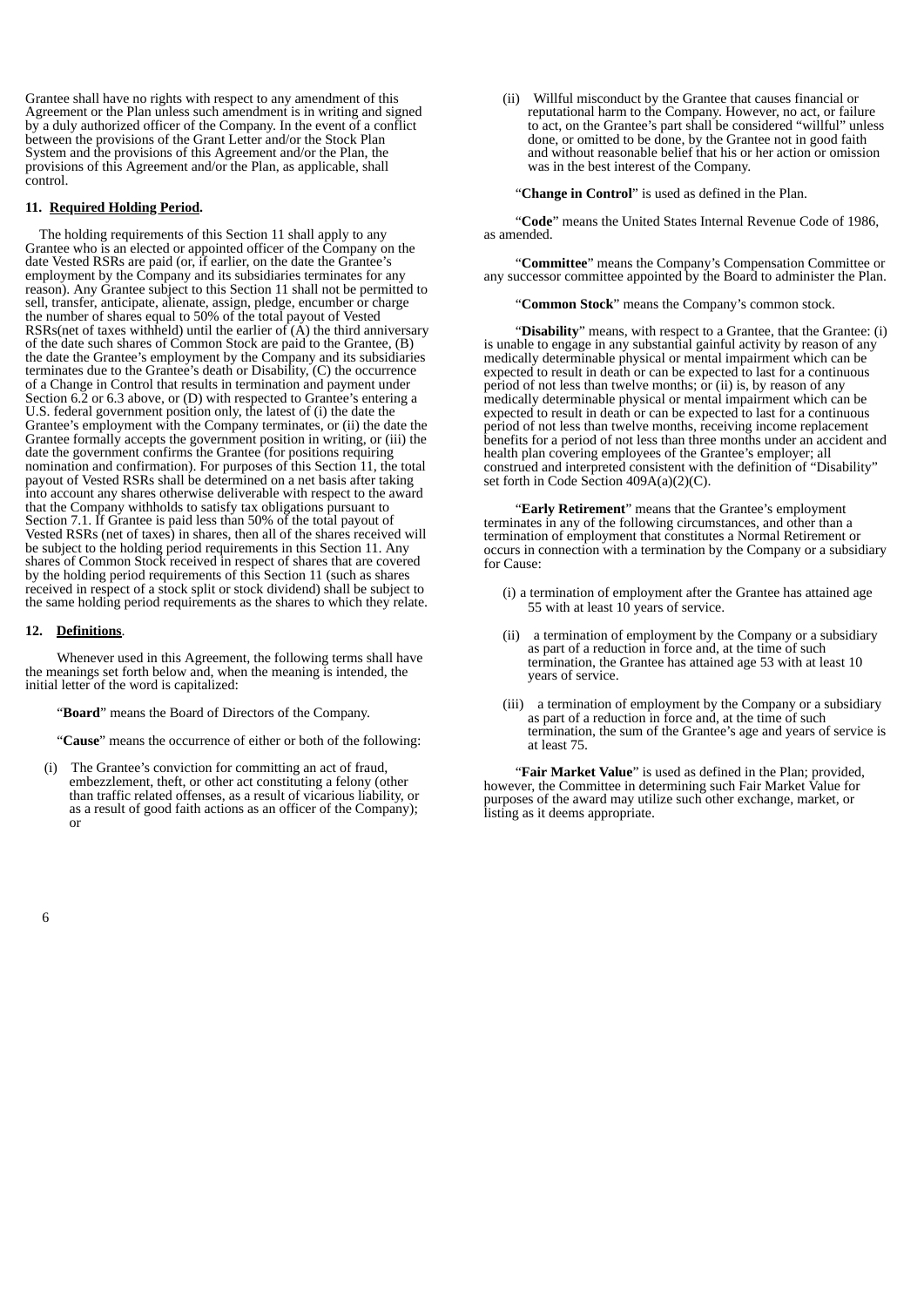"**Good Reason**" means, without the Grantee's express written consent, the occurrence of any one or more of the following:

- (i) A material and substantial reduction in the nature or status of the Grantee's authorities or responsibilities (when such authorities and/or responsibilities are viewed in the aggregate) from their level in effect on the day immediately prior to the start of the Protected Period, other than (A) an inadvertent act that is remedied by the Company promptly after receipt of notice thereof given by the Grantee, and/or (B) changes in the nature or status of the Grantee's authorities or responsibilities that, in the aggregate, would generally be viewed by a nationally-recognized executive placement firm as resulting in the Grantee having not materially and substantially fewer authorities and responsibilities (taking into consideration the Company's industry) when compared to the authorities and responsibilities applicable to the position held by the Grantee immediately prior to the start of the Protected Period. The Company may retain a nationally-recognized executive placement firm for purposes of making the determination required by the preceding sentence and the written opinion of the firm thus selected shall be conclusive as to this issue.
	- In addition, if the Grantee is a vice president, the Grantee's loss of vice-president status will constitute "Good Reason"; provided that the loss of the title of "vice president" will not, in and of itself, constitute Good Reason if the Grantee's lack of a vice president title is generally consistent with the manner in which the title of vice president is used within the Grantee's business unit or if the loss of the title is the result of a promotion to a higher level office. For the purposes of the preceding sentence, the Grantee's lack of a vice-president title will only be considered generally consistent with the manner in which such title is used if most persons in the business unit with authorities, duties, and responsibilities comparable to those of the Grantee immediately prior to the commencement of the Protected Period do not have the title of vice-president.
- (ii) A material reduction by the Company in the Grantee's annualized rate of base salary as in effect at the start of the Protected Period, or as the same shall be increased from time to time.
- (iii) A material reduction in the aggregate value of the Grantee's level of participation in any of the Company's short and/or long-term incentive compensation plans (excluding stock-based incentive compensation plans), employee benefit or retirement plans, or policies, practices, or arrangements in which the Grantee participates immediately prior to the start of the Protected Period; provided, however, that a reduction in the aggregate value shall not be deemed to be "Good Reason" if the reduced value remains substantially consistent with the average level of

other employees who have positions commensurate with the position held by the Grantee immediately prior to the start of the Protected Period.

- (iv) A material reduction in the Grantee's aggregate level of participation in the Company's stock-based incentive compensation plans from the level in effect immediately prior to the start of the Protected Period; provided, however, that a reduction in the aggregate level of participation shall not be deemed to be "Good Reason" if the reduced level of participation remains substantially consistent with the average level of participation of other employees who have positions commensurate with the position held by the Grantee immediately prior to the start of the Protected Period.
- (v) The Grantee is informed by the Company that his or her principal place of employment for the Company will be relocated to a location that is greater than fifty (50) miles away from the Grantee's principal place of employment for the Company at the start of the corresponding Protected Period; provided that, if the Company communicates an intended effective date for such relocation, in no event shall Good Reason exist pursuant to this clause (v) more than ninety (90) days before such intended effective date.

The Grantee's right to terminate employment for Good Reason shall not be affected by the Grantee's incapacity due to physical or mental illness. The Grantee's continued employment shall not constitute a consent to, or a waiver of rights with respect to, any circumstances constituting Good Reason herein.

"**Governmental Service Retirement**" means an Early or Normal Retirement by the Grantee where the Grantee accepts a position in the federal government or a state or local government and an accelerated distribution under the award is permitted under Code Section 409A based on such government employment and related ethics rules.

"**Key Employee**" means an employee treated as a "specified employee" under Code section 409A(a)(2)(B)(i) of the Company or an Affiliated Company (i.e., a key employee (as defined in Code section 416(i) without regard to paragraph (5) thereof)) if the Company's or an Affiliated Company's stock is publicly traded on an established securities market or otherwise. The Company shall determine in accordance with a uniform Company policy which participants are Key Employees as of each December 31 in accordance with IRS regulations or other guidance under Section 409A. Such determination shall be effective for the twelve (12) month period commencing on April 1 of the following year.

"**Normal Retirement**" means that the Grantee terminates employment after attaining age 65 with at least 10 years of service (other than in connection with a termination by the Company or a subsidiary for Cause). In the case of a Grantee who is an officer of the Company subject to the Company's mandatory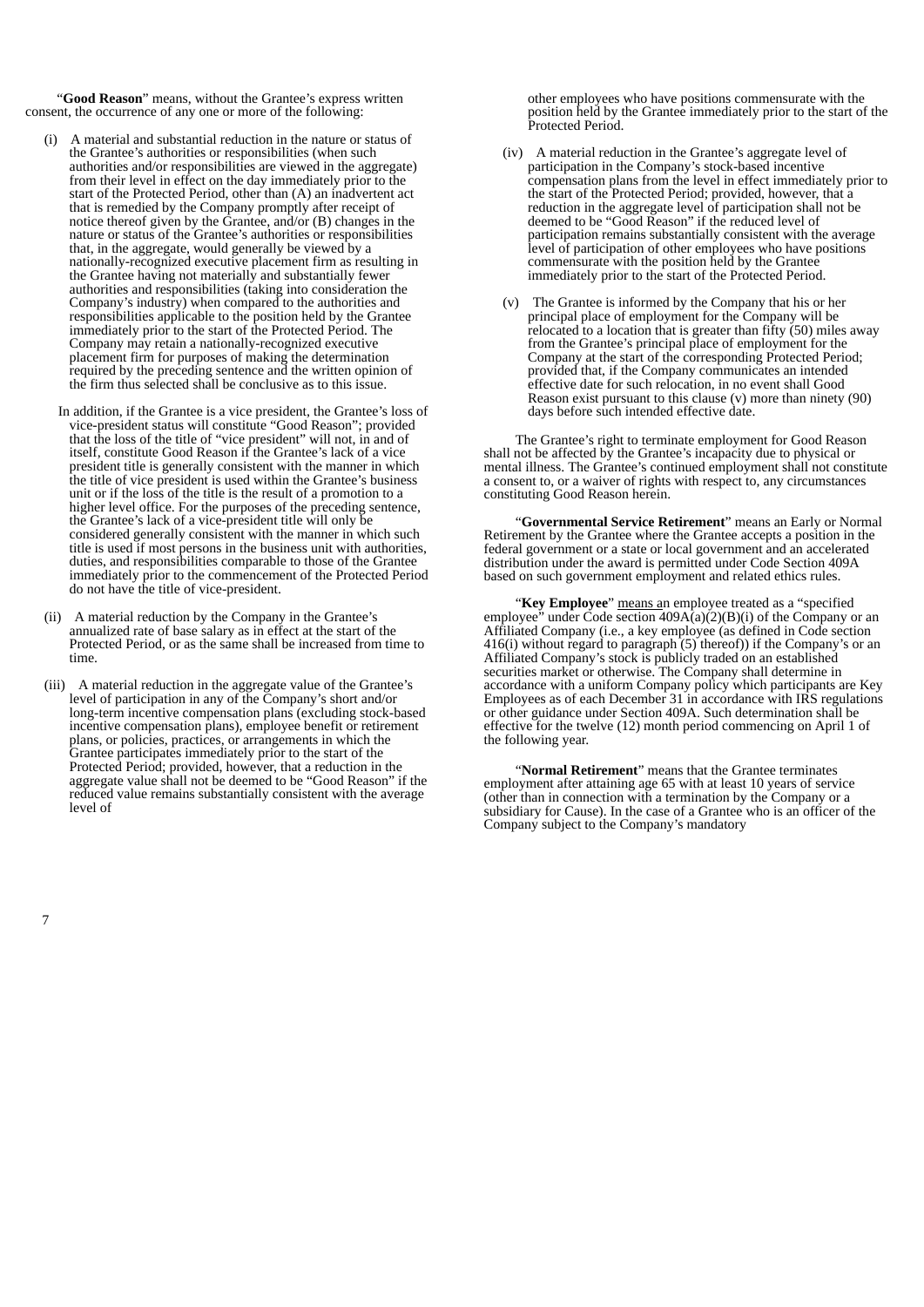retirement at age 65 policy and who, at the applicable time, is not otherwise eligible for Normal Retirement as defined in the preceding sentence, "Normal Retirement" as to that Grantee means that the Grantee's employment is terminated pursuant to such mandatory retirement policy (regardless of the Grantee's years of service and other than in connection with a termination by the Company or a subsidiary for Cause).

"**Parent**" is used as defined in the Plan.

"**Plan**" means the Northrop Grumman 2011 Long-Term Incentive Stock Plan, as it may be amended form time to time.

The "**Protected Period**" corresponding to a Change in Control of the Company shall be a period of time determined in accordance with the following:

- (i) If the Change in Control is triggered by a tender offer for shares of the Company's stock or by the offeror's acquisition of shares pursuant to such a tender offer, the Protected Period shall commence on the date of the initial tender offer and shall continue through and including the date of the Change in Control; provided that in no case will the Protected Period commence earlier than the date that is six (6) months prior to the Change in Control.
- (ii) If the Change in Control is triggered by a merger, consolidation, or reorganization of the Company with or involving any other corporation, the Protected Period shall commence on the date that serious and substantial discussions first take place to effect the merger, consolidation, or reorganization and shall continue through and including the date of the Change in Control; provided that in no case will the Protected Period commence earlier than the date that is six (6) months prior to the Change in Control.
- (iii) In the case of any Change in Control not described in clause (i) or (ii) above, the Protected Period shall commence on the date that is six (6) months prior to the Change in Control and shall continue through and including the date of the Change in Control.

"**Separation from Service**" means when the Grantee dies, retires, or otherwise has a termination of employment with the Company and its subsidiaries that constitutes a "separation from service" within the meaning of United States Treasury Regulation Section 1.409A-1(h)(1), without regard to the optional alternative definitions available thereunder.

"**Successor**" means the person acquiring a Grantee's rights to a grant under the Plan by will or by the laws of descent or distribution.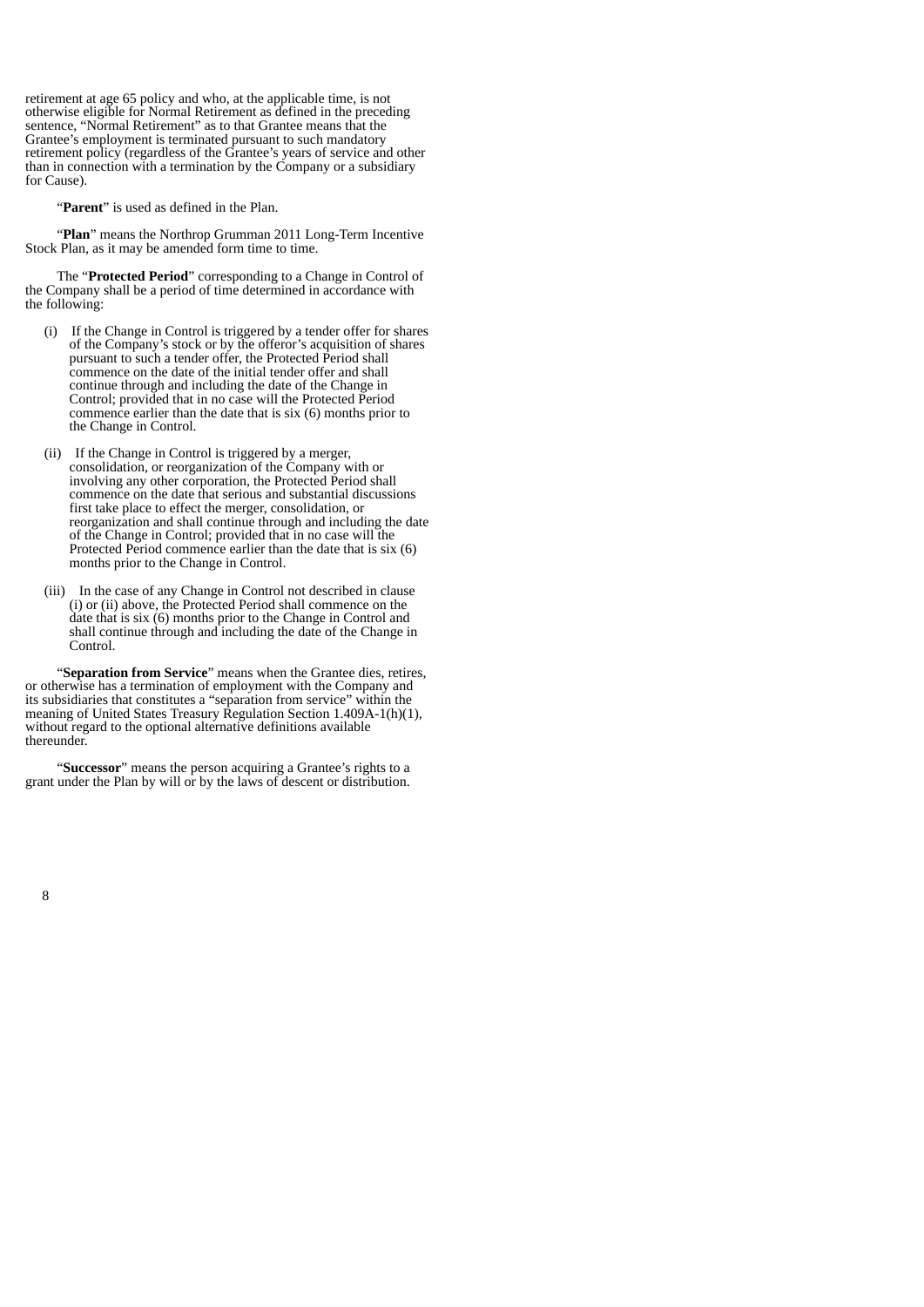# **NORTHROP GRUMMAN CORPORATION**

# **2022 RESTRICTED PERFORMANCE STOCK RIGHTS GRANT AGREEMENT**

<span id="page-61-0"></span>This 2022 Restricted Performance Stock Rights Grant Agreement ("Agreement") applies to certain "Restricted Performance Stock Rights" ("RPSRs") granted by Northrop Grumman Corporation (the "Company") in 2022 under its 2011 Long-Term Incentive Stock Plan. If you were granted an RPSR award by the Company in 2022, the date of grant of your RPSR award and the target number of RPSRs applicable to your award are set forth in the letter from the Company announcing your RPSR award (your "Grant Letter") and are also reflected in the electronic stock plan award recordkeeping system ("Stock Plan System") maintained by the Company or its designee. This Agreement applies only with respect to the 2022 RPSR award, and you are subject to this Agreement upon accepting your grant. If you were granted an RPSR award, you are referred to as the "Grantee" with respect to your award. Capitalized terms are generally defined in Section 12 below if not otherwise defined herein.

Each RPSR represents a right to receive one share of the Company's Common Stock, or cash of equivalent value as provided herein subject to vesting as provided herein. The performance period applicable to your award is January 1, 2022 to December 31, 2024 (the "Performance Period"). The target number of RPSRs subject to your award is subject to adjustment as provided herein. The RPSR award is subject to all of the terms and conditions set forth in this Agreement, and is further subject to all of the terms and conditions of the Plan, as it may be amended from time to time, and any rules adopted by the Committee, as such rules are in effect from time to time. If you do not formally accept your RPSR award, by entering into this Agreement in accordance with the instructions and time limit set forth in your Grant Letter, you will be deemed to have forfeited your RPSR award.

#### **1. Vesting; Payment of RPSRs**.

The RPSRs are subject to the vesting and payment provisions established by the Committee with respect to the Performance Period. RPSRs (and any Dividend Equivalents (as defined below)) that vest based on such provisions will be paid as provided below.

**1.1.** *Performance-Based Vesting of RPSRs*. Subject to Sections 2, 3, 4 and 6 below, the RPSRs subject to the award shall vest and become nonforfeitable based on the performance methodology and goals established by the Committee for the Performance Period. At the conclusion of the Performance Period, the Committee shall determine whether and the extent to which the performance goals have been achieved. The percentage of target RPSRs subject to the award (if any) that have vested for the Performance Period (the "Earnout Percentage") shall be determined by the Committee based on the methodology and goals as established by the Committee, and its determination of the Earnout Percentage shall be conclusive and binding. Any RPSRs (and related Dividend Equivalents) subject to the award that are not vested as of the conclusion of the Performance Period after giving effect to the Committee's determinations under this Section 1.1 shall terminate and become null and void as of the last day of the Performance Period.

**1.2.** *Payment of RPSRs*. The number of RPSRs payable at the conclusion of the Performance Period ("Vested RPSRs") shall be determined by multiplying the Earnout Percentage by the target number of RPSRs subject to the award. The Vested RPSRs and any RPSRs that vest and become payable pursuant to Section 2 or 6 may be paid out in either an equivalent number of shares of Common Stock, or, in the discretion of the Committee, in cash or in a combination of shares of Common Stock and cash. In the event of a cash payment, the amount of payment for each Vested RPSR

ELT (2022 RPSR Agreement) 1

to be paid in cash will equal the Fair Market Value (as defined below) of a share of Common Stock as of the date the Committee determines the extent to which the applicable RPSR performance criteria have been achieved. Vested RPSRs will be paid within 60 days of the vesting date, but in no event later than March 15 of the year following the last day of the Performance Period.

**1.3.** *Dividend Equivalents*. The Grantee shall be entitled to payment for Dividend Equivalents (if any) with respect to any Vested RPSRs and any RPSRs that vest and become payable pursuant to Section 2 or 6. For purposes of this Agreement, "Dividend Equivalents" means the aggregate amount of dividends paid by the Company on a number of shares of Common Stock equivalent to the number of Vested RPSRs (or the number of RPSRs that vest and become payable pursuant to Section 2 or 6) during the period from the beginning of the Performance Period until the date the Vested RPSRs (or the RPSRs that vest and become payable pursuant to Section 2 or 6) are paid, without interest or other adjustments to reflect the time value of money. For these purposes, any Vested RPSRs or RPSRs that vest and become payable pursuant to Section 2 or 6 in excess of the target number of RPSRs subject to the award shall be considered to have been granted at the beginning of the Performance Period. Dividend Equivalents (if any) will be paid at the same time as the Vested RPSRs (or the RPSRs that vest and become payable pursuant to Section 2 or 6) to which they relate are paid. Dividend Equivalents will be paid in cash.

#### 2. **Early Termination of Award; Termination of Employment**.

**2.1** *General*. The RPSRs (and related Dividend Equivalents) subject to the award shall terminate and become null and void prior to the conclusion of the Performance Period if and when (a) the award terminates in connection with a Change in Control pursuant to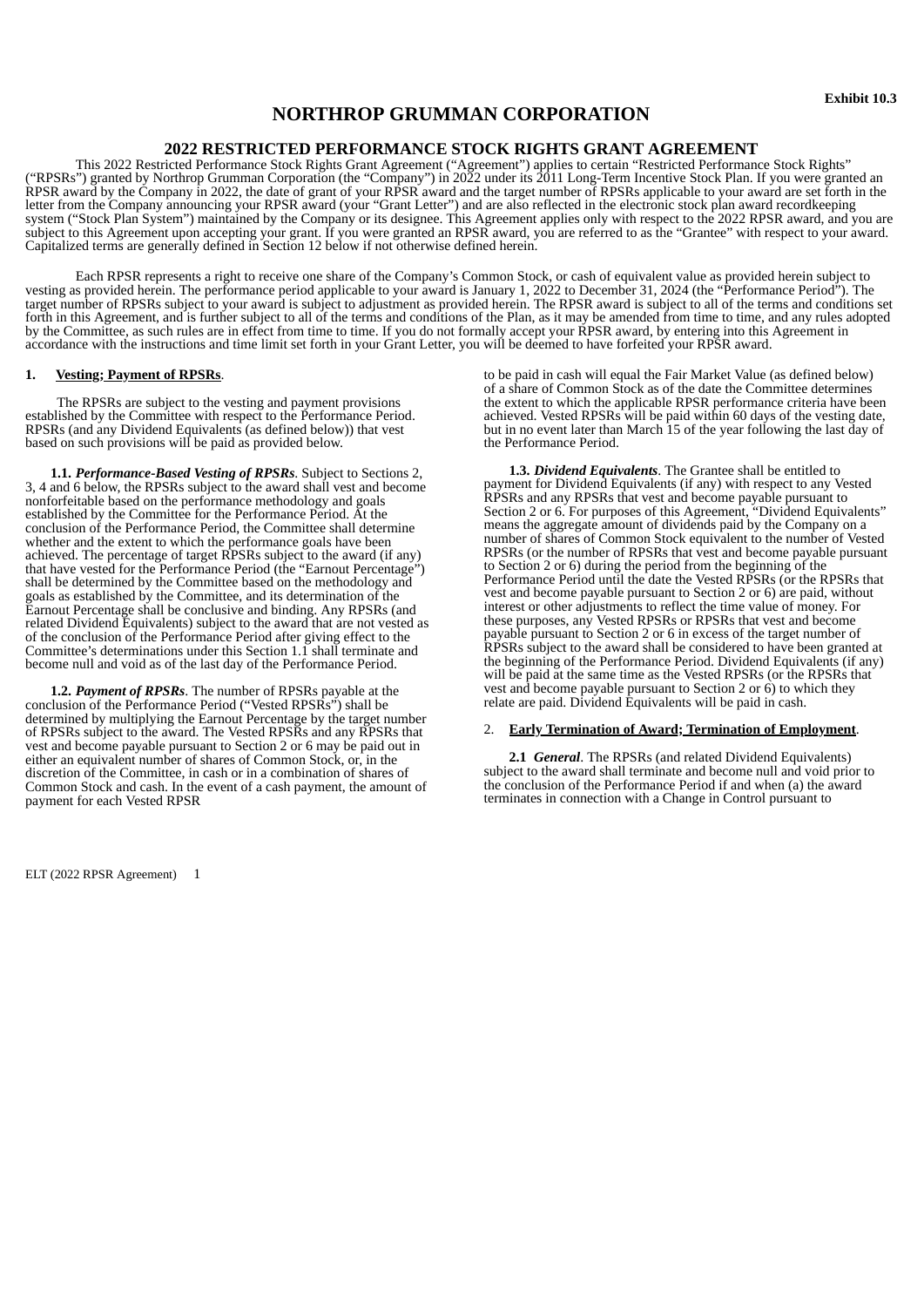Section 6 below, or (b) except as provided below in this Section 2 and in Section 6, the Grantee ceases for any reason to be an employee of the Company or one of its subsidiaries.

**2.2** *Termination of Employment Due to Retirement, Death or Disability*. The number of RPSRs (and related Dividend Equivalents) subject to the award shall vest on a prorated basis as provided herein if the Grantee's employment by the Company and its subsidiaries terminates due to the Grantee's Early Retirement, death, or Disability and, in each case, only if the Grantee has completed at least six (6) consecutive calendar months of employment with the Company or a subsidiary during the three-year Performance Period. Such prorating of RPSRs (and related Dividend Equivalents) shall be based on the number of calendar days the Grantee was actually employed by the Company or one of its subsidiaries over the number of calendar days in the Performance Period (the number of prorated RPSRs, the "Prorated RPSRs"). If the Grantee ceases to be employed by the Company or one of its subsidiaries due to the Grantee's Normal Retirement and such Normal Retirement occurs more than six (6) months after the Grant Date, the RPSRs will vest as if the employee had remained an employee for the full Performance Period. Any RPSRs (and related Dividend Equivalents) subject to the award that do not vest in accordance with this Section 2.2 upon a termination of the Grantee's employment due to Early Retirement or Normal Retirement (collectively "Retirement"), death or Disability shall terminate immediately upon such termination of employment.

*Death or Disability*. In the case of death or Disability (a) the Earnout Percentage of the Grantee's Prorated RPSRs (and related Dividend Equivalents) will be deemed to be 100% (target), regardless of actual performance, and (b) payment of the Prorated RPSRs (and related Dividend Equivalents) that vest pursuant to this Section 2.2 will be made within 60 days of the Grantee's death or Disability, but in no event later than March 15 of the year following the date of the death or Disability.

*Retirement in General*. Subject to the following provisions of this Section 2.2, in the case of Retirement, the Earnout Percentage will be used to calculate the Grantee's Vested RPSRs, and payment of the Vested RPSRs (and related Dividend Equivalents) will be made in accordance with Section 1.2 above.

In determining the Grantee's eligibility for Retirement, service is measured by dividing (a) the number of days the Grantee was employed by the Company or a subsidiary in the period commencing with his or her last date of hire by the Company or a subsidiary through and including the date on which the Grantee is last employed by the Company or a subsidiary, by (b) 365. If the Grantee ceased to be employed by the Company or a subsidiary and was later rehired by the Company or a subsidiary, the Grantee's service prior to the break in service shall be disregarded in determining service for such purposes; provided that, if the Grantee's employment with the Company or a subsidiary had terminated due to the Grantee's

Retirement, or by the Company or a subsidiary as part of a reduction in force (in each case, other than a termination by the Company or a subsidiary for Cause) and, within the two-year period following such termination of employment (the "break in service") the Grantee was subsequently rehired by the Company or a subsidiary, then the Grantee's period of service with the Company or a subsidiary prior to and ending with the break in service will be included in determining service for such purposes. In the event the Grantee is employed by a business that is acquired by the Company or a subsidiary, the Company shall have discretion to determine whether the Grantee's service prior to the acquisition will be included in determining service for such purposes.

*Retirement Due to Government Service.* In the case of a Governmental Service Retirement by the Grantee (a) the Performance Period used to calculate the Grantee's Vested RPSRs will be deemed to have ended as of the most recent date that performance has been measured by the Company with respect to the RPSRs prior to the Grantee's Retirement (but in no event shall such date be more than one year before the Grantee's Retirement), (b) the Earnout Percentage of the Grantee's Prorated RPSRs (and related Dividend Equivalents) will be determined based on actual performance for that short Performance Period, and (c) payment of the Prorated RPSRs that become Vested RPSRs (and Dividend Equivalents thereon) will be made within 20 days after Retirement.

**2.3***Other Terminations of Employment*. Subject to Section 6.2, all RPSRs (and related Dividend Equivalents) subject to the award shall terminate immediately upon a termination of the Grantee's employment: (a) for any reason other than due to the Grantee's Retirement, death or Disability; or (b) for Retirement, death or Disability, if the six-month employment requirement under Section 2.2 above is not satisfied.

**2.4***Leave of Absence*. Unless the Committee otherwise provides (at the time of the leave or otherwise), if the Grantee is granted a leave of absence by the Company, the Grantee (a) shall not be deemed to have incurred a termination of employment at the time such leave commences for purposes of the award, and (b) shall be deemed to be employed by the Company for the duration of such approved leave of absence for purposes of the award. A termination of employment shall be deemed to have occurred if the Grantee does not timely return to active employment upon the expiration of such approved leave or if the Grantee commences a leave that is not approved by the Company.

**2.5***Salary Continuation*. Subject to Section 2.4 above, the term "employment" as used herein means active employment by the Company and salary continuation without active employment (other than a leave of absence approved by the Company that is covered by Section 2.4) will not, in and of itself, constitute "employment" for purposes hereof (in the case of salary continuation without active employment, the Grantee's cessation of active employee status shall, subject to Section 2.4, be deemed to be a termination of "employment" for purposes hereof). Furthermore, salary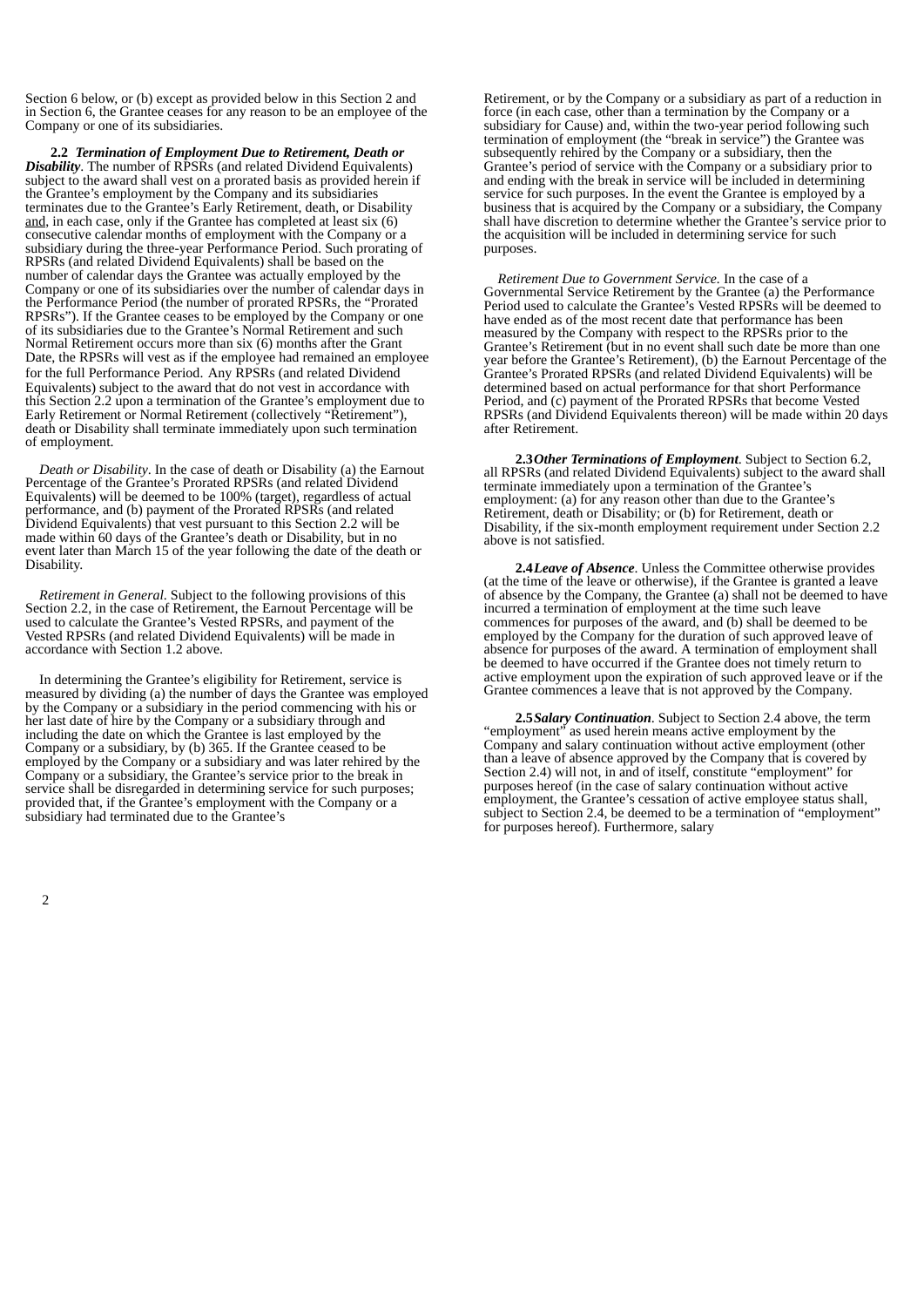continuation will not, in and of itself, constitute a leave of absence approved by the Company for purposes of the award.

**2.6***Sale or Spinoff of Subsidiary or Business Unit*. For purposes of the RPSRs (and related Dividend Equivalents) subject to the award, a termination of employment of the Grantee shall be deemed to have occurred if the Grantee is employed by a subsidiary or business unit and that subsidiary or business unit is sold, spun off, or otherwise divested, the Grantee does not otherwise continue to be employed by the Company or one of its subsidiaries after such event, and the divested entity or business (or its successor or a parent company) does not assume the award in connection with such transaction. In the event of such a termination of employment, the termination shall be deemed to be a Retirement treated as provided for in Section 2.2 (subject to Section 6).

**2.7***Continuance of Employment Required*. Except as expressly provided in Section 2.2, Section 2.4 and in Section 6, the vesting of the RPSRs (and related Dividend Equivalents) subject to the award requires continued employment through the last day of the Performance Period as a condition to the vesting of any portion of the award. Employment for only a portion of the Performance Period, even if a substantial portion, will not entitle the Grantee to any proportionate vesting or avoid or mitigate a termination of rights and benefits upon or following a termination of employment. Nothing contained in this Agreement, the Grant Letter, the Stock Plan System, or the Plan constitutes an employment commitment by the Company or any subsidiary, affects the Grantee's status (if the Grantee is otherwise an at-will employee) as an employee at will who is subject to termination without cause, confers upon the Grantee any right to continue in the employ of the Company or any subsidiary, or interferes in any way with the right of the Company or of any subsidiary to terminate such employment at any time.

**2.8***Death*. In the event of the Grantee's death subsequent to the vesting of RPSRs but prior to the delivery of shares or other payment with respect to such RPSRs (and related Dividend Equivalents), the Grantee's Successor shall be entitled to any payments to which the Grantee would have been entitled under this Agreement with respect to such RPSRs.

#### **3. Non-Transferability and Other Restrictions**.

**3.1***Non-Transferability*. The award, as well as the RPSRs (and related Dividend Equivalents) subject to the award, are non-transferable and shall not be subject in any manner to sale, transfer, anticipation, alienation, assignment, pledge, encumbrance or charge. The foregoing transfer restrictions shall not apply to transfers to the Company. Notwithstanding the foregoing, the Company may honor any transfer required pursuant to the terms of a court order in a divorce or similar domestic relations matter to the extent that such transfer does not adversely affect the Company's ability to register the offer and sale of the underlying shares on a Form S-8 Registration Statement and such transfer is

otherwise in compliance with all applicable legal, regulatory and listing requirements.

**3.2***Forfeiture or Recoupment of Awards*. If, prior to payment or issuance of shares with respect to the award, Grantee's employment is terminated for Cause (or Grantee has engaged in misconduct that could have resulted in Grantee's termination of employment for Cause if Grantee had remained an employee), the Company may reduce or eliminate any payments or issuances of shares with respect to the award. Further, any payments or issuances of shares with respect to the award are subject to recoupment pursuant to the Company's Policy Regarding the Recoupment of Certain Performance-Based Compensation Payments as in effect from time to time as well as any recoupment or similar provisions of applicable law, and the Grantee shall promptly make any reimbursement requested by the Board or Committee pursuant to such policy or applicable law with respect to the award. The Grantee agrees, by accepting the award, that the Company and its affiliates may deduct from any amounts it may owe the Grantee from time to time (such as wages or other compensation) to the extent of any amounts the Grantee is required to reimburse the Company pursuant to such policy or applicable law with respect to the award.

#### **4. Post-Employment Conduct**.

**4.1***Executive Leadership Team Contribution.* You acknowledge and agree that as a member of the Executive Leadership Team ("ELT") you are involved in managing the global operations of the Company, incorporated in Delaware and headquartered in Virginia. You are involved in the most sensitive and proprietary matters affecting the Company, its subsidiaries, predecessors, and/or affiliates (collectively, "Northrop Grumman"), including from a technical, strategic and financial perspective, and are widely exposed to confidential, sensitive and proprietary information concerning Northrop Grumman's global operations, at the headquarters and each of the operating sectors, including in the areas of autonomous systems, cyber, C4ISR, space, strike, sensors, electronics, and logistics and modernization. Your job responsibilities require that you have a primary office location in Virginia and/or you spend substantial time at the corporate headquarters in Virginia, among other things, attending ELT and other leadership meetings, and managing operations and employees in Virginia. You occupy one of the most senior executive positions in the Company and have far-reaching access to highly confidential, valuable and sensitive information, customer, vendor and employee relationships, intellectual property, strategic and tactical plans, and financial information and plans. The Company has a legitimate business interest in restricting your ability to compete in the specific manner set forth below. The Company has provided you this grant, subject to this Agreement and as consideration for the restrictive covenants set forth in this Section 4.

**4.2** *Non-Competition*. For a period of twelve (12) months from the date of the termination of Grantee's employment for any reason (other than a Reduction-in-Force as determined at the Company's sole discretion) ("Termination"), you will not, directly or indirectly,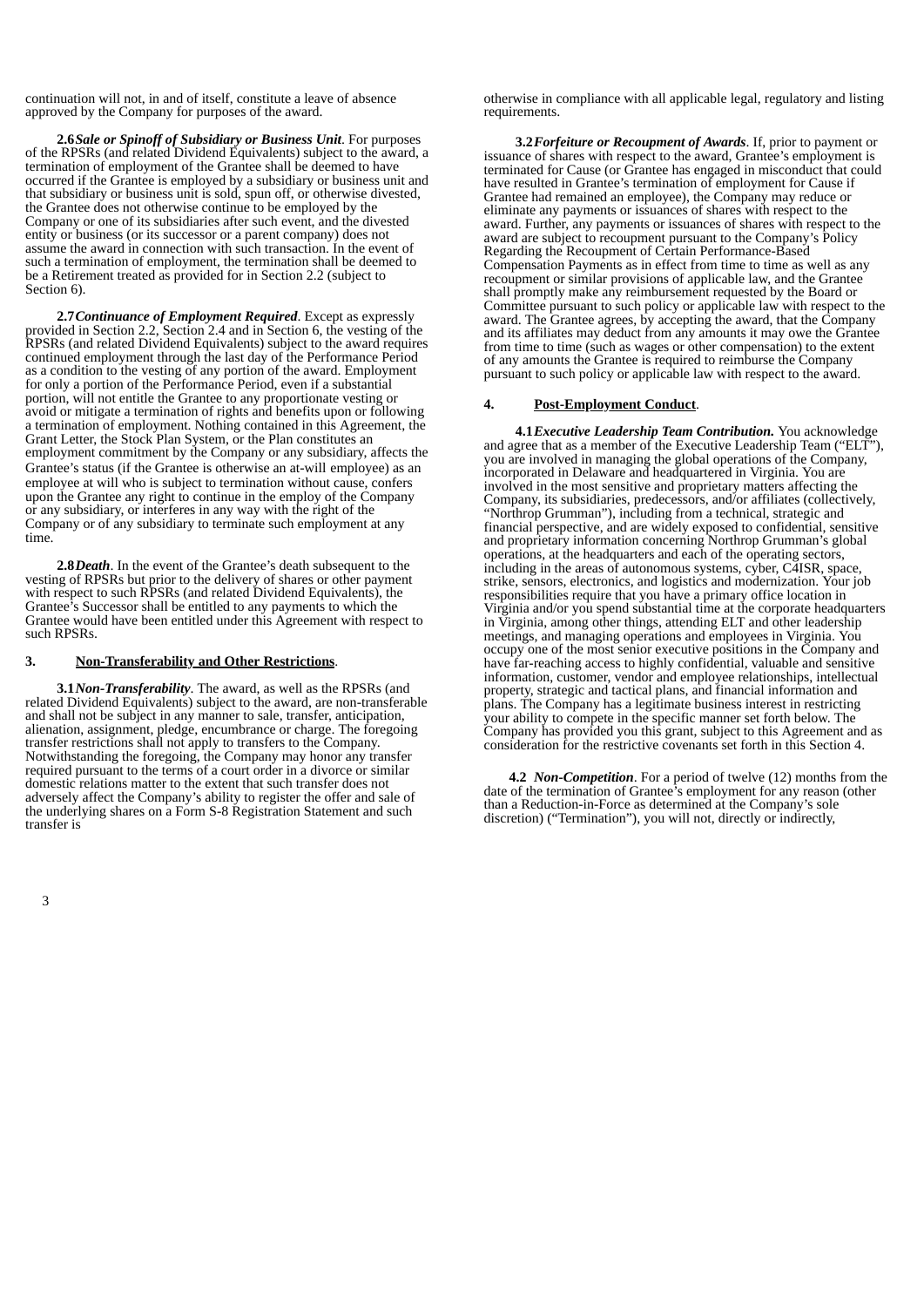oversee, control, participate in, or support the design, operation, research, manufacture, marketing, sale, or distribution of "Competitive Products and Services". For the purpose of this section, "Competitive Products and Services" shall mean products or services that compete for resources with or are an alternative or potential alternative to, the products sold or services provided by Northrop Grumman, including without limitation products and services in the areas of autonomous systems, cyber, C4ISR, space, strike, sensors, electronics, and logistics and modernization.

**4.3***Non-Solicitation of Customers***.** For a period of eighteen (18) months from your Termination, you shall not, directly or indirectly, solicit any customer, supplier, or teammate of Northrop Grumman with whom you engaged, or about whom you received confidential, sensitive, or proprietary information, in the course of your employment with Northrop Grumman, for purposes of providing products or services in competition with Northrop Grumman. In the case of a governmental, regulatory or administrative agency, commission, department or other governmental authority, the customer is determined by reference to the specific program offices or activities for which Northrop Grumman provides goods or services.

**4.4***Non-Solicitation of Employees***.** For a period of twenty-four (24) months from your Termination, you shall not, directly or indirectly, solicit or offer to hire, any person who was, within a period of six months prior to your Termination, employed by Northrop Grumman, with whom you worked or about whom you received information in the course of your employment with Northrop Grumman.

**4.5***Non-Disparagement.* You will not issue or communicate any statement, whether verbal or written, or take any other action that disparages or may be interpreted to disparage the Company, its products, services, officers, directors, or employees; provided that the foregoing shall not apply to any truthful statements made in connection with a legal process, including government investigation or as otherwise provided by law.

**4.6***Exceptions.* You may request an exception to the covenants in Sections 4.2, 4.3, or 4.4 by making a written request to the Company's Chief Human Resources Officer, with such exceptions being considered at the sole discretion of the Company and communicated in writing to you.

**4.7***Reasonableness.* You agree that the restrictions set forth in Sections 4.2, 4.3, and 4.4 are (i) reasonable and necessary in all respects, including duration, territory and scope of activity, in order to protect the Company's legitimate business interests, (ii) that the parties have attempted to limit your right to compete only to the extent necessary to protect the Company's legitimate business interests, and (iii) that you will be able to earn a livelihood without violating the restrictions in this section. It is the intent of the parties that the provisions of this section shall be enforced to the fullest extent permissible under applicable law. However, if any

portion of Section 4.2, 4.3, or 4.4 is deemed unenforceable, the parties agree that a court or arbitrator may revise the portion deemed unenforceable to the maximum extent possible to achieve the objective of the parties, and the remainder of the section shall remain in full force and affect.

**4.8***Remedies*. If you violate any provision in Section 4.2, 4.3, 4.4, and/or 4.5 of this section, the Company shall have the right to terminate without payment to you any unvested and/or unpaid RPSRs (and associated Dividend Equivalents) and require that you immediately deliver to the Company and an amount in cash equal to the vesting and/or payment date of all RPSRs already received, including any Dividend Equivalents, within one year prior to the breach. Further, you acknowledge and agree that a breach of any of the provisions of this section will result in immediate, irreparable, and continuing damage to the Company for which there is no adequate remedy at law, and the Company will be entitled to injunctive relief, a decree of specific performance, and other relief as may be proper, including monetary damages, to the maximum extent available.

### **5. Compliance with Laws; No Stockholder Rights Prior to Issuance**.

The Company's obligation to make any payments or issue any shares with respect to the award is subject to full compliance with all then applicable requirements of law, the Securities and Exchange Commission, or other regulatory agencies having jurisdiction over the Company and its shares, and of any exchange upon which stock of the Company may be listed. The Grantee shall not have the rights and privileges of a stockholder, including without limitation the right to vote or receive dividends (except as expressly provided in this Agreement with respect to Dividend Equivalents), with respect to any shares which may be issued in respect of the RPSRs until the date appearing on the certificate(s) for such shares (or, in the case of shares entered in book entry form, the date that the shares are actually recorded in such form for the benefit of the Grantee), if such shares become deliverable.

# **6. Adjustments; Change in Control**.

**6.1***Adjustments*. The RPSRs and the shares subject to the award are subject to adjustment upon the occurrence of events such as stock splits, stock dividends and other changes in capitalization in accordance with Section 6(a) of the Plan. In addition, for RPSRs that do not use a relative total shareholder return metric as the applicable performance criterion, the applicable performance criteria and goals are subject to adjustment pursuant to Section 8 of the Plan. Any such adjustment or determination not to make any adjustment shall be conclusive and binding.

**6.2***Possible Acceleration on Change in Control*. Notwithstanding the provisions of Section 2 hereof, and further subject to the Company's ability to terminate the award as provided in Section 6.3 below, the Grantee shall be entitled to vesting of the award as provided below in the event of the Grantee's termination of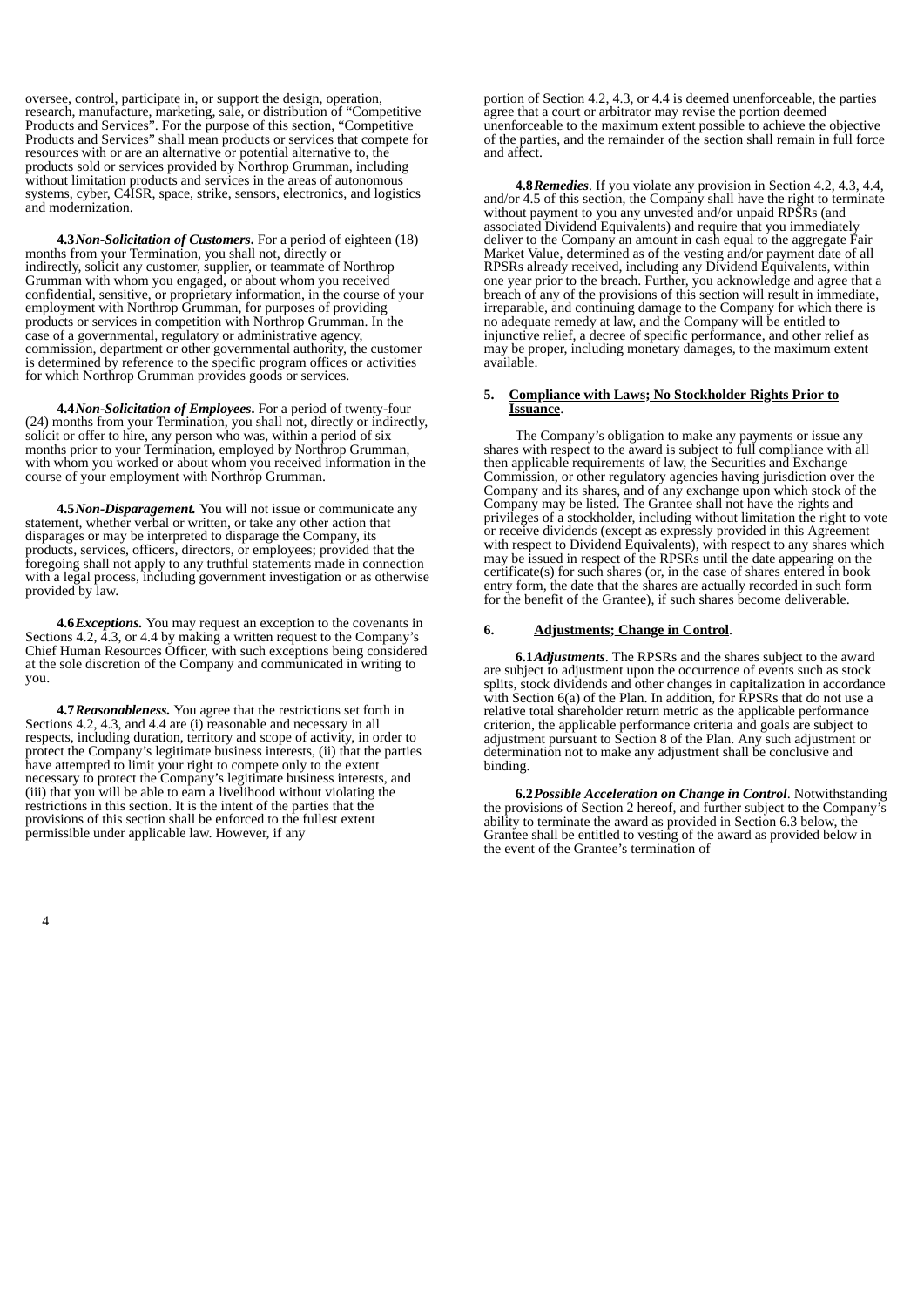employment if at the time of the termination, the termination occurs either within the Protected Period corresponding to a Change in Control of the Company or within twenty-four (24) calendar months following the date of a Change in Control of the Company, and the Grantee's employment by the Company and its subsidiaries is involuntarily terminated by the Company and its subsidiaries for reasons other than Cause or by the Grantee for Good Reason.

Notwithstanding anything else contained herein to the contrary, the termination of the Grantee's employment (or other events giving rise to Good Reason) shall not entitle the Grantee to any accelerated vesting pursuant to this Section 6.2 if there is objective evidence that, as of the commencement of the Protected Period, the Grantee had specifically been identified by the Company as an employee whose employment would be terminated as part of a corporate restructuring or downsizing program that commenced prior to the Protected Period and such termination of employment was expected at that time to occur within six (6) months.

In the event the Grantee is entitled to payment in accordance with the foregoing provisions of this Section 6.2, then the Grantee will be eligible for payment of a number of RPSRs (and related Dividend Equivalents) determined in accordance with the following formula: (a) the Earnout Percentage determined in accordance with Section 1 but calculated based on performance for the portion of the three-year Performance Period ending on the last day of the month coinciding with or immediately preceding the date of the termination of the Grantee's employment, multiplied by (b) the target number of RPSRs subject to the award. Payment of any amount due under this Section 6.2 will be made within 60 days of the date of the termination of Grantee's employment, but in no event later than March 15<sup>th</sup> of the year following the Grantee's termination of employment.

**6.3***Automatic Acceleration; Early Termination*. If the Company undergoes a Change in Control triggered by clause (iii) or (iv) of the definition thereof and the Company is not the surviving entity and the successor to the Company (if any) (or a Parent thereof) does not agree in writing prior to the occurrence of the Change in Control to continue and assume the award following the Change in Control, or if for any other reason the award would not continue after the Change in Control, then upon the Change in Control the Grantee shall be entitled to a payment of the RPSRs (and related Dividend Equivalents) as provided below and the award shall terminate. Unless the Committee expressly provides otherwise in the circumstances, no acceleration of vesting of the award shall occur pursuant to this Section 6.3 in connection with a Change in Control if either (a) the Company is the surviving entity, or (b) the successor to the Company (if any) (or a Parent thereof) agrees in writing prior to the Change in Control to assume the award. The Committee may make adjustments pursuant to Section 6(a) of the Plan and/or deem an acceleration of vesting of the award pursuant to this Section 6.3 to occur sufficiently prior to an event if necessary or deemed appropriate to permit the Grantee to realize the benefits intended to be conveyed with respect to the shares underlying the award; provided, however, that, the

Committee may reinstate the original terms of the award if the related event does not actually occur.

In the event the Grantee is entitled to a payment in accordance with the foregoing provisions of this Section 6.3, then the Grantee will be eligible for payment of a number of RPSRs (and related Dividend Equivalents) determined in accordance with the following formula: (a) the Earnout Percentage determined in accordance with Section 1 but calculated based on performance for the portion of the three-year Performance Period ending on the date of the Change in Control of the Company, multiplied by  $(b)$  the target number of RPSRs subject to the award. Payment of any amount due under this Section 6.3 will be made within <sup>60</sup> days of the Change of Control, but in no event later than March <sup>15</sup> of the year following the Change in Control. In the event the Grantee is employed by the Company or a subsidiary immediately prior to the Change in Control and is entitled to payment in accordance with the foregoing provisions of this Section 6.3, then this Section 6.3 shall control as to the amount and timing of the payment of the award notwithstanding anything in Section 2.2 or 6.2 to the contrary. In the event of the Grantee's Retirement pursuant to Section 2.2 prior to a Change in Control described in the first paragraph of this Section 6.3 in which the award is to be terminated, the Earnout Percentage shall no longer be based on the portion of the Performance Period otherwise considered for purposes of Section 2.2 but shall instead be calculated based on performance for the portion of the three-year Performance Period ending on the date of the Change in Control of the Company.

# **7. Tax Matters**.

**7.1** *Tax Withholding*. The Company or the subsidiary which employs the Grantee shall be entitled to require, as a condition of making any payments or issuing any shares upon vesting of the RPSRs and related Dividend Equivalents, that the Grantee or other person entitled to such shares or other payment pay the minimum sums required to be withheld by federal, state, local or other applicable tax law with respect to such vesting or payment. Alternatively, the Company or such subsidiary, in its discretion, may make such provisions for the withholding of taxes as it deems appropriate (including, without limitation, withholding the taxes due from compensation otherwise payable to the Grantee or reducing the number of shares otherwise deliverable with respect to the award (valued at their then Fair Market Value) by the amount necessary to satisfy such statutory minimum withholding obligations).

**7.2***Transfer Taxes*. The Company will pay all federal and state transfer taxes, if any, and other fees and expenses in connection with the issuance of shares in connection with the vesting of the RPSRs.

**7.3***Compliance*. This Agreement is designed to be exempt from Code Section 409A, and the Committee shall administer and construe the award in such a way as to be exempt from and to avoid adverse tax consequences under Code Section 409A.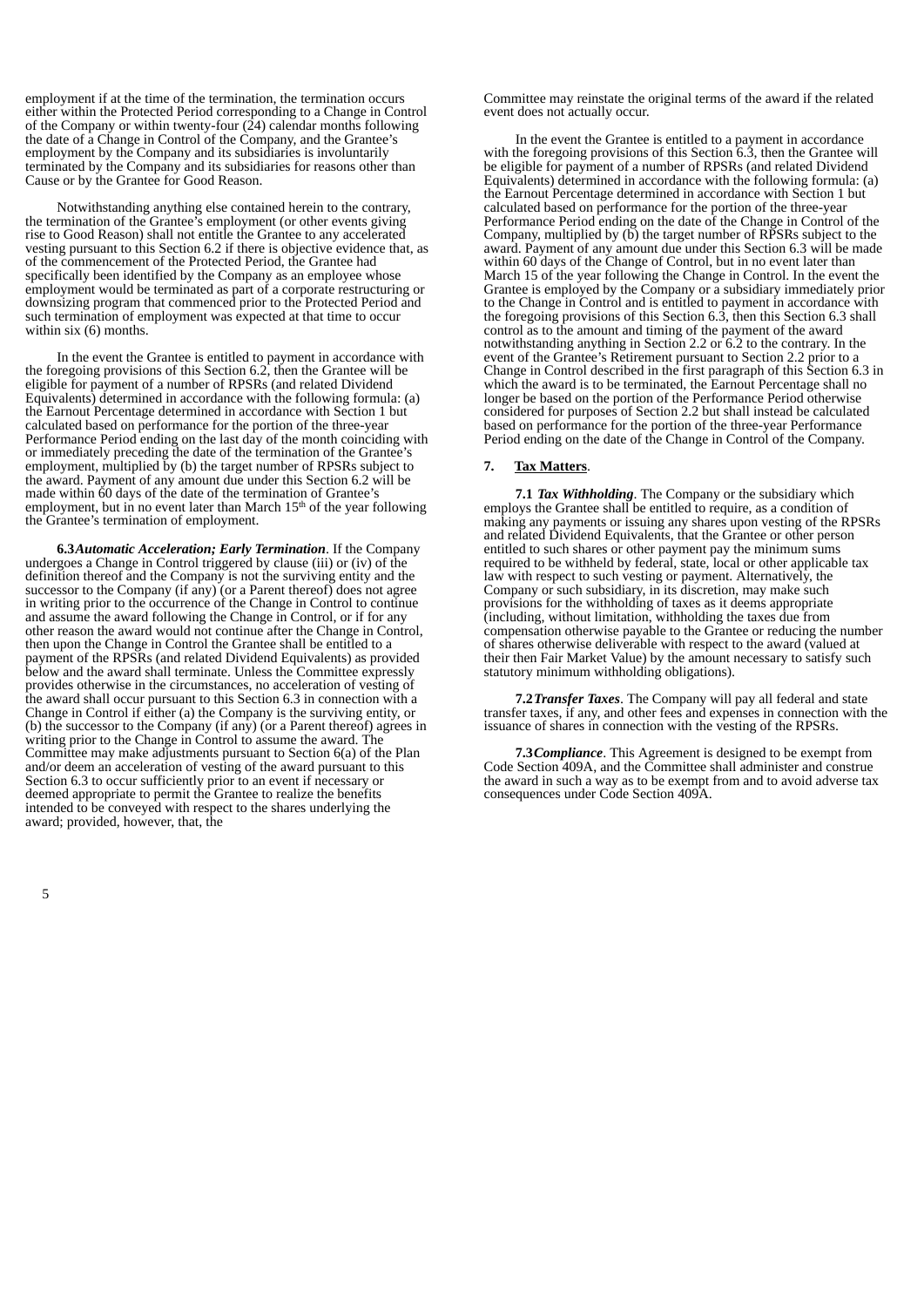**7.4***Unfunded Arrangement*. The right of the Grantee to receive payment under the award shall be an unsecured contractual claim against the Company. As such, neither the Grantee nor any Successor shall have any rights in or against any specific assets of the Company based on the award. Awards shall at all times be considered entirely unfunded for tax purposes.

**7.5***Code Section 280G***.** Notwithstanding any other provision of this Agreement to the contrary, in the event that any amounts payable to you as a result of Section 6.2 or 6.3 hereof, either alone or together with amounts payable pursuant to any other plan, program or arrangement (a) constitute "parachute payments" within the meaning of Section 280G of the Code, and (b) but for this Section 7.5 would be subject to the excise tax imposed by Section 4999 of the Code or any comparable successor provisions (the "Excise Tax"), then the vesting acceleration provided in Section 6.2 or 6.3, as applicable, shall be either (a) provided to you in full, or (b) provided to you to such lesser extent that would result in no portion of the payments so accelerated being subject to the Excise Tax, whichever of the foregoing amounts, when taking into account applicable federal, state, local and foreign income and employment taxes, the Excise Tax, and any other applicable taxes, results in the receipt by you, on an after-tax basis, of the greatest amount of benefits, notwithstanding that all or some portion of such benefits may be subject to the Excise Tax. All determinations required to be made under this Section 7.5 shall be made by a registered public accounting firm selected by the Company, which shall provide supporting calculations both to the Company and you no later than the date of the applicable Change in Control. In the event that the Payments are to be reduced pursuant to this Section 7.5, such Payments shall be reduced such that the reduction of compensation to be provided to the Executive as a result of this Section 7.5 is minimized. In applying this principle, the reduction shall be made in a manner consistent with the requirements of Section 409A and where two economically equivalent amounts are subject to reduction but payable at different times, such amounts shall be reduced on a pro rata basis but not below zero.

# **8. Choice of Law; Venue; Arbitration.**

This agreement shall be governed by the laws of the State of Delaware. Any cause of action or claim arising out of or related to the terms and conditions applicable to this grant will be determined through final and binding arbitration, in accordance with Northrop Grumman Manual USHR  $\tilde{2}-32$ , provided that the prevailing party in the arbitration shall be entitled to receive from the losing party reasonably incurred attorneys' fees and costs. You and the Company agree that any arbitration hearing and related proceedings shall be convened and conducted in Falls Church, VA. If you or the Company believes they require immediate relief to enforce or challenge this Agreement, before arbitration is commenced or concluded, either party may seek injunctive or other provisional equitable relief from a state or federal court in the Commonwealth of Virginia. All court actions or proceedings arising under this Agreement shall be heard in a state or federal court in the Commonwealth of Virginia. The Company and you hereby agree to the

jurisdiction of the state and federal courts in the Commonwealth of Virginia and waive any right to object to such actions on grounds of venue, jurisdiction or convenience.

# **9. Committee Authority**.

The Committee has the discretionary authority to determine any questions as to the date when the Grantee's employment terminated and the cause of such termination and to interpret any provision of this Agreement, the Grant Letter, the Stock Plan System, the Plan, and any other applicable rules. Any action taken by, or inaction of, the Committee relating to or pursuant to this Agreement, the Grant Letter, the Stock Plan System, the Plan, or any other applicable rules shall be within the absolute discretion of the Committee and shall be conclusive and binding on all persons.

# **10. Plan; Amendment**.

The RPSRs (and related Dividend Equivalents) subject to the award are governed by, and the Grantee's rights are subject to, all of the terms and conditions of the Plan and any other rules adopted by the Committee, as the foregoing may be amended from time to time. The Grantee shall have no rights with respect to any amendment of this Agreement or the Plan unless such amendment is in writing and signed by a duly authorized officer of the Company. In the event of a conflict between the provisions of the Grant Letter and/or the Stock Plan System and the provisions of this Agreement and/or the Plan, the provisions of this Agreement and/or the Plan, as applicable, shall control.

# **11. Required Holding Period.**

The holding requirements of this Section 11 shall apply to any Grantee who is an elected or appointed officer of the Company on the date any RPSRs are paid (or, if earlier, on the date the Grantee's employment by the Company and its subsidiaries terminates for any reason). Any Grantee subject to this Section 11 shall not be permitted to sell, transfer, anticipate, alienate, assign, pledge, encumber or charge the number of shares equal to 50% of the total payout of Vested RPSRs (net of taxes withheld) until the earlier of  $(A)$  the third anniversary of the date such shares of Common Stock are paid to the Grantee, (B) the date the Grantee's employment by the Company and its subsidiaries terminates due to the Grantee's death or Disability, (C) the occurrence of a Change in Control that results in termination and payment under Section 6.2 or 6.3 above, or (D) with respected to Grantee's entering a U.S. federal government position only, the latest of (i) the date the Grantee's employment with the Company terminates, or (ii) the date the Grantee formally accepts the government position in writing, or (iii) the date the government confirms the Grantee (for positions requiring nomination and confirmation). Should the Grantee's employment by the Company and its subsidiaries terminate (regardless of the reason for such termination, but other than due to the Grantee's death or Disability or a Change in Control related termination under Section 6.2 or entering a U.S. federal government position), such holding period requirement shall not apply as to any shares acquired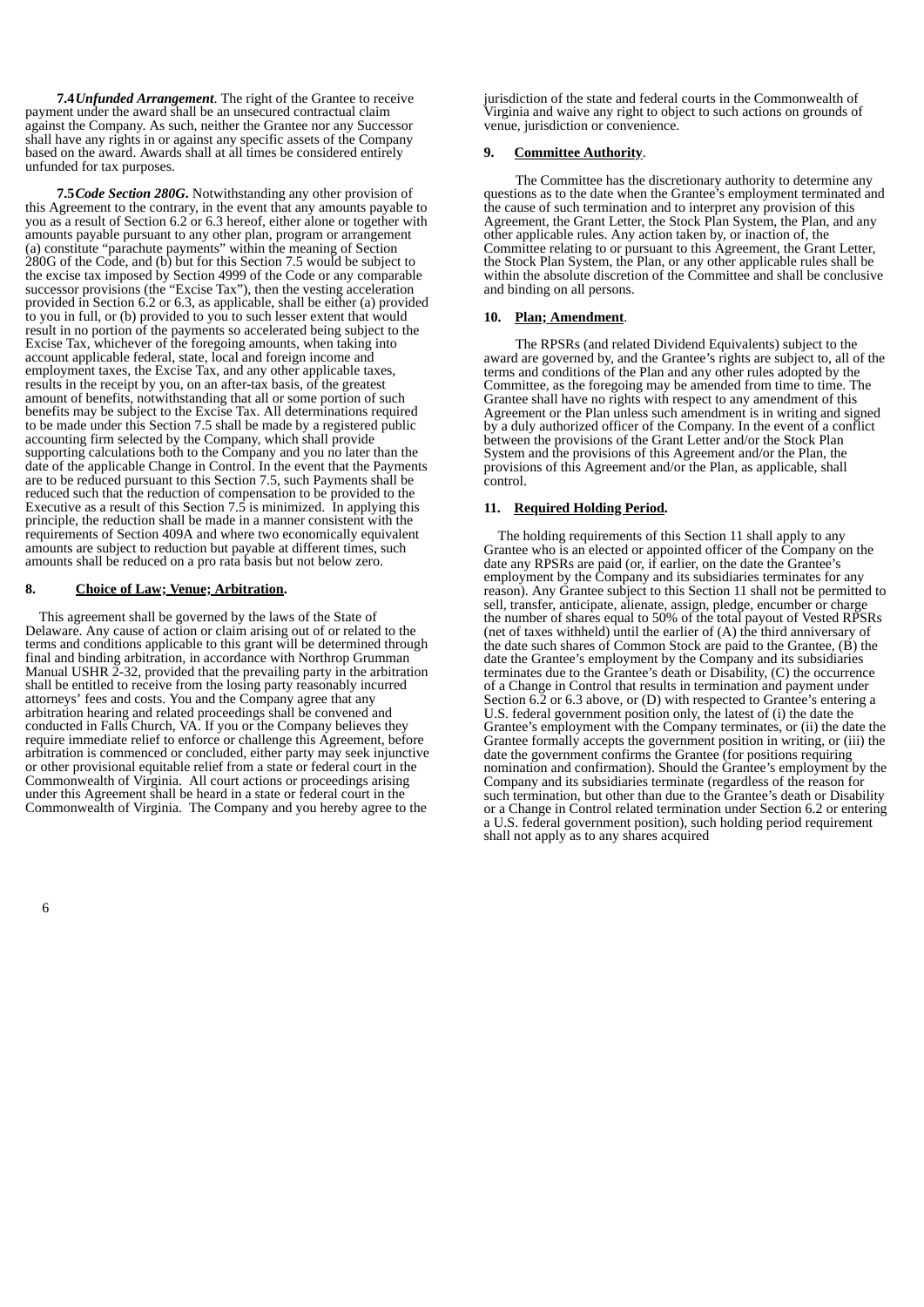upon payment of RPSRs to the extent such payment is made more than one year after such termination of employment. (For purposes of clarity, in such circumstances the holding period requirement will apply as to any shares acquired upon payment of RPSRs within one year after such a termination of employment.) For purposes of this Section 11, the total payout of Vested RPSRs shall be determined on a net basis after taking into account any shares otherwise deliverable with respect to the award that the Company withholds to satisfy tax obligations pursuant to Section 7.1. If Grantee is paid less than 50% of the total payout of Vested RPSRs (net of taxes) in shares, then all of the shares received will be subject to the holding period requirements in this Section 11. Any shares of Common Stock received in respect of shares that are covered by the holding period requirements of this Section 11 (such as shares received in respect of a stock split or stock dividend) shall be subject to the same holding period requirements as the shares to which they relate.

#### **12. Definitions**.

Whenever used in this Agreement, the following terms shall have the meanings set forth below and, when the meaning is intended, the initial letter of the word is capitalized:

"**Board**" means the Board of Directors of the Company.

"**Cause**" means the occurrence of either or both of the following:

- (i) The Grantee's conviction for committing an act of fraud, embezzlement, theft, or other act constituting a felony (other than traffic related offenses, as a result of vicarious liability, or as a result of good faith actions as an officer of the Company); or
- (ii) Willful misconduct by the Grantee that causes financial or reputational harm to the Company. However, no act, or failure to act, on the Grantee's part shall be considered "willful" unless done, or omitted to be done, by the Grantee not in good faith and without reasonable belief that his or her action or omission was in the best interest of the Company.

"**Change in Control**" is used as defined in the Plan.

"**Code**" means the United States Internal Revenue Code of 1986, as amended.

"**Committee**" means the Company's Compensation Committee or any successor committee appointed by the Board to administer the Plan.

"**Common Stock**" means the Company's common stock.

"**Disability**" means, with respect to a Grantee, that the Grantee: (i) is unable to engage in any substantial gainful activity by reason of any medically determinable

physical or mental impairment which can be expected to result in death or can be expected to last for a continuous period of not less than twelve months; or (ii) is, by reason of any medically determinable physical or mental impairment which can be expected to result in death or can be expected to last for a continuous period of not less than twelve months, receiving income replacement benefits for a period of not less than three months under an accident and health plan covering employees of the Grantee's employer.

"**Early Retirement**" means that the Grantee's employment terminates in any of the following circumstances, and other than a termination of employment that constitutes a Normal Retirement or occurs in connection with a termination by the Company or a subsidiary for Cause:

(i) a termination of employment after the Grantee has attained age 55 with at least 10 years of service.

(ii) a termination of employment by the Company or a subsidiary as part of a reduction in force and, at the time of such termination, the Grantee has attained age 53 with at least 10 years of service.

(iii) a termination of employment by the Company or a subsidiary as part of a reduction in force and, at the time of such termination, the sum of the Grantee's age and years of service is at least 75.

"**Fair Market Value**" is used as defined in the Plan; provided, however, the Committee in determining such Fair Market Value for purposes of the award may utilize such other exchange, market, or listing as it deems appropriate.

"**Good Reason**" means, without the Grantee's express written consent, the occurrence of any one or more of the following:

A material and substantial reduction in the nature or status of the Grantee's authorities or responsibilities (when such authorities and/or responsibilities are viewed in the aggregate) from their level in effect on the day immediately prior to the start of the Protected Period, other than (A) an inadvertent act that is remedied by the Company promptly after receipt of notice thereof given by the Grantee, and/or (B) changes in the nature or status of the Grantee's authorities or responsibilities that, in the aggregate, would generally be viewed by a nationally-recognized executive placement firm as resulting in the Grantee having not materially and substantially fewer authorities and responsibilities (taking into consideration the Company's industry) when compared to the authorities and responsibilities applicable to the position held by the Grantee immediately prior to the start of the Protected Period. The Company may retain a nationally-recognized executive placement firm for purposes of making the determination required by the preceding sentence and the written opinion of the firm thus selected shall be conclusive as to this issue.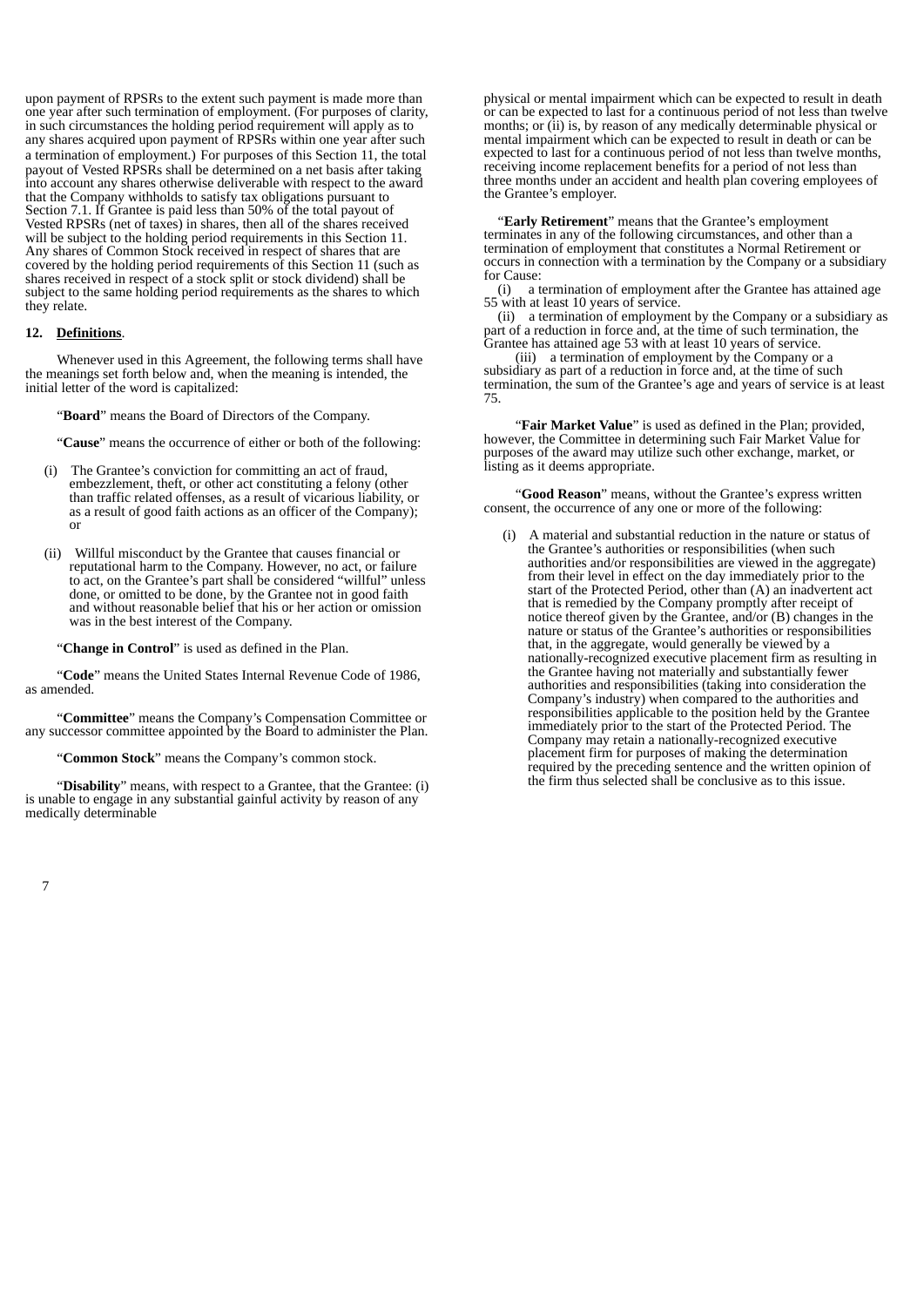- In addition, if the Grantee is a vice president, the Grantee's loss of vice-president status will constitute "Good Reason"; provided that the loss of the title of "vice president" will not, in and of itself, constitute Good Reason if the Grantee's lack of a vice president title is generally consistent with the manner in which the title of vice president is used within the Grantee's business unit or if the loss of the title is the result of a promotion to a higher level office. For the purposes of the preceding sentence, the Grantee's lack of a vice-president title will only be considered generally consistent with the manner in which such title is used if most persons in the business unit with authorities, duties, and responsibilities comparable to those of the Grantee immediately prior to the commencement of the Protected Period do not have the title of vice-president.
- (ii) A material reduction by the Company in the Grantee's annualized rate of base salary as in effect on the first to occur of the start of the Performance Period or the start of the Protected Period, or as the same shall be increased from time to time.
- (iii) A material reduction in the aggregate value of the Grantee's level of participation in any of the Company's short and/or long-term incentive compensation plans (excluding stock-based incentive compensation plans), employee benefit or retirement plans, or policies, practices, or arrangements in which the Grantee participates immediately prior to the start of the Protected Period provided; however, that a reduction in the aggregate value shall not be deemed to be "Good Reason" if the reduced value remains substantially consistent with the average level of other employees who have positions commensurate with the position held by the Grantee immediately prior to the start of the Protected Period.
- (iv) A material reduction in the Grantee's aggregate level of participation in the Company's stock-based incentive compensation plans from the level in effect immediately prior to the start of the Protected Period; provided, however, that a reduction in the aggregate level of participation shall not be deemed to be "Good Reason" if the reduced level of participation remains substantially consistent with the average level of participation of other employees who have positions commensurate with the position held by the Grantee immediately prior to the start of the Protected Period.
- (v) The Grantee is informed by the Company that his or her principal place of employment for the Company will be relocated to a location that is greater than fifty (50) miles away from the Grantee's principal place of employment for the Company at the start of the corresponding Protected Period; provided that, if the Company communicates an intended effective date for such

relocation, in no event shall Good Reason exist pursuant to this clause (v) more than ninety (90) days before such intended effective date.

The Grantee's right to terminate employment for Good Reason shall not be affected by the Grantee's incapacity due to physical or mental illness. The Grantee's continued employment shall not constitute a consent to, or a waiver of rights with respect to, any circumstances constituting Good Reason herein.

"**Governmental Service Retirement**" means a Retirement by the Grantee where the Grantee accepts a position in the federal government or a state or local government and an accelerated distribution under the award is permitted under Code Section 409A based on such government employment and related ethics rules.

**"Normal Retirement**" means that the Grantee terminates employment after attaining age 65 with at least 10 years of service (other than in connection with a termination by the Company or a subsidiary for Cause). In the case of a Grantee who is an officer of the Company subject to the Company's mandatory retirement at age 65 policy and who, at the applicable time, is not otherwise eligible for Normal Retirement as defined in the preceding sentence, "Normal Retirement" as to that Grantee means that the Grantee's employment is terminated pursuant to such mandatory retirement policy (regardless of the Grantee's years of service and other than in connection with a termination by the Company or a subsidiary for Cause).

"**Parent**" is used as defined in the Plan.

"**Plan**" means the Northrop Grumman 2011 Long-Term Incentive Stock Plan, as it may be amended form time to time.

The "**Protected Period**" corresponding to a Change in Control of the Company shall be a period of time determined in accordance with the following:

- (i) If the Change in Control is triggered by a tender offer for shares of the Company's stock or by the offeror's acquisition of shares pursuant to such a tender offer, the Protected Period shall commence on the date of the initial tender offer and shall continue through and including the date of the Change in Control; provided that in no case will the Protected Period commence earlier than the date that is six (6) months prior to the Change in Control.
- (ii) If the Change in Control is triggered by a merger, consolidation, or reorganization of the Company with or involving any other corporation, the Protected Period shall commence on the date that serious and substantial discussions first take place to effect the merger, consolidation, or reorganization and shall continue through and including the date of the Change in Control; provided that in no case will the Protected Period commence earlier than the date that is six (6) months prior to the Change in Control.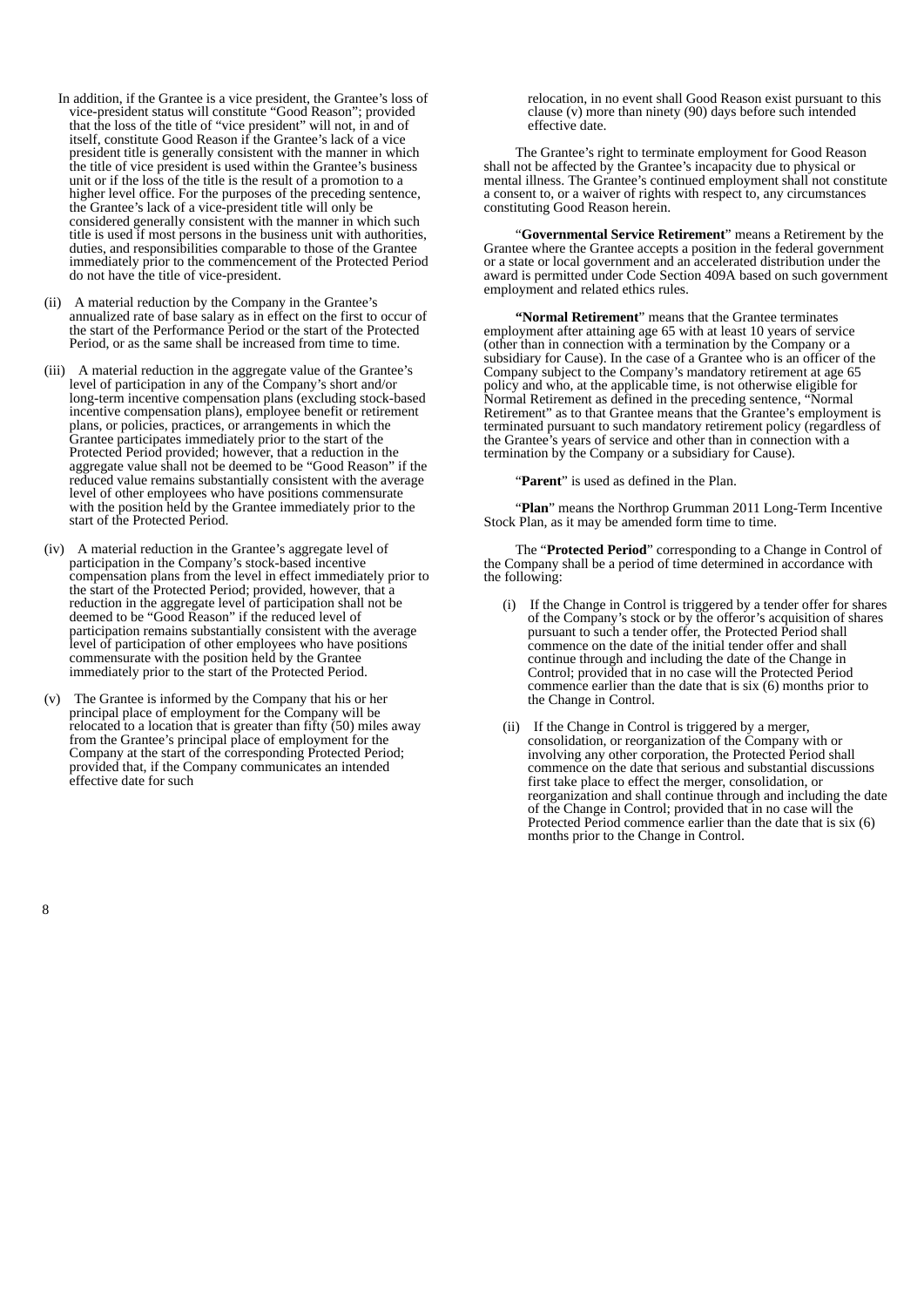(iii) In the case of any Change in Control not described in clause (i) or (ii) above, the Protected Period shall commence on the date that is six (6) months prior to the Change in Control and shall continue through and include the date of the Change in Control.

"**Successor**" means the person acquiring a Grantee's rights to a grant under the Plan by will or by the laws of descent or distribution.

9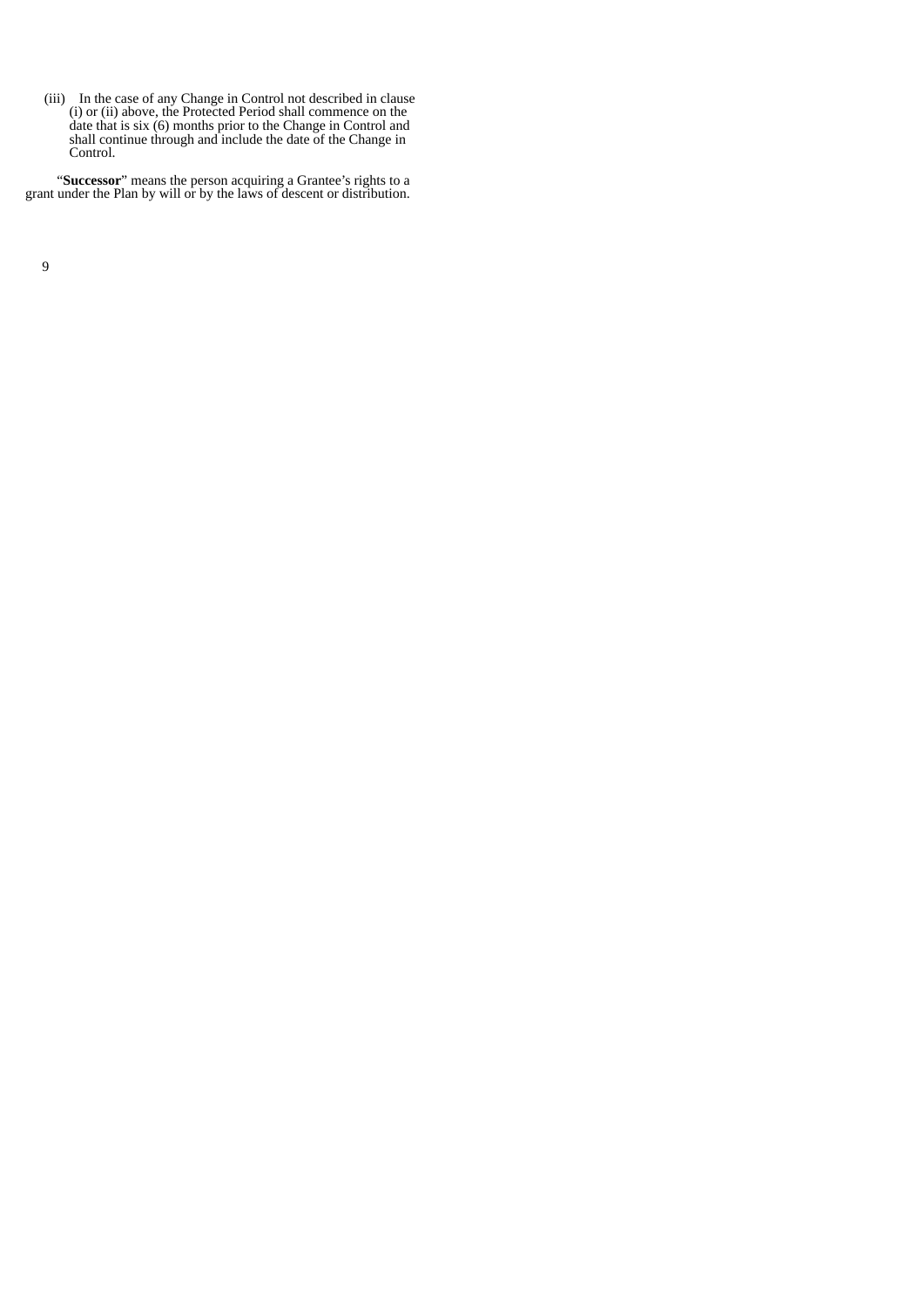# <span id="page-70-0"></span>**LETTER FROM INDEPENDENT REGISTERED PUBLIC ACCOUNTING FIRM**

April 27, 2022

The Board of Directors and Stockholders of Northrop Grumman Corporation

Northrop Grumman Corporation 2980 Fairview Park Drive Falls Church, Virginia 22042

We are aware that our report dated April 27, 2022, on our review of the interim financial information of Northrop Grumman Corporation and subsidiaries appearing in this Quarterly Report on Form 10-Q for the quarter ended March 31, 2022, is incorporated by reference in Registration Statement Nos. 033- 59815, 033-59853, 333-67266, 333-100179, 333-107734, 333-121104, 333-125120, 333-127317, and 333-175798 on Form S-8; and Registration Statement No. 333-237504 on Form S-3.

/s/ Deloitte & Touche LLP McLean, Virginia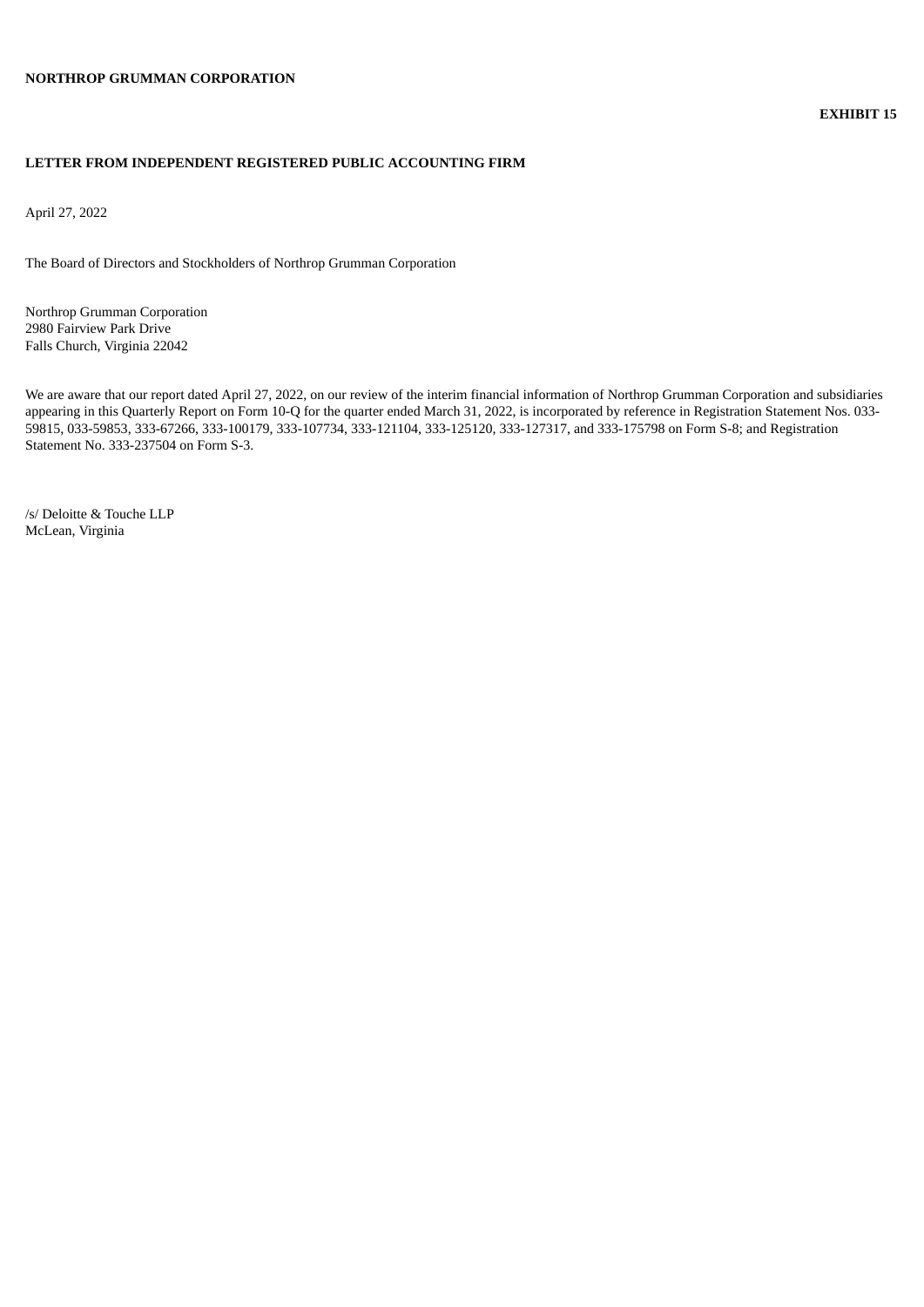# **CERTIFICATION PURSUANT TO SECTION 302 OF THE SARBANES-OXLEY ACT OF 2002**

<span id="page-71-0"></span>I, Kathy J. Warden, certify that:

- 1. I have reviewed this report on Form 10-Q of Northrop Grumman Corporation ("company");
- 2. Based on my knowledge, this report does not contain any untrue statement of a material fact or omit to state a material fact necessary to make the statements made, in light of the circumstances under which such statements were made, not misleading with respect to the period covered by this report;
- 3. Based on my knowledge, the financial statements, and other financial information included in this report, fairly present in all material respects the financial condition, results of operations and cash flows of the company as of, and for, the periods presented in this report;
- 4. The company's other certifying officer and I are responsible for establishing and maintaining disclosure controls and procedures (as defined in Exchange Act Rules 13a-15(e) and 15d-15(e)) and internal control over financial reporting (as defined in Exchange Act Rules 13a-15(f) and 15d-15(f)) for the company and have:
	- a) Designed such disclosure controls and procedures, or caused such disclosure controls and procedures to be designed under our supervision, to ensure that material information relating to the company, including its consolidated subsidiaries, is made known to us by others within those entities, particularly during the period in which this report is being prepared;
	- b) Designed such internal control over financial reporting, or caused such internal control over financial reporting to be designed under our supervision, to provide reasonable assurance regarding the reliability of financial reporting and the preparation of financial statements for external purposes in accordance with generally accepted accounting principles;
	- c) Evaluated the effectiveness of the company's disclosure controls and procedures and presented in this report our conclusions about the effectiveness of the disclosure controls and procedures, as of the end of the period covered by this report based on such evaluation; and
	- d) Disclosed in this report any change in the company's internal control over financial reporting that occurred during the company's most recent fiscal quarter (the company's fourth fiscal quarter in the case of an annual report) that has materially affected, or is reasonably likely to materially affect, the company's internal control over financial reporting; and
- 5. The company's other certifying officer and I have disclosed, based on our most recent evaluation of internal control over financial reporting, to the company's auditors and the audit committee of the company's board of directors (or persons performing the equivalent functions):
	- a) All significant deficiencies and material weaknesses in the design or operation of internal control over financial reporting which are reasonably likely to adversely affect the company's ability to record, process, summarize and report financial information; and
	- b) Any fraud, whether or not material, that involves management or other employees who have a significant role in the company's internal control over financial reporting.

Date: April 27, 2022

**/s/ Kathy J. Warden**

Kathy J. Warden Chair, Chief Executive Officer and President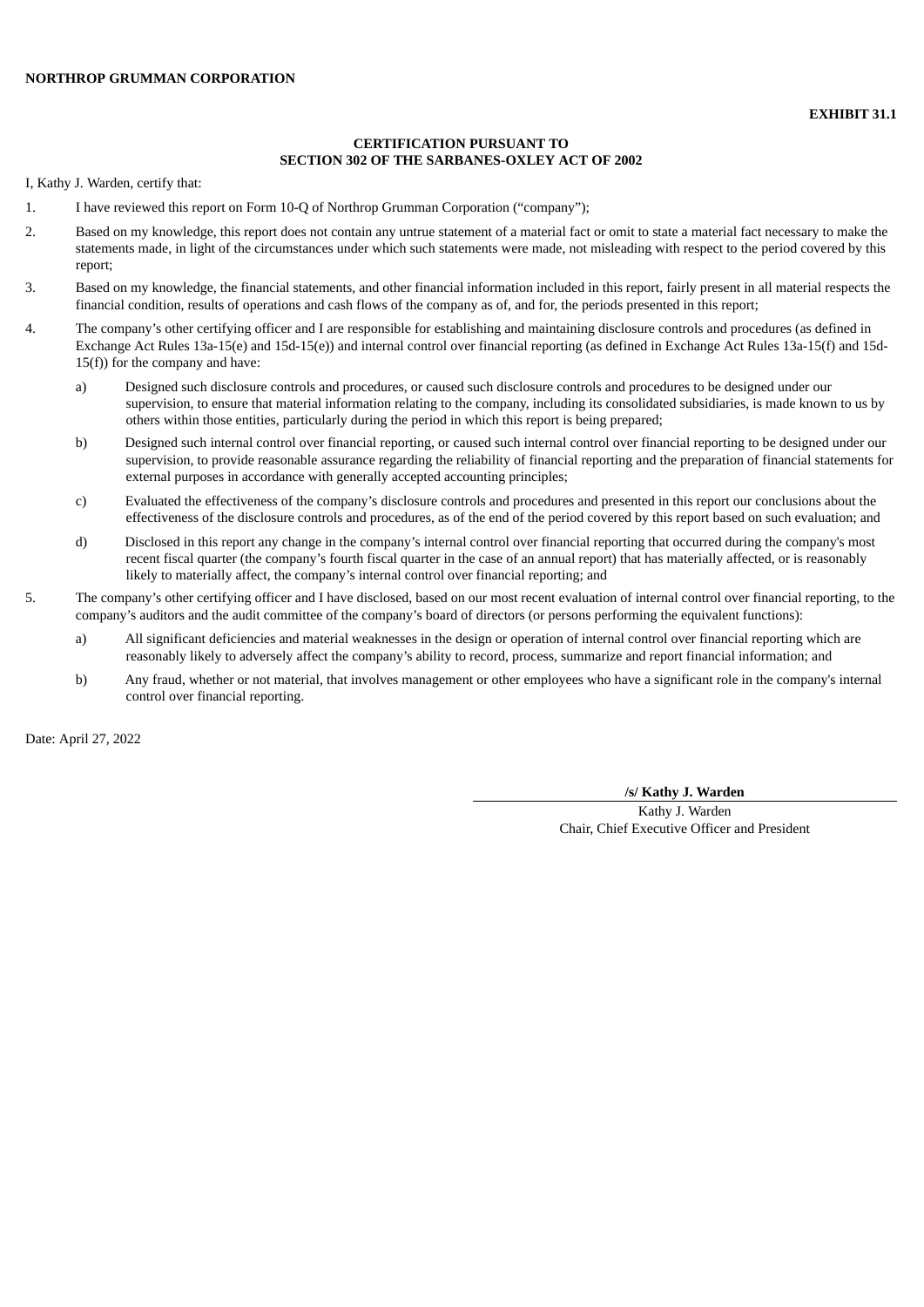## **CERTIFICATION PURSUANT TO SECTION 302 OF THE SARBANES-OXLEY ACT OF 2002**

I, David F. Keffer, certify that:

- 1. I have reviewed this report on Form 10-Q of Northrop Grumman Corporation ("company");
- 2. Based on my knowledge, this report does not contain any untrue statement of a material fact or omit to state a material fact necessary to make the statements made, in light of the circumstances under which such statements were made, not misleading with respect to the period covered by this report;
- 3. Based on my knowledge, the financial statements, and other financial information included in this report, fairly present in all material respects the financial condition, results of operations and cash flows of the company as of, and for, the periods presented in this report;
- 4. The company's other certifying officer and I are responsible for establishing and maintaining disclosure controls and procedures (as defined in Exchange Act Rules 13a-15(e) and 15d-15(e)) and internal control over financial reporting (as defined in Exchange Act Rules 13a-15(f) and 15d-15(f)) for the company and have:
	- a) Designed such disclosure controls and procedures, or caused such disclosure controls and procedures to be designed under our supervision, to ensure that material information relating to the company, including its consolidated subsidiaries, is made known to us by others within those entities, particularly during the period in which this report is being prepared;
	- b) Designed such internal control over financial reporting, or caused such internal control over financial reporting to be designed under our supervision, to provide reasonable assurance regarding the reliability of financial reporting and the preparation of financial statements for external purposes in accordance with generally accepted accounting principles;
	- c) Evaluated the effectiveness of the company's disclosure controls and procedures and presented in this report our conclusions about the effectiveness of the disclosure controls and procedures, as of the end of the period covered by this report based on such evaluation; and
	- d) Disclosed in this report any change in the company's internal control over financial reporting that occurred during the company's most recent fiscal quarter (the company's fourth fiscal quarter in the case of an annual report) that has materially affected, or is reasonably likely to materially affect, the company's internal control over financial reporting; and
- 5. The company's other certifying officer and I have disclosed, based on our most recent evaluation of internal control over financial reporting, to the company's auditors and the audit committee of the company's board of directors (or persons performing the equivalent functions):
	- a) All significant deficiencies and material weaknesses in the design or operation of internal control over financial reporting which are reasonably likely to adversely affect the company's ability to record, process, summarize and report financial information; and
	- b) Any fraud, whether or not material, that involves management or other employees who have a significant role in the company's internal control over financial reporting.

Date: April 27, 2022

**/s/ David F. Keffer**

David F. Keffer Corporate Vice President and Chief Financial Officer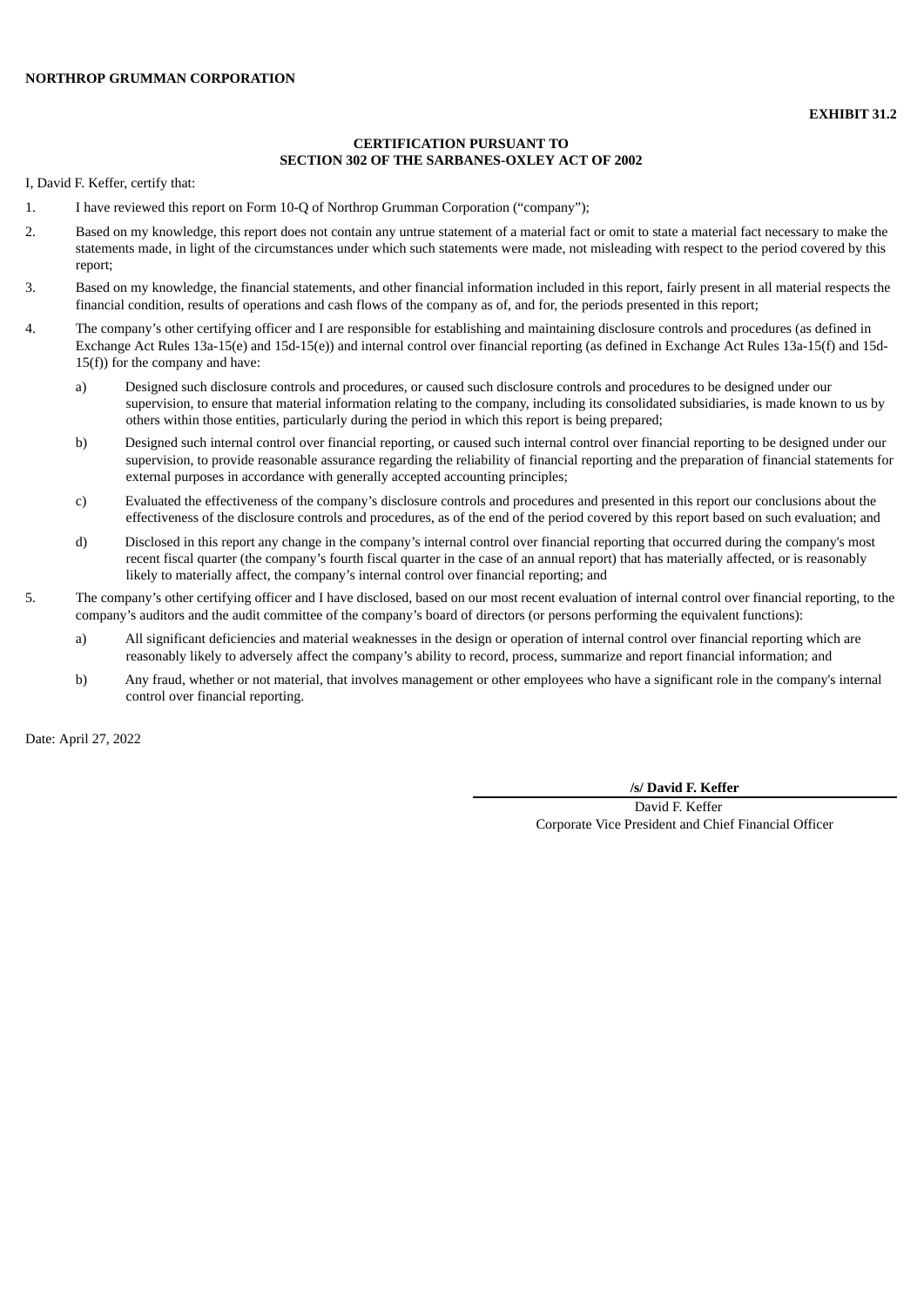**EXHIBIT 32.1**

## **CERTIFICATION PURSUANT TO 18 U.S.C. SECTION 1350, AS ADOPTED PURSUANT TO SECTION 906 OF THE SARBANES-OXLEY ACT OF 2002**

In connection with the Quarterly Report of Northrop Grumman Corporation (the "company") on Form 10-Q for the period ended March 31, 2022, as filed with the Securities and Exchange Commission on the date hereof (the "Report"), I, Kathy J. Warden, Chair, Chief Executive Officer and President of the company, certify, pursuant to 18 U.S.C. § 1350, as adopted pursuant to § 906 of the Sarbanes-Oxley Act of 2002, that:

- (1) The Report fully complies with the requirements of Section 13(a) or 15(d) of the Securities Exchange Act of 1934, as amended; and
- (2) The information contained in the Report fairly presents, in all material respects, the financial condition and results of operations of the company.

Date: April 27, 2022

**/s/ Kathy J. Warden**

Kathy J. Warden Chair, Chief Executive Officer and President